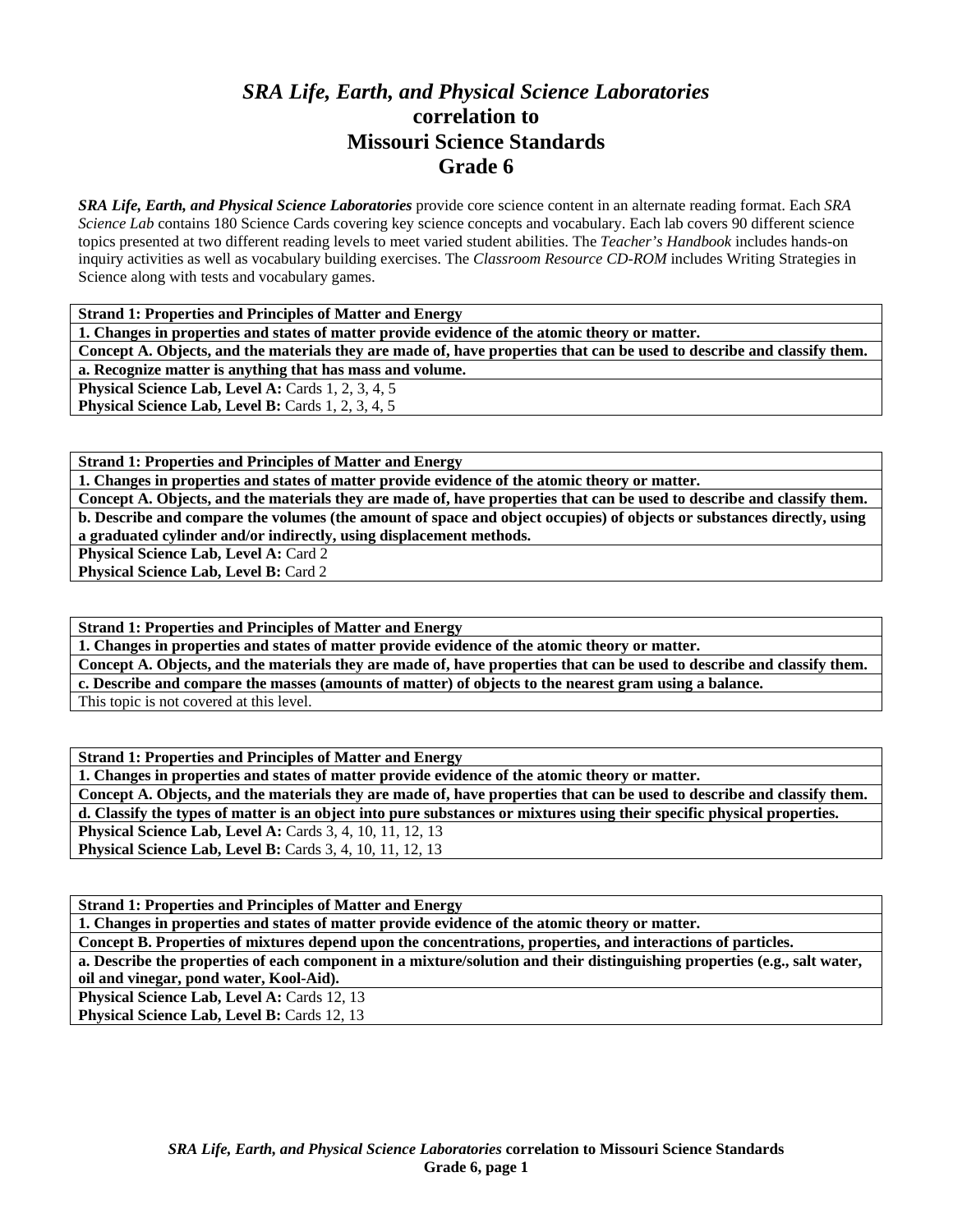**1. Changes in properties and states of matter provide evidence of the atomic theory or matter.** 

**Concept B. Properties of mixtures depend upon the concentrations, properties, and interactions of particles.** 

**b. Describe appropriate ways to separate the components of different types of mixtures (sorting, evaporation, filtration, magnets, boiling, chromatography, screening).** 

Physical Science Lab, Level A: Cards 12, 13

**Physical Science Lab, Level B: Cards 12, 13** 

**Strand 1: Properties and Principles of Matter and Energy** 

**1. Changes in properties and states of matter provide evidence of the atomic theory or matter.** 

**Concept B. Properties of mixtures depend upon the concentrations, properties, and interactions of particles.** 

**c. Predict how various solids (soluble/insoluble) behave (e.g., dissolve, settle, float) when mixed with water.** 

**Physical Science Lab, Level A: Card 13** 

**Physical Science Lab, Level B: Card 13** 

**Strand 1: Properties and Principles of Matter and Energy** 

**1. Changes in properties and states of matter provide evidence of the atomic theory or matter.** 

**Concept C. Properties of matter can be explained in terms of moving particles too small to be seen without tremendous magnification.** 

**a. Recognize evidence (e.g., diffusion of food coloring in water, light reflecting off of dust particles in the air, condensation of water vapor by increased pressure or decreased temperature) that supports the theory that matter is composed of small particles (atoms, molecules) that are inconstant, random motion.** 

**Physical Science Lab, Level A: Cards 1, 3, 4, 5, 6, 7, 8, 42** 

**Physical Science Lab, Level B:** Cards 1, 3, 4, 5, 6, 7, 8, 42

**Strand 1: Properties and Principles of Matter and Energy** 

**1. Changes in properties and states of matter provide evidence of the atomic theory or matter.** 

**Concept D. Physical changes in the state of matter that result from thermal changes can be explained by the Kinetic Theory of Matter.** 

**a. Describe the relationship between the change in the volume of water and changes in temperature as it relates to the properties of water (i.e., water expands and becomes less dense when frozen).** 

**Physical Science Lab, Level A: Cards 6, 8, 42** 

**Physical Science Lab, Level B: Cards 6, 8, 42** 

**Strand 1: Properties and Principles of Matter and Energy** 

**1. Changes in properties and states of matter provide evidence of the atomic theory or matter.** 

**Concept G. Properties of objects and states of matter can change chemically and/or physically.** 

**a. Recognize and classify changes in matter as chemical and/or physical.** 

**Physical Science Lab, Level A: Cards 5, 6, 7, 8, 9, 27, 28, 29, 30** 

**Physical Science Lab, Level B:** Cards 5, 6, 7, 8, 9, 27, 28, 29, 30

**Physical Science Lab Teacher's Handbook:** Hands-On Activity 2, *Chemical Reaction Rates,* pages 81-83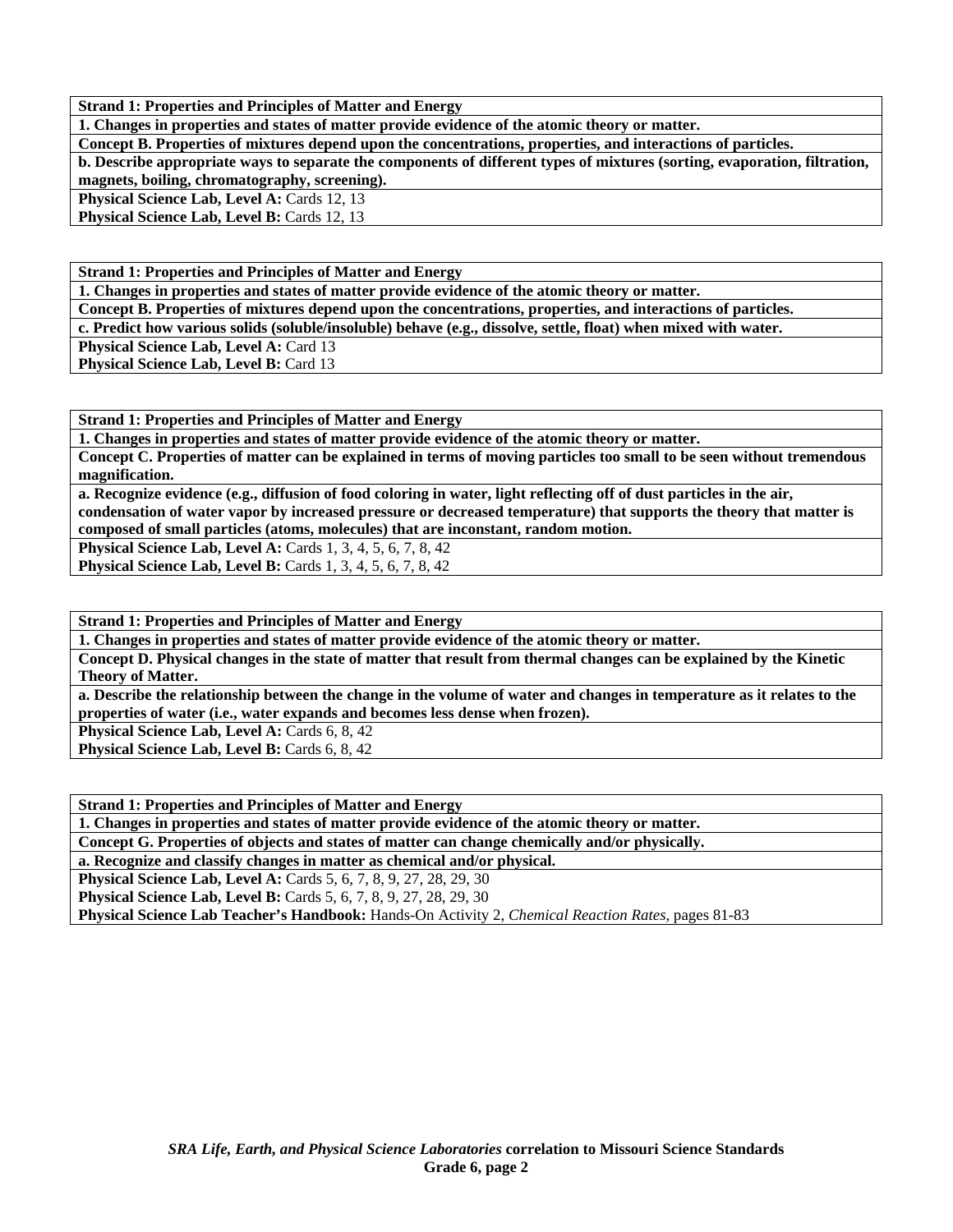**1. Changes in properties and states of matter provide evidence of the atomic theory or matter.** 

**Concept G. Properties of objects and states of matter can change chemically and/or physically.** 

**b. Identify chemical changes (i.e., rusting, oxidation, burning, decomposition by acids, decaying, baking) in common objects (i.e., rocks such as limestone, minerals, wood, steel wool, plants) as a result of interactions with sources of energy or other matter that form new substances with different characteristic properties.** 

**Earth Science Lab, Level A: Cards 6, 8** 

**Earth Science Lab, Level B: Cards 6, 8** 

**Physical Science Lab, Level A: Cards 9, 27, 28, 29, 30 Physical Science Lab, Level B: Cards 9, 27, 28, 29, 30 Physical Science Lab Teacher's Handbook:** Hands-On Activity 2, *Chemical Reaction Rates,* pages 81-83

**Strand 1: Properties and Principles of Matter and Energy** 

**1. Changes in properties and states of matter provide evidence of the atomic theory or matter.** 

**Concept G. Properties of objects and states of matter can change chemically and/or physically.** 

**c. Identify physical changes in common objects (e.g., rocks, minerals, wood, water, steel wool, plants) and descript the processes which caused he change (e.g., weathering, erosion, cutting, dissolving).** 

**Earth Science Lab, Level A:** Cards 6, 7, 8, 9, 22, 24, 25, 26, 27, 28, 47, 48, 49

**Earth Science Lab, Level B:** Cards 6, 7, 8, 9, 22, 24, 25, 26, 27, 28, 47, 48, 49

**Physical Science Lab, Level A: Cards 6, 7, 8, 13 Physical Science Lab, Level B:** Cards 6, 7, 8, 13

**Strand 1: Properties and Principles of Matter and Energy** 

**1. Changes in properties and states of matter provide evidence of the atomic theory or matter.** 

**Concept I. Mass is conserved during any physical or chemical change.** 

**a. Demonstrate and provide evidence that mass is conserved during a physical change.** 

**Physical Science Lab, Level A: Cards 9, 27, 28, 29, 30** 

**Physical Science Lab, Level B: Cards 9, 27, 28, 29, 30** 

**Physical Science Lab Teacher's Handbook:** Hands-On Activity 2, *Chemical Reaction Rates,* pages 81-83

**Strand 1: Properties and Principles of Matter and Energy** 

**2. Energy has a source, can be transferred, and can be transformed into various forms but is conserved between and within systems.** 

**Concept A. Forms of energy have a source, a means of transfer (work and heat), and a receiver.** 

**a. Identify sources of visible light (e.g., the Sun and other stars, flint, bulb, flames, lightning).** 

**Earth Science Lab, Level A: Cards 67, 75, 76** 

Earth Science Lab, Level B: Cards 67, 75, 76

Physical Science Lab, Level A: Cards 82, 83, 85 Physical Science Lab, Level B: Cards 82, 83, 85

**Strand 1: Properties and Principles of Matter and Energy** 

**2. Energy has a source, can be transferred, and can be transformed into various forms but is conserved between and within systems.** 

**Concept A. Forms of energy have a source, a means of transfer (work and heat), and a receiver.** 

**b. Describe evidence (i.e., cannot bend around walls) that visible light travels in a straight line using the appropriate tools (i.e., pinhole viewer, ray box, laser pointer).** 

Physical Science Lab, Level A: Cards 83, 86, 87, 89 Physical Science Lab, Level B: Cards 83, 86, 87, 89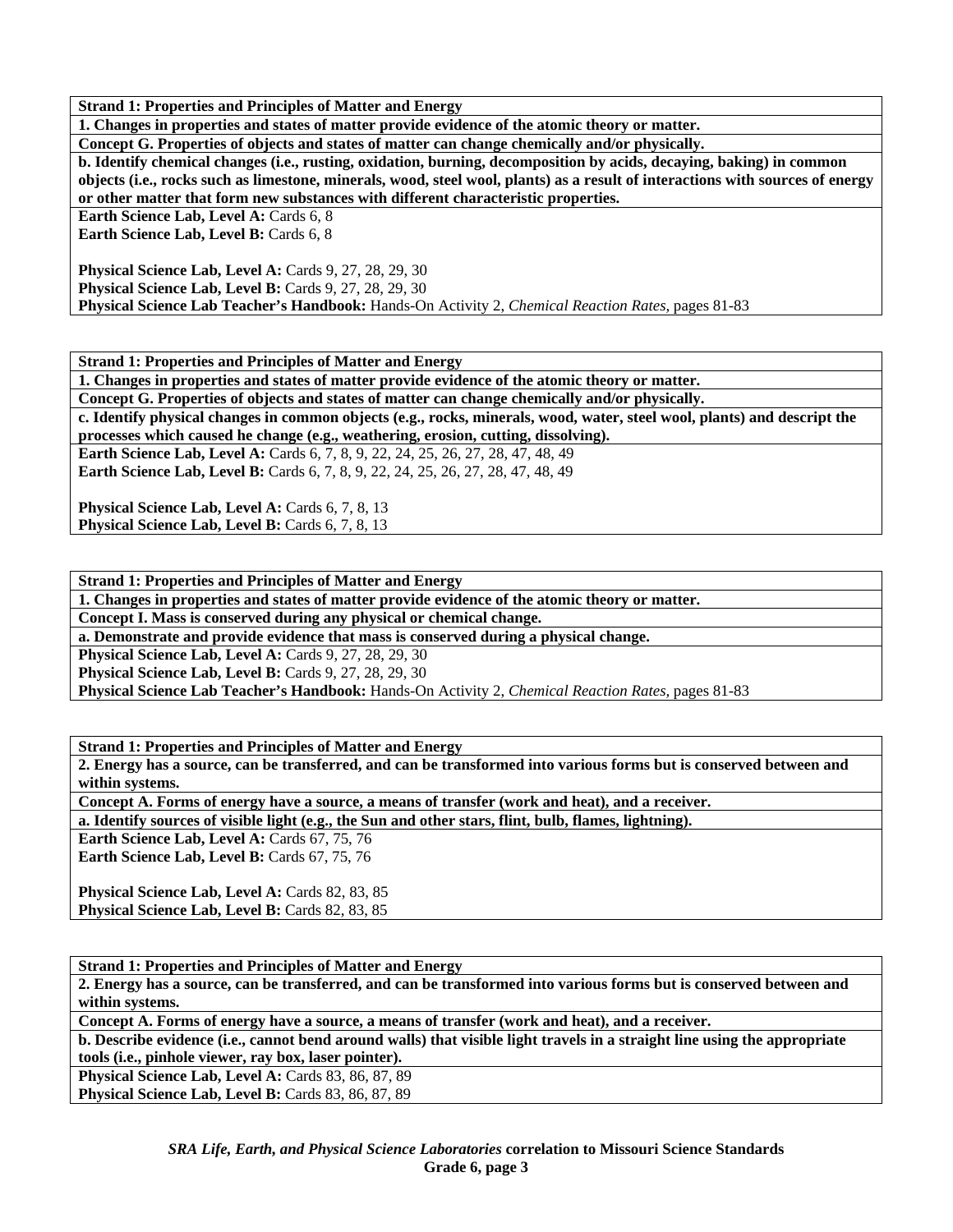**2. Energy has a source, can be transferred, and can be transformed into various forms but is conserved between and within systems.** 

**Concept A. Forms of energy have a source, a means of transfer (work and heat), and a receiver.** 

**c. Compare the reflection of visible light by various surfaces (i.e., mirror, smooth and rough surfaces, shiny and dull surfaces, moon).** 

**Physical Science Lab, Level A: Card 86 Physical Science Lab, Level B: Card 86** 

**Strand 1: Properties and Principles of Matter and Energy** 

**2. Energy has a source, can be transferred, and can be transformed into various forms but is conserved between and within systems.** 

**Concept A. Forms of energy have a source, a means of transfer (work and heat), and a receiver.** 

**d. Compare the refraction of visible light passing through transparent and translucent materials (e.g., prisms, water, a lens).** 

**Physical Science Lab, Level A: Cards 87, 88** Physical Science Lab, Level B: Cards 87, 88

**Strand 1: Properties and Principles of Matter and Energy** 

**2. Energy has a source, can be transferred, and can be transformed into various forms but is conserved between and within systems.** 

**Concept A. Forms of energy have a source, a means of transfer (work and heat), and a receiver.** 

**e. Predict how different surface transparent, translucent, opaque) and lenses (convex, concave) affect the behavior of visible light rays and the resulting image of an object.** 

Physical Science Lab, Level A: Cards 87, 88

Physical Science Lab, Level B: Cards 87, 88

**Strand 1: Properties and Principles of Matter and Energy** 

**2. Energy has a source, can be transferred, and can be transformed into various forms but is conserved between and within systems.** 

**Concept A. Forms of energy have a source, a means of transfer (work and heat), and a receiver.** 

**f. Identify receivers of visible light energy (e.g., eye, photocell).** 

**Physical Science Lab, Level A: Card 89** 

Physical Science Lab, Level B: Card 89

**Strand 1: Properties and Principles of Matter and Energy** 

**2. Energy has a source, can be transferred, and can be transformed into various forms but is conserved between and within systems.** 

**Concept A. Forms of energy have a source, a means of transfer (work and heat), and a receiver.** 

**g. Recognize that an object is "seen" only when the object emits or reflects light to the eye.** 

Physical Science Lab, Level A: Card 89

Physical Science Lab, Level B: Card 89

**Strand 1: Properties and Principles of Matter and Energy** 

**2. Energy has a source, can be transferred, and can be transformed into various forms but is conserved between and within systems.** 

**Concept A. Forms of energy have a source, a means of transfer (work and heat), and a receiver.** 

**h. Recognize differences in wavelength and energy levels within the range of visible light that can be seen by the human eye are perceived as differences in color.** 

**Physical Science Lab, Level A: Cards 83, 85** Physical Science Lab, Level B: Cards 83, 85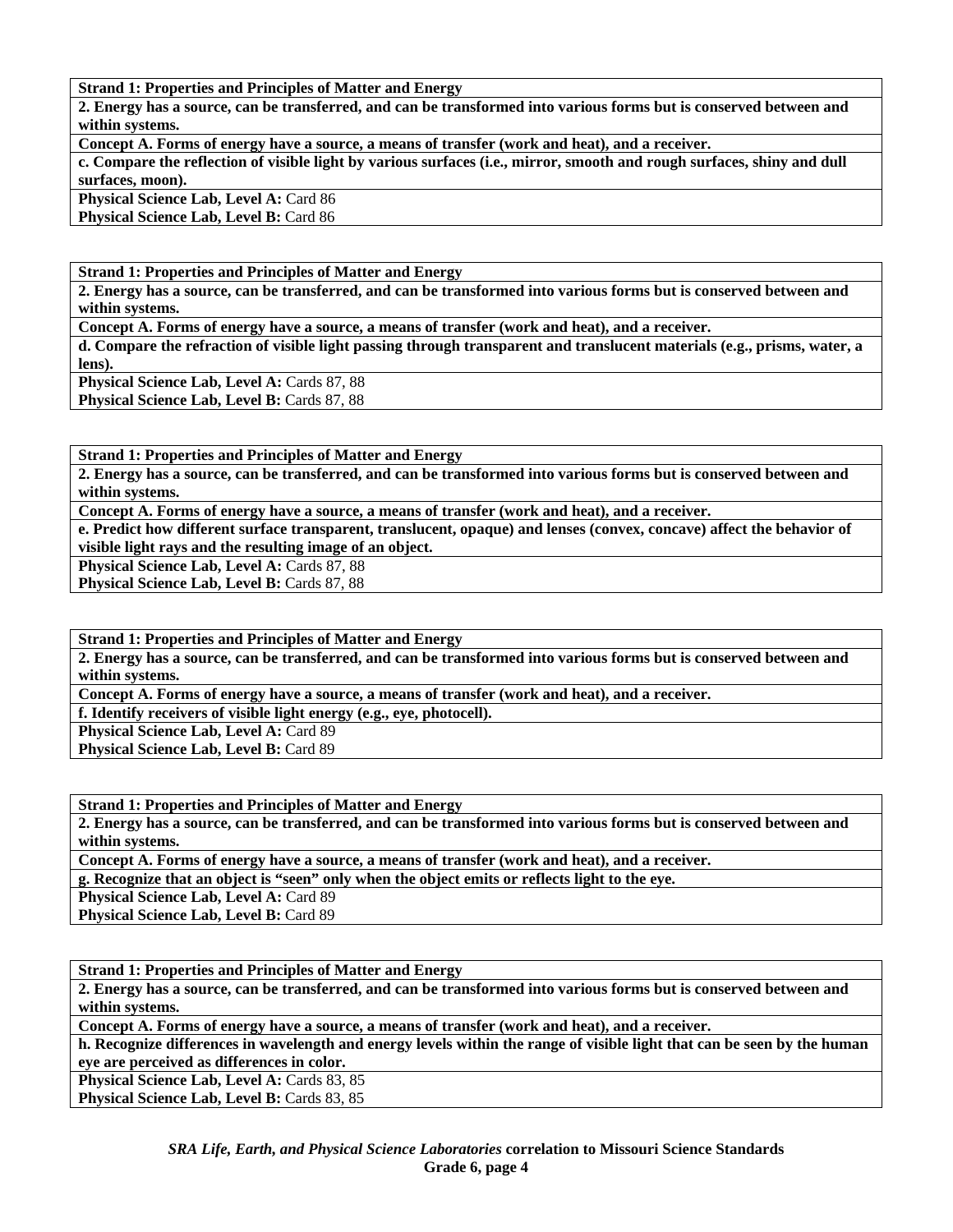**2. Energy has a source, can be transferred, and can be transformed into various forms but is conserved between and within systems.** 

**Concept A. Forms of energy have a source, a means of transfer (work and heat), and a receiver.** 

**i. Describe how sound energy is transferred by wave-like disturbances that spread away from the source through a medium.** 

**Physical Science Lab, Level A: Cards 77, 78, 79, 80, 81** 

**Physical Science Lab, Level B:** Cards 77, 78, 79, 80, 81

**Physical Science Lab Teacher's Handbook:** Hands-On Activity 6, *Making Sound,* pages 97-99

**Strand 1: Properties and Principles of Matter and Energy** 

**2. Energy has a source, can be transferred, and can be transformed into various forms but is conserved between and within systems.** 

**Concept A. Forms of energy have a source, a means of transfer (work and heat), and a receiver.** 

**i. Predict how the properties of a medium (e.g., air, water, empty space, rock) affect the speed of different types of mechanical waves (i.e., earthquake, sound).** 

**Earth Science Lab, Level A: Card 16** 

Earth Science Lab, Level B: Card 16

Physical Science Lab, Level A: Cards 77, 78, 79, 80 Physical Science Lab, Level B: Cards 77, 78, 79, 80

**Physical Science Lab Teacher's Handbook:** Hands-On Activity 6, *Making Sound,* pages 97-99

**Strand 1: Properties and Principles of Matter and Energy** 

**2. Energy has a source, can be transferred, and can be transformed into various forms but is conserved between and within systems.** 

**Concept C. Electromagnetic energy from the Sun (solar radiation) is a major source of energy on Earth. a. Recognize energy from the Sun is transferred to Earth in a range of wavelengths and energy levels, including visible light, infrared radiation, and ultraviolet radiation.** 

**Earth Science Lab, Level A: Cards 37, 67 Earth Science Lab, Level B: Cards 37, 67** 

Physical Science Lab, Level A: Cards 46, 81, 82 **Physical Science Lab, Level B: Cards 46, 81, 82** 

**Strand 1: Properties and Principles of Matter and Energy** 

**2. Energy has a source, can be transferred, and can be transformed into various forms but is conserved between and within systems.** 

**Concept C. Electromagnetic energy from the Sun (solar radiation) is a major source of energy on Earth.** 

**b. Recognize the Sun is the source of almost all energy used to produce food for living organisms.** 

Life Science Lab, Level A: Cards 7, 9, 16, 17, 76

**Life Science Lab, Level B: Cards 7, 9, 16, 17, 76** 

**Strand 3: Characteristics and Interactions of Living Organisms** 

**1. There is a fundamental unity underlying the diversity of all living organisms.** 

**Concept A. Organisms have basic needs for survival.** 

**a. Describe the common life processes necessary to the survival of organisms (i.e., growth, reproduction, life span, response to stimuli, energy use, exchange of gases, use of water, elimination of waste).** 

Life Science Lab, Level A: Cards 1, 9, 10, 25

Life Science Lab, Level B: Cards 1, 9, 10, 25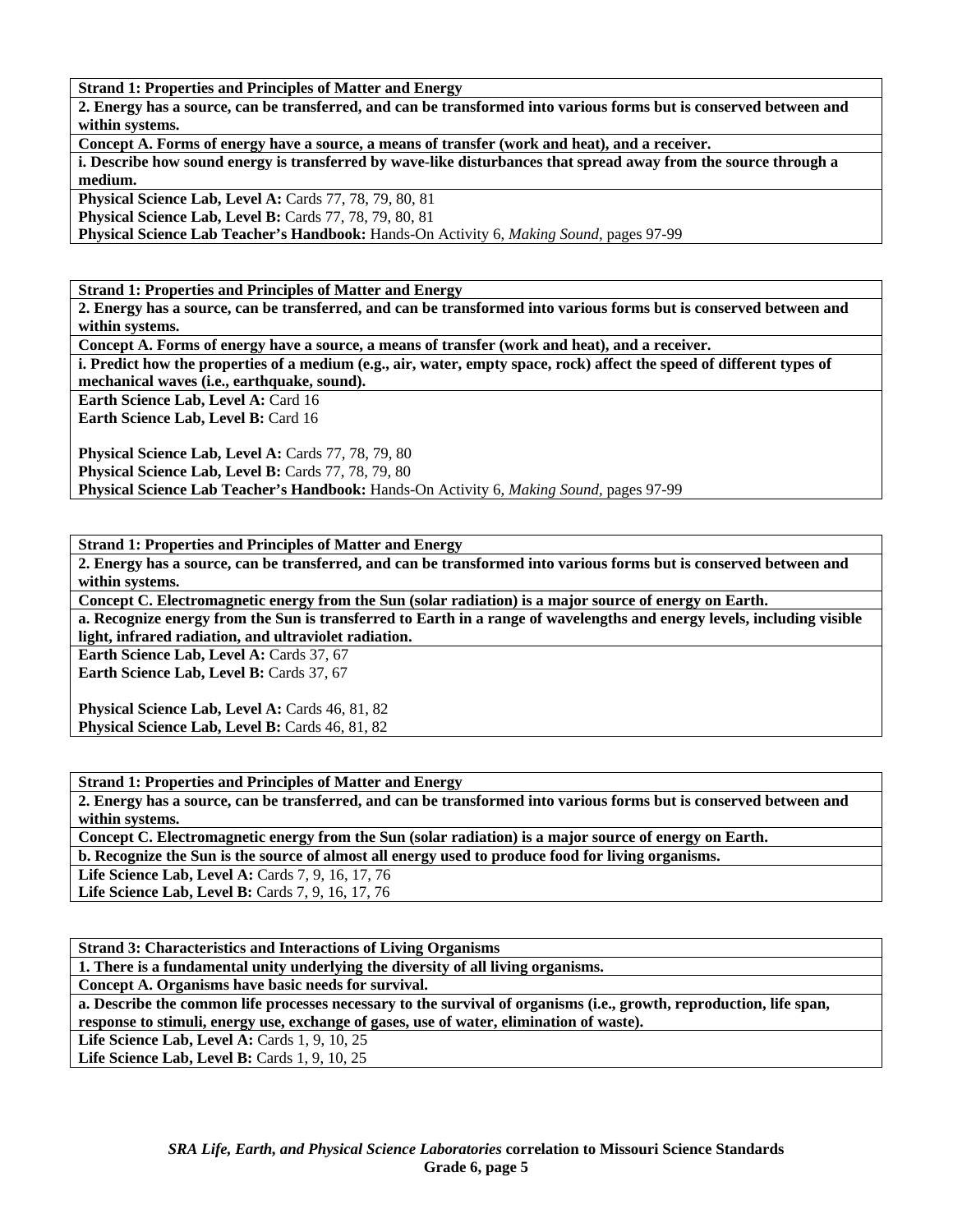**Strand 3: Characteristics and Interactions of Living Organisms** 

**1. There is a fundamental unity underlying the diversity of all living organisms.** 

**Concept C. Cells are fundamental units of structure and function of all living things.** 

**a. Recognize all organisms are composed of cells, the fundamental units of life, which carry out all life processes.** 

**Life Science Lab, Level A: Cards 1, 5, 6, 7, 8, 9, 10** 

**Life Science Lab, Level B: Cards 1, 5, 6, 7, 8, 9, 10** 

**Life Science Lab Teacher's Handbook:** Hands-On Activity 1, *Examining Cells,* pages 77-79

**Strand 3: Characteristics and Interactions of Living Organisms** 

**1. There is a fundamental unity underlying the diversity of all living organisms.** 

**Concept E. Biological classifications are based on how organisms are related.** 

**a. Recognize most of the organisms on Earth are unicellular (e.g., bacteria, protists) and other organisms, including humans, are multicellular.** 

Life Science Lab, Level A: Cards 1, 5, 11, 12, 13, 14, 15, 16, 17, 18, 19, 20, 21, 22, 25, 27, 28, 29, 30, 31, 32, 33, 34, 35, 36, 37, 38, 39, 40

Life Science Lab, Level B: Cards 1, 5, 11, 12, 13, 14, 15, 16, 17, 18, 19, 20, 21, 22, 25, 27, 28, 29, 30, 31, 32, 33, 34, 35, 36, 37, 38, 39, 40

**Life Science Lab Teacher's Handbook:** Hands-On Activity 2, *Culturing Bacteria,* pages 81-83; Hands-On Activity 3, *Investigating Arthropods,* pages 85-87

**Strand 3: Characteristics and Interactions of Living Organisms** 

**1. There is a fundamental unity underlying the diversity of all living organisms.** 

**Concept E. Biological classifications are based on how organisms are related.** 

**b. Identify examples of unicellular (e.g., bacteria, some protists, fungi) and multicellular organisms (e.g., some fungi, plants, animals).** 

Life Science Lab, Level A: Cards 1, 5, 11, 12, 13, 14, 15, 16, 17, 18, 19, 20, 21, 22, 25, 27, 28, 29, 30, 31, 32, 33, 34, 35, 36, 37, 38, 39, 40

Life Science Lab, Level B: Cards 1, 5, 11, 12, 13, 14, 15, 16, 17, 18, 19, 20, 21, 22, 25, 27, 28, 29, 30, 31, 32, 33, 34, 35, 36, 37, 38, 39, 40

**Life Science Lab Teacher's Handbook:** Hands-On Activity 2, *Culturing Bacteria,* pages 81-83; Hands-On Activity 3, *Investigating Arthropods,* pages 85-87

**Strand 3: Characteristics and Interactions of Living Organisms** 

**2. Living organisms carry out life processes in order to survive.** 

**Concept A. The cell contains a set of structures call organelles that interact to carry out life processes through physical and chemical means.** 

**a. Compare and contrast the following plant and animal cell structures: cell membrane, nucleus, cell wall, chloroplasts, and cytoplasm.** 

Life Science Lab, Level A: Cards 6, 7, 8, 9

Life Science Lab, Level B: Cards 6, 7, 8, 9

**Life Science Lab Teacher's Handbook:** Hands-On Activity 1, *Examining Cells,* pages 77-79

**Strand 3: Characteristics and Interactions of Living Organisms** 

**2. Living organisms carry out life processes in order to survive.** 

**Concept A. The cell contains a set of structures call organelles that interact to carry out life processes through physical and chemical means.** 

**b. Recognize the chloroplast as the cell structure where food is produced in plants and some unicellular organisms (e.g., algae, some protists).** 

**Life Science Lab, Level A: Cards 7, 8, 16, 17 Life Science Lab, Level B:** Cards 7, 9, 16, 17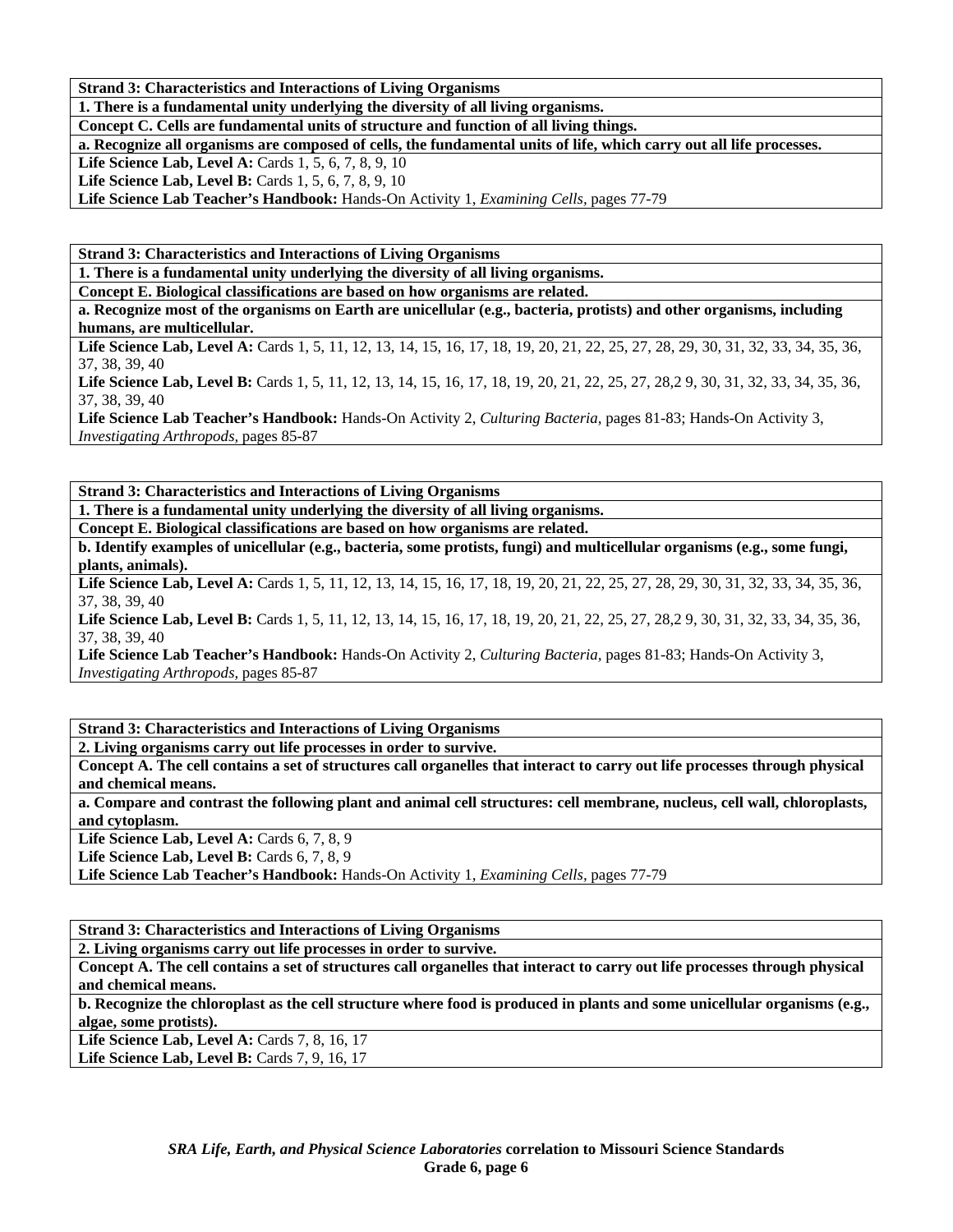**Strand 3: Characteristics and Interactions of Living Organisms** 

**2. Living organisms carry out life processes in order to survive.** 

**Concept B. Photosynthesis and cellular respiration are complementary processes necessary to the survival of most organisms on Earth.** 

**a. Recognize plants use energy from the Sun to produce food and oxygen through the process of photosynthesis.** 

Life Science Lab, Level A: Cards 7, 9, 16, 17, 76 Life Science Lab, Level B: Cards 7, 9, 16, 17, 76

**Strand 4: Changes in Ecosystems and Interactions of Organisms with their Environments** 

**1. Organisms are interdependent with one another and with their environment.** 

**Concept A. All populations living together within a community interact withy one another and with their environment in order to survive and maintain a balanced ecosystem.** 

**a. Identify the biotic factors (populations of organisms) and abiotic factors (e.g., quantity of light and water, range of temperatures, soil composition) that make up an ecosystem.** 

**Life Science Lab, Level A: Cards 70, 71, 72** 

**Life Science Lab, Level B: Cards 70, 71, 72** 

**Strand 4: Changes in Ecosystems and Interactions of Organisms with their Environments** 

**1. Organisms are interdependent with one another and with their environment.** 

**Concept B. Living organisms have the capacity to produce populations of infinite size, but environments and resources are finite.** 

**a. Identify populations with a community that are in competition with one another for resources.** 

Life Science Lab, Level A: Cards 73, 75

Life Science Lab, Level B: Cards 73, 75

**Strand 4: Changes in Ecosystems and Interactions of Organisms with their Environments** 

**1. Organisms are interdependent with one another and with their environment.** 

**Concept B. Living organisms have the capacity to produce populations of infinite size, but environments and resources are finite.** 

**b. Recognize that factors that affect the number and types of organisms an ecosystem can support (e.g., food availability, abiotic factor such as quantity of light and water, temperature and temperature range, soil composition, disease, competition from other organisms, predation).** 

Life Science Lab, Level A: Cards 70, 71, 72, 73, 74, 75 Life Science Lab, Level B: Cards 70, 71, 72, 73, 74, 75

**Strand 4: Changes in Ecosystems and Interactions of Organisms with their Environments** 

**1. Organisms are interdependent with one another and with their environment.** 

**Concept B. Living organisms have the capacity to produce populations of infinite size, but environments and resources are finite.** 

**c. Predict the possible effects of changes in the number and types of organisms in an ecosystem on the populations of other organisms within that ecosystem.** 

**Life Science Lab, Level A: Cards 71, 72, 86** 

**Life Science Lab, Level B:** Cards 71, 72, 86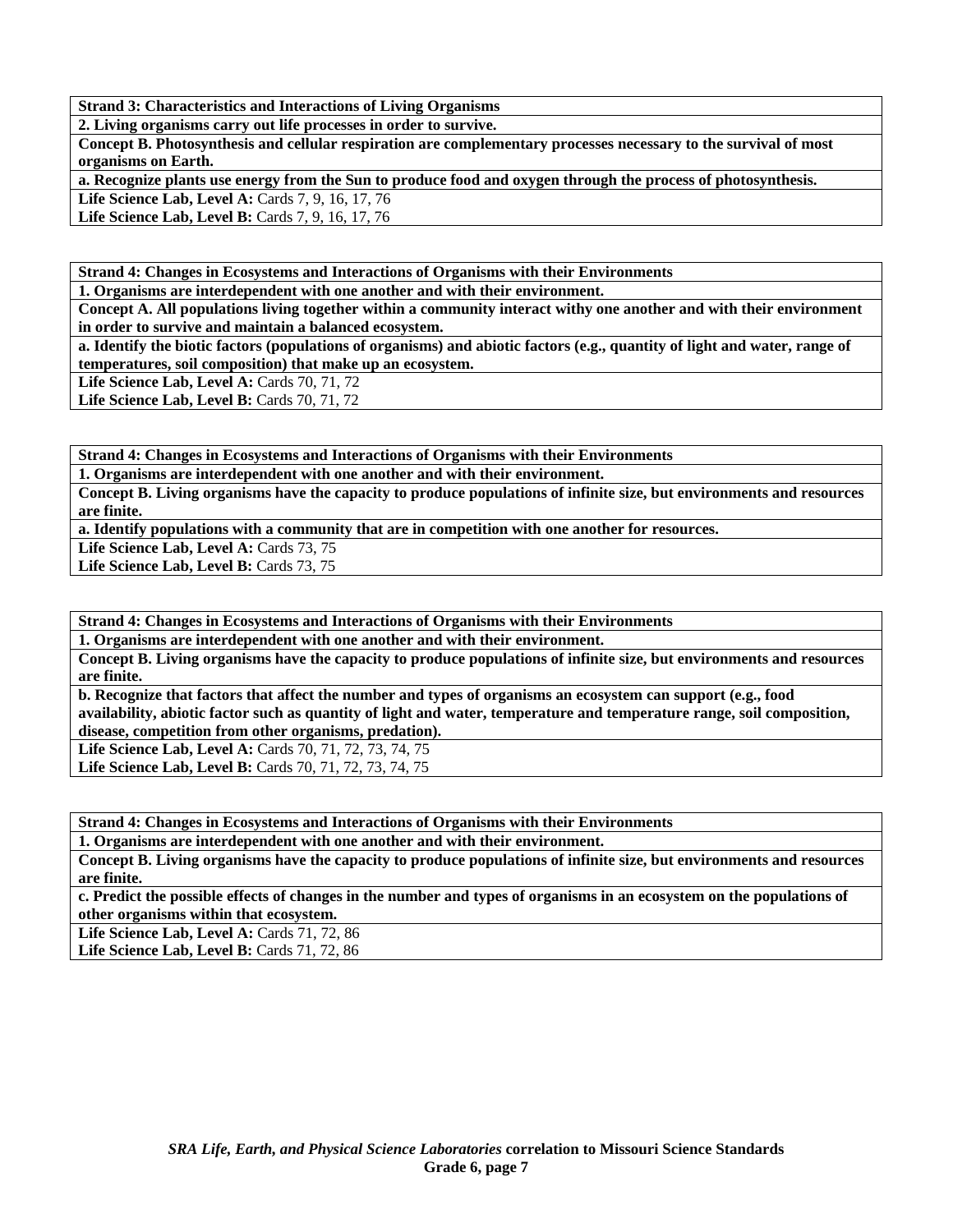**Strand 4: Changes in Ecosystems and Interactions of Organisms with their Environments** 

**1. Organisms are interdependent with one another and with their environment.** 

**Concept D. The diversity of species within an ecosystem is affected by changes in the environment, which can be caused by other organisms or outside processes.** 

**a. Describe beneficial and harmful activities of organisms, including humans (e.g., deforestation, overpopulation, water and air pollution, global warming, restoration of natural environments, river bank/coastal stabilization, recycling, channelization, reintroduction of species, depletion of resources) and explain how these activities affect organisms within an ecosystem.** 

**Life Science Lab, Level A:** Cards 84, 85, 86, 87, 88, 89, 90 **Life Science Lab, Level B:** Cards 84, 85, 86, 87, 88, 89, 90 **Life Science Lab Teacher's Handbook:** Hands-On Activity 7, *The Effects of Acid Rain,* pages 101-103

**Earth Science Lab, Level A:** Cards 29, 35, 37, 42, 59, 60, 61, 85, 86 **Earth Science Lab, Level B:** Cards 29, 35, 37, 42, 59, 60, 61, 85, 86 **Earth Science Lab Teacher's Handbook:** Hands-On Activity 5, *What is in the Air?,* pages 89-91

**Strand 4: Changes in Ecosystems and Interactions of Organisms with their Environments** 

**1. Organisms are interdependent with one another and with their environment.** 

**Concept D. The diversity f species within an ecosystem is affected by changes in the environment, which can be caused by other organisms or outside processes.** 

**b. Predict the impact (beneficial or harmful) of a natural environmental change (e.g., forest fire, flood, volcanic eruptions, avalanche) on the organisms in an ecosystem.** 

**Life Science Lab, Level A:** Cards 84, 85, 86, 87, 88, 89, 90

**Life Science Lab, Level B:** Cards 84, 85, 86, 87, 88, 89, 90

**Life Science Lab Teacher's Handbook:** Hands-On Activity 7, *The Effects of Acid Rain,* pages 101-103

**Earth Science Lab, Level A:** Cards 15, 17, 29, 35, 37, 42, 52, 53, 54, 59, 60, 61, 85, 86 Earth Science Lab, Level B: Cards 15, 17, 29, 35, 37, 42, 52, 53, 54, 59, 60, 61, 85, 86 **Earth Science Lab Teacher's Handbook:** Hands-On Activity 5, *What is in the Air?,* pages 89-91

**Strand 4: Changes in Ecosystems and Interactions of Organisms with their Environments** 

**1. Organisms are interdependent with one another and with their environment.** 

**Concept D. The diversity f species within an ecosystem is affected by changes in the environment, which can be caused by other organisms or outside processes.** 

**c. Describe possible solutions to potentially harmful environmental changes within an ecosystem.** 

**Life Science Lab, Level A: Cards 87, 88, 89, 90** 

Life Science Lab, Level B: Cards 87, 88, 89, 90

**Life Science Lab Teacher's Handbook:** Hands-On Activity 7, *The Effects of Acid Rain,* pages 101-103

**Earth Science Lab, Level A: Cards 37, 42, 59, 60, 61, 86 Earth Science Lab, Level B:** Cards 37, 42, 59, 60, 61, 86 **Earth Science Lab Teacher's Handbook:** Hands-On Activity 5, *What is in the Air?,* pages 89-91

**Strand 4: Changes in Ecosystems and Interactions of Organisms with their Environments 2. Matter and energy flow through an ecosystem.** 

**Concept A. As energy flows through the ecosystem, all organisms capture a portion of that energy and transform it to a form they can use.** 

**a. Diagram and describe the transfer of energy in an aquatic food web and a land food web with reference to producers, consumers, decomposers, scavengers, and predator/prey relationships.** 

Life Science Lab, Level A: Cards 13, 73, 74, 76, 77

Life Science Lab, Level B: Cards 13, 73, 74, 76, 77

**Life Science Lab Teacher's Handbook:** Hands-On Activity 6, *How Much Does Energy Cost?,* pages 97-99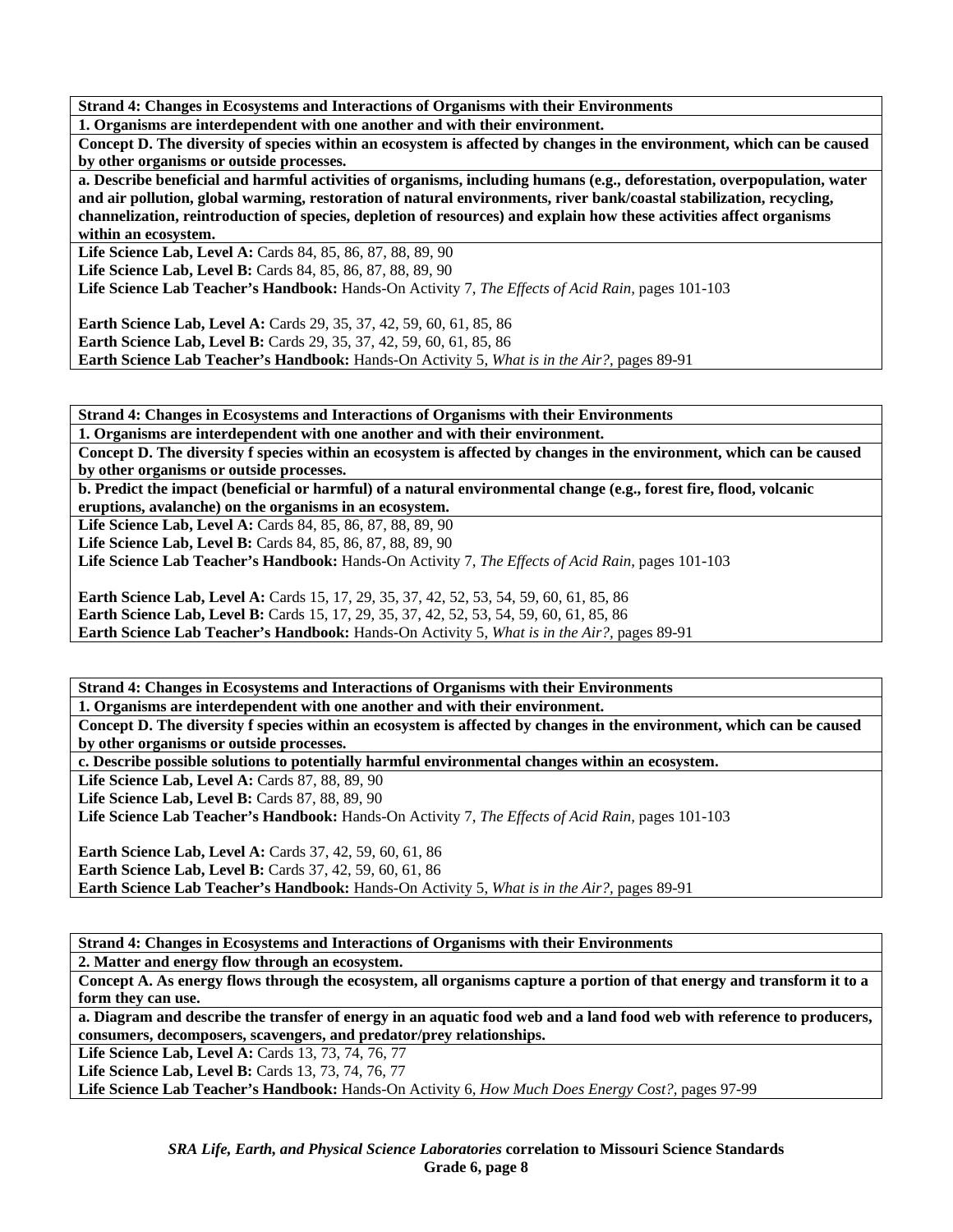**Strand 4: Changes in Ecosystems and Interactions of Organisms with their Environments** 

**2. Matter and energy flow through an ecosystem.** 

**Concept A. As energy flows through the ecosystem, all organisms capture a portion of that energy and transform it to a form they can use.** 

**b. Classify populations of unicellular and multicellular organisms as producers, consumers, and decomposers by the role they serve in the ecosystem.** 

**Life Science Lab, Level A: Cards 13, 76, 77** 

**Life Science Lab, Level B: Cards 13, 76, 77** 

**Life Science Lab Teacher's Handbook:** Hands-On Activity 6, *How Much Does Energy Cost?,* pages 97-99

**Strand 4: Changes in Ecosystems and Interactions of Organisms with their Environments** 

**3. Genetic variation sorted by the natural selection process explains evidence of biological evolution.** 

**Concept A. Evidence for the nature and rates of evolution can be found in anatomical and molecular characteristics of organisms and in the fossil record.** 

**a. Identify fossils as evidence some types of organisms (e.g., dinosaurs, trilobites, mammoths, giant tree ferns) that once lived in the past, and have since become extinct, have similarities with and differences from organisms living today.**  Life Science Lab, Level A: Card 67

Life Science Lab, Level B: Card 67

Earth Science Lab, Level A: Cards 33, 34 Earth Science Lab, Level B: Cards 33, 34

**Strand 4: Changes in Ecosystems and Interactions of Organisms with their Environments** 

**3. Genetic variation sorted by the natural selection process explains evidence of biological evolution.** 

**Concept C. Natural selection is the process of sorting individual based on their ability to survive and reproduce within their ecosystem.** 

**a. Relate examples of adaptations (specialized structures or behaviors) within a species to its ability to survive in a specific environment (e.g., hollow bones/flight, hollow hair/insulation, dense root structure/compact soil, seeds/food, protection for plant embryo vs. spores, fins/movement in water).** 

Life Science Lab, Level A: Cards 23, 24, 36, 41, 43, 65, 68, 73, 83 Life Science Lab, Level B: Cards 23, 24, 36, 41, 43, 65, 68, 73, 83

**Strand 4: Changes in Ecosystems and Interactions of Organisms with their Environments** 

**3. Genetic variation sorted by the natural selection process explains evidence of biological evolution.** 

**Concept C. Natural selection is the process of sorting individual based on their ability to survive and reproduce within their ecosystem.** 

**b. Predict how certain adaptations, such as behavior, body structure, or coloration, may offer a survival advantage to an organism in a particular environment.** 

**Life Science Lab, Level A:** Cards 23, 24, 41, 43, 65, 66, 68

**Life Science Lab, Level B:** Cards 23, 24, 41, 43, 65, 66, 68

**Strand 5: Processes and Interactions of the Earth's Systems (Geosphere, Atmosphere, and Hydrosphere)** 

**1. Earth's systems (geosphere, atmosphere, and hydrosphere) have common components and unique structures.** 

**Concept A. The Earth's crust is composed of various materials, including soil, minerals, and rocks, with characteristic properties.** 

**a. Describe the components of soil and other factors that influence soil texture, fertility, and resistance to erosion (e.g., plant roots and debris, bacteria, fungi, worms, rodents).** 

Life Science Lab, Level A: Card 13

Life Science Lab, Level B: Card 13

Earth Science Lab, Level A: Cards 23, 29 Earth Science Lab, Level B: Cards 23, 29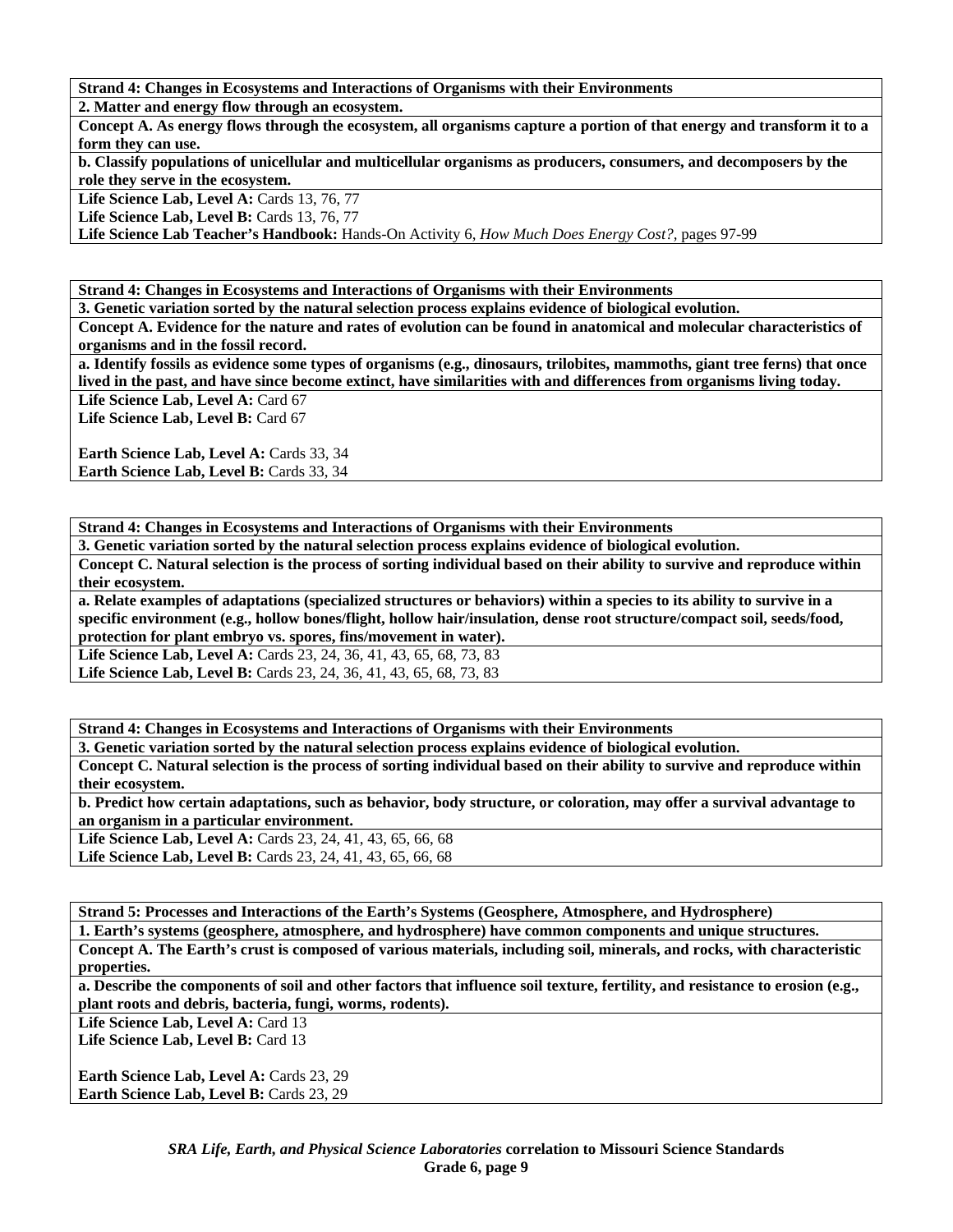**Strand 5: Processes and Interactions of the Earth's Systems (Geosphere, Atmosphere, and Hydrosphere)** 

**1. Earth's systems (geosphere, atmosphere, and hydrosphere) have common components and unique structures. Concept B. The hydrosphere is composed of water (a material with unique properties) and other materials.** 

**a. Recognize the properties of water that make it an essential component of the Earth system (e.g., ability to act as a solvent, its ability to remain as a liquid at most Earth temperatures).** 

**Earth Science Lab, Level A:** Cards 47, 48, 49, 82, 83, 84, 87 **Earth Science Lab, Level B:** Cards 47, 48, 49, 82, 83, 84, 87

**Strand 5: Processes and Interactions of the Earth's Systems (Geosphere, Atmosphere, and Hydrosphere) 2. Earth's systems (geosphere, atmosphere, and hydrosphere) interact with one another as they undergo change by common processes.** 

**Concept A. The Earth's materials and surface features are changed through a variety of external processes. a. Make inferences about the formation of sedimentary rocks from their physical properties (e.g., layering and the presence of fossils indicate sedimentation).** 

**Earth Science Lab, Level A: Cards 7, 30, 32, 33, 34 Earth Science Lab, Level B: Cards 7, 30, 32, 33, 34** 

**Strand 5: Processes and Interactions of the Earth's Systems (Geosphere, Atmosphere, and Hydrosphere) 2. Earth's systems (geosphere, atmosphere, and hydrosphere) interact with one another as they undergo change by common processes.** 

**Concept A. The Earth's materials and surface features are changed through a variety of external processes.** 

**b. Explain how the formation of sedimentary rocks depends on weathering and erosion.** 

**Earth Science Lab, Level A: Cards 7, 9** 

Earth Science Lab, Level B: Cards 7, 9

**Strand 5: Processes and Interactions of the Earth's Systems (Geosphere, Atmosphere, and Hydrosphere) 2. Earth's systems (geosphere, atmosphere, and hydrosphere) interact with one another as they undergo change by common processes.** 

**Concept A. The Earth's materials and surface features are changed through a variety of external processes.** 

**c. Describe how weathering agents and erosional processes (i.e., force of water as it freezes or flows, expansion/contraction due to temperature, force of wind, force of plant roots, action of gravity, chemical decomposition) slowly change surface changes that create and/or change landforms.** 

**Earth Science Lab, Level A: Cards 24, 25, 26, 27, 28, 29** 

**Earth Science Lab, Level B:** Cards 24, 25, 26, 27, 28, 29

**Strand 5: Processes and Interactions of the Earth's Systems (Geosphere, Atmosphere, and Hydrosphere)** 

**2. Earth's systems (geosphere, atmosphere, and hydrosphere) interact with one another as they undergo change by common processes.** 

**Concept A. The Earth's materials and surface features are changed through a variety of external processes. d. Describe how the Earth's surface and surface materials can change abruptly through the activity of floods, rock/mudslides, or volcanoes.** 

**Earth Science Lab, Level A:** Cards 15, 17, 24, 25, 26, 27, 28, 88 **Earth Science Lab, Level B:** Cards 15, 17, 24, 25, 26, 27, 28, 88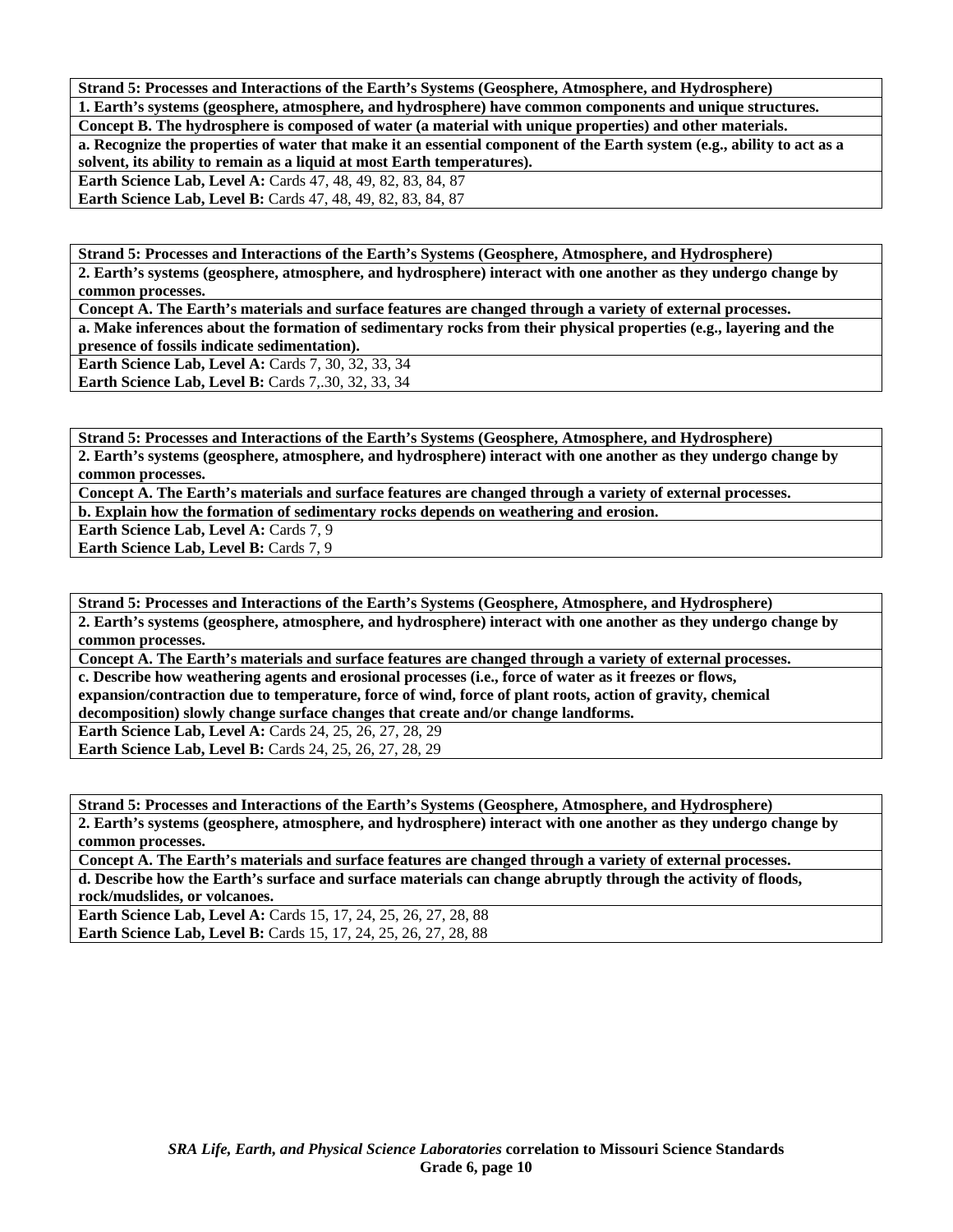**Strand 5: Processes and Interactions of the Earth's Systems (Geosphere, Atmosphere, and Hydrosphere)** 

**2. Earth's systems (geosphere, atmosphere, and hydrosphere) interact with one another as they undergo change by common processes.** 

**Concept B. There are internal processes and sources of energy within the geosphere that cause changes in Earth's crustal plates.** 

**a. Identify events (earthquakes, volcanic eruptions) and the landforms created by them on the Earth's surface that occur at different plate boundaries.** 

**Earth Science Lab, Level A:** Cards 11, 12, 13, 14, 15, 16, 17, 88

**Earth Science Lab, Level B:** Cards 11, 12, 13, 14, 15, 16, 17, 88

**Earth Science Lab Teacher's Handbook:** Hands-On Activity 2, *Plate Boundaries in Action,* pages 77-79

**Strand 5: Processes and Interactions of the Earth's Systems (Geosphere, Atmosphere, and Hydrosphere)** 

**2. Earth's systems (geosphere, atmosphere, and hydrosphere) interact with one another as they undergo change by common processes.** 

**Concept D. Changes in the Earth over time can be inferred through rock and fossil evidence.** 

**a. Explain the types of fossils and the processes by which they are formed (i.e., replacement, mold and cast,** 

**preservation, trace).** 

Life Science Lab, Level A: Card 67

Life Science Lab, Level B: Card 67

**Life Science Lab Teacher's Handbook:** Hands-On Activity 5, *Making Fossils,* pages 93-95

Earth Science Lab, Level A: Cards 33, 34 **Earth Science Lab, Level B: Cards 33, 34** 

**Strand 5: Processes and Interactions of the Earth's Systems (Geosphere, Atmosphere, and Hydrosphere) 2. Earth's systems (geosphere, atmosphere, and hydrosphere) interact with one another as they undergo change by common processes.** 

**Concept D. Changes in the Earth over time can be inferred through rock and fossil evidence.** 

**b. Use fossil evidence to make inferences about changes on Earth and in its environment (i.e., superposition of rock layers, similarities between fossils in different geographical locations, fossils of seashells indicate that area was once underwater).** 

Life Science Lab, Level A: Card 67 Life Science Lab, Level B: Card 67

**Life Science Lab Teacher's Handbook:** Hands-On Activity 5, *Making Fossils,* pages 93-95

Earth Science Lab, Level A: Cards 30, 33, 34 Earth Science Lab, Level B: Cards 30, 33, 34

**Strand 5: Processes and Interactions of the Earth's Systems (Geosphere, Atmosphere, and Hydrosphere) 3. Human activity is dependent upon and affects Earth's resources and systems.** 

**Concept A. Earth's materials are limited natural resources affected by human activity.** 

**a. Relate the comparative amounts of fresh water and salt water on the Earth to the availability of water as a resource for living organisms and human activity.** 

**Earth Science Lab, Level A:** Cards 82, 83, 84, 85, 86, 87, 89, 90

**Earth Science Lab, Level B:** Cards 82, 83, 84, 85, 86, 87, 89, 90 **Earth Science Lab Teacher's Handbook:** Hands-On Activity 8, *Temperature, Salinity, and Water Density,* pages 101-103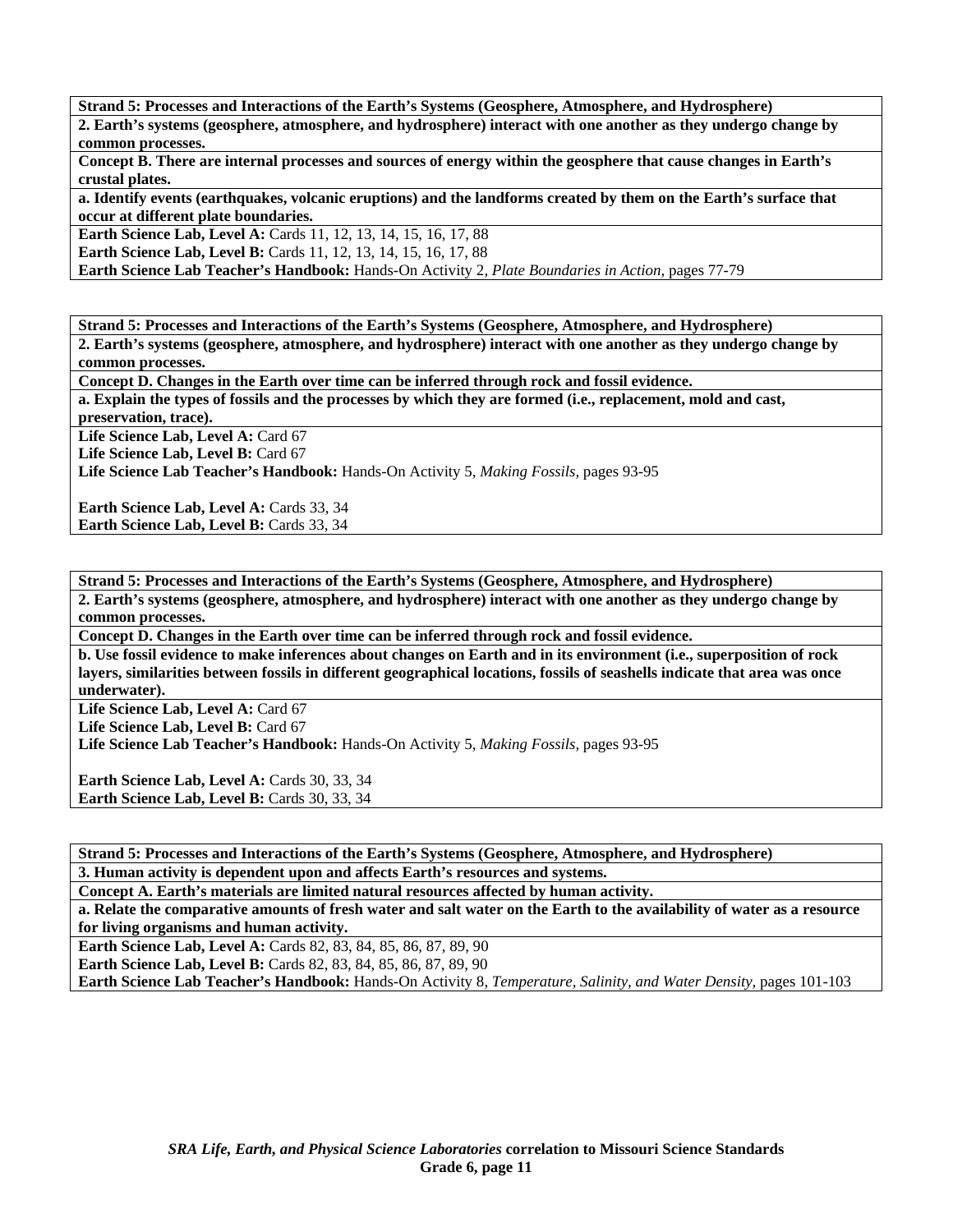**Strand 5: Processes and Interactions of the Earth's Systems (Geosphere, Atmosphere, and Hydrosphere) 3. Human activity is dependent upon and affects Earth's resources and systems.** 

**Concept A. Earth's materials are limited natural resources affected by human activity.** 

**b. Describe the affect of human activities (e.g., landfills, use of fertilizers and herbicides, farming, septic systems) on the quality of water.** 

Life Science Lab, Level A: Card 90 Life Science Lab, Level B: Card 90

**Earth Science Lab, Level A: Card 86 Earth Science Lab, Level B: Card 86** 

**Strand 5: Processes and Interactions of the Earth's Systems (Geosphere, Atmosphere, and Hydrosphere)** 

**3. Human activity is dependent upon and affects Earth's resources and systems.** 

**Concept A. Earth's materials are limited natural resources affected by human activity.** 

**c. Analyze the ways humans affect the erosion and deposition of soil and rock materials (e.g., clearing of land, planting vegetation, paving land, construction of new buildings, building or removal of dams).** 

Life Science Lab, Level A: Card 87, 88

Life Science Lab, Level B: Cards 87, 88

**Earth Science Lab, Level A: Cards 25, 26, 27, 28, 29 Earth Science Lab, Level B: Cards 25, 26, 27, 28, 29** 

**Strand 7: Scientific Inquiry** 

**1. Science understanding is developed through the use of science process skills, scientific knowledge, scientific investigation, reasoning, and critical thinking.** 

**Concept A. Scientific inquiry includes the ability of students to formulate a testable question and explanation, and to select appropriate investigative methods in order to obtain evidence relevant to the explanation.** 

**a. Formulate testable questions and hypotheses.** 

**Life Science Lab Teacher's Handbook:** Hands-On Activity 1, *Examining Cells,* pages 77-79; Hands-On Activity 2, *Culturing Bacteria,* pages 81-83; Hands-On Activity 3, *Investigating Arthropods,* pages 85-87; Hands-On Activity 4, *Your Cardiovascular System,* pages 89-91; Hands-On Activity 5, *Making Fossils,* pages 93-95; Hands-On Activity 6, *How Much Does Energy Cost?,* pages 97-99; Hands-On Activity 7, *The Effects of Acid Rain,* pages 101-103

**Earth Science Lab Teacher's Handbook:** Hands-On Activity 1, *Identifying Minerals with the Mohs Scale,* pages 73-75; Hands-On Activity 2, *Plate Boundaries in Action,* pages 77-79; Hands-On Activity 3, *Interpreting a Topographic Map,* pages 81-83; Hands-On Activity 4, *Using Sound Waves,* pages 85-87; Hands-On Activity 5, *What is in the Air?,* pages 89-91; Hands-On Activity 6, *Modeling a Tornado,* pages 93-95; Hands-On Activity 7, *Sizes in the Solar System,* pages 97-99; Hands-On Activity 8, *Temperature, Salinity, and Water Density,* pages 101-103

**Physical Science Lab Teacher's Handbook:** Hands-On Activity 1, *Measuring pH of Acids and Bases,* pages 77-79; Hands-On Activity 2, *Chemical Reaction Rates,* pages 81-83; Hands-On Activity 3, *Energy Conversion,* pages 85-87; Hands-On Activity 4, *Reducing Friction,* pages 89-91; Hands-On Activity 5, *Making a Potato Battery,* pages 93-95; Hands-On Activity 6, *Making Sound,* pages 97-99

**Classroom Resource CD-ROM:** Writing Strategy 8, 15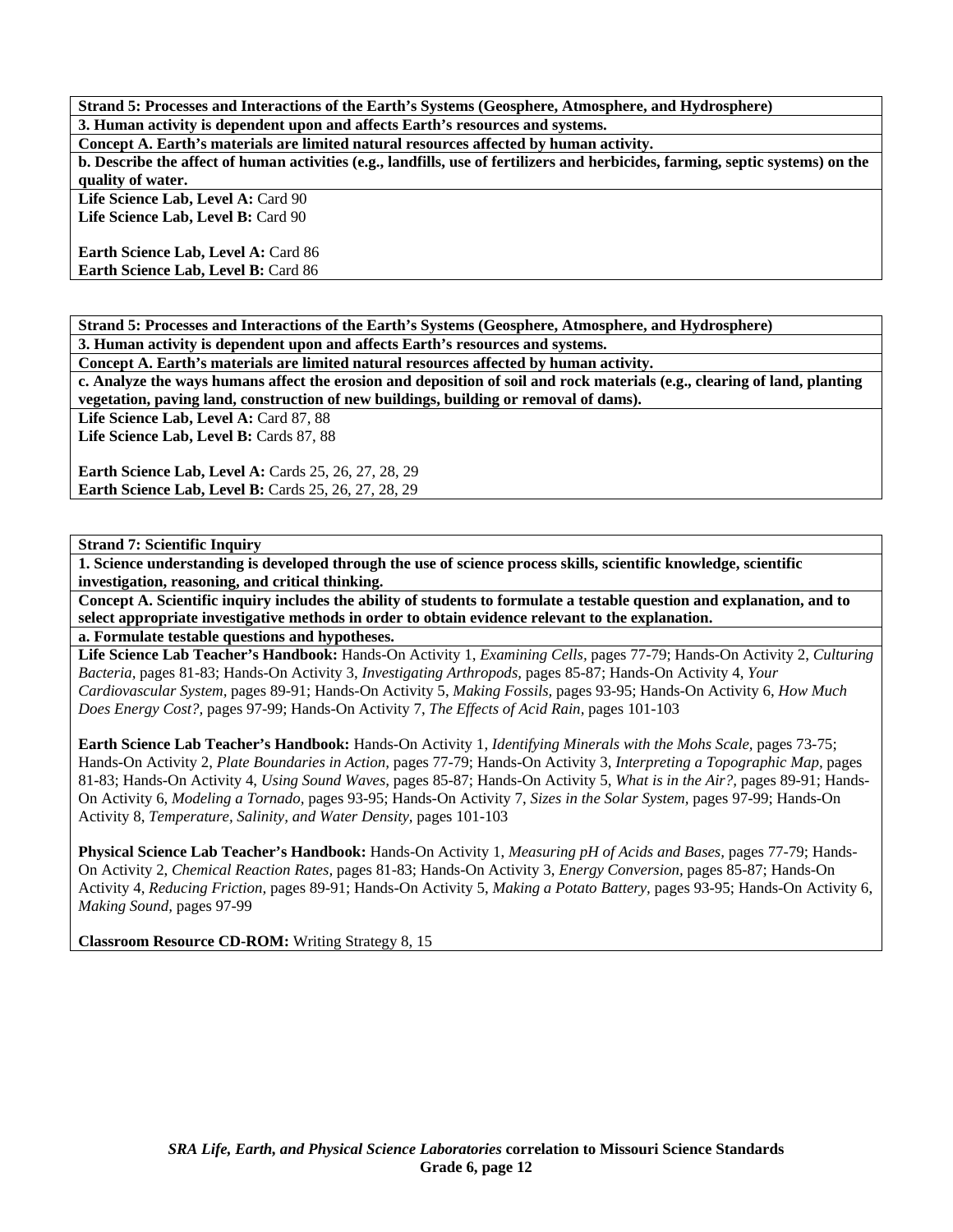**1. Science understanding is developed through the use of science process skills, scientific knowledge, scientific investigation, reasoning, and critical thinking.** 

**Concept A. Scientific inquiry includes the ability of students to formulate a testable question and explanation, and to select appropriate investigative methods in order to obtain evidence relevant to the explanation.** 

**b. Recognize the importance of the independent variable, dependent variables, control of constants, and multiple trials to the design of a valid experiment.** 

**Life Science Lab Teacher's Handbook:** Hands-On Activity 7, *The Effects of Acid Rain,* pages 101-103

**Earth Science Lab Teacher's Handbook:** Hands-On Activity 8, *Temperature, Salinity, and Water Density,* pages 101-103

**Physical Science Lab Teacher's Handbook:** Hands-On Activity 2, *Chemical Reaction Rates,* pages 81-83

**Classroom Resource CD-ROM:** Writing Strategy 23

**Strand 7: Scientific Inquiry** 

**1. Science understanding is developed through the use of science process skills, scientific knowledge, scientific investigation, reasoning, and critical thinking.** 

**Concept A. Scientific inquiry includes the ability of students to formulate a testable question and explanation, and to select appropriate investigative methods in order to obtain evidence relevant to the explanation.** 

**c. Design and conduct a valid experiment.** 

**Life Science Lab Teacher's Handbook:** Hands-On Activity 1, *Examining Cells,* pages 77-79; Hands-On Activity 2, *Culturing Bacteria,* pages 81-83; Hands-On Activity 3, *Investigating Arthropods,* pages 85-87; Hands-On Activity 4, *Your Cardiovascular System,* pages 89-91; Hands-On Activity 5, *Making Fossils,* pages 93-95; Hands-On Activity 6, *How Much Does Energy Cost?,* pages 97-99; Hands-On Activity 7, *The Effects of Acid Rain,* pages 101-103

**Earth Science Lab Teacher's Handbook:** Hands-On Activity 1, *Identifying Minerals with the Mohs Scale,* pages 73-75; Hands-On Activity 2, *Plate Boundaries in Action,* pages 77-79; Hands-On Activity 3, *Interpreting a Topographic Map,* pages 81-83; Hands-On Activity 4, *Using Sound Waves,* pages 85-87; Hands-On Activity 5, *What is in the Air?,* pages 89-91; Hands-On Activity 6, *Modeling a Tornado,* pages 93-95; Hands-On Activity 7, *Sizes in the Solar System,* pages 97-99; Hands-On Activity 8, *Temperature, Salinity, and Water Density,* pages 101-103

**Physical Science Lab Teacher's Handbook:** Hands-On Activity 1, *Measuring pH of Acids and Bases,* pages 77-79; Hands-On Activity 2, *Chemical Reaction Rates,* pages 81-83; Hands-On Activity 3, *Energy Conversion,* pages 85-87; Hands-On Activity 4, *Reducing Friction,* pages 89-91; Hands-On Activity 5, *Making a Potato Battery,* pages 93-95; Hands-On Activity 6, *Making Sound,* pages 97-99

**Classroom Resource CD-ROM:** Writing Strategy 15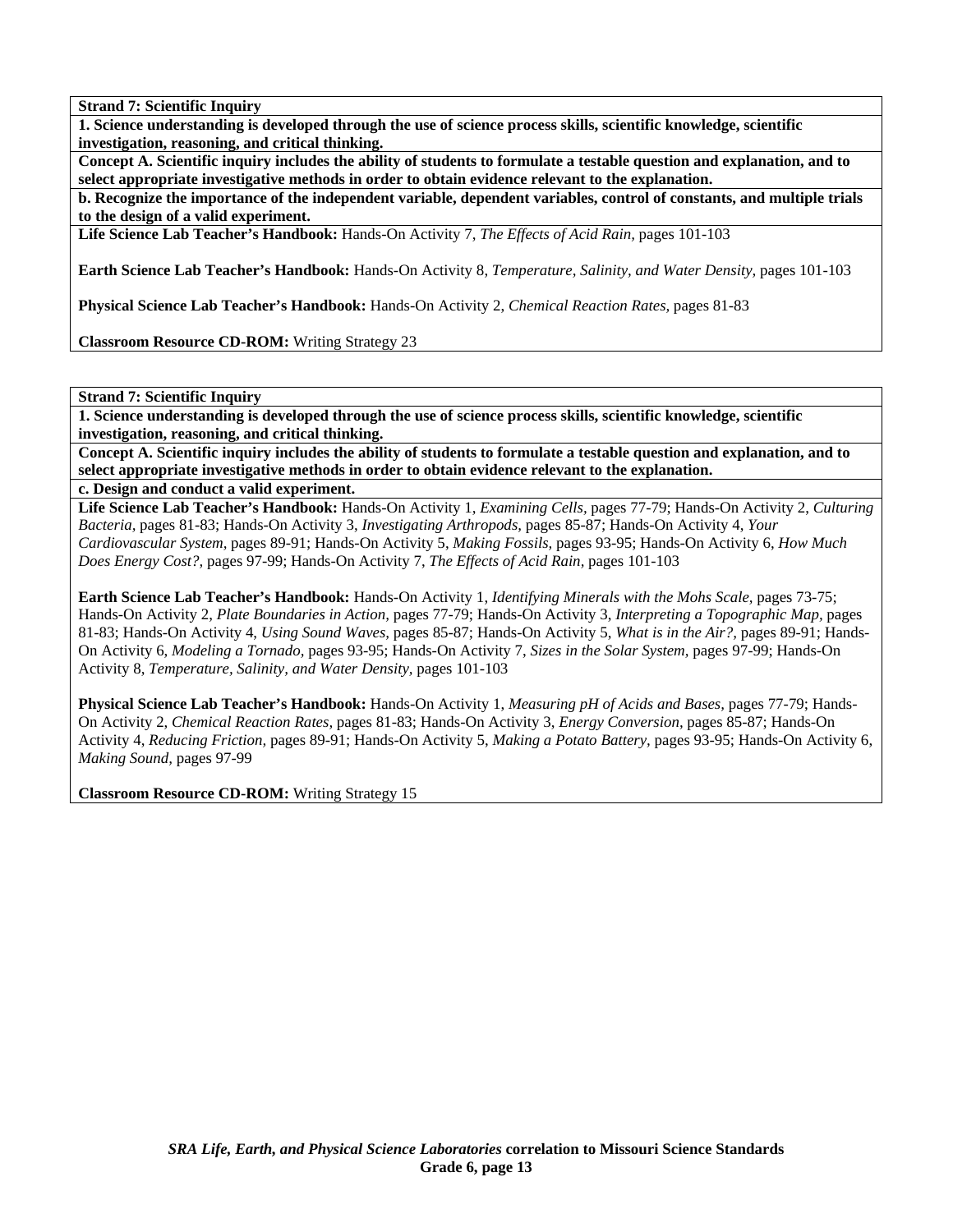**1. Science understanding is developed through the use of science process skills, scientific knowledge, scientific investigation, reasoning, and critical thinking.** 

**Concept A. Scientific inquiry includes the ability of students to formulate a testable question and explanation, and to select appropriate investigative methods in order to obtain evidence relevant to the explanation.** 

**d. Evaluate the design of an experiment and make suggestions for reasonable improvements or extensions of an experiment.** 

**Life Science Lab Teacher's Handbook:** Hands-On Activity 1, *Examining Cells,* pages 77-79; Hands-On Activity 2, *Culturing Bacteria,* pages 81-83; Hands-On Activity 3, *Investigating Arthropods,* pages 85-87; Hands-On Activity 4, *Your Cardiovascular System,* pages 89-91; Hands-On Activity 5, *Making Fossils,* pages 93-95; Hands-On Activity 6, *How Much Does Energy Cost?,* pages 97-99; Hands-On Activity 7, *The Effects of Acid Rain,* pages 101-103

**Earth Science Lab Teacher's Handbook:** Hands-On Activity 1, *Identifying Minerals with the Mohs Scale,* pages 73-75; Hands-On Activity 2, *Plate Boundaries in Action,* pages 77-79; Hands-On Activity 3, *Interpreting a Topographic Map,* pages 81-83; Hands-On Activity 4, *Using Sound Waves,* pages 85-87; Hands-On Activity 5, *What is in the Air?,* pages 89-91; Hands-On Activity 6, *Modeling a Tornado,* pages 93-95; Hands-On Activity 7, *Sizes in the Solar System,* pages 97-99; Hands-On Activity 8, *Temperature, Salinity, and Water Density,* pages 101-103

**Physical Science Lab Teacher's Handbook:** Hands-On Activity 1, *Measuring pH of Acids and Bases,* pages 77-79; Hands-On Activity 2, *Chemical Reaction Rates,* pages 81-83; Hands-On Activity 3, *Energy Conversion,* pages 85-87; Hands-On Activity 4, *Reducing Friction,* pages 89-91; Hands-On Activity 5, *Making a Potato Battery,* pages 93-95; Hands-On Activity 6, *Making Sound,* pages 97-99

**Strand 7: Scientific Inquiry** 

**1. Science understanding is developed through the use of science process skills, scientific knowledge, scientific investigation, reasoning, and critical thinking.** 

**Concept A. Scientific inquiry includes the ability of students to formulate a testable question and explanation, and to select appropriate investigative methods in order to obtain evidence relevant to the explanation.** 

**e. Recognize different kinds of questions suggest different kinds of scientific investigations (e.g., some involve observing and describing objects, organisms, or events; some involve collecting specimens; some involve experiments; some involve making observations in nature; some involve discovery of new objects and phenomena; some involve making models).** 

**Life Science Lab Teacher's Handbook:** Hands-On Activity 1, *Examining Cells,* pages 77-79; Hands-On Activity 2, *Culturing Bacteria,* pages 81-83; Hands-On Activity 3, *Investigating Arthropods,* pages 85-87; Hands-On Activity 4, *Your Cardiovascular System,* pages 89-91; Hands-On Activity 5, *Making Fossils,* pages 93-95; Hands-On Activity 6, *How Much Does Energy Cost?,* pages 97-99; Hands-On Activity 7, *The Effects of Acid Rain,* pages 101-103

**Earth Science Lab Teacher's Handbook:** Hands-On Activity 1, *Identifying Minerals with the Mohs Scale,* pages 73-75; Hands-On Activity 2, *Plate Boundaries in Action,* pages 77-79; Hands-On Activity 3, *Interpreting a Topographic Map,* pages 81-83; Hands-On Activity 4, *Using Sound Waves,* pages 85-87; Hands-On Activity 5, *What is in the Air?,* pages 89-91; Hands-On Activity 6, *Modeling a Tornado,* pages 93-95; Hands-On Activity 7, *Sizes in the Solar System,* pages 97-99; Hands-On Activity 8, *Temperature, Salinity, and Water Density,* pages 101-103

**Physical Science Lab Teacher's Handbook:** Hands-On Activity 1, *Measuring pH of Acids and Bases,* pages 77-79; Hands-On Activity 2, *Chemical Reaction Rates,* pages 81-83; Hands-On Activity 3, *Energy Conversion,* pages 85-87; Hands-On Activity 4, *Reducing Friction,* pages 89-91; Hands-On Activity 5, *Making a Potato Battery,* pages 93-95; Hands-On Activity 6, *Making Sound,* pages 97-99

**Classroom Resource CD-ROM:** Writing Strategy 15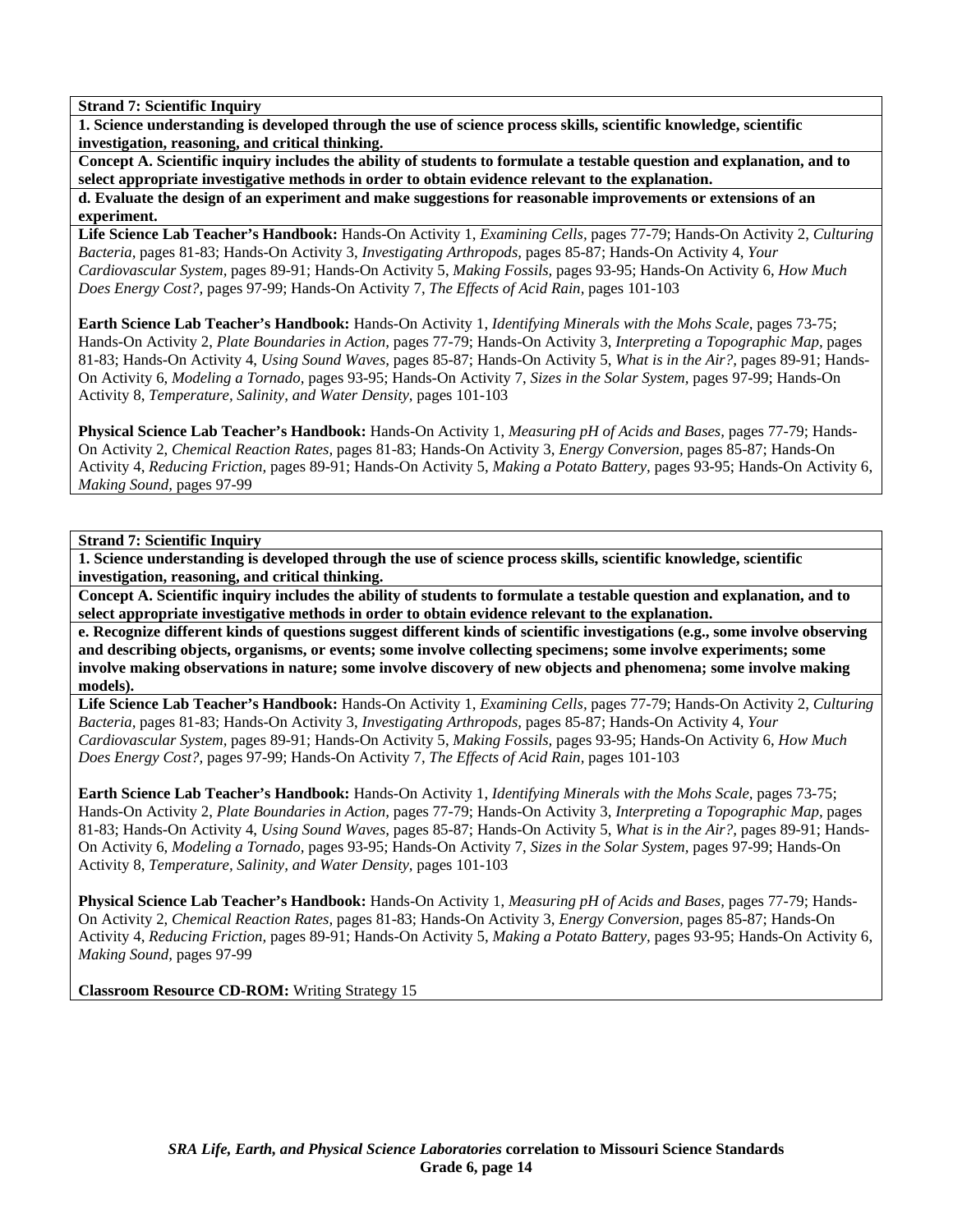**1. Science understanding is developed through the use of science process skills, scientific knowledge, scientific investigation, reasoning, and critical thinking.** 

**Concept B. Scientific inquiry relies upon gathering evidence from qualitative and quantitative observations. a. Make qualitative observations using the five senses.** 

**Life Science Lab Teacher's Handbook:** Hands-On Activity 1, *Examining Cells,* pages 77-79; Hands-On Activity 2, *Culturing Bacteria,* pages 81-83; Hands-On Activity 3, *Investigating Arthropods,* pages 85-87; Hands-On Activity 4, *Your Cardiovascular System,* pages 89-91; Hands-On Activity 5, *Making Fossils,* pages 93-95; Hands-On Activity 6, *How Much Does Energy Cost?,* pages 97-99; Hands-On Activity 7, *The Effects of Acid Rain,* pages 101-103

**Earth Science Lab Teacher's Handbook:** Hands-On Activity 1, *Identifying Minerals with the Mohs Scale,* pages 73-75; Hands-On Activity 2, *Plate Boundaries in Action,* pages 77-79; Hands-On Activity 3, *Interpreting a Topographic Map,* pages 81-83; Hands-On Activity 4, *Using Sound Waves,* pages 85-87; Hands-On Activity 5, *What is in the Air?,* pages 89-91; Hands-On Activity 6, *Modeling a Tornado,* pages 93-95; Hands-On Activity 7, *Sizes in the Solar System,* pages 97-99; Hands-On Activity 8, *Temperature, Salinity, and Water Density,* pages 101-103

**Physical Science Lab Teacher's Handbook:** Hands-On Activity 1, *Measuring pH of Acids and Bases,* pages 77-79; Hands-On Activity 2, *Chemical Reaction Rates,* pages 81-83; Hands-On Activity 3, *Energy Conversion,* pages 85-87; Hands-On Activity 4, *Reducing Friction,* pages 89-91; Hands-On Activity 5, *Making a Potato Battery,* pages 93-95; Hands-On Activity 6, *Making Sound,* pages 97-99

**Classroom Resource CD-ROM:** Writing Strategy 11

**Strand 7: Scientific Inquiry** 

**1. Science understanding is developed through the use of science process skills, scientific knowledge, scientific investigation, reasoning, and critical thinking.** 

**Concept B. Scientific inquiry relies upon gathering evidence from qualitative and quantitative observations. b. Determine the appropriate tools and techniques to collect data.** 

**Life Science Lab Teacher's Handbook:** Hands-On Activity 1, *Examining Cells,* pages 77-79; Hands-On Activity 2, *Culturing Bacteria,* pages 81-83; Hands-On Activity 3, *Investigating Arthropods,* pages 85-87; Hands-On Activity 4, *Your Cardiovascular System,* pages 89-91; Hands-On Activity 5, *Making Fossils,* pages 93-95; Hands-On Activity 6, *How Much Does Energy Cost?,* pages 97-99; Hands-On Activity 7, *The Effects of Acid Rain,* pages 101-103

**Earth Science Lab Teacher's Handbook:** Hands-On Activity 1, *Identifying Minerals with the Mohs Scale,* pages 73-75; Hands-On Activity 2, *Plate Boundaries in Action,* pages 77-79; Hands-On Activity 3, *Interpreting a Topographic Map,* pages 81-83; Hands-On Activity 4, *Using Sound Waves,* pages 85-87; Hands-On Activity 5, *What is in the Air?,* pages 89-91; Hands-On Activity 6, *Modeling a Tornado,* pages 93-95; Hands-On Activity 7, *Sizes in the Solar System,* pages 97-99; Hands-On Activity 8, *Temperature, Salinity, and Water Density,* pages 101-103

**Physical Science Lab Teacher's Handbook:** Hands-On Activity 1, *Measuring pH of Acids and Bases,* pages 77-79; Hands-On Activity 2, *Chemical Reaction Rates,* pages 81-83; Hands-On Activity 3, *Energy Conversion,* pages 85-87; Hands-On Activity 4, *Reducing Friction,* pages 89-91; Hands-On Activity 5, *Making a Potato Battery,* pages 93-95; Hands-On Activity 6, *Making Sound,* pages 97-99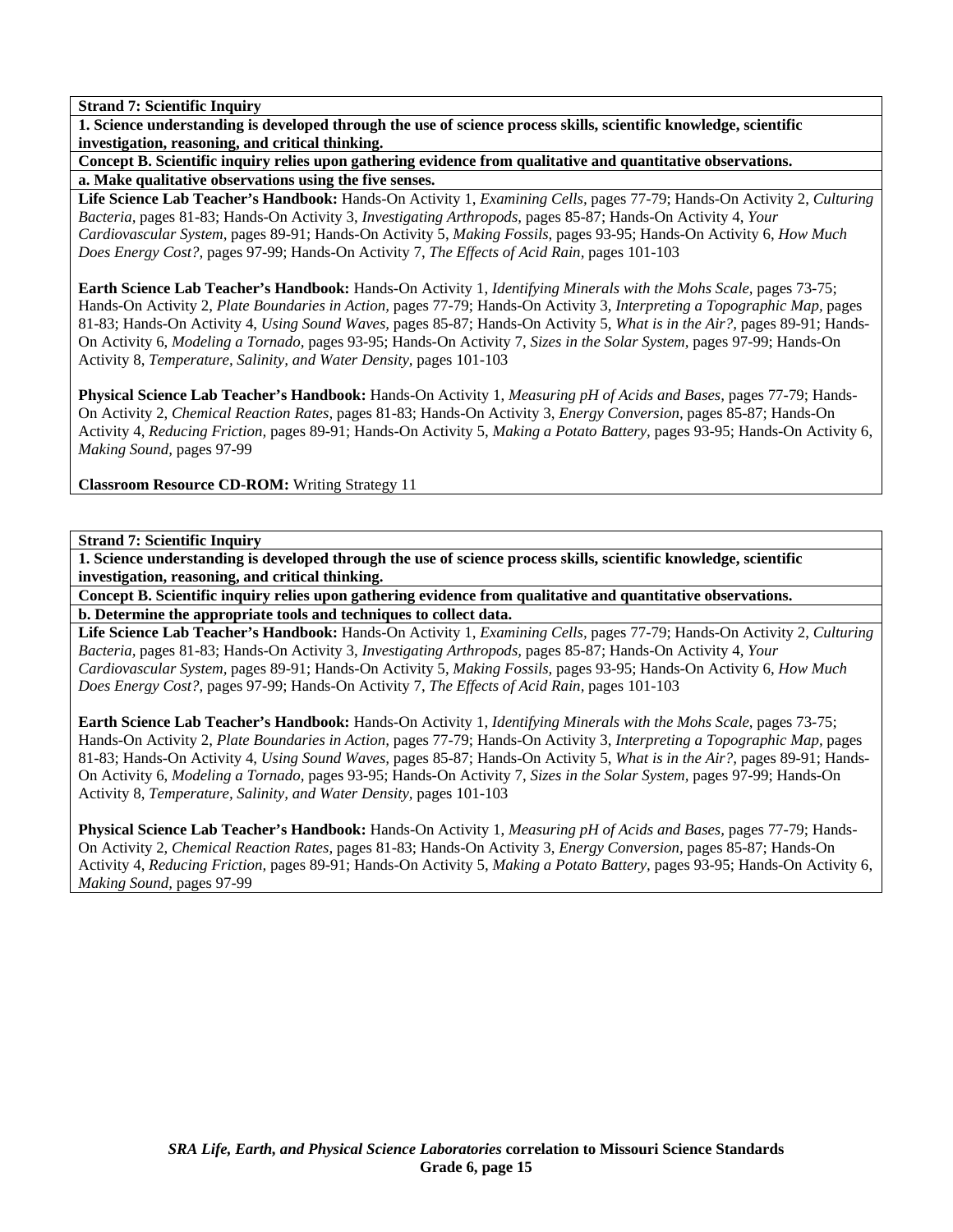**1. Science understanding is developed through the use of science process skills, scientific knowledge, scientific investigation, reasoning, and critical thinking.** 

**Concept B. Scientific inquiry relies upon gathering evidence from qualitative and quantitative observations.** 

**c. Use a variety of tools and equipment to gather data (e.g., microscopes, thermometers, computers, spring scales, balances, magnets, metric rulers, graduated cylinders, stopwatches).** 

**Life Science Lab Teacher's Handbook:** Hands-On Activity 4, *Your Cardiovascular System,* pages 89-91; Hands-On Activity 7, *The Effects of Acid Rain,* pages 101-103

**Earth Science Lab Teacher's Handbook:** Hands-On Activity 1, *Identifying Minerals with the Mohs Scale,* pages 73-75; Hands-On Activity 3, *Interpreting a Topographic Map,* pages 81-83; Hands-On Activity 7, *Sizes in the Solar System,* pages 97- 99; Hands-On Activity 8, *Temperature, Salinity, and Water Density,* pages 101-103

**Physical Science Lab Teacher's Handbook:** Hands-On Activity 1, *Measuring pH of Acids and Bases,* pages 77-79; Hands-On Activity 2, *Chemical Reaction Rates,* pages 81-83; Hands-On Activity 3, *Energy Conversion,* pages 85-87; Hands-On Activity 4, *Reducing Friction,* pages 89-91; Hands-On Activity 6, *Making Sound,* pages 97-99

**Strand 7: Scientific Inquiry** 

**1. Science understanding is developed through the use of science process skills, scientific knowledge, scientific investigation, reasoning, and critical thinking.** 

**Concept B. Scientific inquiry relies upon gathering evidence from qualitative and quantitative observations. d. Measure length to the nearest millimeter, mass to the nearest gram, volume to the nearest milliliter, temperature to the nearest degree Celsius, force (weight) to the nearest Newton, time to the nearest second.** 

**Life Science Lab Teacher's Handbook:** Hands-On Activity 4, *Your Cardiovascular System,* pages 89-91; Hands-On Activity 7, *The Effects of Acid Rain,* pages 101-103

**Earth Science Lab Teacher's Handbook:** Hands-On Activity 1, *Identifying Minerals with the Mohs Scale,* pages 73-75; Hands-On Activity 3, *Interpreting a Topographic Map,* pages 81-83; Hands-On Activity 7, *Sizes in the Solar System,* pages 97- 99; Hands-On Activity 8, *Temperature, Salinity, and Water Density,* pages 101-103

**Physical Science Lab Teacher's Handbook:** Hands-On Activity 1, *Measuring pH of Acids and Bases,* pages 77-79; Hands-On Activity 2, *Chemical Reaction Rates,* pages 81-83; Hands-On Activity 3, *Energy Conversion,* pages 85-87; Hands-On Activity 4, *Reducing Friction,* pages 89-91; Hands-On Activity 6, *Making Sound,* pages 97-99

**Strand 7: Scientific Inquiry** 

**1. Science understanding is developed through the use of science process skills, scientific knowledge, scientific investigation, reasoning, and critical thinking.** 

**Concept B. Scientific inquiry relies upon gathering evidence from qualitative and quantitative observations. e. Compare amounts/measurements.** 

**Life Science Lab Teacher's Handbook:** Hands-On Activity 4, *Your Cardiovascular System,* pages 89-91; Hands-On Activity 7, *The Effects of Acid Rain,* pages 101-103

**Earth Science Lab Teacher's Handbook:** Hands-On Activity 1, *Identifying Minerals with the Mohs Scale,* pages 73-75; Hands-On Activity 3, *Interpreting a Topographic Map,* pages 81-83; Hands-On Activity 7, *Sizes in the Solar System,* pages 97- 99; Hands-On Activity 8, *Temperature, Salinity, and Water Density,* pages 101-103

**Physical Science Lab Teacher's Handbook:** Hands-On Activity 1, *Measuring pH of Acids and Bases,* pages 77-79; Hands-On Activity 2, *Chemical Reaction Rates,* pages 81-83; Hands-On Activity 3, *Energy Conversion,* pages 85-87; Hands-On Activity 4, *Reducing Friction,* pages 89-91; Hands-On Activity 6, *Making Sound,* pages 97-99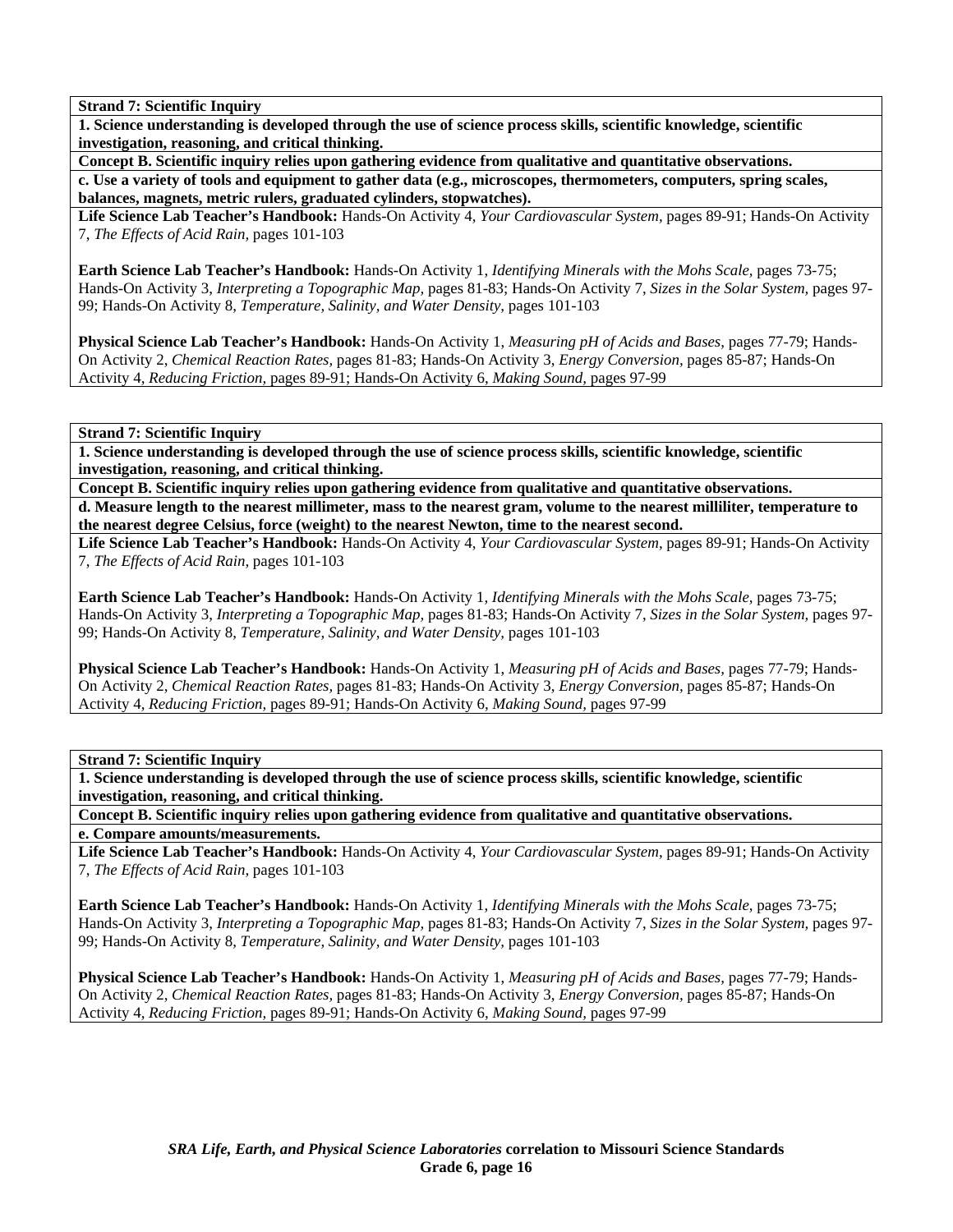**1. Science understanding is developed through the use of science process skills, scientific knowledge, scientific investigation, reasoning, and critical thinking.** 

**Concept B. Scientific inquiry relies upon gathering evidence from qualitative and quantitative observations. f. Judge whether measurements and computation of quantities are reasonable.** 

**Life Science Lab Teacher's Handbook:** Hands-On Activity 4, *Your Cardiovascular System,* pages 89-91; Hands-On Activity 7, *The Effects of Acid Rain,* pages 101-103

**Earth Science Lab Teacher's Handbook:** Hands-On Activity 1, *Identifying Minerals with the Mohs Scale,* pages 73-75; Hands-On Activity 3, *Interpreting a Topographic Map,* pages 81-83; Hands-On Activity 7, *Sizes in the Solar System,* pages 97- 99; Hands-On Activity 8, *Temperature, Salinity, and Water Density,* pages 101-103

**Physical Science Lab Teacher's Handbook:** Hands-On Activity 1, *Measuring pH of Acids and Bases,* pages 77-79; Hands-On Activity 2, *Chemical Reaction Rates,* pages 81-83; Hands-On Activity 3, *Energy Conversion,* pages 85-87; Hands-On Activity 4, *Reducing Friction,* pages 89-91; Hands-On Activity 6, *Making Sound,* pages 97-99

**Strand 7: Scientific Inquiry** 

**1. Science understanding is developed through the use of science process skills, scientific knowledge, scientific investigation, reasoning, and critical thinking.** 

**Concept C. Evidence is used to formulate explanations.** 

**a. Use quantitative and qualitative data as support for reasonable explanations (conclusions).** 

**Life Science Lab Teacher's Handbook:** Hands-On Activity 3, *Investigating Arthropods,* pages 85-87; Hands-On Activity 4, *Your Cardiovascular System,* pages 89-91; Hands-On Activity 5, *Making Fossils,* pages 93-95; Hands-On Activity 6, *How Much Does Energy Cost?,* pages 97-99; Hands-On Activity 7, *The Effects of Acid Rain,* pages 101-103

**Earth Science Lab Teacher's Handbook:** Hands-On Activity 1, *Identifying Minerals with the Mohs Scale,* pages 73-75; Hands-On Activity 3, *Interpreting a Topographic Map,* pages 81-83; Hands-On Activity 5, *What is in the Air?,* pages 89-91; Hands-On Activity 7, *Sizes in the Solar System,* pages 97-99; Hands-On Activity 8, *Temperature, Salinity, and Water Density,* pages 101-103

**Physical Science Lab Teacher's Handbook:** Hands-On Activity 1, *Measuring pH of Acids and Bases,* pages 77-79; Hands-On Activity 2, *Chemical Reaction Rates,* pages 81-83; Hands-On Activity 3, *Energy Conversion,* pages 85-87; Hands-On Activity 4, *Reducing Friction,* pages 89-91; Hands-On Activity 6, *Making Sound,* pages 97-99

**Classroom Resource CD-ROM:** Writing Strategy 22, 24

**Strand 7: Scientific Inquiry** 

**1. Science understanding is developed through the use of science process skills, scientific knowledge, scientific investigation, reasoning, and critical thinking.** 

**Concept C. Evidence is used to formulate explanations.** 

**b. Use data as support for observed patterns and relationships, and to make predictions to be tested.** 

**Life Science Lab Teacher's Handbook:** Hands-On Activity 3, *Investigating Arthropods,* pages 85-87; Hands-On Activity 4, *Your Cardiovascular System,* pages 89-91; Hands-On Activity 5, *Making Fossils,* pages 93-95; Hands-On Activity 6, *How Much Does Energy Cost?,* pages 97-99; Hands-On Activity 7, *The Effects of Acid Rain,* pages 101-103

**Earth Science Lab Teacher's Handbook:** Hands-On Activity 1, *Identifying Minerals with the Mohs Scale,* pages 73-75; Hands-On Activity 3, *Interpreting a Topographic Map,* pages 81-83; Hands-On Activity 5, *What is in the Air?,* pages 89-91; Hands-On Activity 7, *Sizes in the Solar System,* pages 97-99; Hands-On Activity 8, *Temperature, Salinity, and Water Density,* pages 101-103

**Physical Science Lab Teacher's Handbook:** Hands-On Activity 1, *Measuring pH of Acids and Bases,* pages 77-79; Hands-On Activity 2, *Chemical Reaction Rates,* pages 81-83; Hands-On Activity 3, *Energy Conversion,* pages 85-87; Hands-On Activity 4, *Reducing Friction,* pages 89-91; Hands-On Activity 6, *Making Sound,* pages 97-99 **Classroom Resource CD-ROM:** Writing Strategy 22, 24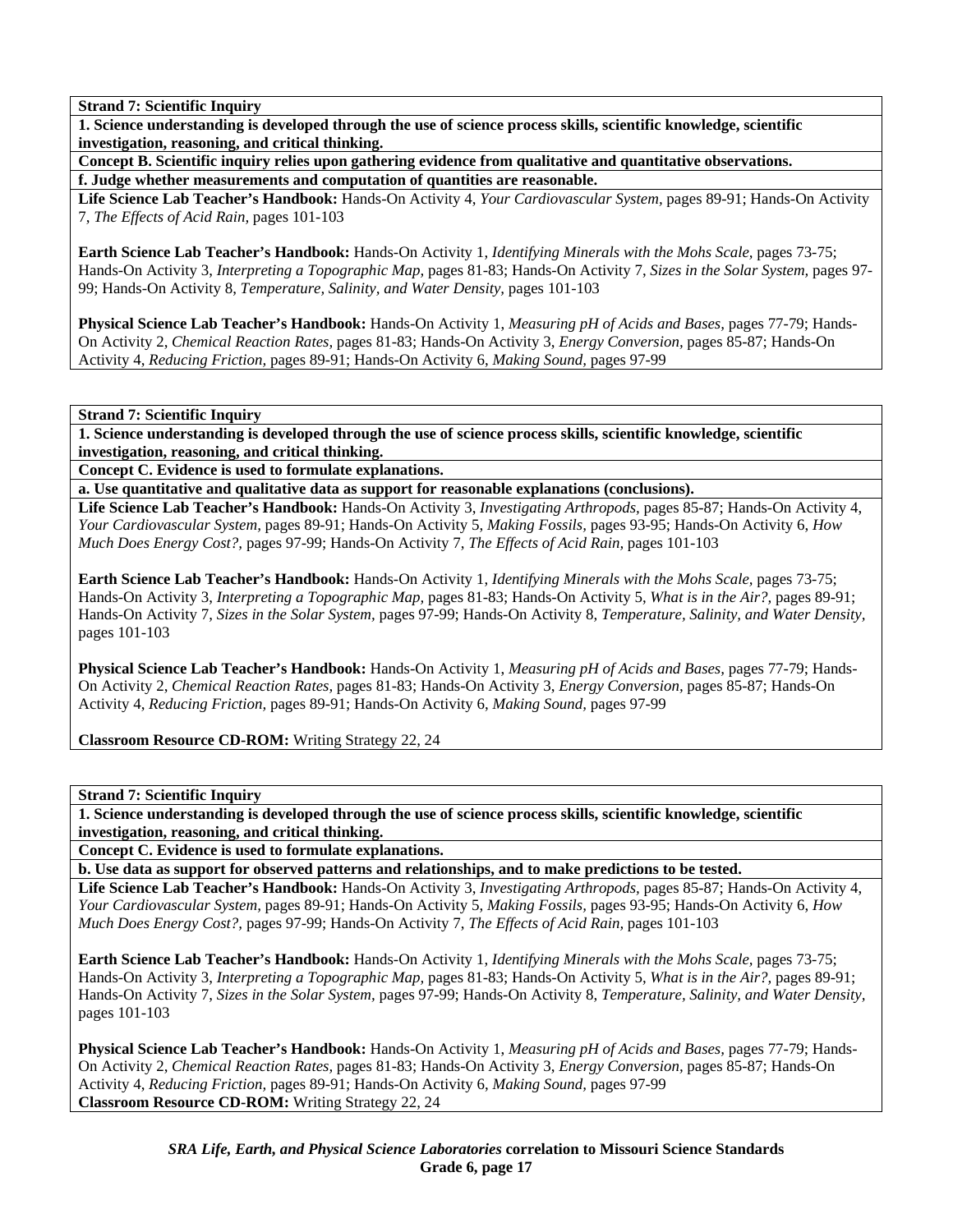**1. Science understanding is developed through the use of science process skills, scientific knowledge, scientific investigation, reasoning, and critical thinking.** 

**Concept C. Evidence is used to formulate explanations.** 

**c. Recognize the possible effects of errors in observations, measurements, and calculations on the formulation of explanations (conclusions).** 

**Life Science Lab Teacher's Handbook:** Hands-On Activity 1, *Examining Cells,* pages 77-79; Hands-On Activity 2, *Culturing Bacteria,* pages 81-83; Hands-On Activity 3, *Investigating Arthropods,* pages 85-87; Hands-On Activity 4, *Your Cardiovascular System,* pages 89-91; Hands-On Activity 5, *Making Fossils,* pages 93-95; Hands-On Activity 6, *How Much Does Energy Cost?,* pages 97-99; Hands-On Activity 7, *The Effects of Acid Rain,* pages 101-103

**Earth Science Lab Teacher's Handbook:** Hands-On Activity 1, *Identifying Minerals with the Mohs Scale,* pages 73-75; Hands-On Activity 2, *Plate Boundaries in Action,* pages 77-79; Hands-On Activity 3, *Interpreting a Topographic Map,* pages 81-83; Hands-On Activity 4, *Using Sound Waves,* pages 85-87; Hands-On Activity 5, *What is in the Air?,* pages 89-91; Hands-On Activity 6, *Modeling a Tornado,* pages 93-95; Hands-On Activity 7, *Sizes in the Solar System,* pages 97-99; Hands-On Activity 8, *Temperature, Salinity, and Water Density,* pages 101-103

**Physical Science Lab Teacher's Handbook:** Hands-On Activity 1, *Measuring pH of Acids and Bases,* pages 77-79; Hands-On Activity 2, *Chemical Reaction Rates,* pages 81-83; Hands-On Activity 3, *Energy Conversion,* pages 85-87; Hands-On Activity 4, *Reducing Friction,* pages 89-91; Hands-On Activity 5, *Making a Potato Battery,* pages 93-95; Hands-On Activity 6, *Making Sound,* pages 97-99

**Strand 7: Scientific Inquiry** 

**1. Science understanding is developed through the use of science process skills, scientific knowledge, scientific investigation, reasoning, and critical thinking.** 

**Concept D. Scientific inquiry includes evaluation of explanations (hypotheses, laws, theories) in light of scientific principles (understandings).** 

**a. Evaluate the reasonableness of an explanation (conclusion).** 

**Life Science Lab Teacher's Handbook:** Hands-On Activity 1, *Examining Cells,* pages 77-79; Hands-On Activity 2, *Culturing Bacteria,* pages 81-83; Hands-On Activity 3, *Investigating Arthropods,* pages 85-87; Hands-On Activity 4, *Your Cardiovascular System,* pages 89-91; Hands-On Activity 5, *Making Fossils,* pages 93-95; Hands-On Activity 6, *How Much Does Energy Cost?,* pages 97-99; Hands-On Activity 7, *The Effects of Acid Rain,* pages 101-103

**Earth Science Lab Teacher's Handbook:** Hands-On Activity 1, *Identifying Minerals with the Mohs Scale,* pages 73-75; Hands-On Activity 2, *Plate Boundaries in Action,* pages 77-79; Hands-On Activity 3, *Interpreting a Topographic Map,* pages 81-83; Hands-On Activity 4, *Using Sound Waves,* pages 85-87; Hands-On Activity 5, *What is in the Air?,* pages 89-91; Hands-On Activity 6, *Modeling a Tornado,* pages 93-95; Hands-On Activity 7, *Sizes in the Solar System,* pages 97-99; Hands-On Activity 8, *Temperature, Salinity, and Water Density,* pages 101-103

**Physical Science Lab Teacher's Handbook:** Hands-On Activity 1, *Measuring pH of Acids and Bases,* pages 77-79; Hands-On Activity 2, *Chemical Reaction Rates,* pages 81-83; Hands-On Activity 3, *Energy Conversion,* pages 85-87; Hands-On Activity 4, *Reducing Friction,* pages 89-91; Hands-On Activity 5, *Making a Potato Battery,* pages 93-95; Hands-On Activity 6, *Making Sound,* pages 97-99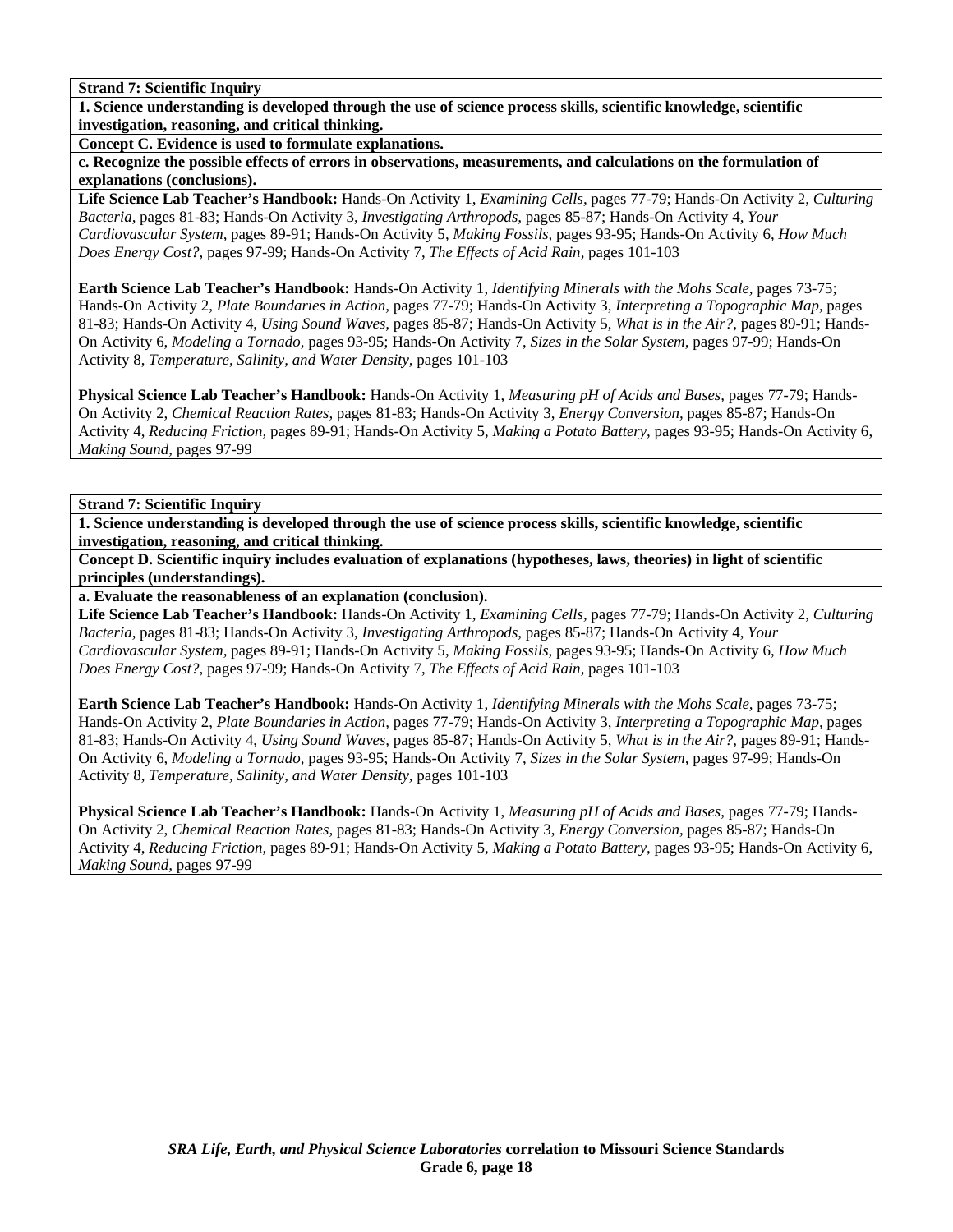**1. Science understanding is developed through the use of science process skills, scientific knowledge, scientific investigation, reasoning, and critical thinking.** 

**Concept D. Scientific inquiry includes evaluation of explanations (hypotheses, laws, theories) in light of scientific principles (understandings).** 

**b. Analyze whether evidence (data) and scientific principles support proposed explanations (hypotheses, laws, theories).** 

**Life Science Lab Teacher's Handbook:** Hands-On Activity 1, *Examining Cells,* pages 77-79; Hands-On Activity 2, *Culturing Bacteria,* pages 81-83; Hands-On Activity 3, *Investigating Arthropods,* pages 85-87; Hands-On Activity 4, *Your Cardiovascular System,* pages 89-91; Hands-On Activity 5, *Making Fossils,* pages 93-95; Hands-On Activity 6, *How Much Does Energy Cost?,* pages 97-99; Hands-On Activity 7, *The Effects of Acid Rain,* pages 101-103

**Earth Science Lab Teacher's Handbook:** Hands-On Activity 1, *Identifying Minerals with the Mohs Scale,* pages 73-75; Hands-On Activity 2, *Plate Boundaries in Action,* pages 77-79; Hands-On Activity 3, *Interpreting a Topographic Map,* pages 81-83; Hands-On Activity 4, *Using Sound Waves,* pages 85-87; Hands-On Activity 5, *What is in the Air?,* pages 89-91; Hands-On Activity 6, *Modeling a Tornado,* pages 93-95; Hands-On Activity 7, *Sizes in the Solar System,* pages 97-99; Hands-On Activity 8, *Temperature, Salinity, and Water Density,* pages 101-103

**Physical Science Lab Teacher's Handbook:** Hands-On Activity 1, *Measuring pH of Acids and Bases,* pages 77-79; Hands-On Activity 2, *Chemical Reaction Rates,* pages 81-83; Hands-On Activity 3, *Energy Conversion,* pages 85-87; Hands-On Activity 4, *Reducing Friction,* pages 89-91; Hands-On Activity 5, *Making a Potato Battery,* pages 93-95; Hands-On Activity 6, *Making Sound,* pages 97-99

## **Strand 7: Scientific Inquiry**

**1. Science understanding is developed through the use of science process skills, scientific knowledge, scientific investigation, reasoning, and critical thinking.** 

**Concept E. The nature of science relies upon communication of results and justification of explanations.** 

**a. Communicate simple procedures and results of investigations and explanations through:** 

- **Oral presentations**
- **Drawings and maps**
- **Data tables (allowing for the recording and analysis of data relevant to the experiment, such as independent and dependent variables, multiple trials, beginning and ending times or temperatures, derived quantities)**
- **Graphs (bar, single line, pictograph)**
- **Writings.**

**Life Science Lab Teacher's Handbook:** Hands-On Activity 1, *Examining Cells,* pages 77-79; Hands-On Activity 2, *Culturing Bacteria,* pages 81-83; Hands-On Activity 3, *Investigating Arthropods,* pages 85-87; Hands-On Activity 4, *Your Cardiovascular System,* pages 89-91; Hands-On Activity 5, *Making Fossils,* pages 93-95; Hands-On Activity 6, *How Much Does Energy Cost?,* pages 97-99; Hands-On Activity 7, *The Effects of Acid Rain,* pages 101-103

**Earth Science Lab Teacher's Handbook:** Hands-On Activity 1, *Identifying Minerals with the Mohs Scale,* pages 73-75; Hands-On Activity 2, *Plate Boundaries in Action,* pages 77-79; Hands-On Activity 3, *Interpreting a Topographic Map,* pages 81-83; Hands-On Activity 4, *Using Sound Waves,* pages 85-87; Hands-On Activity 5, *What is in the Air?,* pages 89-91; Hands-On Activity 6, *Modeling a Tornado,* pages 93-95; Hands-On Activity 7, *Sizes in the Solar System,* pages 97-99; Hands-On Activity 8, *Temperature, Salinity, and Water Density,* pages 101-103

**Physical Science Lab Teacher's Handbook:** Hands-On Activity 1, *Measuring pH of Acids and Bases,* pages 77-79; Hands-On Activity 2, *Chemical Reaction Rates,* pages 81-83; Hands-On Activity 3, *Energy Conversion,* pages 85-87; Hands-On Activity 4, *Reducing Friction,* pages 89-91; Hands-On Activity 5, *Making a Potato Battery,* pages 93-95; Hands-On Activity 6, *Making Sound,* pages 97-99

**Classroom Resource CD-ROM:** Writing Strategy 1-30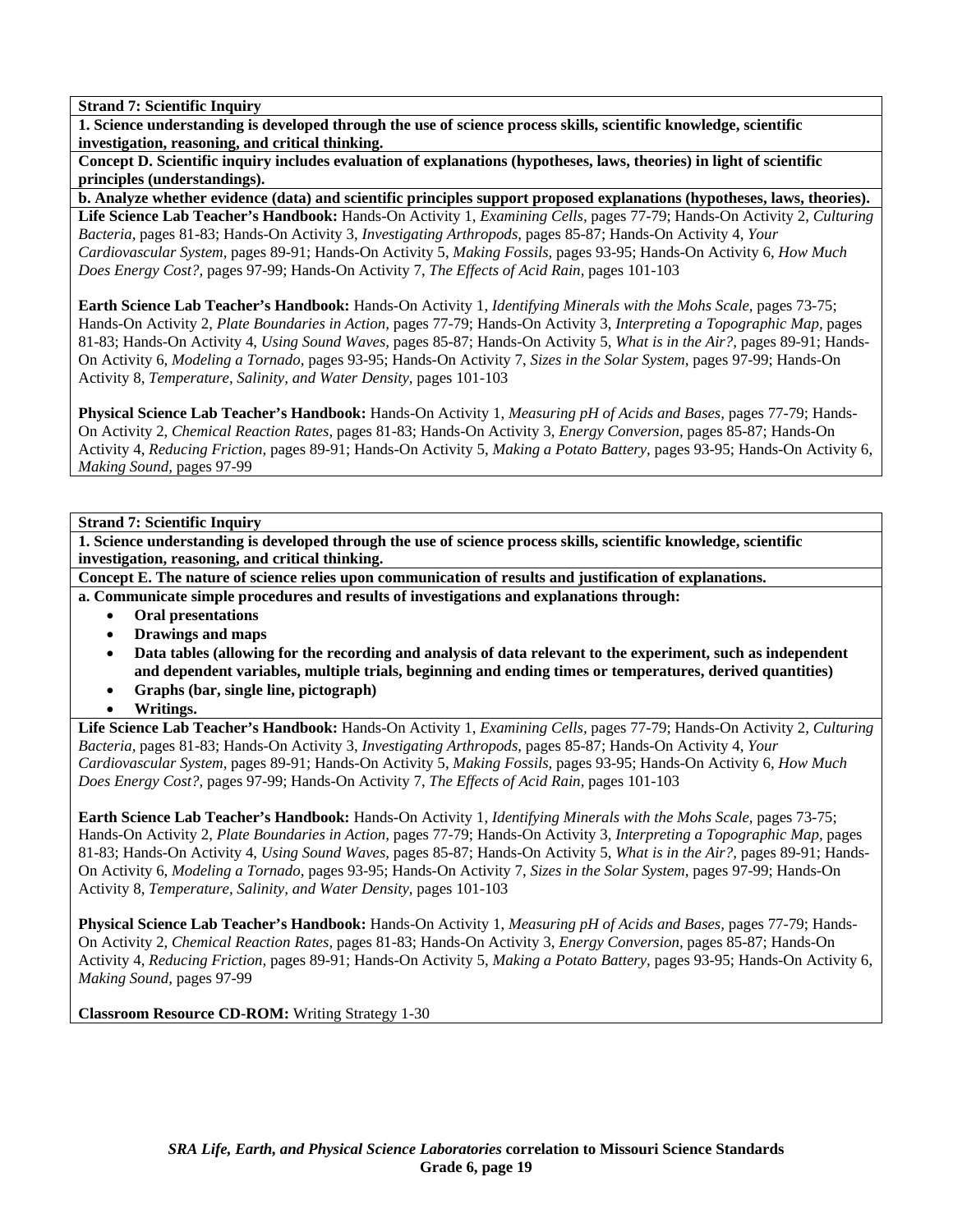**Strand 8: Impact of Science, Technology, and Human Activity** 

**1. The nature of technology can advance, and is advanced by, science as it seeks to apply scientific knowledge in ways that meet human needs.** 

**Concept A. Designed objects are used to do things better or more easily and to do some things that could not otherwise be done at all.** 

**a. Explain how technological improvements, such as those developed for use in space exploration, the military, or medicine, have led to the invention of new products that may improve lives here on Earth (e.g., new materials, freezedried foods, infrared goggles, Velcro, satellite imagery, robotics, lasers).** 

Life Science Lab, Level A: Cards 49, 64, 69, 83 **Life Science Lab, Level B:** Cards 49, 64, 69, 83

**Earth Science Lab, Level A:** Cards 16, 20, 51, 54, 79, 80, 81, 88 **Earth Science Lab, Level B:** Cards 16, 20, 51, 54, 79, 80, 81, 88

**Physical Science Lab, Level A: Cards 33, 35, 76, 81, 84, 90 Physical Science Lab, Level B:** Cards 33, 35, 76, 81, 84, 90

**Strand 8: Impact of Science, Technology, and Human Activity** 

**1. The nature of technology can advance, and is advanced by, science as it seeks to apply scientific knowledge in ways that meet human needs.** 

**Concept B. Advances in technology often result in improved data collection and an increase in scientific knowledge. a. Identify the link between technological developments and the scientific discoveries made possible through their development (e.g., Hubble telescope and stellar evolution, composition and structure of the universe; the electron microscope and cell organelles; sonar and the composition of the Earth; manned and unmanned space missions and space exploration; Doppler radar and weather conditions; MRI and CAT-scans and brain activity).** 

**Life Science Lab, Level A: Cards 5, 59, 64, 69, 83** 

**Life Science Lab, Level B: Cards 5, 59, 64, 69, 83** 

**Earth Science Lab, Level A: Cards 16, 20, 31, 37, 51, 54, 70, 79, 80, 81, 88 Earth Science Lab, Level B:** Cards 16, 20, 31, 37, 51, 54, 70, 79, 80, 81, 88

**Physical Science Lab, Level A: Cards 33, 35, 72, 73, 76, 81, 84, 90 Physical Science Lab, Level B:** Cards 33, 35, 72, 73, 76, 81, 84, 90

**Strand 8: Impact of Science, Technology, and Human Activity** 

**1. The nature of technology can advance, and is advanced by, science as it seeks to apply scientific knowledge in ways that meet human needs.** 

**Concept C. Technological solutions to problems often have drawbacks as well as benefits.** 

**a. Describe how technological solutions to problems (e.g., storm water run-off, fiber optics, windmills, efficient car design, electronic trains without conductors, sonar, robotics, Hubble telescope) can have both benefits and drawbacks (e.g., design constraints, unintended consequences, risks).** 

**Life Science Lab, Level A:** Cards 49, 64, 69, 83, 87, 88, 89, 90 **Life Science Lab, Level B:** Cards 49, 64, 69, 83, 87, 88, 89, 90

**Earth Science Lab, Level A: Cards 16, 20, 31, 51, 54, 70, 79, 80, 81, 88 Earth Science Lab, Level B:** Cards 16, 20, 31, 51, 54, 70, 79, 80, 81, 88

**Physical Science Lab, Level A: Cards 33, 35, 46, 47, 48, 49, 73, 76, 81, 84, 90 Physical Science Lab, Level B:** Cards 33, 35, 46, 47, 48, 48, 73, 76, 81, 84, 90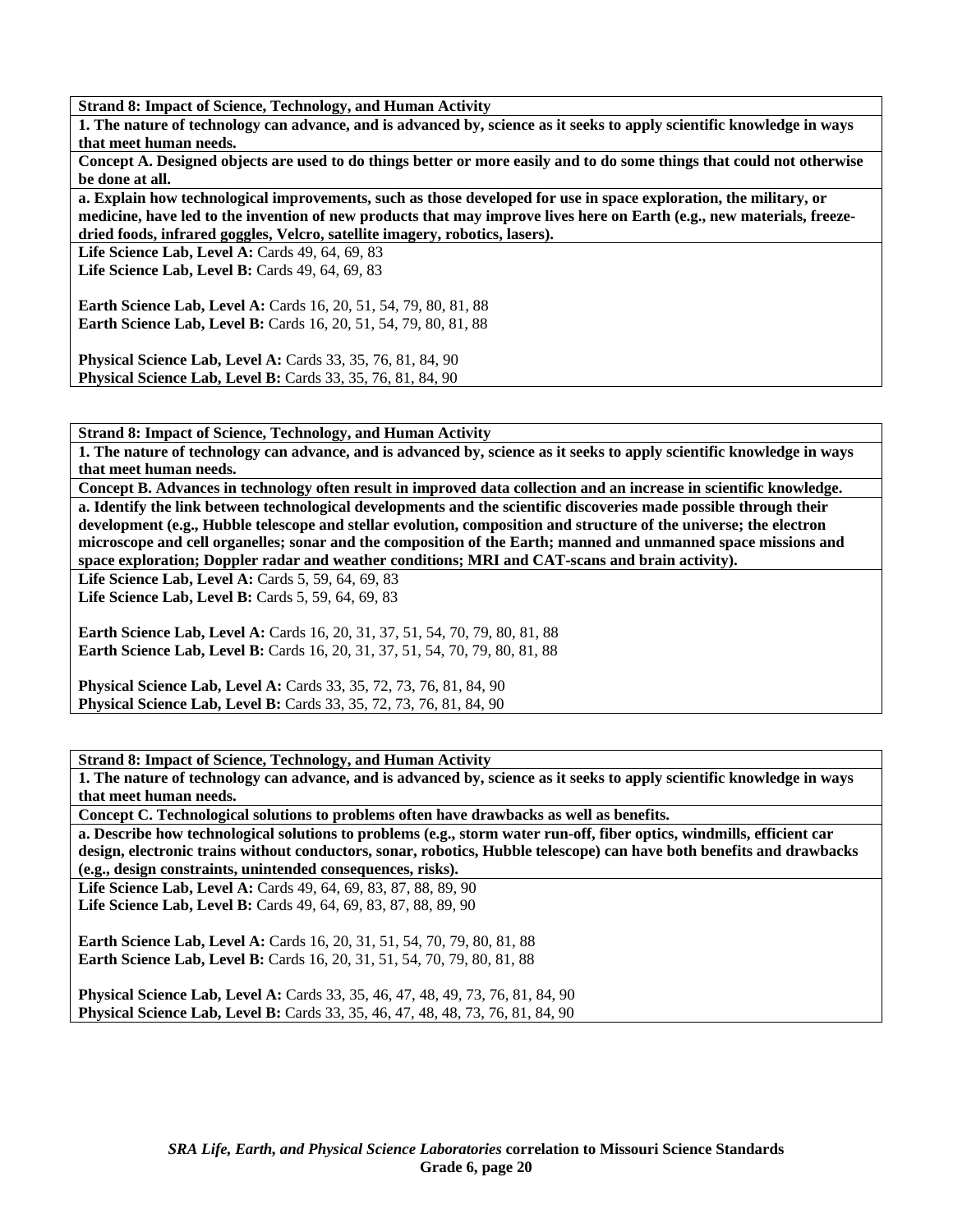**Strand 8: Impact of Science, Technology, and Human Activity** 

**2. Historical and cultural perspectives of scientific explanations help to improve understanding of the nature of science and how science knowledge and technology evolve over time.** 

**Concept A. People of different gender and ethnicity have contributed to scientific discoveries and the invention of technological innovations.** 

**a. Describe how the contributions of scientists and inventors, representing different cultures, races, and gender, have contributed to science, technology, and human activity (e.g., George Washington Carver, Thomas Edison, Thomas Jefferson, Isaac Newton, Marie Currie, Galileo, Albert Einstein, Mae Jemison, Edwin Hubble, Charles Darwin, Jonas Salk, Louis Pasteur, Jane Goodall, Tom Akers, John Wesley Powell, Rachel Carson).** 

**Life Science Lab, Level A:** Cards 2, 5, 46, 59 Life Science Lab, Level B: Cards 2, 5, 46, 59

**Earth Science Lab, Level A: Cards 10, 68, 72, 78 Earth Science Lab, Level B: Cards 10, 68, 72, 78** 

Physical Science Lab, Level A: Cards 3, 7, 17, 55 Physical Science Lab, Level B: Cards 3, 7, 17, 55

**Strand 8: Impact of Science, Technology, and Human Activity** 

**2. Historical and cultural perspectives of scientific explanations help to improve understanding of the nature of science and how science knowledge and technology evolve over time.** 

**Concept B. Scientific theories are developed based on the body of knowledge that exists at any particular time and must be rigorously questioned and tested for validity.** 

**a. Recognize the difficulty science innovators experience as they attempt to break through accepted ideas (hypotheses, laws, theories) of their time to reach conclusions that may lead to changes in those ideas and serve to advance scientific understanding (e.g., Darwin, Copernicus, Newton).** 

This topic is not covered at this level.

**Strand 8: Impact of Science, Technology, and Human Activity** 

**2. Historical and cultural perspectives of scientific explanations help to improve understanding of the nature of science and how science knowledge and technology evolve over time.** 

**Concept B. Scientific theories are developed based on the body of knowledge that exists at any particular time and must be rigorously questioned and tested for validity.** 

**b. Recognize explanations have changed over time as a result of new evidence.** 

Life Science Lab, Level A: Cards 2, 5, 11, 45, 46, 49, 64, 69, 84, 86, 87, 88, 89, 90 Life Science Lab, Level B: Cards 2, 5, 11, 45, 46, 49, 64, 69, 84, 86, 87, 88, 89, 90

**Earth Science Lab, Level A: Cards 10, 30, 31, 37, 51, 54, 68, 72, 78 Earth Science Lab, Level B:** Cards 10, 30, 31, 37, 51, 54, 68, 72, 78

**Physical Science Lab, Level A: Cards 3, 7, 17, 53, 59 Physical Science Lab, Level B: Cards 3, 7, 17, 53, 59**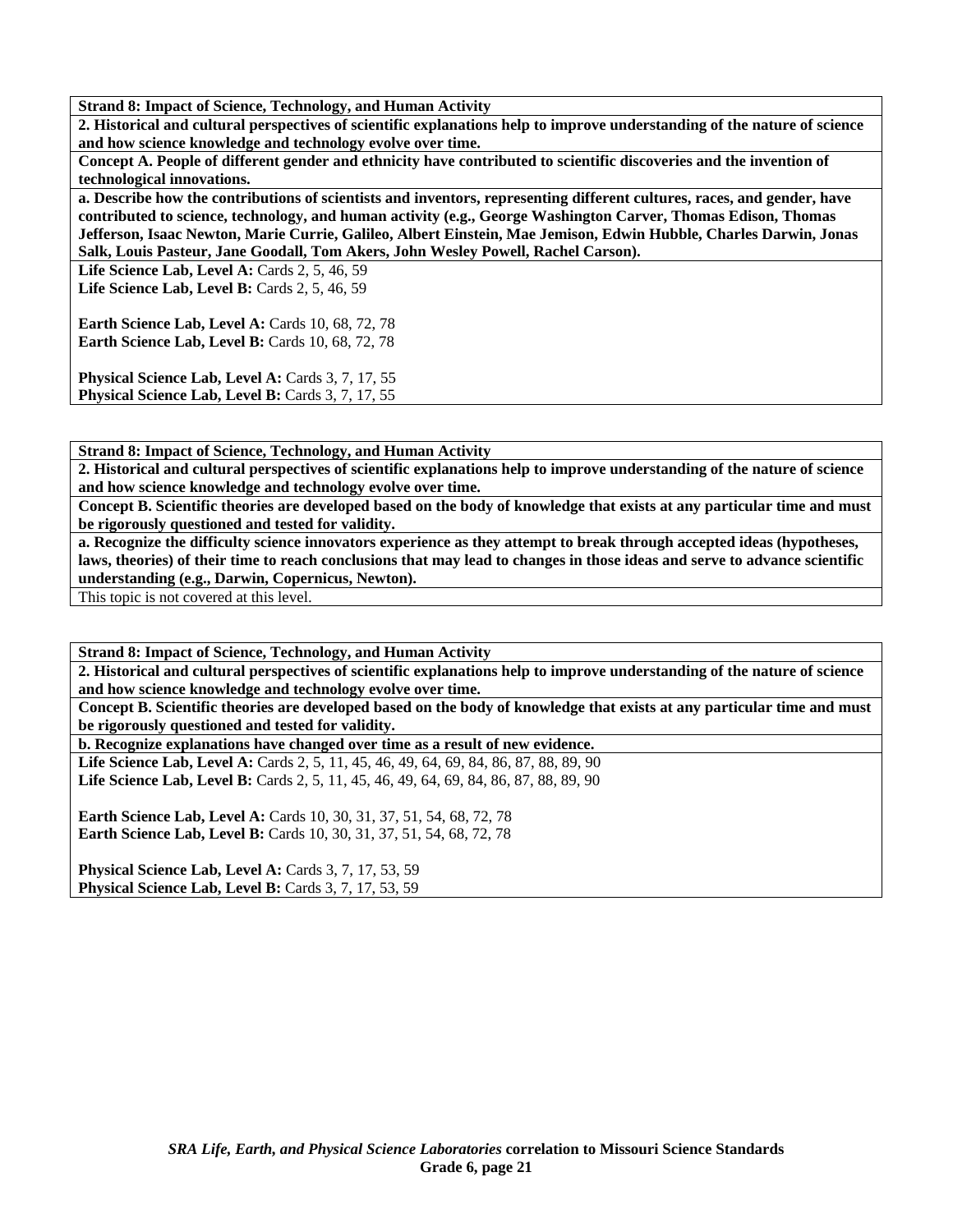**Strand 8: Impact of Science, Technology, and Human Activity** 

**3. Science and technology affect, and are affected by society.** 

**Concept B. Social, political, economic, ethical and environmental factors strongly influence, and are influenced by, the direction of progress of science and technology.** 

**a. Describe ways in which science and society influence one another (e.g., scientific knowledge and the procedures used by scientists influence the way many individuals in society think about themselves, others, and the environment; societal challenges often inspire questions for scientific research; social priorities often influence research priorities through the availability of funding for research).** 

**Life Science Lab, Level A:** Cards 45, 46, 47, 49, 51, 53, 55, 57, 64, 69, 84, 85, 86, 87, 88, 89, 90 **Life Science Lab, Level B:** Cards 45, 46, 47, 49, 51, 53, 55, 57, 64, 69, 84, 85, 86, 87, 88, 89, 90

**Earth Science Lab, Level A:** Cards 20, 37, 42, 51, 54, 59, 60, 61, 70, 79, 80, 81, 85, 86, 88 **Earth Science Lab, Level B:** Cards 20, 37, 42, 51, 54, 59, 60, 61, 70, 79, 80, 81, 85, 86, 88

**Physical Science Lab, Level A:** Cards 33, 34, 35, 46, 47, 48, 49, 72, 73, 76, 81, 84, 90 **Physical Science Lab, Level B:** Cards 33, 34, 35, 46, 47, 48, 49, 72, 73, 76, 81, 84, 90

**Strand 8: Impact of Science, Technology, and Human Activity** 

**3. Science and technology affect, and are affected by society.** 

**Concept B. Social, political, economic, ethical and environmental factors strongly influence, and are influenced by, the direction of progress of science and technology.** 

**b. Identify and evaluate the physical, social, economic, and/or environmental problems that may be overcome using science and technology (e.g., the need for alternative fuels, human travel in space, AIDS).** 

**Life Science Lab, Level A: Cards 84, 86, 87, 88, 89, 90 Life Science Lab, Level B:** Cards 84, 86, 87, 88, 89, 90

**Life Science Lab Teacher's Handbook:** Hands-On Activity 7, *The Effects of Acid Rain,* pages 101-103

**Earth Science Lab, Level A: Cards 37, 42, 59, 60, 61, 86 Earth Science Lab, Level B:** Cards 37, 42, 59, 60, 61, 86 **Earth Science Lab Teacher's Handbook:** Hands-On Activity 5, *What is in the Air?,* pages 89-91

**Physical Science Lab, Level A: Card 49** Physical Science Lab, Level B: Card 49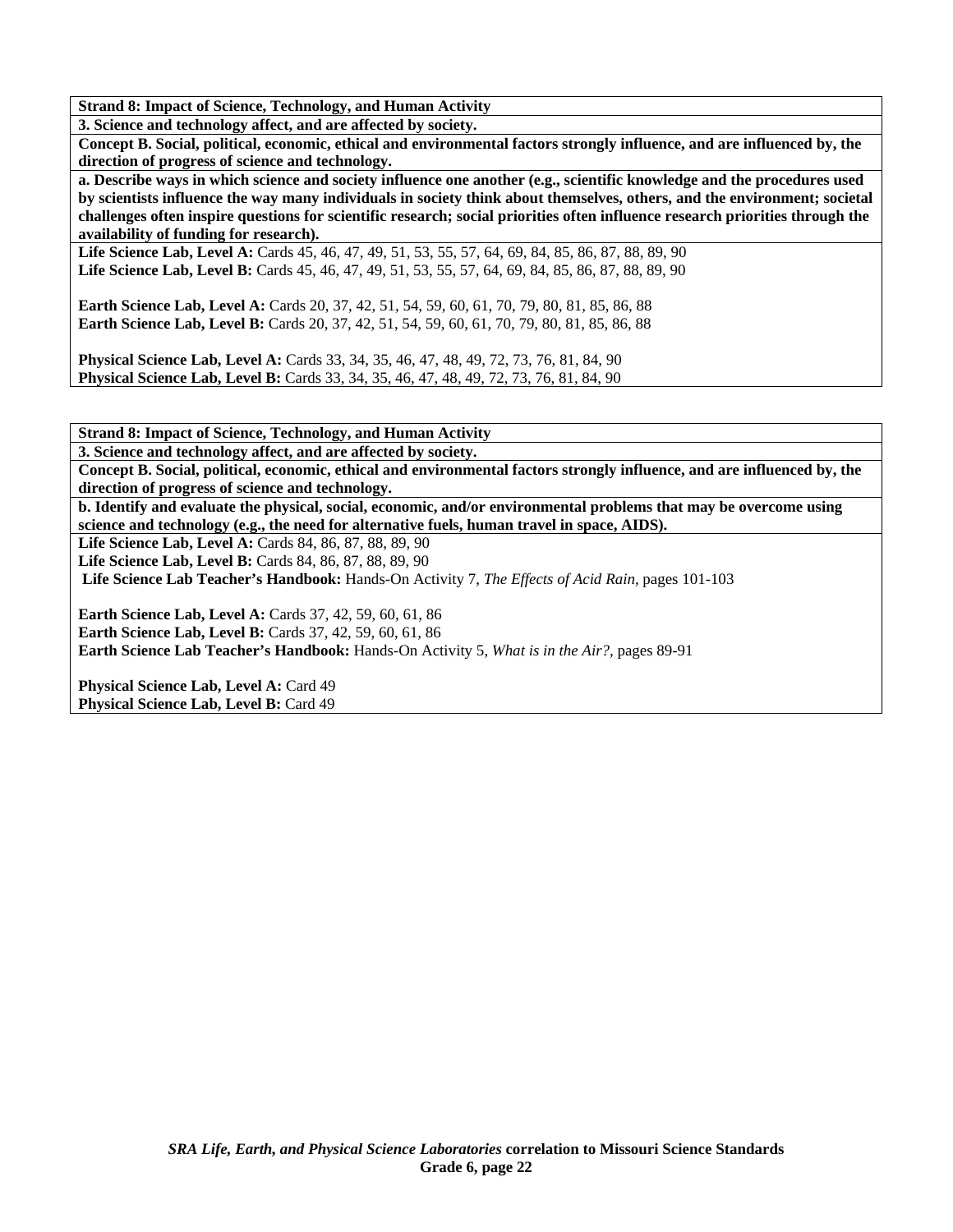## *SRA Life, Earth, and Physical Science Laboratories*  **correlation to Missouri Science Standards Grade 7**

*SRA Life, Earth, and Physical Science Laboratories* provide core science content in an alternate reading format. Each *SRA Science Lab* contains 180 Science Cards covering key science concepts and vocabulary. Each lab covers 90 different science topics presented at two different reading levels to meet varied student abilities. The *Teacher's Handbook* includes hands-on inquiry activities as well as vocabulary building exercises. The *Classroom Resource CD-ROM* includes Writing Strategies in Science along with tests and vocabulary games.

**Strand 1: Properties and Principles of Matter and Energy** 

**1. Changes in properties and states of matter provide evidence of the atomic theory or matter.** 

**Concept D. Physical changes in the state of matter that result from thermal changes can be explained by the Kinetic Theory of Matter.** 

**a. Describe the relationship between temperature and the movement of atmospheric gases (i.e., warm air rises due to expansion of the volume of gas, cool air sinks due to contraction of the volume of gas).** 

**Earth Science Lab, Level A: Cards 38, 40, 41** Earth Science Lab, Level B: Cards 38, 40, 41

Physical Science Lab, Level A: Cards 42, 44 Physical Science Lab, Level B: Cards 42, 44

**Strand 1: Properties and Principles of Matter and Energy** 

**1. Changes in properties and states of matter provide evidence of the atomic theory or matter.** 

**Concept I. Mass is conserved during any physical or chemical change.** 

**a. Explain that the amount of matter remains constant while being cycled through the water cycle.** 

**Earth Science Lab, Level A: Cards 47, 48, 49, 82, 83, 84** 

**Earth Science Lab, Level B:** Cards 47, 48, 49, 82, 83, 84

**Strand 1: Properties and Principles of Matter and Energy** 

**2. Energy has a source, can be transferred, and can be transformed into various forms but is conserved between and within systems.** 

**Concept A. Forms of energy have a source, a means of transfer (work and heat), and a receiver.** 

**a. Recognize thermal energy as the random motion (kinetic energy) of molecules or atoms within a substance.** 

**Physical Science Lab, Level A: Card 42 Physical Science Lab, Level B: Card 42** 

**Strand 1: Properties and Principles of Matter and Energy** 

**2. Energy has a source, can be transferred, and can be transformed into various forms but is conserved between and within systems.** 

**Concept A. Forms of energy have a source, a means of transfer (work and heat), and a receiver.** 

**b. Use the kinetic molecular model to explain changes in the temperature of a material.** 

**Physical Science Lab, Level A: Cards 6, 7, 8, 42** 

Physical Science Lab, Level B: Cards 6, 7, 8, 42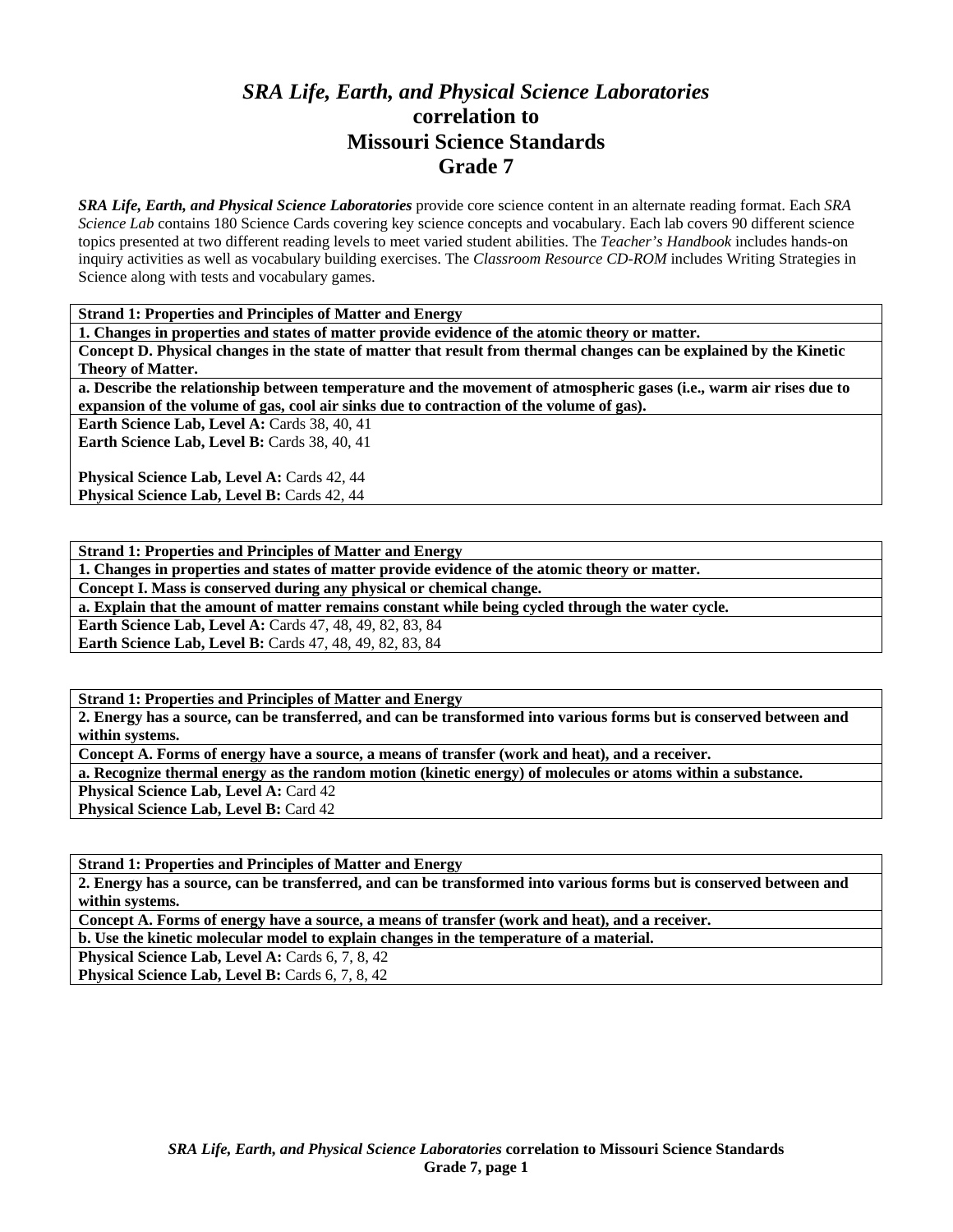**2. Energy has a source, can be transferred, and can be transformed into various forms but is conserved between and within systems.** 

**Concept A. Forms of energy have a source, a means of transfer (work and heat), and a receiver.** 

**c. Recognize thermal energy is transferred as heat from warmer objects to cooler objects until both reach the same temperature (equilibrium).** 

**Physical Science Lab, Level A: Cards 42, 43, 44** 

**Physical Science Lab, Level B: Cards 42, 43, 44** 

**Strand 1: Properties and Principles of Matter and Energy** 

**2. Energy has a source, can be transferred, and can be transformed into various forms but is conserved between and within systems.** 

**Concept A. Forms of energy have a source, a means of transfer (work and heat), and a receiver.** 

**d. Recognize that type of materials that transfer energy by conduction, convection, and/or radiation.** 

**Earth Science Lab, Level A: Cards 10, 38, 87** Earth Science Lab, Level B: Cards 10, 38, 87

Physical Science Lab, Level A: Cards 42, 43, 44 Physical Science Lab, Level B: Cards 42, 43, 44

**Strand 1: Properties and Principles of Matter and Energy** 

**2. Energy has a source, can be transferred, and can be transformed into various forms but is conserved between and within systems.** 

**Concept A. Forms of energy have a source, a means of transfer (work and heat), and a receiver.** 

**e. Describe how heat is transferred by conduction, convection, and radiation, and classify examples of each.** 

**Earth Science Lab, Level A: Cards 10, 38, 41, 87 Earth Science Lab, Level B: Cards 10, 38, 41, 87** 

**Physical Science Lab, Level A: Cards 42, 43, 44 Physical Science Lab, Level B: Cards 42, 43, 44** 

**Strand 1: Properties and Principles of Matter and Energy** 

**2. Energy has a source, can be transferred, and can be transformed into various forms but is conserved between and within systems.** 

**Concept A. Forms of energy have a source, a means of transfer (work and heat), and a receiver.** 

**f. Classify common materials (e.g., wood, foam, plastic, glass, aluminum foil, soil, air, water) as conductors or insulators of thermal energy.** 

**Physical Science Lab, Level A: Card 43 Physical Science Lab, Level B: Card 43** 

**Strand 1: Properties and Principles of Matter and Energy** 

**2. Energy has a source, can be transferred, and can be transformed into various forms but is conserved between and within systems.** 

**Concept A. Forms of energy have a source, a means of transfer (work and heat), and a receiver.** 

**g. Predict the differences in temperature over time on different colored (black and white) objects placed under the same heat source.** 

**Physical Science Lab, Level A: Cards 43, 85** Physical Science Lab, Level B: Cards 43, 85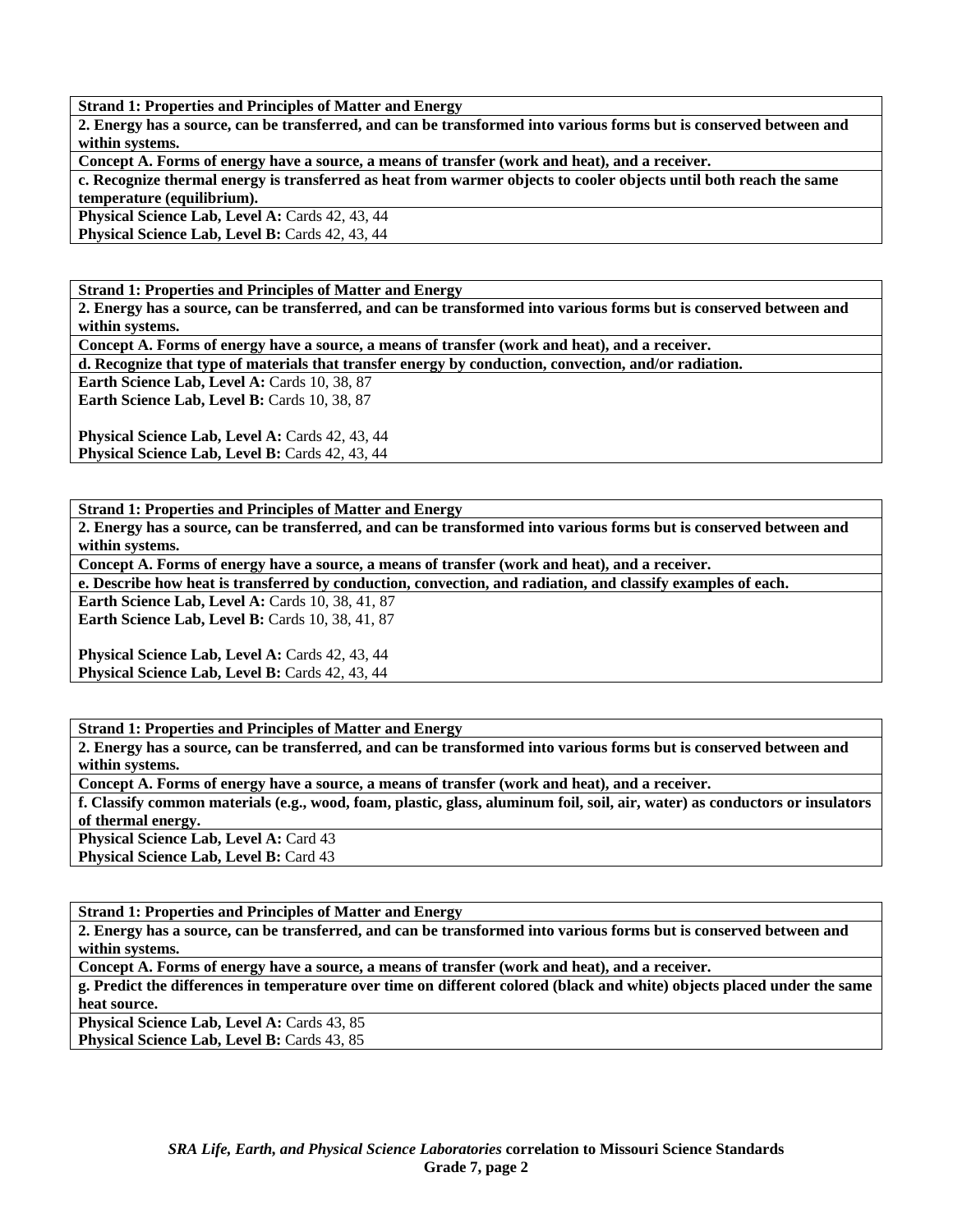**2. Energy has a source, can be transferred, and can be transformed into various forms but is conserved between and within systems.** 

**Concept A. Forms of energy have a source, a means of transfer (work and heat), and a receiver.** 

**h. Describe the interactions (i.e., repel, attract) of like and unlike charges (i.e., magnetic, static electric, electrical).** 

Physical Science Lab, Level A: Cards 66, 67, 74

**Physical Science Lab, Level B: Cards 66, 67, 74** 

**Strand 1: Properties and Principles of Matter and Energy** 

**2. Energy has a source, can be transferred, and can be transformed into various forms but is conserved between and within systems.** 

**Concept A. Forms of energy have a source, a means of transfer (work and heat), and a receiver.** 

**i. Diagram and identify a complete electric circuit by using a source (battery), means of transfer (wires), and receiver (resistance bulbs, motors, fans).** 

**Physical Science Lab, Level A: Cards 68, 69, 70** 

Physical Science Lab, Level B: Cards 68, 69, 70

**Physical Science Lab Teacher's Handbook:** Hands-On Activity 5, *Making a Potato Battery,* pages 93-95

**Strand 1: Properties and Principles of Matter and Energy** 

**2. Energy has a source, can be transferred, and can be transformed into various forms but is conserved between and within systems.** 

**Concept A. Forms of energy have a source, a means of transfer (work and heat), and a receiver.** 

**j. Observe and describe the evidence of energy transfer in a closed series circuit.** 

Physical Science Lab, Level A: Cards 68, 69, 70

Physical Science Lab, Level B: Cards 68, 69, 70

**Physical Science Lab Teacher's Handbook:** Hands-On Activity 5, *Making a Potato Battery,* pages 93-95

**Strand 1: Properties and Principles of Matter and Energy** 

**2. Energy has a source, can be transferred, and can be transformed into various forms but is conserved between and within systems.** 

**Concept A. Forms of energy have a source, a means of transfer (work and heat), and a receiver.** 

**k. Describe the effects of resistance (number of receivers), amount of voltage (number of energy sources), and kinds of transfer materials on the current being transferred through a circuit (e.g., brightness of light, speed of motor).** 

**Physical Science Lab, Level A: Cards 68, 69** Physical Science Lab, Level B: Cards 68, 69

**Strand 1: Properties and Principles of Matter and Energy** 

**2. Energy has a source, can be transferred, and can be transformed into various forms but is conserved between and within systems.** 

**Concept A. Forms of energy have a source, a means of transfer (work and heat), and a receiver.** 

**l. Classify materials as conductors or insulators of electricity when placed within a circuit (e.g., wood, pencil lead, plastic, glass, aluminum foil, lemon juice, air, water).** 

Physical Science Lab, Level A: Cards 68, 69, 71

**Physical Science Lab, Level B: Cards 68, 69, 71**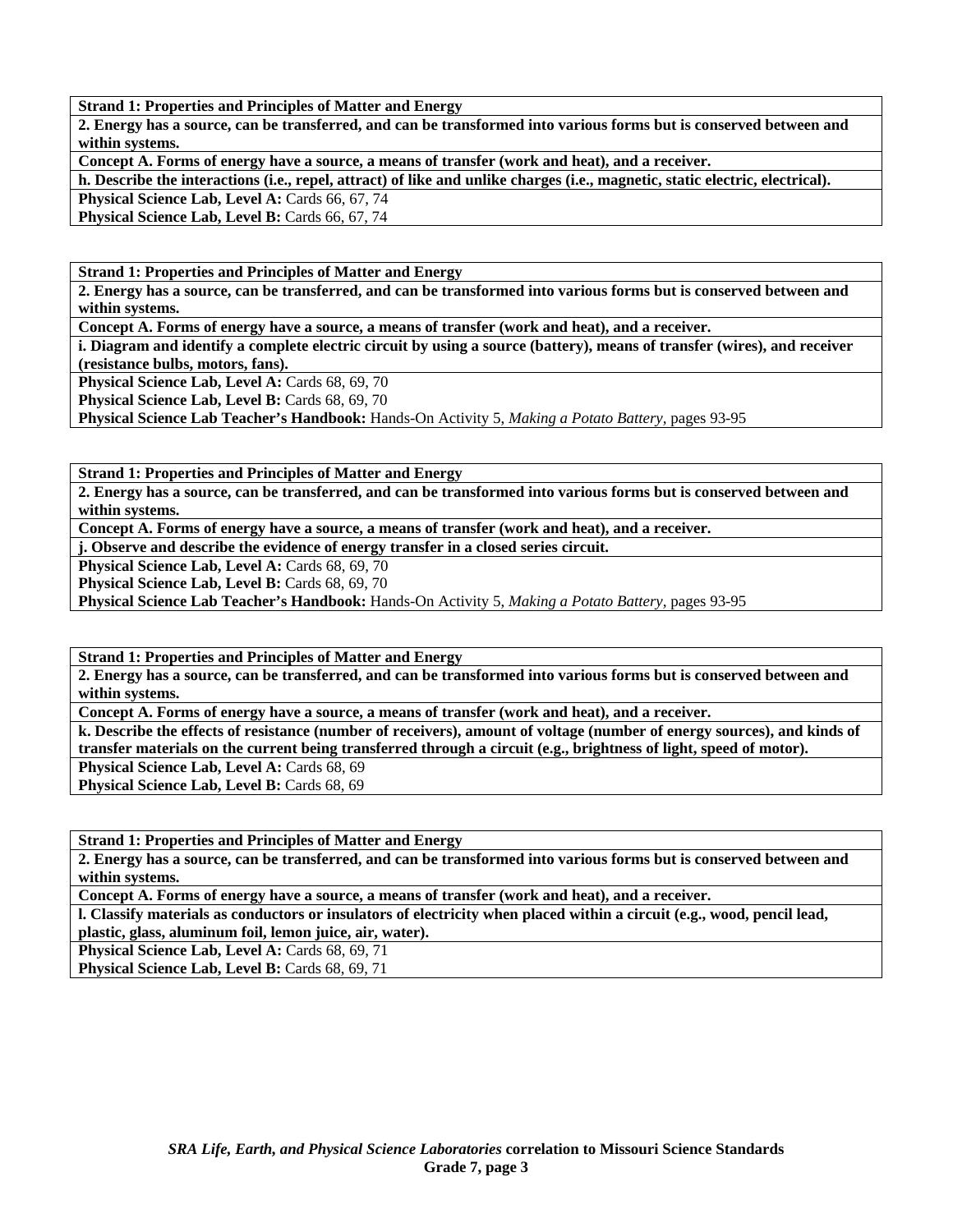**2. Energy has a source, can be transferred, and can be transformed into various forms but is conserved between and within systems.** 

**Concept A. Forms of energy have a source, a means of transfer (work and heat), and a receiver.** 

**m. Diagram and distinguish between complete series and parallel circuits.** 

**Physical Science Lab, Level A: Card 68** 

**Physical Science Lab, Level B: Card 68** 

**Strand 1: Properties and Principles of Matter and Energy** 

**2. Energy has a source, can be transferred, and can be transformed into various forms but is conserved between and within systems.** 

**Concept A. Forms of energy have a source, a means of transfer (work and heat), and a receiver.** 

**n. Identify advantages and disadvantages of series and parallel circuits.** 

**Physical Science Lab, Level A: Card 68** 

**Physical Science Lab, Level B: Card 68** 

**Strand 1: Properties and Principles of Matter and Energy** 

**2. Energy has a source, can be transferred, and can be transformed into various forms but is conserved between and within systems.** 

**Concept C. Electromagnetic energy from the Sun (solar radiation) is a major source of energy on Earth.** 

**a. Identify solar radiation as the primary source of energy for weather phenomena. Earth Science Lab, Level A:** Cards 36, 37, 38, 39, 40, 41, 43, 44, 45, 46, 47, 48, 49, 52, 53, 54, 57 **Earth Science Lab, Level B:** Cards 36, 37, 38, 39, 40, 41, 43, 44, 45, 46, 47, 48, 49, 52, 53, 54, 57 **Earth Science Lab Teacher's Handbook:** Hands-On Activity 6, *Modeling a Tornado,* pages 93-95

Physical Science Lab, Level A: Cards 46, 47 **Physical Science Lab, Level B: Cards 46, 47** 

**Strand 1: Properties and Principles of Matter and Energy** 

**2. Energy has a source, can be transferred, and can be transformed into various forms but is conserved between and within systems.** 

**Concept F. Energy can change from one form to another within systems, but the total amount remains the same. a. Identify the different energy transformations that occur between different systems (e.g., chemical energy in battery converted to electricity in circuit converted to light and heat from a bulb).** 

**Life Science Lab, Level A:** Cards 9, 16, 17, 76, 77

Life Science Lab, Level B: Cards 9, 16, 17, 76, 77

**Life Science Lab Teacher's Handbook:** Hands-On Activity 6, *How Much Does Energy Cost?,* pages 97-99

**Earth Science Lab, Level A: Card 38 Earth Science Lab, Level B:** Card 38

**Physical Science Lab, Level A:** Cards 37, 38, 39, 40, 41, 42, 43, 44, 45, 46, 47, 48, 49, 66, 67, 76, 77, 78, 79, 82, 83 **Physical Science Lab, Level B:** Cards 37, 38, 39, 40, 41, 42, 43, 44, 45, 46, 47, 48, 49, 66, 67, 76, 77, 78, 79, 82, 83 **Physical Science Lab Teacher's Handbook:** Hands-On Activity 3, *Energy Conversion,* pages 85-87; Hands-On Activity 5, *Making a Potato Battery,* pages 93-95; Hands-On Activity 6, *Making Sound,* pages 97-99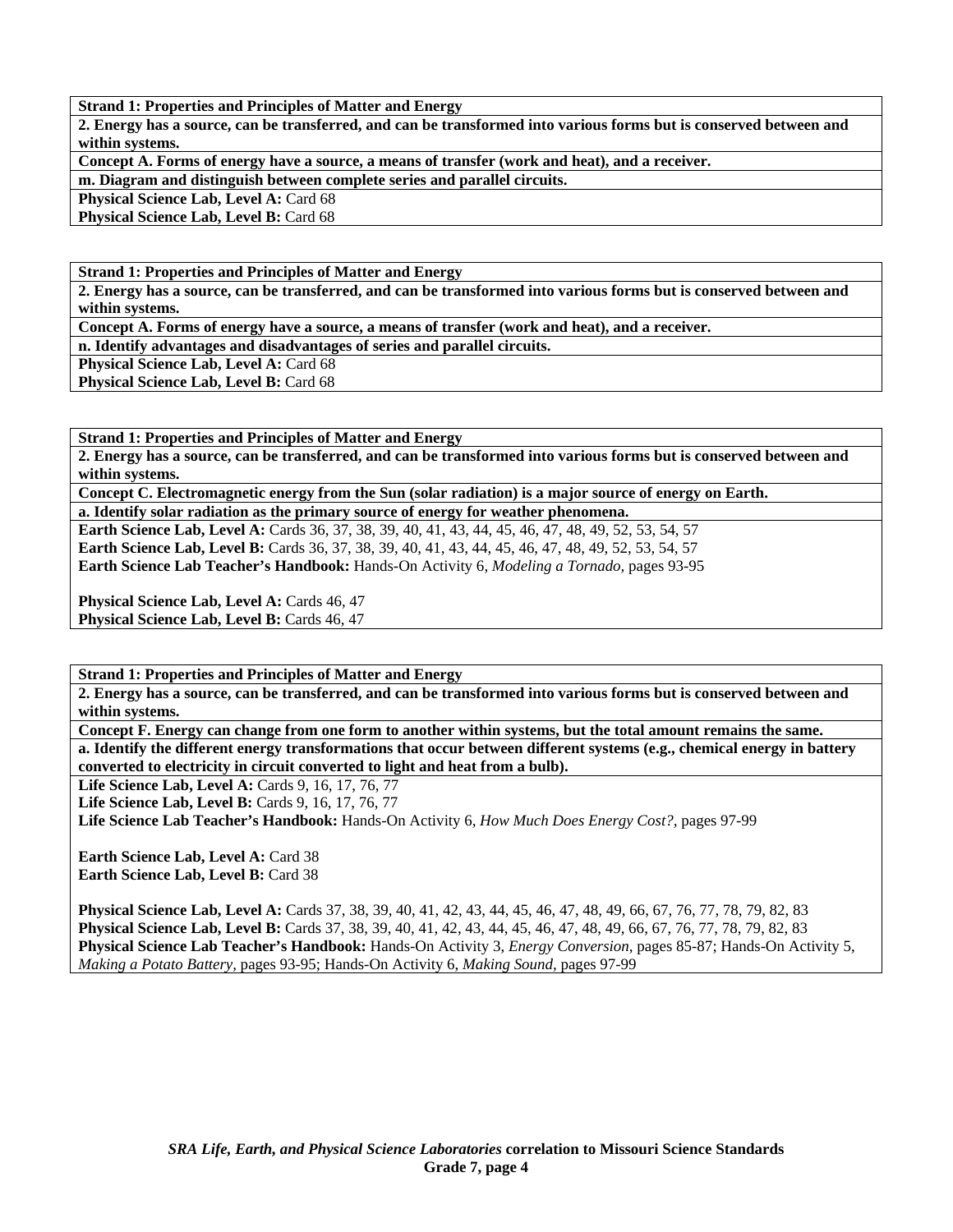**2. Energy has a source, can be transferred, and can be transformed into various forms but is conserved between and within systems.** 

**Concept F. Energy can change from one form to another within systems, but the total amount remains the same. b. Recognize that, during an energy transformation, heat is often transferred from one object (system) to another because of a difference in temperature.** 

**Life Science Lab, Level A: Cards 9, 16, 17, 76, 77** 

**Life Science Lab, Level B: Cards 9, 16, 17, 76, 77** 

**Life Science Lab Teacher's Handbook:** Hands-On Activity 6, *How Much Does Energy Cost?,* pages 97-99

**Earth Science Lab, Level A: Card 38 Earth Science Lab, Level B:** Card 38

**Physical Science Lab, Level A:** Cards 37, 38, 39, 40, 41, 42, 43, 44, 45, 46, 47, 48, 49, 66, 67, 76, 77, 78, 79, 82, 83 **Physical Science Lab, Level B:** Cards 37, 38, 39, 40, 41, 42, 43, 44, 45, 46, 47, 48, 49, 66, 67, 76, 77, 78, 79, 82, 83 **Physical Science Lab Teacher's Handbook:** Hands-On Activity 3, *Energy Conversion,* pages 85-87; Hands-On Activity 5, *Making a Potato Battery,* pages 93-95; Hands-On Activity 6, *Making Sound,* pages 97-99

**Strand 1: Properties and Principles of Matter and Energy** 

**2. Energy has a source, can be transferred, and can be transformed into various forms but is conserved between and within systems.** 

**Concept F. Energy can change from one form to another within systems, but the total amount remains the same. c. Recognize energy is not lost but conserved as it is transferred and transformed.** 

**Life Science Lab, Level A: Cards 9, 16, 17, 76, 77** 

**Life Science Lab, Level B: Cards 9, 16, 17, 76, 77** 

**Life Science Lab Teacher's Handbook:** Hands-On Activity 6, *How Much Does Energy Cost?,* pages 97-99

**Earth Science Lab, Level A: Card 38 Earth Science Lab, Level B: Card 38** 

**Physical Science Lab, Level A:** Cards 37, 38, 39, 40, 41, 42, 43, 44, 45, 46, 47, 48, 49, 66, 67, 76, 77, 78, 79, 82, 83 **Physical Science Lab, Level B:** Cards 37, 38, 39, 40, 41, 42, 43, 44, 45, 46, 47, 48, 49, 66, 67, 76, 77, 78, 79, 82, 83 **Physical Science Lab Teacher's Handbook:** Hands-On Activity 3, *Energy Conversion,* pages 85-87; Hands-On Activity 5, *Making a Potato Battery,* pages 93-95; Hands-On Activity 6, *Making Sound,* pages 97-99

**Strand 2: Properties and Principles of Forces and Motion** 

**1. The motion of an object is described by its change in position relative to another object or point. Concept A. The motion of an object is described in position, direction, and speed relative to another object (frame of reference).** 

**a. Describe the circular motion of a moving object as the result of a force acting toward the center.** 

**Physical Science Lab, Level A: Cards 57, 59** 

**Physical Science Lab, Level B: Cards 57, 59** 

**Strand 2: Properties and Principles of Forces and Motion** 

**1. The motion of an object is described by its change in position relative to another object or point.** 

**Concept A. The motion of an object is described in position, direction, and speed relative to another object (frame of reference).** 

**b. Classify different types of motion (e.g., straight line, projectile, circular, vibrational).** 

**Physical Science Lab, Level A: Cards 50, 51, 52, 53, 54, 55, 56, 57, 58, 59** 

**Physical Science Lab, Level B:** Cards 50, 51, 52, 53, 54, 55, 56, 57, 58, 59

**Physical Science Lab Teacher's Handbook:** Hands-On Activity 4, *Reducing Friction,* pages 89-91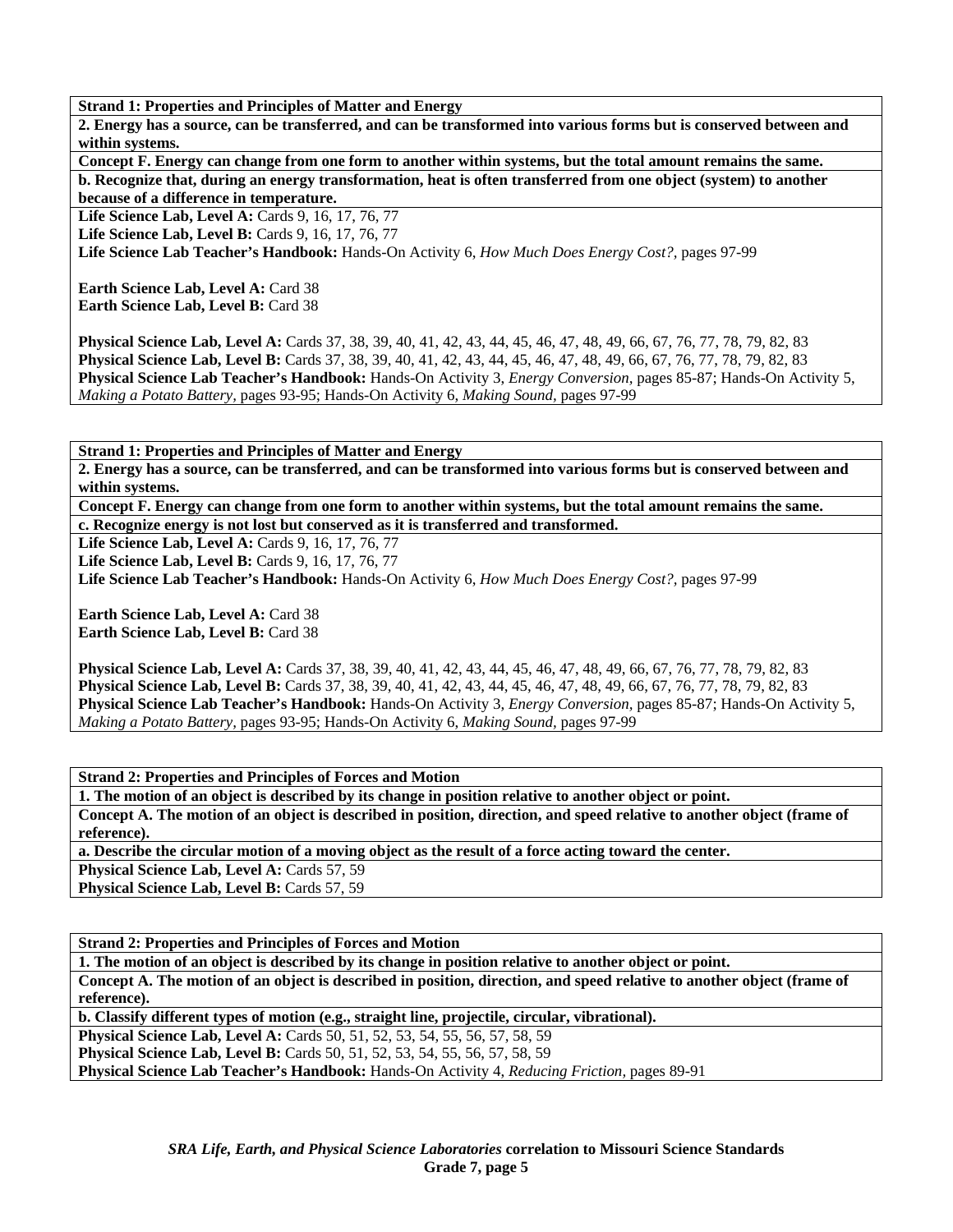**Strand 2: Properties and Principles of Forces and Motion** 

**1. The motion of an object is described by its change in position relative to another object or point.** 

**Concept A. The motion of an object is described in position, direction, and speed relative to another object (frame of reference).** 

**c. Given an object in motion, calculate its speed (distance/time).** 

Physical Science Lab, Level A: Cards 50, 51, 52

Physical Science Lab, Level B: Cards 50, 51, 52

**Strand 2: Properties and Principles of Forces and Motion** 

**1. The motion of an object is described by its change in position relative to another object or point.** 

**Concept A. The motion of an object is described in position, direction, and speed relative to another object (frame of reference).** 

**d. Interpret a line graph representing an object's motion in terms of distance over time (speed) using metric units.** 

**Physical Science Lab, Level A: Card 51** 

**Physical Science Lab, Level B: Card 51** 

**Strand 2: Properties and Principles of Forces and Motion** 

**2. Forces affect motion.** 

**Concept A. Forces are classified as either contact forces (pushes, pull, friction, buoyancy) or non-contact forces (gravity, magnetism), that can be described in terms of direction and magnitude.** 

**a. Identify and describe the types of forces acting on an object in motion, at rest, floating/sinking (i.e., type of force, direction, amount of force in Newtons).** 

**Physical Science Lab, Level A: Cards 53, 54, 55, 56, 57, 58, 59, 60, 61** 

**Physical Science Lab, Level B:** Cards 53, 54, 55, 56, 57, 58, 59, 60, 61

**Physical Science Lab Teacher's Handbook:** Hands-On Activity 4, *Reducing Friction,* pages 89-91

**Strand 2: Properties and Principles of Forces and Motion** 

**2. Forces affect motion.** 

**Concept A. Forces are classified as either contact forces (pushes, pull, friction, buoyancy) or non-contact forces (gravity, magnetism), that can be described in terms of direction and magnitude.** 

**b. Compare the forces acting on an object by using a spring scale to measure them to the nearest Newton.** 

**Physical Science Lab, Level A: Card 54** 

**Physical Science Lab, Level B: Card 54** 

**Strand 2: Properties and Principles of Forces and Motion** 

**2. Forces affect motion.** 

**Concept B. Every object exerts a gravitational force on every other object.** 

**a. Recognize every object exerts a gravitational force of attraction on every other object.** 

Physical Science Lab, Level A: Cards 57, 59

**Physical Science Lab, Level B: Cards 57, 59** 

**Strand 2: Properties and Principles of Forces and Motion** 

**2. Forces affect motion.** 

**Concept B. Every object exerts a gravitational force on every other object.** 

**b. Recognize an object's weight is a measure of the gravitational force of a planet/moon acting on that object.** 

**Physical Science Lab, Level A: Card 57** 

**Physical Science Lab, Level B: Card 57**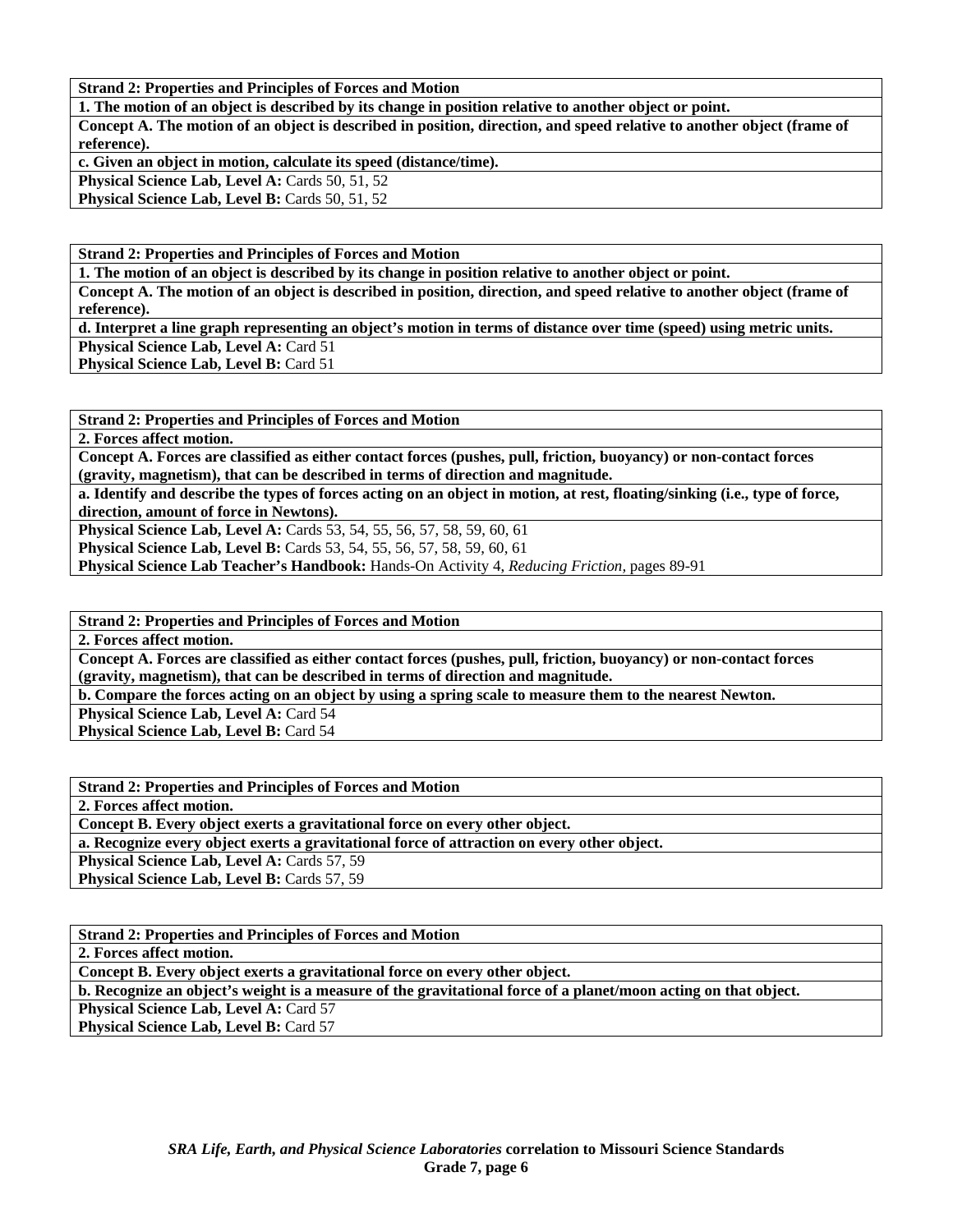**Strand 2: Properties and Principles of Forces and Motion** 

**2. Forces affect motion.** 

**Concept B. Every object exerts a gravitational force on every other object.** 

**c. Compare the amount of gravitational force acting between objects (which is dependent upon their masses and the distance between them).** 

**Physical Science Lab, Level A: Card 59** Physical Science Lab, Level B: Card 59

**Strand 2: Properties and Principles of Forces and Motion** 

**2. Forces affect motion.** 

**Concept D. Newton's Laws of Motion explain the interaction of mass and forces, and are used to predict changes in motion.** 

**a. Compare the effects of balanced and unbalanced forces (including magnetic, gravity, friction, push or pull) on an object's motion.** 

**Physical Science Lab, Level A: Cards 54, 55, 56, 58, 59, 74 Physical Science Lab, Level B:** Cards 54, 55, 56, 58, 59, 74

**Strand 2: Properties and Principles of Forces and Motion** 

**2. Forces affect motion.** 

**Concept D. Newton's Laws of Motion explain the interaction of mass and forces, and are used to predict changes in motion.** 

**b. Explain that when forces (including magnetic, gravity, friction, push or pull) are balanced, objects are at rest or their motion remains constant.** 

**Physical Science Lab, Level A: Cards 54, 55, 56, 58, 59, 74 Physical Science Lab, Level B: Cards 54, 55, 56, 58, 59, 74** 

**Strand 2: Properties and Principles of Forces and Motion** 

**2. Forces affect motion.** 

**Concept D. Newton's Laws of Motion explain the interaction of mass and forces, and are used to predict changes in motion.** 

**c. Explain that a change in motion is the result of an unbalanced force acting upon an object.** 

**Physical Science Lab, Level A: Cards 54, 55, 56, 58, 59** 

**Physical Science Lab, Level B: Cards 54, 55, 56, 58, 59** 

**Strand 2: Properties and Principles of Forces and Motion** 

**2. Forces affect motion.** 

**Concept D. Newton's Laws of Motion explain the interaction of mass and forces, and are used to predict changes in motion.** 

**d. Explain how the acceleration of a moving object is affected by the amount of net force applied and the mass of the object.** 

**Physical Science Lab, Level A: Card 52 Physical Science Lab, Level B: Card 52**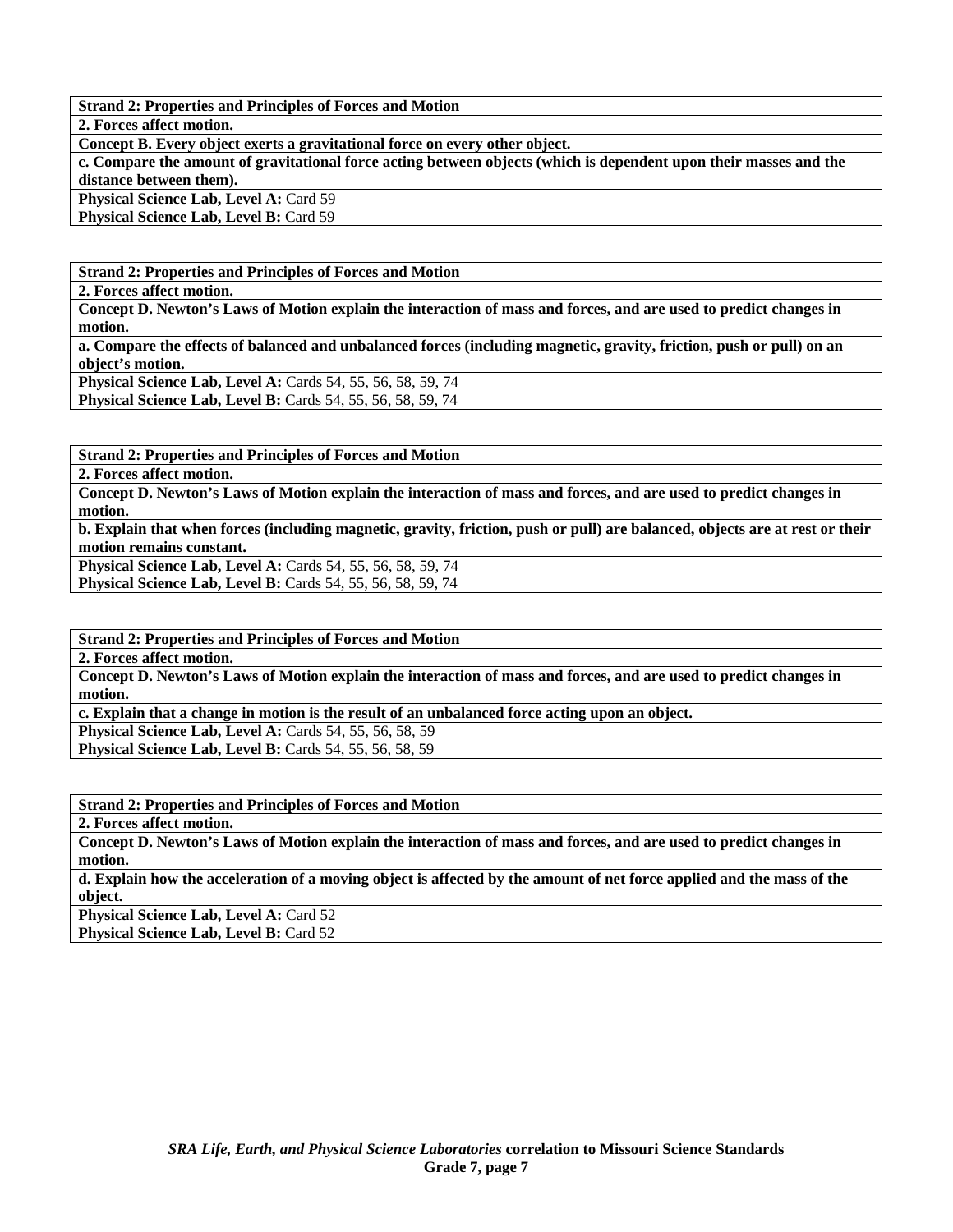**Strand 2: Properties and Principles of Forces and Motion** 

**2. Forces affect motion.** 

**Concept F. Simple machines (levers, inclined planes, wheels and axles, pulleys) affect the forces applied to an object and/or direction of movement as work is done.** 

**a. Recognize examples of work being done on a object (force applied and distance moved in the direction of the applied force) with and without the use of simple machines.** 

**Physical Science Lab, Level A: Cards 62, 63, 64** 

**Physical Science Lab, Level B: Cards 62, 63, 64** 

**Strand 2: Properties and Principles of Forces and Motion** 

**2. Forces affect motion.** 

**Concept F. Simple machines (levers, inclined planes, wheels and axles, pulleys) affect the forces applied to an object and/or direction of movement as work is done.** 

**b.** Calculate the amount of work done when a force is applied to an object over distance  $(W = Fxd)$ .

**Physical Science Lab, Level A: Cards 62, 63, 64** 

**Physical Science Lab, Level B: Cards 62, 63, 64** 

**Strand 2: Properties and Principles of Forces and Motion** 

**2. Forces affect motion.** 

**Concept F. Simple machines (levers, inclined planes, wheels and axles, pulleys) affect the forces applied to an object and/or direction of movement as work is done.** 

**c. Explain how simple machines affect the amount of effort force, distance through which a force is applied, and/or direction of force while doing work.** 

Physical Science Lab, Level A: Cards 62, 63, 64 **Physical Science Lab, Level B: Cards 62, 63, 64** 

**Strand 2: Properties and Principles of Forces and Motion** 

**2. Forces affect motion.** 

**Concept F. Simple machines (levers, inclined planes, wheels and axles, pulleys) affect the forces applied to an object and/or direction of movement as work is done.** 

**d. Recognize the amount of work output is never greater than the amount of work input, with or without the use of a simple machine.** 

**Physical Science Lab, Level A: Cards 62, 63, 64, 65 Physical Science Lab, Level B: Cards 62, 63, 64, 65** 

**Strand 2: Properties and Principles of Forces and Motion** 

**2. Forces affect motion.** 

**Concept F. Simple machines (levers, inclined planes, wheels and axles, pulleys) affect the forces applied to an object and/or direction of movement as work is done.** 

**e. Evaluate simple machine designs to determine which design requires the least amount of effort force and explain why.** 

Physical Science Lab, Level A: Cards 63, 64

Physical Science Lab, Level B: Cards 63, 64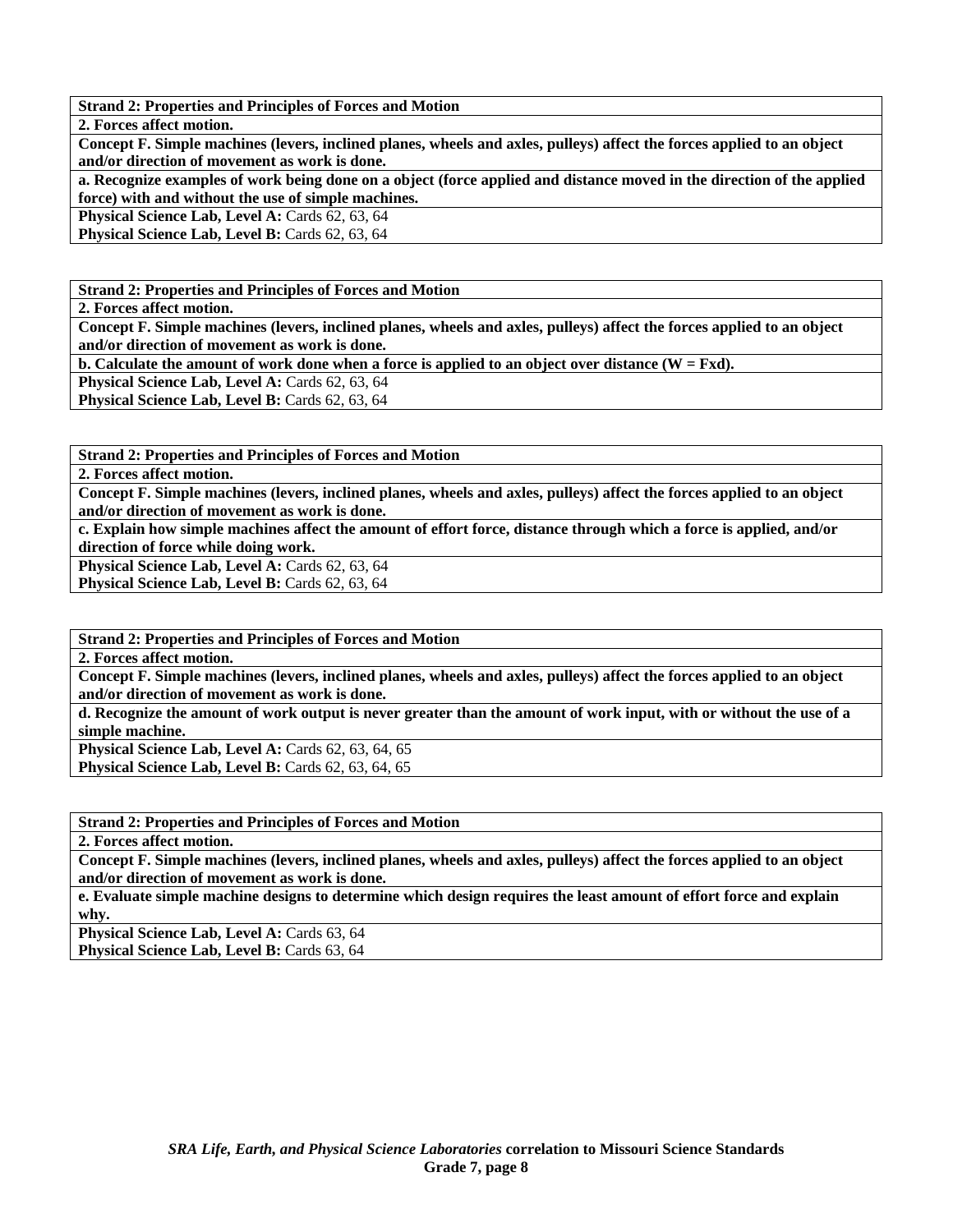**Strand 5: Processes and Interactions of the Earth's Systems (Geosphere, Atmosphere, and Hydrosphere) 1. Earth's systems (geosphere, atmosphere, and hydrosphere) have common components and unique structures. Concept C. The atmosphere (air) is composed of a mixture of gases, including water vapor, and minute particles. a. Describe the composition of the Earth's atmosphere (i.e., mixture of gases, water and minute particles) and how it circulates as air masses.** 

Earth Science Lab, Level A: Cards 36, 37, 38, 39, 40, 41, 42, 44, 45, 46 **Earth Science Lab, Level B:** Cards 36, 37, 38, 39, 40, 41, 42, 44, 45, 46

**Earth Science Lab Teacher's Handbook:** Hands-On Activity 5, *What is in the Air?,* pages 89-91

**Strand 5: Processes and Interactions of the Earth's Systems (Geosphere, Atmosphere, and Hydrosphere) 1. Earth's systems (geosphere, atmosphere, and hydrosphere) have common components and unique structures. Concept C. The atmosphere (air) is composed of a mixture of gases, including water vapor, and minute particles. b. Describe the role atmosphere (e.g., clouds, ozone) plays in precipitation, reflecting and filtering light from the Sun, and trapping heat energy emitted from the Earth's surface. Earth Science Lab, Level A:** Cards 36, 37, 38, 48, 49, 59, 60, 61

**Earth Science Lab, Level B:** Cards 36, 37, 38, 48, 49, 59, 60, 61

**Strand 5: Processes and Interactions of the Earth's Systems (Geosphere, Atmosphere, and Hydrosphere) 1. Earth's systems (geosphere, atmosphere, and hydrosphere) have common components and unique structures. Concept D. Climate is a description of average weather conditions in a given area over time.** 

**a. Differentiate between weather and climate.** 

**Earth Science Lab, Level A: Cards 43, 55, 56, 57, 58, 60 Earth Science Lab, Level B:** Cards 43, 55, 56, 57, 58, 60

**Strand 5: Processes and Interactions of the Earth's Systems (Geosphere, Atmosphere, and Hydrosphere) 1. Earth's systems (geosphere, atmosphere, and hydrosphere) have common components and unique structures. Concept D. Climate is a description of average weather conditions in a given area over time. b. Identify factors that affect climate (e.g., latitude, altitude, prevailing wind currents, amount of solar radiation). Earth Science Lab, Level A: Cards 55, 56, 57, 58, 60, 62 Earth Science Lab, Level B:** Cards 55, 56, 57, 58, 60, 62

**Strand 5: Processes and Interactions of the Earth's Systems (Geosphere, Atmosphere, and Hydrosphere) 2. Earth's systems (geosphere, atmosphere, and hydrosphere) interact with one another as they undergo change by common processes.** 

**Concept E. Changes in the form of water as it moves through Earth's systems are described as the water cycle. a. Explain and trace the possible paths of water through the hydrosphere, geosphere, and atmosphere (i.e., the water cycle; evaporation, condensation, precipitation, surface run-off/groundwater flow).** 

**Earth Science Lab, Level A:** Cards 47, 48, 49, 82, 83, 84, 87

**Earth Science Lab, Level B:** Cards 47, 48, 49, 82, 83, 84, 87

**Earth Science Lab Teacher's Handbook:** Hands-On Activity 8, *Temperature, Salinity, and Water Density,* pages 101-103

**Strand 5: Processes and Interactions of the Earth's Systems (Geosphere, Atmosphere, and Hydrosphere) 2. Earth's systems (geosphere, atmosphere, and hydrosphere) interact with one another as they undergo change by common processes.** 

**Concept E. Changes in the form of water as it moves through Earth's systems are described as the water cycle.** 

**b. Relate the different forms of water can take (i.e., snow, rain, sleet, fog, clouds, dew, humidity) as it moves through the water cycle to atmospheric conditions (i.e., temperature, pressure, wind direction and speed, humidity) at a given geographic location.** 

**Earth Science Lab, Level A: Cards 40, 41, 43, 44, 45, 46, 47, 48, 49 Earth Science Lab, Level B:** Cards 40, 41, 43, 44, 45, 46, 47, 48, 49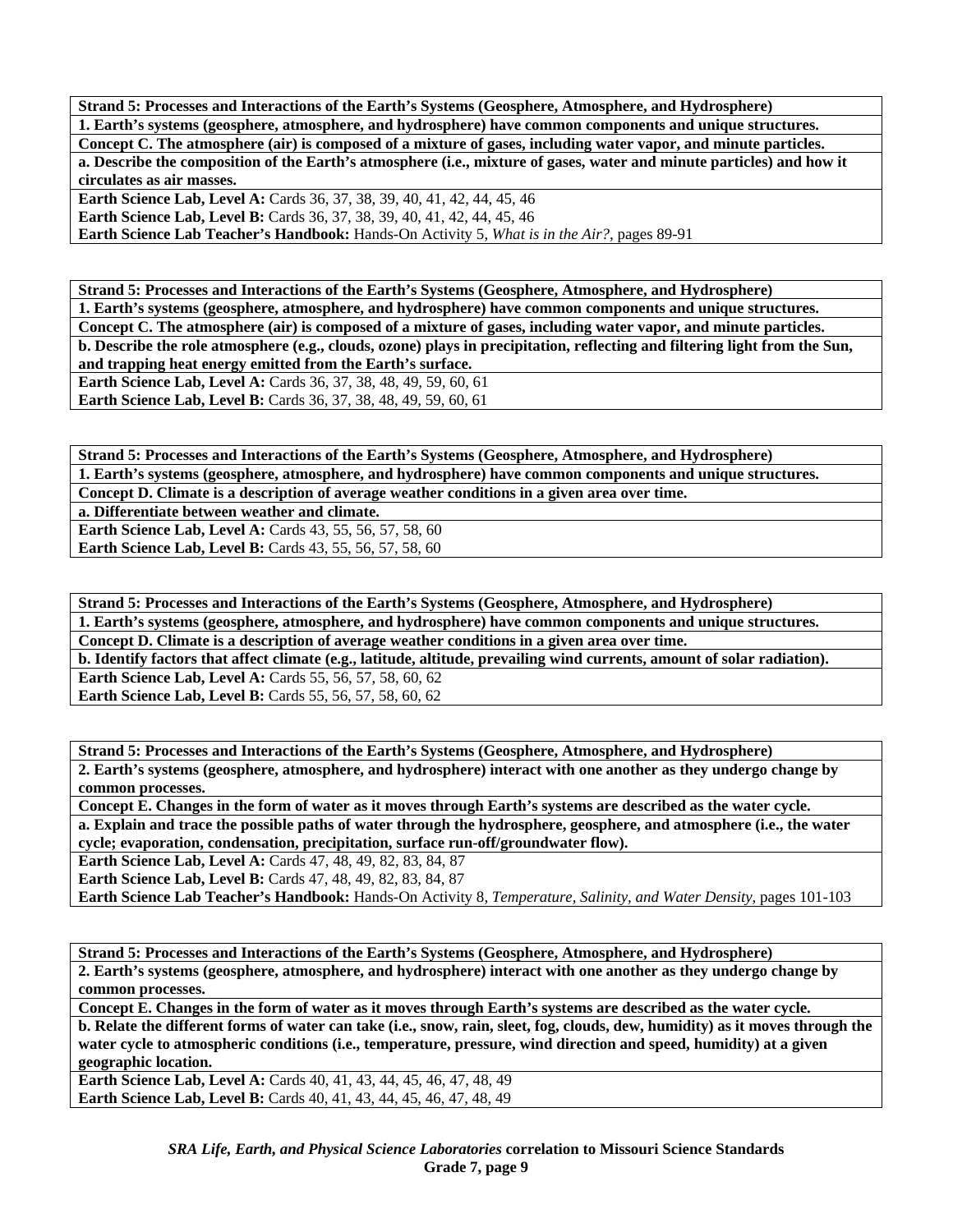**Strand 5: Processes and Interactions of the Earth's Systems (Geosphere, Atmosphere, and Hydrosphere)** 

**2. Earth's systems (geosphere, atmosphere, and hydrosphere) interact with one another as they undergo change by common processes.** 

**Concept E. Changes in the form of water as it moves through Earth's systems are described as the water cycle. c. Explain how thermal energy is transferred throughout the water cycle by the processes of convection, conduction, and radiation.** 

**Earth Science Lab, Level A: Cards 38, 47, 48, 49 Earth Science Lab, Level B: Cards 38, 47, 48, 49** 

**Physical Science Lab, Level A: Card 44 Physical Science Lab, Level B: Card 44** 

**Strand 5: Processes and Interactions of the Earth's Systems (Geosphere, Atmosphere, and Hydrosphere)** 

**2. Earth's systems (geosphere, atmosphere, and hydrosphere) interact with one another as they undergo change by common processes.** 

**Concept F. Constantly changing properties of the atmosphere occur in patterns which are described as weather.** 

**a. Explain how the differences in surface temperature, due to the different heating and cooling rates of water and soil, affect the temperature and movement of the air above.** 

**Earth Science Lab, Level A: Cards 38, 39, 40, 41, 52, 53, 54, 56, 57, 58 Earth Science Lab, Level B:** Cards 38, 39, 40, 41, 52, 53, 54, 56, 57, 58

Physical Science Lab, Level A: Card 44 **Physical Science Lab, Level B: Card 44** 

**Strand 5: Processes and Interactions of the Earth's Systems (Geosphere, Atmosphere, and Hydrosphere) 2. Earth's systems (geosphere, atmosphere, and hydrosphere) interact with one another as they undergo change by common processes.** 

**Concept F. Constantly changing properties of the atmosphere occur in patterns which are described as weather. b. Recognize the characteristics of air masses (i.e., high/low barometric pressure, temperature) and predict their effect on the weather in a given location.** 

**Earth Science Lab, Level A: Cards 39, 40, 41, 45, 46 Earth Science Lab, Level B: Cards 39, 40, 41, 45, 46** 

**Strand 5: Processes and Interactions of the Earth's Systems (Geosphere, Atmosphere, and Hydrosphere) 2. Earth's systems (geosphere, atmosphere, and hydrosphere) interact with one another as they undergo change by common processes.** 

**Concept F. Constantly changing properties of the atmosphere occur in patterns which are described as weather. c. Identify weather conditions associated with cold fronts and warm fronts.** 

**Earth Science Lab, Level A: Cards 46, 52, 53, 54** 

**Earth Science Lab, Level B: Cards 46, 52, 53, 54** 

**Earth Science Lab Teacher's Handbook:** Hands-On Activity 6, *Modeling a Tornado,* pages 93-95

**Strand 5: Processes and Interactions of the Earth's Systems (Geosphere, Atmosphere, and Hydrosphere) 2. Earth's systems (geosphere, atmosphere, and hydrosphere) interact with one another as they undergo change by common processes.** 

**Concept F. Constantly changing properties of the atmosphere occur in patterns which are described as weather. d. Identify factors that affect weather patterns in a particular region (e.g., proximity to large bodies of water, latitude, altitude, prevailing wind currents, amount of solar radiation, location with respect to mountain ranges).** 

**Earth Science Lab, Level A:** Cards 40, 41, 54, 55, 56, 57, 58, 87 **Earth Science Lab, Level B:** Cards 40, 41, 54, 55, 56, 57, 58, 87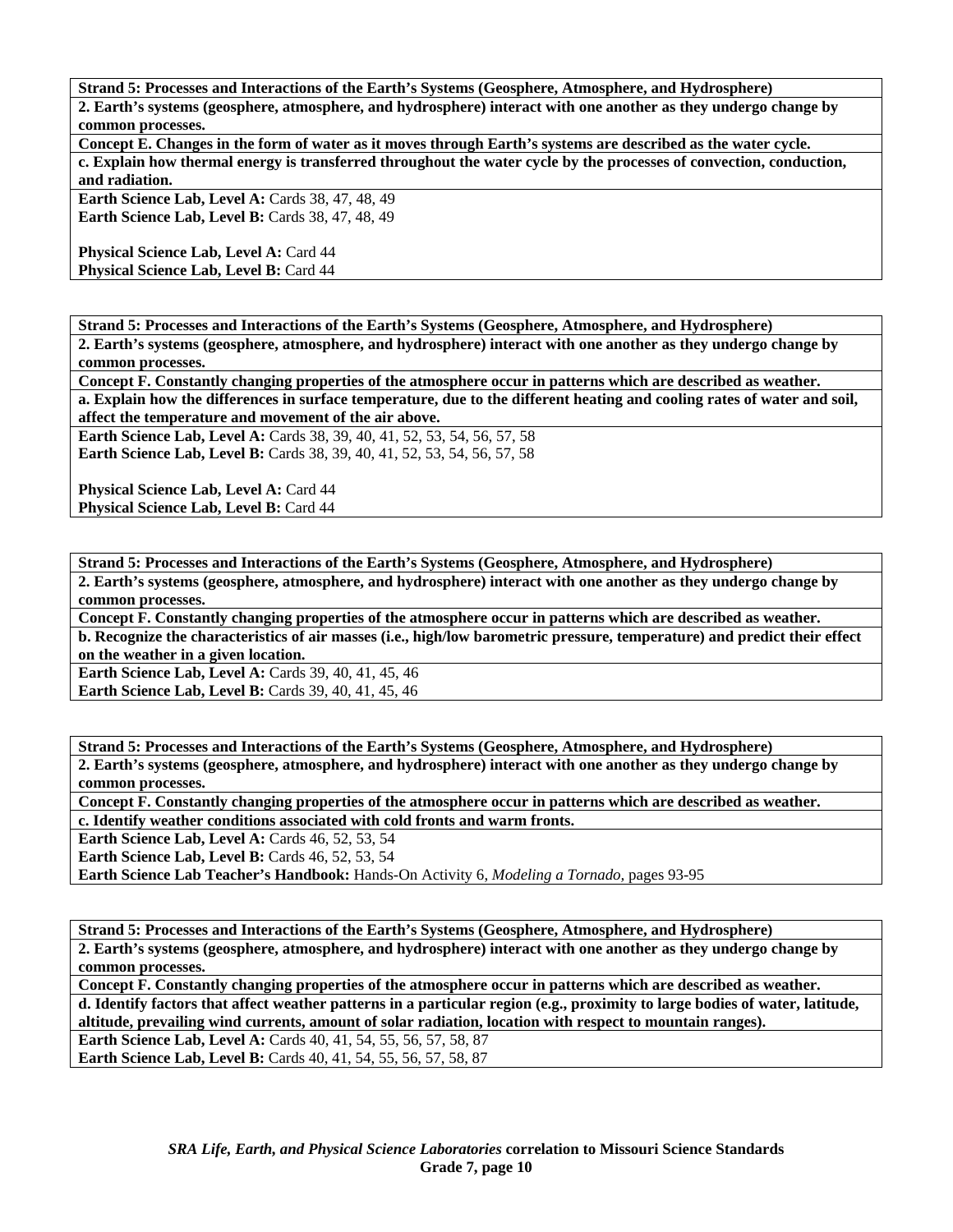**Strand 5: Processes and Interactions of the Earth's Systems (Geosphere, Atmosphere, and Hydrosphere) 2. Earth's systems (geosphere, atmosphere, and hydrosphere) interact with one another as they undergo change by common processes.** 

**Concept F. Constantly changing properties of the atmosphere occur in patterns which are described as weather. e. Collect and interpret weather data (e.g., cloud cover, precipitation, wind speed and direction) from weather instruments and maps to explain present day weather and to predict the next day's weather.** 

**Earth Science Lab, Level A: Cards 50, 51** 

**Earth Science Lab, Level B: Cards 50, 51** 

**Strand 5: Processes and Interactions of the Earth's Systems (Geosphere, Atmosphere, and Hydrosphere) 2. Earth's systems (geosphere, atmosphere, and hydrosphere) interact with one another as they undergo change by common processes.** 

**Concept F. Constantly changing properties of the atmosphere occur in patterns which are described as weather.** 

**f. Recognize significant changes in temperature and barometric pressure may cause dramatic weather phenomena (i.e., severe thunderstorms, tornadoes, hurricanes.** 

**Earth Science Lab, Level A: Cards 52, 53, 54** 

**Earth Science Lab, Level B: Cards 52, 53, 54** 

**Earth Science Lab Teacher's Handbook:** Hands-On Activity 6, *Modeling a Tornado,* pages 93-95

**Strand 5: Processes and Interactions of the Earth's Systems (Geosphere, Atmosphere, and Hydrosphere) 3. Human activity is dependent upon and affects Earth's resources and systems.** 

**Concept A. Earth's materials are limited natural resources affected by human activity.** 

**a. Distinguish between renewable (e.g., geothermal, hydroelectric) and nonrenewable (e.g., fossil fuel) energy sources.**  Life Science Lab. Level A: Card 84

Life Science Lab, Level B: Card 84

Earth Science Lab, Level A: Cards 35, 90 **Earth Science Lab, Level B: Cards 35, 90** 

**Physical Science Lab, Level A:** Cards 34, 38, 46, 47, 48, 49 **Physical Science Lab, Level B:** Cards 34, 38, 46, 47, 48, 49

**Strand 5: Processes and Interactions of the Earth's Systems (Geosphere, Atmosphere, and Hydrosphere) 3. Human activity is dependent upon and affects Earth's resources and systems.** 

**Concept A. Earth's materials are limited natural resources affected by human activity.** 

**b. Provide examples of how the availability of fresh water for humans and other living organisms is dependent upon the water cycle.** 

Life Science Lab, Level A: Card 90 Life Science Lab, Level B: Card 90

**Earth Science Lab, Level A:** Cards 47, 82, 83, 84, 85, 86, 87 **Earth Science Lab, Level B:** Cards 47, 82, 83, 84, 85, 86, 87

**Strand 6: Composition and Structure of the Universe and the Motion of the Objects Within It 1. The universe has observable properties and structure.** 

**Concept A. The Earth, Sun, and Moon are part of a larger system that includes other planets and smaller celestial bodies.** 

**a. Classify celestial bodies in the solar system into categories: Sun, moon, planets, and other small bodies (i.e., asteroids, comets, meteors), based on physical properties.** 

**Earth Science Lab, Level A: Cards 63, 67, 68, 69, 70, 71, 72, 73 Earth Science Lab, Level B:** Cards 63, 67, 68, 69, 70, 71, 72, 73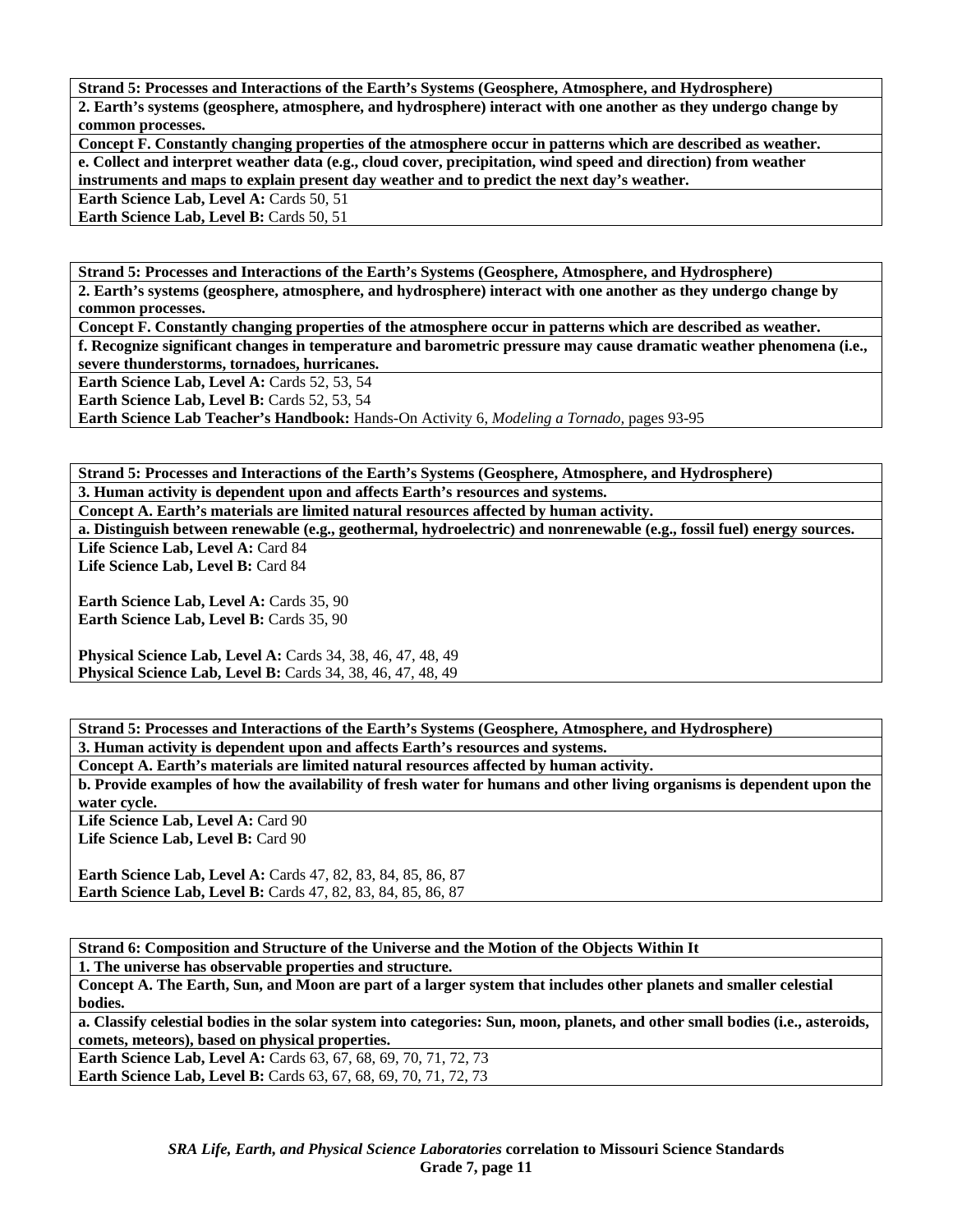**Strand 6: Composition and Structure of the Universe and the Motion of the Objects Within It** 

**1. The universe has observable properties and structure.** 

**Concept A. The Earth, Sun, and Moon are part of a larger system that includes other planets and smaller celestial bodies.** 

**b. Compare and contrast the size, composition, atmosphere, and surface of the planets (inner vs. outer) in our solar system and Earth's moon.** 

Earth Science Lab, Level A: Cards 69, 70, 71

Earth Science Lab, Level B: Cards 69, 70, 71

**Strand 6: Composition and Structure of the Universe and the Motion of the Objects Within It** 

**1. The universe has observable properties and structure.** 

**Concept A. The Earth, Sun, and Moon are part of a larger system that includes other planets and smaller celestial bodies.** 

**c. Identify the relative proximity of common celestial bodies (i.e., Sun, moon, planets, smaller celestial bodies such as comets and meteors and other stars) in the sky to the Earth.** 

**Earth Science Lab, Level A: Cards 63, 67, 68, 69, 70, 71, 72, 73, 74, 75, 77 Earth Science Lab, Level B:** Cards 63, 67, 68, 69, 70, 71, 72, 73, 74, 75, 77

**Earth Science Lab Teacher's Handbook:** Hands-On Activity 7, *Sizes in the Solar System,* pages 97-99

**Strand 6: Composition and Structure of the Universe and the Motion of the Objects Within It** 

**1. The universe has observable properties and structure.** 

**Concept B. The Earth has a composition and location suitable to sustain life.** 

**a. Describe how the Earth's placement in the solar system is favorable to sustain life (i.e., distance from the Sun, temperature, atmosphere).** 

Earth Science Lab, Level A: Cards 68, 69

Earth Science Lab, Level B: Cards 68, 69

**Strand 6: Composition and Structure of the Universe and the Motion of the Objects Within It** 

**1. The universe has observable properties and structure.** 

**Concept B. The Earth has a composition and location suitable to sustain life.** 

**b. Compare and contrast the characteristics of Earth that support life with the characteristics of other planets that are considered favorable or unfavorable to life (e.g., atmospheric gases, extremely high/low temperatures). Earth Science Lab, Level A: Cards 68, 69, 70, 71** 

**Earth Science Lab, Level B: Cards 68, 69, 70, 71** 

**Strand 6: Composition and Structure of the Universe and the Motion of the Objects Within It** 

**1. The universe has observable properties and structure.** 

**Concept C. Most of the information we know about the universe comes from the electromagnetic spectrum. a. Recognize stars are separated from one another by vast and different distances, which causes stars to appear smaller than the Sun.** 

Earth Science Lab, Level A: Cards 67, 75, 76 Earth Science Lab, Level B: Cards 67, 75, 76

**Strand 6: Composition and Structure of the Universe and the Motion of the Objects Within It** 

**1. The universe has observable properties and structure.** 

**Concept C. Most of the information we know about the universe comes from the electromagnetic spectrum. b. Compare the distance light travels from the Sun to Earth to the distance light travels from other stars to Earth using light years.** 

Earth Science Lab, Level A: Cards 67, 74, 75 Earth Science Lab, Level B: Cards 67, 74, 75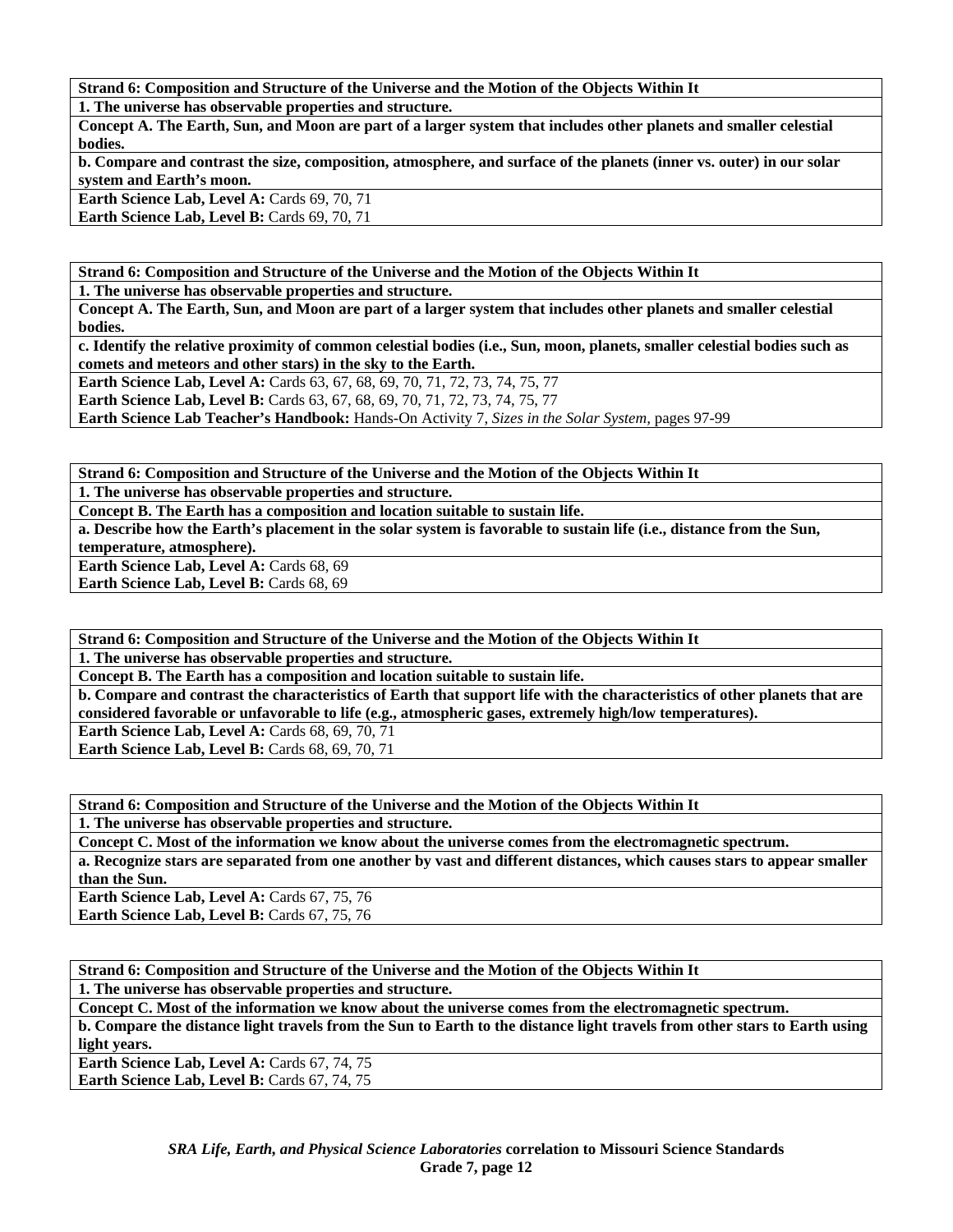**Strand 6: Composition and Structure of the Universe and the Motion of the Objects Within It 2. Regular and predictable motions of objects in the universe can be described and explained as the result of gravitational forces.** 

**Concept A. The apparent position of the Sun and other stars, as seem from Earth, change in observable patterns. a. Relate the apparent east-to-west changes in the positions of the Sun, other stars, and planets in the sky over the course of a day to Earth's counterclockwise rotation about its axis.** 

**Earth Science Lab, Level A: Cards 62, 75** 

**Earth Science Lab, Level B: Cards 62, 75** 

**Strand 6: Composition and Structure of the Universe and the Motion of the Objects Within It** 

**2. Regular and predictable motions of objects in the universe can be described and explained as the result of gravitational forces.** 

**Concept A. The apparent position of the Sun and other stars, as seem from Earth, change in observable patterns. b. Describe the pattern that can be observed in the changes in the number of hours of visible sunlight, and the time and location of sunrise and sunset, throughout the year.** 

**Earth Science Lab, Level A: Card 62** 

**Earth Science Lab, Level B: Card 62** 

**Strand 6: Composition and Structure of the Universe and the Motion of the Objects Within It** 

**2. Regular and predictable motions of objects in the universe can be described and explained as the result of gravitational forces.** 

**Concept A. The apparent position of the Sun and other stars, as seem from Earth, change in observable patterns. c. Recognize, in the Northern Hemisphere, the Sun appears lower in the sky during the winter and higher in the sky during the summer.** 

Earth Science Lab, Level A: Cards 55, 62

**Earth Science Lab, Level B: Cards 55, 62** 

**Strand 6: Composition and Structure of the Universe and the Motion of the Objects Within It 2. Regular and predictable motions of objects in the universe can be described and explained as the result of gravitational forces.** 

**Concept A. The apparent position of the Sun and other stars, as seem from Earth, change in observable patterns. d. Recognize, in winter, the Sun appears to rise in the Southeast and set in the Southwest, accounting for a relatively short day length, and, in summer, the Sun appears to rise in the Northeast and set in the Northwest, accounting for a relatively long day length.** 

**Earth Science Lab, Level A: Cards 55, 62 Earth Science Lab, Level B: Cards 55, 62** 

**Strand 6: Composition and Structure of the Universe and the Motion of the Objects Within It 2. Regular and predictable motions of objects in the universe can be described and explained as the result of gravitational forces.** 

**Concept A. The apparent position of the Sun and other stars, as seem from Earth, change in observable patterns. e. Recognize the Sun is never directly overhead when observed from North America.** 

**Earth Science Lab, Level A: Cards 55, 62, 67** 

Earth Science Lab, Level B: Cards 55, 62, 67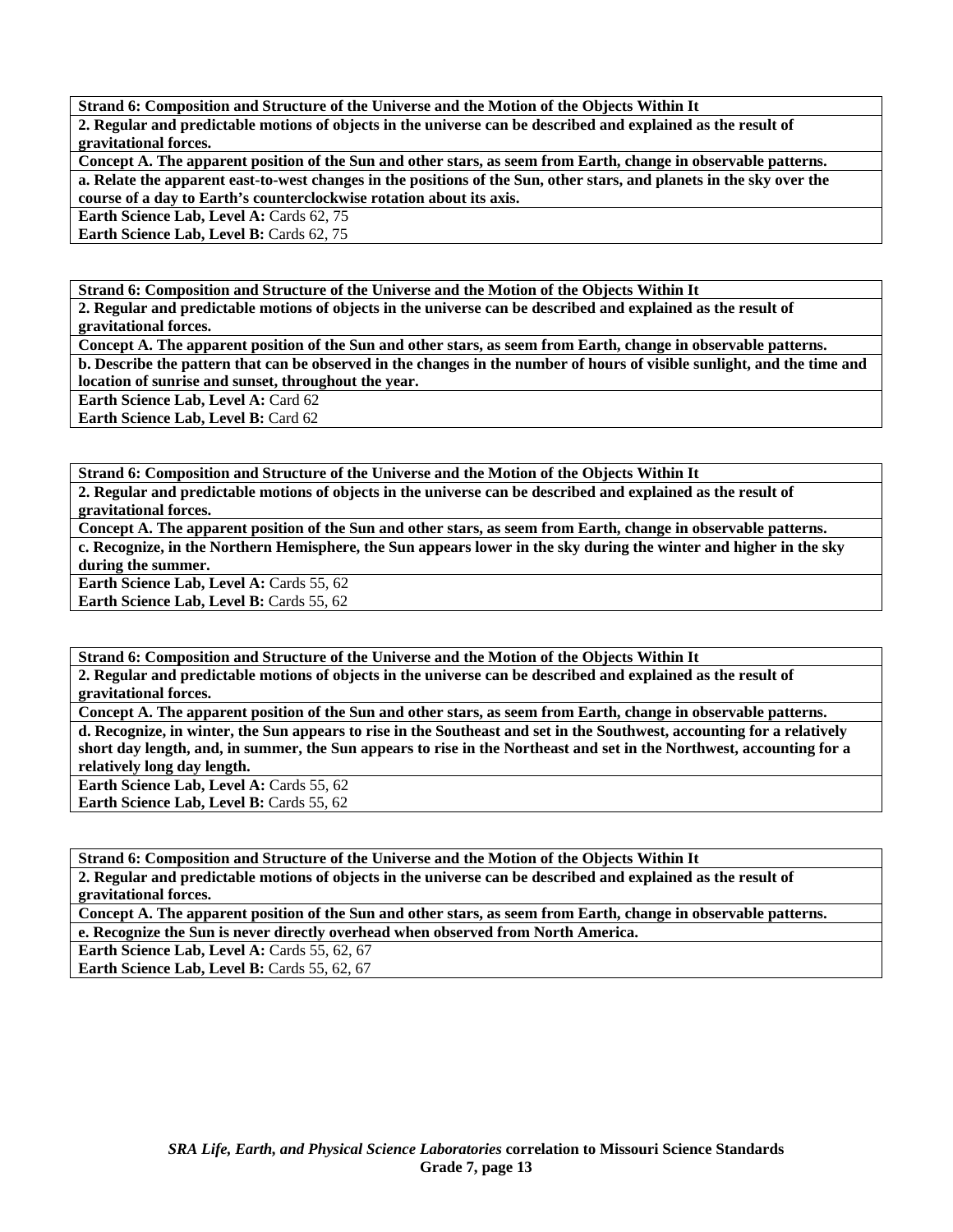**Strand 6: Composition and Structure of the Universe and the Motion of the Objects Within It** 

**2. Regular and predictable motions of objects in the universe can be described and explained as the result of gravitational forces.** 

**Concept B. The apparent position of the moon, as seen from Earth, and its actual position relative to Earth change in observable patterns.** 

**a. Observe the change in time and location of moon rise, moon set, and the moon's appearance relative to time of day and month over several months, and note the pattern in this change.** 

**Earth Science Lab, Level A: Cards 63, 64** 

Earth Science Lab, Level B: Cards 63, 64

**Strand 6: Composition and Structure of the Universe and the Motion of the Objects Within It** 

**2. Regular and predictable motions of objects in the universe can be described and explained as the result of gravitational forces.** 

**Concept B. The apparent position of the moon, as seen from Earth, and its actual position relative to Earth change in observable patterns.** 

**b. Recognize the moon rises later each day due to it revolution around the Earth in a counterclockwise direction.** 

Earth Science Lab, Level A: Cards 63, 64

**Earth Science Lab, Level B: Cards 63, 64** 

**Strand 6: Composition and Structure of the Universe and the Motion of the Objects Within It** 

**2. Regular and predictable motions of objects in the universe can be described and explained as the result of gravitational forces.** 

**Concept B. The apparent position of the moon, as seen from Earth, and its actual position relative to Earth change in observable patterns.** 

**c. Recognize the Moon is in the sky for roughly 12 hours in a 24-hour period (i.e., if the Moon rises at about 6P.M., it will set about 6 A.M.).** 

**Earth Science Lab, Level A: Cards 63, 64 Earth Science Lab, Level B: Cards 63, 64** 

**Strand 6: Composition and Structure of the Universe and the Motion of the Objects Within It 2. Regular and predictable motions of objects in the universe can be described and explained as the result of gravitational forces. Concept B. The apparent position of the moon, as seen from Earth, and its actual position relative to Earth change in** 

**observable patterns.** 

**d. Recognize that one half of the Moon is always facing the Sun and, therefore, one half of the Moon is always lit.**  Earth Science Lab, Level A: Cards 63, 64

**Earth Science Lab, Level B: Cards 63, 64** 

**Strand 6: Composition and Structure of the Universe and the Motion of the Objects Within It 2. Regular and predictable motions of objects in the universe can be described and explained as the result of gravitational forces. Concept B. The apparent position of the moon, as seen from Earth, and its actual position relative to Earth change in observable patterns.** 

**e. Relate the apparent change in the moon's position in the sky as it appears to move east-to-west over the course of a day to Earth's counterclockwise rotation about its axis.** 

**Earth Science Lab, Level A: Cards 63, 64** 

**Earth Science Lab, Level B: Cards 63, 64**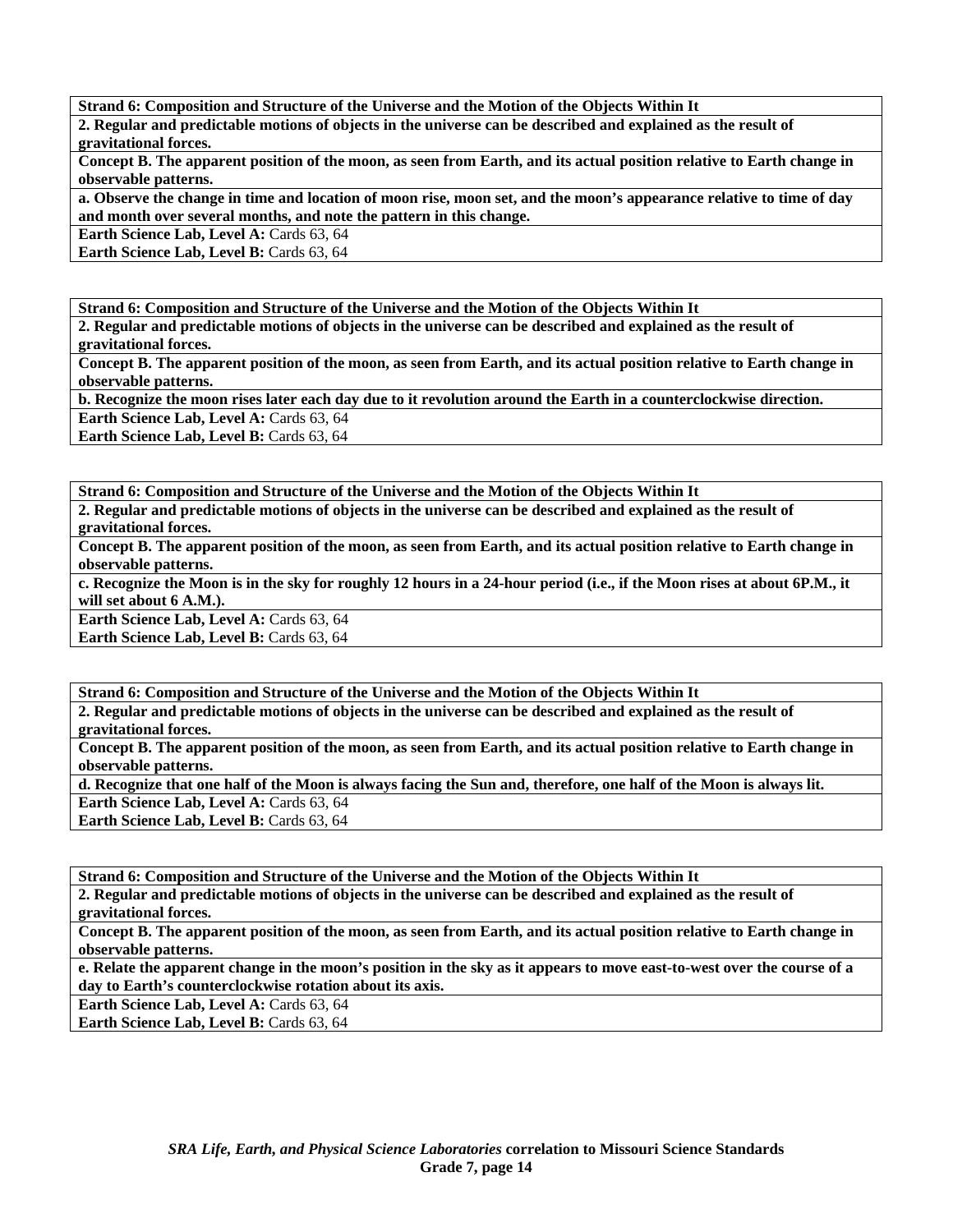**Strand 6: Composition and Structure of the Universe and the Motion of the Objects Within It** 

**2. Regular and predictable motions of objects in the universe can be described and explained as the result of gravitational forces.** 

**Concept B. The apparent position of the moon, as seen from Earth, and its actual position relative to Earth change in observable patterns.** 

**f. Describe how the appearance of the moon that can be seen from Earth changes approximately every 28 days in an observable pattern (moon phases).** 

**Earth Science Lab, Level A: Cards 63, 64** 

Earth Science Lab, Level B: Cards 63, 64

**Strand 6: Composition and Structure of the Universe and the Motion of the Objects Within It** 

**2. Regular and predictable motions of objects in the universe can be described and explained as the result of gravitational forces.** 

**Concept C. The regular and predictable motions of a planet and moon relative to the Sun explain natural phenomena on a planet, such as day, month, year, shadows, moon phases, eclipses, tides, and seasons.** 

**a. Illustrate and explain a day as the time it takes a planet to make a full rotation about its axis.** 

**Earth Science Lab, Level A: Cards 62, 69, 71, 72** 

**Earth Science Lab, Level B: Cards 62, 69, 71, 72** 

**Strand 6: Composition and Structure of the Universe and the Motion of the Objects Within It** 

**2. Regular and predictable motions of objects in the universe can be described and explained as the result of gravitational forces.** 

**Concept C. The regular and predictable motions of a planet and moon relative to the Sun explain natural phenomena on a planet, such as day, month, year, shadows, moon phases, eclipses, tides, and seasons.** 

**b. Diagram the path (orbital ellipse) the Earth travels as it revolves around the Sun.** 

**Earth Science Lab, Level A: Card 62** 

**Earth Science Lab, Level B: Card 62** 

**Strand 6: Composition and Structure of the Universe and the Motion of the Objects Within It** 

**2. Regular and predictable motions of objects in the universe can be described and explained as the result of gravitational forces.** 

**Concept C. The regular and predictable motions of a planet and moon relative to the Sun explain natural phenomena on a planet, such as day, month, year, shadows, moon phases, eclipses, tides, and seasons.** 

**c. Illustrate and explain a year as the time it takes a planet to revolve around the Sun.** 

**Earth Science Lab, Level A: Card 62** 

**Earth Science Lab, Level B: Card 62** 

**Strand 6: Composition and Structure of the Universe and the Motion of the Objects Within It** 

**2. Regular and predictable motions of objects in the universe can be described and explained as the result of gravitational forces.** 

**Concept C. The regular and predictable motions of a planet and moon relative to the Sun explain natural phenomena on a planet, such as day, month, year, shadows, moon phases, eclipses, tides, and seasons.** 

**d. Explain the relationships between a planet's length of year (period of revolution) and its position in the solar system. Earth Science Lab, Level A: Cards 62, 68, 69, 71, 72** 

**Earth Science Lab, Level B:** Cards 62, 68, 69, 71, 72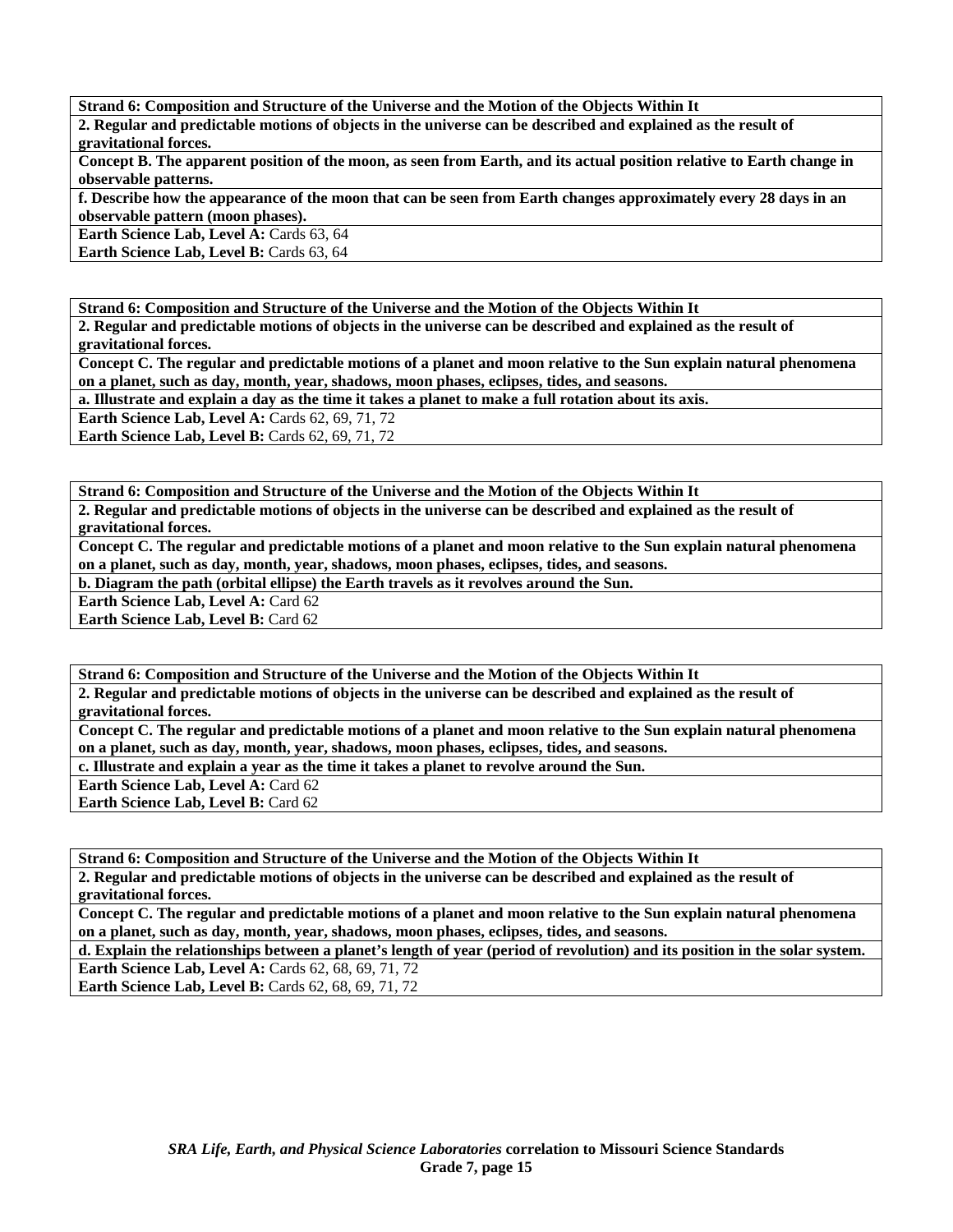**Strand 6: Composition and Structure of the Universe and the Motion of the Objects Within It 2. Regular and predictable motions of objects in the universe can be described and explained as the result of gravitational forces.** 

**Concept C. The regular and predictable motions of a planet and moon relative to the Sun explain natural phenomena on a planet, such as day, month, year, shadows, moon phases, eclipses, tides, and seasons.** 

**e. Describe how the moon's relative position changes as it revolves around the Earth.** 

**Earth Science Lab, Level A: Cards 63, 64** 

**Earth Science Lab, Level B: Cards 63, 64** 

**Strand 6: Composition and Structure of the Universe and the Motion of the Objects Within It** 

**2. Regular and predictable motions of objects in the universe can be described and explained as the result of gravitational forces.** 

**Concept C. The regular and predictable motions of a planet and moon relative to the Sun explain natural phenomena on a planet, such as day, month, year, shadows, moon phases, eclipses, tides, and seasons.** 

**f. Recognize the phases of the moon are due to the relative positions o the Moon with respect to the Earth and Sun. Earth Science Lab, Level A: Card 64** 

**Earth Science Lab, Level B:** Card 64

**Strand 6: Composition and Structure of the Universe and the Motion of the Objects Within It** 

**2. Regular and predictable motions of objects in the universe can be described and explained as the result of gravitational forces.** 

**Concept C. The regular and predictable motions of a planet and moon relative to the Sun explain natural phenomena on a planet, such as day, month, year, shadows, moon phases, eclipses, tides, and seasons.** 

**g. Relate the axial tilt and orbital position of the Earth as it revolves around the Sun to the intensity of sunlight falling on different parts of the Earth during different seasons.** 

**Earth Science Lab, Level A: Cards 55, 62** 

**Earth Science Lab, Level B: Cards 55, 62** 

**Strand 6: Composition and Structure of the Universe and the Motion of the Objects Within It** 

**2. Regular and predictable motions of objects in the universe can be described and explained as the result of gravitational forces.** 

**Concept D. Gravity is a force of attraction between objects in the solar system that governs their motion. a. Describe how the Earth's gravity pulls any object on or near the Earth toward it (including natural and artificial satellites).** 

**Earth Science Lab, Level A: Cards 57, 59** 

Earth Science Lab, Level B: Cards 57, 59

**Strand 6: Composition and Structure of the Universe and the Motion of the Objects Within It 2. Regular and predictable motions of objects in the universe can be described and explained as the result of gravitational forces.** 

**Concept D. Gravity is a force of attraction between objects in the solar system that governs their motion. b. Describe how the planets' gravitational pull keeps satellites and moons in orbit around them.** 

**Earth Science Lab, Level A: Cards 79, 80** 

Earth Science Lab, Level B: Cards 79, 80

**Physical Science Lab, Level A: Card 59 Physical Science Lab, Level B: Card 59**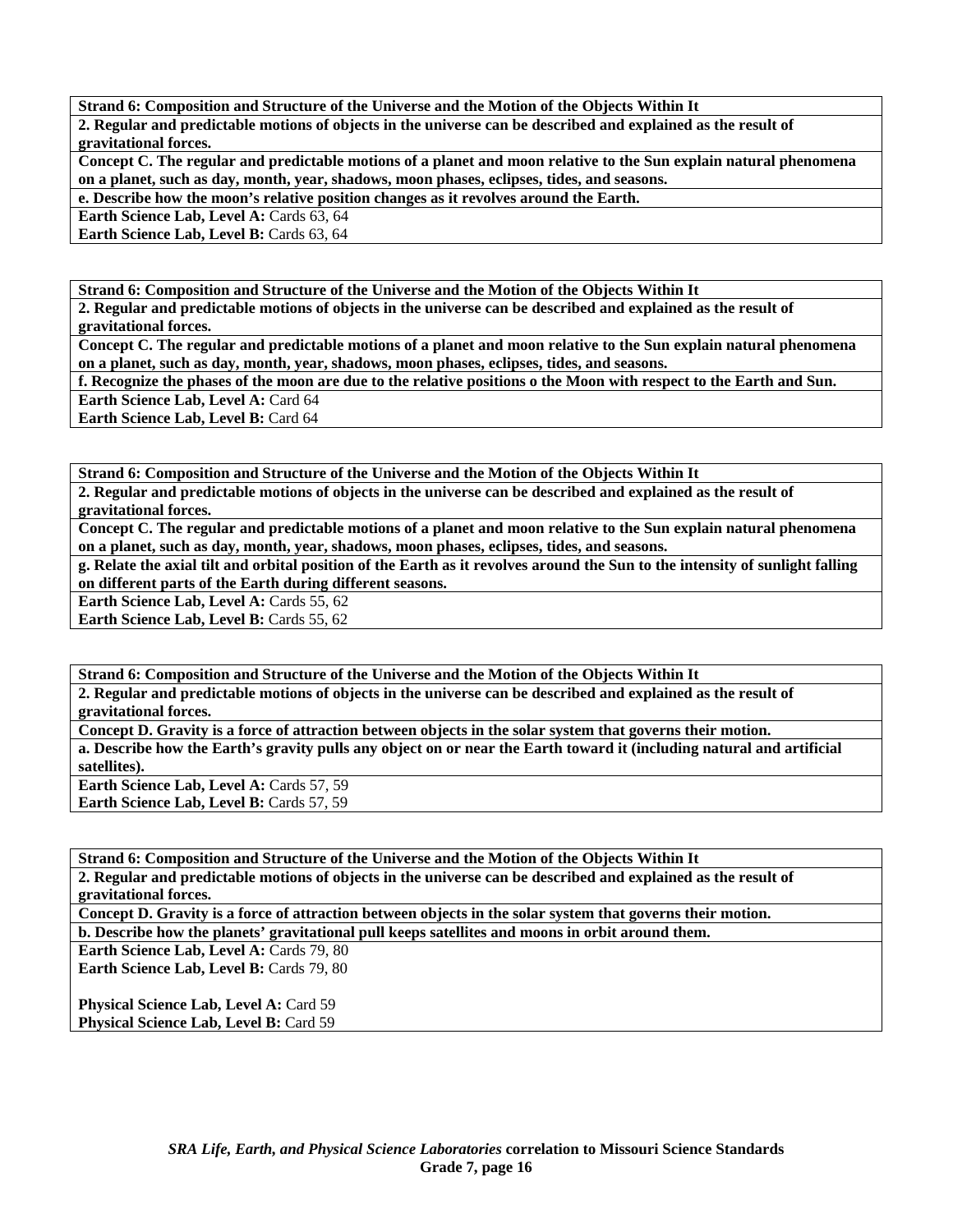**Strand 6: Composition and Structure of the Universe and the Motion of the Objects Within It 2. Regular and predictable motions of objects in the universe can be described and explained as the result of gravitational forces.** 

**Concept D. Gravity is a force of attraction between objects in the solar system that governs their motion.** 

**c. Describe how the Sun's gravitational pull holds the Earth and other planets in their orbits.** 

**Earth Science Lab, Level A: Card 68 Earth Science Lab, Level B: Card 68** 

**Physical Science Lab, Level A: Card 59 Physical Science Lab, Level B: Card 59** 

# **Strand 7: Scientific Inquiry**

**1. Science understanding is developed through the use of science process skills, scientific knowledge, scientific investigation, reasoning, and critical thinking.** 

**Concept A. Scientific inquiry includes the ability of students to formulate a testable question and explanation, and to select appropriate investigative methods in order to obtain evidence relevant to the explanation.** 

**a. Formulate testable questions and hypotheses.** 

**Life Science Lab Teacher's Handbook:** Hands-On Activity 1, *Examining Cells,* pages 77-79; Hands-On Activity 2, *Culturing Bacteria,* pages 81-83; Hands-On Activity 3, *Investigating Arthropods,* pages 85-87; Hands-On Activity 4, *Your Cardiovascular System,* pages 89-91; Hands-On Activity 5, *Making Fossils,* pages 93-95; Hands-On Activity 6, *How Much Does Energy Cost?,* pages 97-99; Hands-On Activity 7, *The Effects of Acid Rain,* pages 101-103

**Earth Science Lab Teacher's Handbook:** Hands-On Activity 1, *Identifying Minerals with the Mohs Scale,* pages 73-75; Hands-On Activity 2, *Plate Boundaries in Action,* pages 77-79; Hands-On Activity 3, *Interpreting a Topographic Map,* pages 81-83; Hands-On Activity 4, *Using Sound Waves,* pages 85-87; Hands-On Activity 5, *What is in the Air?,* pages 89-91; Hands-On Activity 6, *Modeling a Tornado,* pages 93-95; Hands-On Activity 7, *Sizes in the Solar System,* pages 97-99; Hands-On Activity 8, *Temperature, Salinity, and Water Density,* pages 101-103

**Physical Science Lab Teacher's Handbook:** Hands-On Activity 1, *Measuring pH of Acids and Bases,* pages 77-79; Hands-On Activity 2, *Chemical Reaction Rates,* pages 81-83; Hands-On Activity 3, *Energy Conversion,* pages 85-87; Hands-On Activity 4, *Reducing Friction,* pages 89-91; Hands-On Activity 5, *Making a Potato Battery,* pages 93-95; Hands-On Activity 6, *Making Sound,* pages 97-99

**Classroom Resource CD-ROM:** Writing Strategy 8, 15

**Strand 7: Scientific Inquiry** 

**1. Science understanding is developed through the use of science process skills, scientific knowledge, scientific investigation, reasoning, and critical thinking.** 

**Concept A. Scientific inquiry includes the ability of students to formulate a testable question and explanation, and to select appropriate investigative methods in order to obtain evidence relevant to the explanation.** 

**b. Recognize the importance of the independent variable, dependent variables, control of constants, and multiple trials to the design of a valid experiment.** 

**Life Science Lab Teacher's Handbook:** Hands-On Activity 7, *The Effects of Acid Rain,* pages 101-103

**Earth Science Lab Teacher's Handbook:** Hands-On Activity 8, *Temperature, Salinity, and Water Density,* pages 101-103

**Physical Science Lab Teacher's Handbook:** Hands-On Activity 2, *Chemical Reaction Rates,* pages 81-83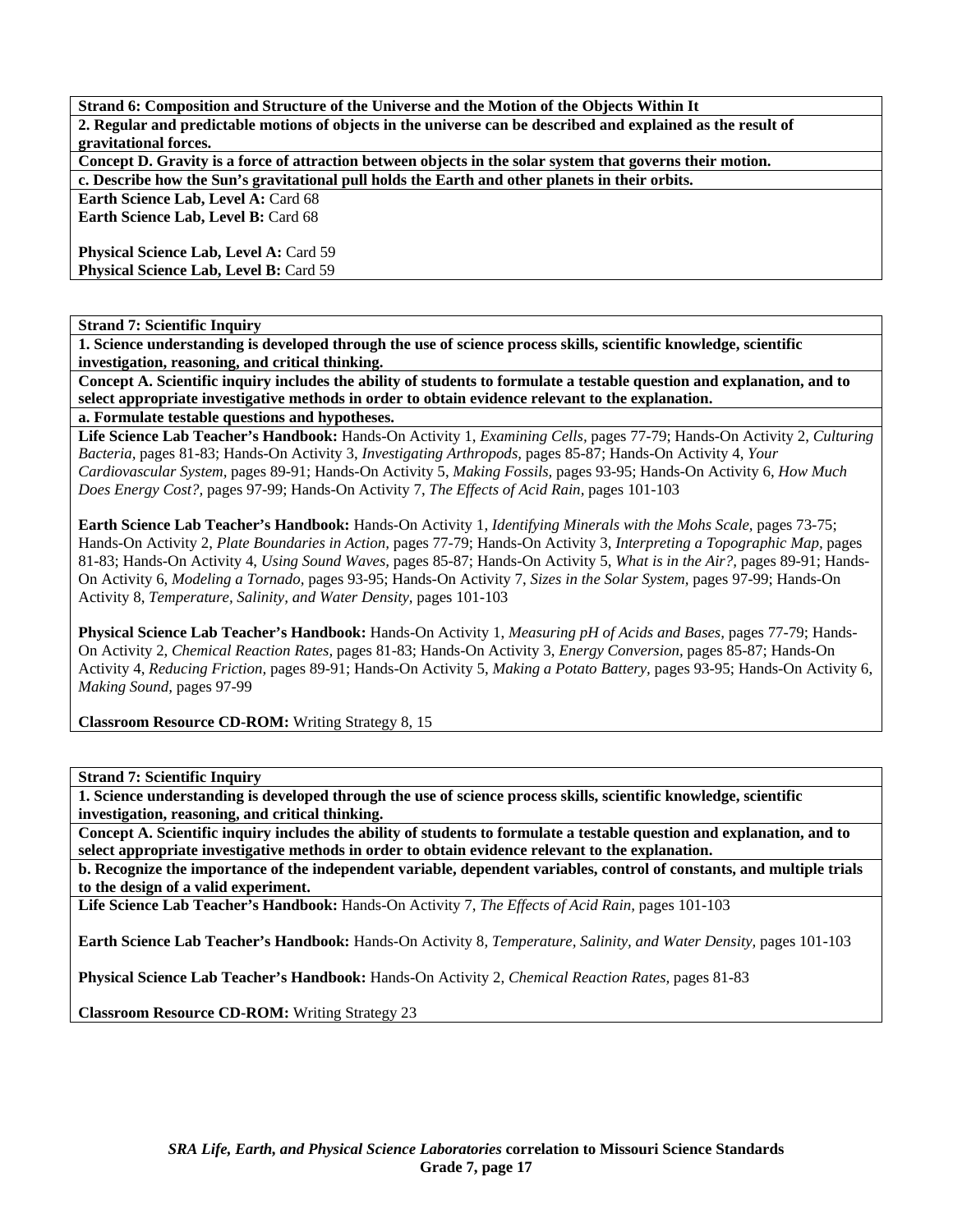**1. Science understanding is developed through the use of science process skills, scientific knowledge, scientific investigation, reasoning, and critical thinking.** 

**Concept A. Scientific inquiry includes the ability of students to formulate a testable question and explanation, and to select appropriate investigative methods in order to obtain evidence relevant to the explanation.** 

**c. Design and conduct a valid experiment.** 

**Life Science Lab Teacher's Handbook:** Hands-On Activity 1, *Examining Cells,* pages 77-79; Hands-On Activity 2, *Culturing Bacteria,* pages 81-83; Hands-On Activity 3, *Investigating Arthropods,* pages 85-87; Hands-On Activity 4, *Your Cardiovascular System,* pages 89-91; Hands-On Activity 5, *Making Fossils,* pages 93-95; Hands-On Activity 6, *How Much Does Energy Cost?,* pages 97-99; Hands-On Activity 7, *The Effects of Acid Rain,* pages 101-103

**Earth Science Lab Teacher's Handbook:** Hands-On Activity 1, *Identifying Minerals with the Mohs Scale,* pages 73-75; Hands-On Activity 2, *Plate Boundaries in Action,* pages 77-79; Hands-On Activity 3, *Interpreting a Topographic Map,* pages 81-83; Hands-On Activity 4, *Using Sound Waves,* pages 85-87; Hands-On Activity 5, *What is in the Air?,* pages 89-91; Hands-On Activity 6, *Modeling a Tornado,* pages 93-95; Hands-On Activity 7, *Sizes in the Solar System,* pages 97-99; Hands-On Activity 8, *Temperature, Salinity, and Water Density,* pages 101-103

**Physical Science Lab Teacher's Handbook:** Hands-On Activity 1, *Measuring pH of Acids and Bases,* pages 77-79; Hands-On Activity 2, *Chemical Reaction Rates,* pages 81-83; Hands-On Activity 3, *Energy Conversion,* pages 85-87; Hands-On Activity 4, *Reducing Friction,* pages 89-91; Hands-On Activity 5, *Making a Potato Battery,* pages 93-95; Hands-On Activity 6, *Making Sound,* pages 97-99

**Classroom Resource CD-ROM:** Writing Strategy 15

**Strand 7: Scientific Inquiry** 

**1. Science understanding is developed through the use of science process skills, scientific knowledge, scientific investigation, reasoning, and critical thinking.** 

**Concept A. Scientific inquiry includes the ability of students to formulate a testable question and explanation, and to select appropriate investigative methods in order to obtain evidence relevant to the explanation.** 

**d. Evaluate the design of an experiment and make suggestions for reasonable improvements or extensions of an experiment.** 

**Life Science Lab Teacher's Handbook:** Hands-On Activity 1, *Examining Cells,* pages 77-79; Hands-On Activity 2, *Culturing Bacteria,* pages 81-83; Hands-On Activity 3, *Investigating Arthropods,* pages 85-87; Hands-On Activity 4, *Your Cardiovascular System,* pages 89-91; Hands-On Activity 5, *Making Fossils,* pages 93-95; Hands-On Activity 6, *How Much Does Energy Cost?,* pages 97-99; Hands-On Activity 7, *The Effects of Acid Rain,* pages 101-103

**Earth Science Lab Teacher's Handbook:** Hands-On Activity 1, *Identifying Minerals with the Mohs Scale,* pages 73-75; Hands-On Activity 2, *Plate Boundaries in Action,* pages 77-79; Hands-On Activity 3, *Interpreting a Topographic Map,* pages 81-83; Hands-On Activity 4, *Using Sound Waves,* pages 85-87; Hands-On Activity 5, *What is in the Air?,* pages 89-91; Hands-On Activity 6, *Modeling a Tornado,* pages 93-95; Hands-On Activity 7, *Sizes in the Solar System,* pages 97-99; Hands-On Activity 8, *Temperature, Salinity, and Water Density,* pages 101-103

**Physical Science Lab Teacher's Handbook:** Hands-On Activity 1, *Measuring pH of Acids and Bases,* pages 77-79; Hands-On Activity 2, *Chemical Reaction Rates,* pages 81-83; Hands-On Activity 3, *Energy Conversion,* pages 85-87; Hands-On Activity 4, *Reducing Friction,* pages 89-91; Hands-On Activity 5, *Making a Potato Battery,* pages 93-95; Hands-On Activity 6, *Making Sound,* pages 97-99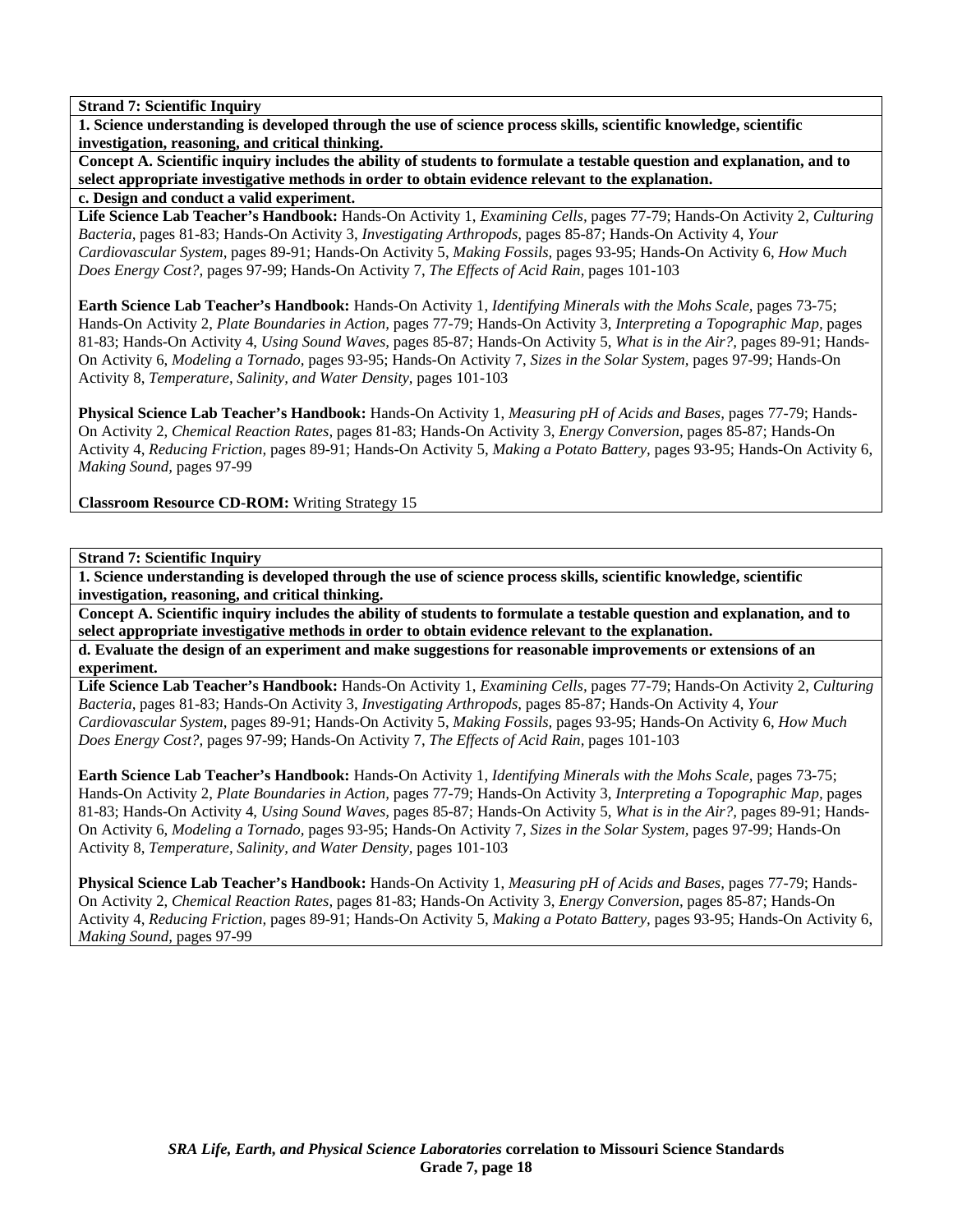**1. Science understanding is developed through the use of science process skills, scientific knowledge, scientific investigation, reasoning, and critical thinking.** 

**Concept A. Scientific inquiry includes the ability of students to formulate a testable question and explanation, and to select appropriate investigative methods in order to obtain evidence relevant to the explanation.** 

**e. Recognize different kinds of questions suggest different kinds of scientific investigations (e.g., some involve observing and describing objects, organisms, or events; some involve collecting specimens; some involve experiments; some involve making observations in nature; some involve discovery of new objects and phenomena; some involve making models).** 

**Life Science Lab Teacher's Handbook:** Hands-On Activity 1, *Examining Cells,* pages 77-79; Hands-On Activity 2, *Culturing Bacteria,* pages 81-83; Hands-On Activity 3, *Investigating Arthropods,* pages 85-87; Hands-On Activity 4, *Your Cardiovascular System,* pages 89-91; Hands-On Activity 5, *Making Fossils,* pages 93-95; Hands-On Activity 6, *How Much Does Energy Cost?,* pages 97-99; Hands-On Activity 7, *The Effects of Acid Rain,* pages 101-103

**Earth Science Lab Teacher's Handbook:** Hands-On Activity 1, *Identifying Minerals with the Mohs Scale,* pages 73-75; Hands-On Activity 2, *Plate Boundaries in Action,* pages 77-79; Hands-On Activity 3, *Interpreting a Topographic Map,* pages 81-83; Hands-On Activity 4, *Using Sound Waves,* pages 85-87; Hands-On Activity 5, *What is in the Air?,* pages 89-91; Hands-On Activity 6, *Modeling a Tornado,* pages 93-95; Hands-On Activity 7, *Sizes in the Solar System,* pages 97-99; Hands-On Activity 8, *Temperature, Salinity, and Water Density,* pages 101-103

**Physical Science Lab Teacher's Handbook:** Hands-On Activity 1, *Measuring pH of Acids and Bases,* pages 77-79; Hands-On Activity 2, *Chemical Reaction Rates,* pages 81-83; Hands-On Activity 3, *Energy Conversion,* pages 85-87; Hands-On Activity 4, *Reducing Friction,* pages 89-91; Hands-On Activity 5, *Making a Potato Battery,* pages 93-95; Hands-On Activity 6, *Making Sound,* pages 97-99

**Classroom Resource CD-ROM:** Writing Strategy 15

**Strand 7: Scientific Inquiry** 

**1. Science understanding is developed through the use of science process skills, scientific knowledge, scientific investigation, reasoning, and critical thinking.** 

**Concept A. Scientific inquiry includes the ability of students to formulate a testable question and explanation, and to select appropriate investigative methods in order to obtain evidence relevant to the explanation.** 

**f. Acknowledge there is no fixed procedure called "the scientific method," but some investigations involve scientific observations, carefully collected and relevant evidence, logical reasoning, and imagination in developing hypotheses and other explanations.** 

**Life Science Lab Teacher's Handbook:** Hands-On Activity 1, *Examining Cells,* pages 77-79; Hands-On Activity 2, *Culturing Bacteria,* pages 81-83; Hands-On Activity 3, *Investigating Arthropods,* pages 85-87; Hands-On Activity 4, *Your Cardiovascular System,* pages 89-91; Hands-On Activity 5, *Making Fossils,* pages 93-95; Hands-On Activity 6, *How Much Does Energy Cost?,* pages 97-99; Hands-On Activity 7, *The Effects of Acid Rain,* pages 101-103

**Earth Science Lab Teacher's Handbook:** Hands-On Activity 1, *Identifying Minerals with the Mohs Scale,* pages 73-75; Hands-On Activity 2, *Plate Boundaries in Action,* pages 77-79; Hands-On Activity 3, *Interpreting a Topographic Map,* pages 81-83; Hands-On Activity 4, *Using Sound Waves,* pages 85-87; Hands-On Activity 5, *What is in the Air?,* pages 89-91; Hands-On Activity 6, *Modeling a Tornado,* pages 93-95; Hands-On Activity 7, *Sizes in the Solar System,* pages 97-99; Hands-On Activity 8, *Temperature, Salinity, and Water Density,* pages 101-103

**Physical Science Lab Teacher's Handbook:** Hands-On Activity 1, *Measuring pH of Acids and Bases,* pages 77-79; Hands-On Activity 2, *Chemical Reaction Rates,* pages 81-83; Hands-On Activity 3, *Energy Conversion,* pages 85-87; Hands-On Activity 4, *Reducing Friction,* pages 89-91; Hands-On Activity 5, *Making a Potato Battery,* pages 93-95; Hands-On Activity 6, *Making Sound,* pages 97-99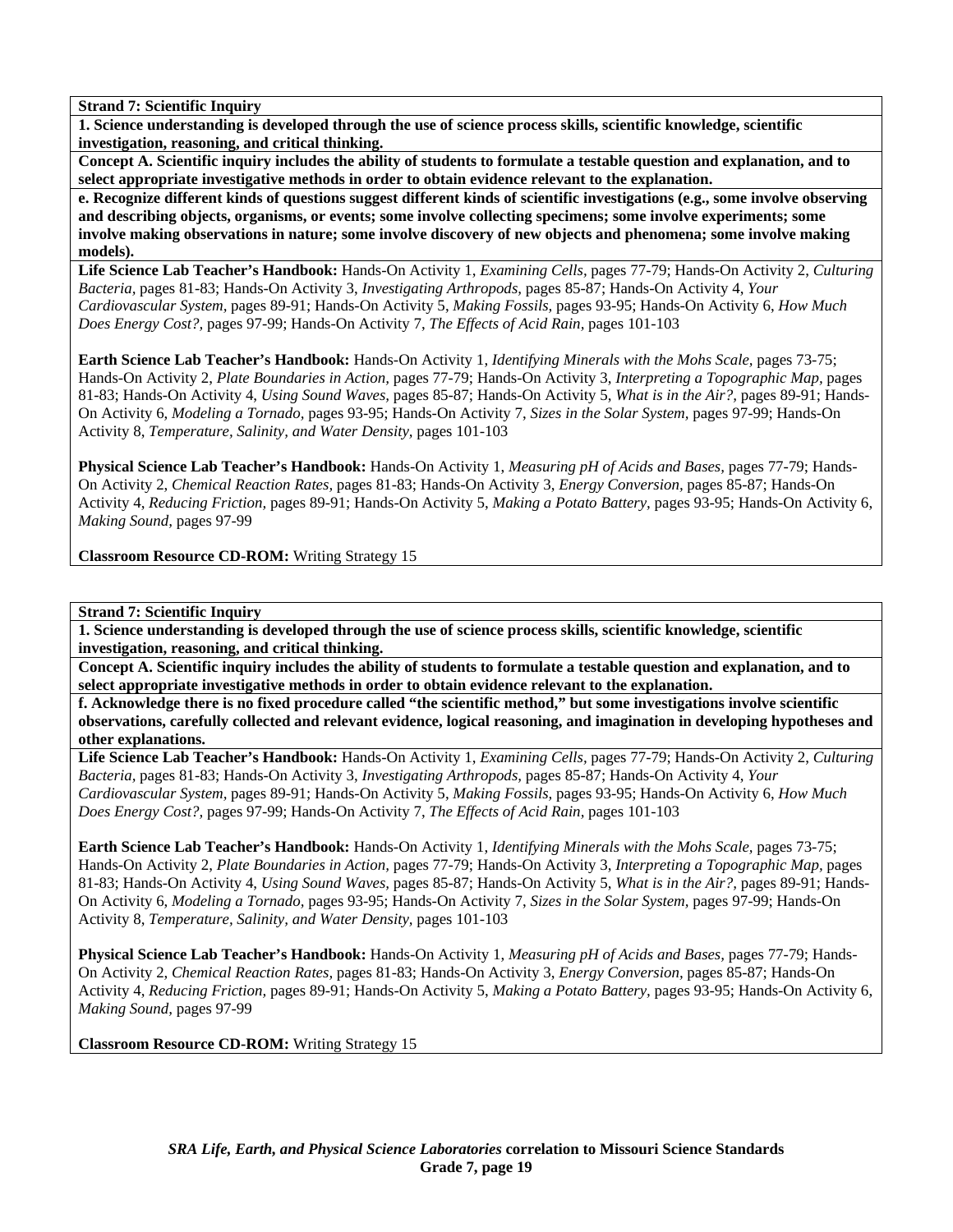**1. Science understanding is developed through the use of science process skills, scientific knowledge, scientific investigation, reasoning, and critical thinking.** 

**Concept B. Scientific inquiry relies upon gathering evidence from qualitative and quantitative observations. a. Make qualitative observations using the five senses.** 

**Life Science Lab Teacher's Handbook:** Hands-On Activity 1, *Examining Cells,* pages 77-79; Hands-On Activity 2, *Culturing Bacteria,* pages 81-83; Hands-On Activity 3, *Investigating Arthropods,* pages 85-87; Hands-On Activity 4, *Your Cardiovascular System,* pages 89-91; Hands-On Activity 5, *Making Fossils,* pages 93-95; Hands-On Activity 6, *How Much Does Energy Cost?,* pages 97-99; Hands-On Activity 7, *The Effects of Acid Rain,* pages 101-103

**Earth Science Lab Teacher's Handbook:** Hands-On Activity 1, *Identifying Minerals with the Mohs Scale,* pages 73-75; Hands-On Activity 2, *Plate Boundaries in Action,* pages 77-79; Hands-On Activity 3, *Interpreting a Topographic Map,* pages 81-83; Hands-On Activity 4, *Using Sound Waves,* pages 85-87; Hands-On Activity 5, *What is in the Air?,* pages 89-91; Hands-On Activity 6, *Modeling a Tornado,* pages 93-95; Hands-On Activity 7, *Sizes in the Solar System,* pages 97-99; Hands-On Activity 8, *Temperature, Salinity, and Water Density,* pages 101-103

**Physical Science Lab Teacher's Handbook:** Hands-On Activity 1, *Measuring pH of Acids and Bases,* pages 77-79; Hands-On Activity 2, *Chemical Reaction Rates,* pages 81-83; Hands-On Activity 3, *Energy Conversion,* pages 85-87; Hands-On Activity 4, *Reducing Friction,* pages 89-91; Hands-On Activity 5, *Making a Potato Battery,* pages 93-95; Hands-On Activity 6, *Making Sound,* pages 97-99

**Classroom Resource CD-ROM:** Writing Strategy 11

**Strand 7: Scientific Inquiry** 

**1. Science understanding is developed through the use of science process skills, scientific knowledge, scientific investigation, reasoning, and critical thinking.** 

**Concept B. Scientific inquiry relies upon gathering evidence from qualitative and quantitative observations. b. Determine the appropriate tools and techniques to collect data.** 

**Life Science Lab Teacher's Handbook:** Hands-On Activity 1, *Examining Cells,* pages 77-79; Hands-On Activity 2, *Culturing Bacteria,* pages 81-83; Hands-On Activity 3, *Investigating Arthropods,* pages 85-87; Hands-On Activity 4, *Your Cardiovascular System,* pages 89-91; Hands-On Activity 5, *Making Fossils,* pages 93-95; Hands-On Activity 6, *How Much Does Energy Cost?,* pages 97-99; Hands-On Activity 7, *The Effects of Acid Rain,* pages 101-103

**Earth Science Lab Teacher's Handbook:** Hands-On Activity 1, *Identifying Minerals with the Mohs Scale,* pages 73-75; Hands-On Activity 2, *Plate Boundaries in Action,* pages 77-79; Hands-On Activity 3, *Interpreting a Topographic Map,* pages 81-83; Hands-On Activity 4, *Using Sound Waves,* pages 85-87; Hands-On Activity 5, *What is in the Air?,* pages 89-91; Hands-On Activity 6, *Modeling a Tornado,* pages 93-95; Hands-On Activity 7, *Sizes in the Solar System,* pages 97-99; Hands-On Activity 8, *Temperature, Salinity, and Water Density,* pages 101-103

**Physical Science Lab Teacher's Handbook:** Hands-On Activity 1, *Measuring pH of Acids and Bases,* pages 77-79; Hands-On Activity 2, *Chemical Reaction Rates,* pages 81-83; Hands-On Activity 3, *Energy Conversion,* pages 85-87; Hands-On Activity 4, *Reducing Friction,* pages 89-91; Hands-On Activity 5, *Making a Potato Battery,* pages 93-95; Hands-On Activity 6, *Making Sound,* pages 97-99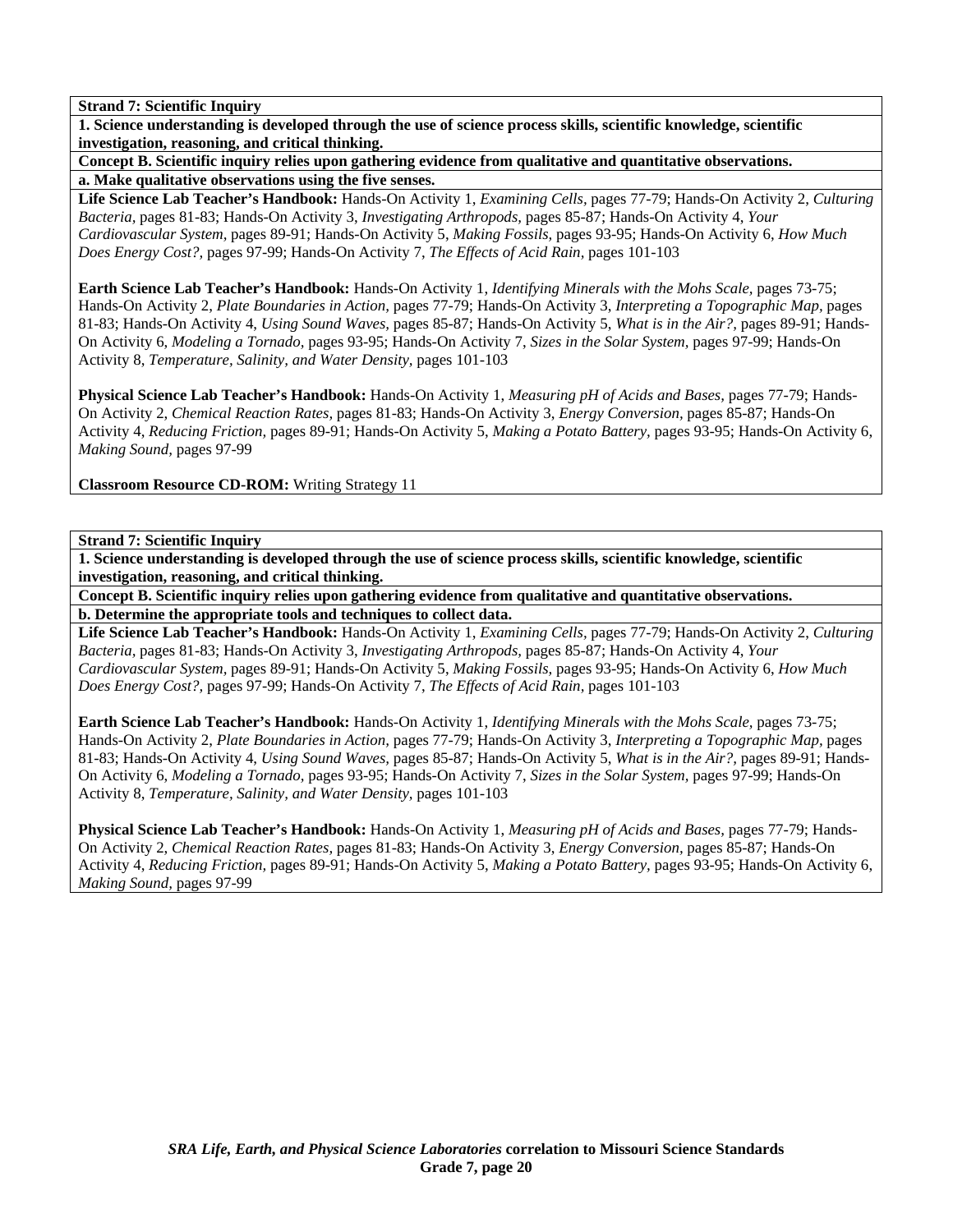**1. Science understanding is developed through the use of science process skills, scientific knowledge, scientific investigation, reasoning, and critical thinking.** 

**Concept B. Scientific inquiry relies upon gathering evidence from qualitative and quantitative observations.** 

**c. Use a variety of tools and equipment to gather data (e.g., microscopes, thermometers, analog and digital meters, computers, spring scales, balances, metric rulers, graduated cylinders, stopwatches).** 

**Life Science Lab Teacher's Handbook:** Hands-On Activity 4, *Your Cardiovascular System,* pages 89-91; Hands-On Activity 7, *The Effects of Acid Rain,* pages 101-103

**Earth Science Lab Teacher's Handbook:** Hands-On Activity 1, *Identifying Minerals with the Mohs Scale,* pages 73-75; Hands-On Activity 3, *Interpreting a Topographic Map,* pages 81-83; Hands-On Activity 7, *Sizes in the Solar System,* pages 97- 99; Hands-On Activity 8, *Temperature, Salinity, and Water Density,* pages 101-103

**Physical Science Lab Teacher's Handbook:** Hands-On Activity 1, *Measuring pH of Acids and Bases,* pages 77-79; Hands-On Activity 2, *Chemical Reaction Rates,* pages 81-83; Hands-On Activity 3, *Energy Conversion,* pages 85-87; Hands-On Activity 4, *Reducing Friction,* pages 89-91; Hands-On Activity 6, *Making Sound,* pages 97-99

**Strand 7: Scientific Inquiry** 

**1. Science understanding is developed through the use of science process skills, scientific knowledge, scientific investigation, reasoning, and critical thinking.** 

**Concept B. Scientific inquiry relies upon gathering evidence from qualitative and quantitative observations. d. Measure length to the nearest millimeter, mass to the nearest gram, volume to the nearest milliliter, force (weight) to the nearest Newton, temperature to the nearest degree Celsius, time to the nearest second.** 

**Life Science Lab Teacher's Handbook:** Hands-On Activity 4, *Your Cardiovascular System,* pages 89-91; Hands-On Activity 7, *The Effects of Acid Rain,* pages 101-103

**Earth Science Lab Teacher's Handbook:** Hands-On Activity 1, *Identifying Minerals with the Mohs Scale,* pages 73-75; Hands-On Activity 3, *Interpreting a Topographic Map,* pages 81-83; Hands-On Activity 7, *Sizes in the Solar System,* pages 97- 99; Hands-On Activity 8, *Temperature, Salinity, and Water Density,* pages 101-103

**Physical Science Lab Teacher's Handbook:** Hands-On Activity 1, *Measuring pH of Acids and Bases,* pages 77-79; Hands-On Activity 2, *Chemical Reaction Rates,* pages 81-83; Hands-On Activity 3, *Energy Conversion,* pages 85-87; Hands-On Activity 4, *Reducing Friction,* pages 89-91; Hands-On Activity 6, *Making Sound,* pages 97-99

**Strand 7: Scientific Inquiry** 

**1. Science understanding is developed through the use of science process skills, scientific knowledge, scientific investigation, reasoning, and critical thinking.** 

**Concept B. Scientific inquiry relies upon gathering evidence from qualitative and quantitative observations. e. Compare amounts/measurements.** 

**Life Science Lab Teacher's Handbook:** Hands-On Activity 4, *Your Cardiovascular System,* pages 89-91; Hands-On Activity 7, *The Effects of Acid Rain,* pages 101-103

**Earth Science Lab Teacher's Handbook:** Hands-On Activity 1, *Identifying Minerals with the Mohs Scale,* pages 73-75; Hands-On Activity 3, *Interpreting a Topographic Map,* pages 81-83; Hands-On Activity 7, *Sizes in the Solar System,* pages 97- 99; Hands-On Activity 8, *Temperature, Salinity, and Water Density,* pages 101-103

**Physical Science Lab Teacher's Handbook:** Hands-On Activity 1, *Measuring pH of Acids and Bases,* pages 77-79; Hands-On Activity 2, *Chemical Reaction Rates,* pages 81-83; Hands-On Activity 3, *Energy Conversion,* pages 85-87; Hands-On Activity 4, *Reducing Friction,* pages 89-91; Hands-On Activity 6, *Making Sound,* pages 97-99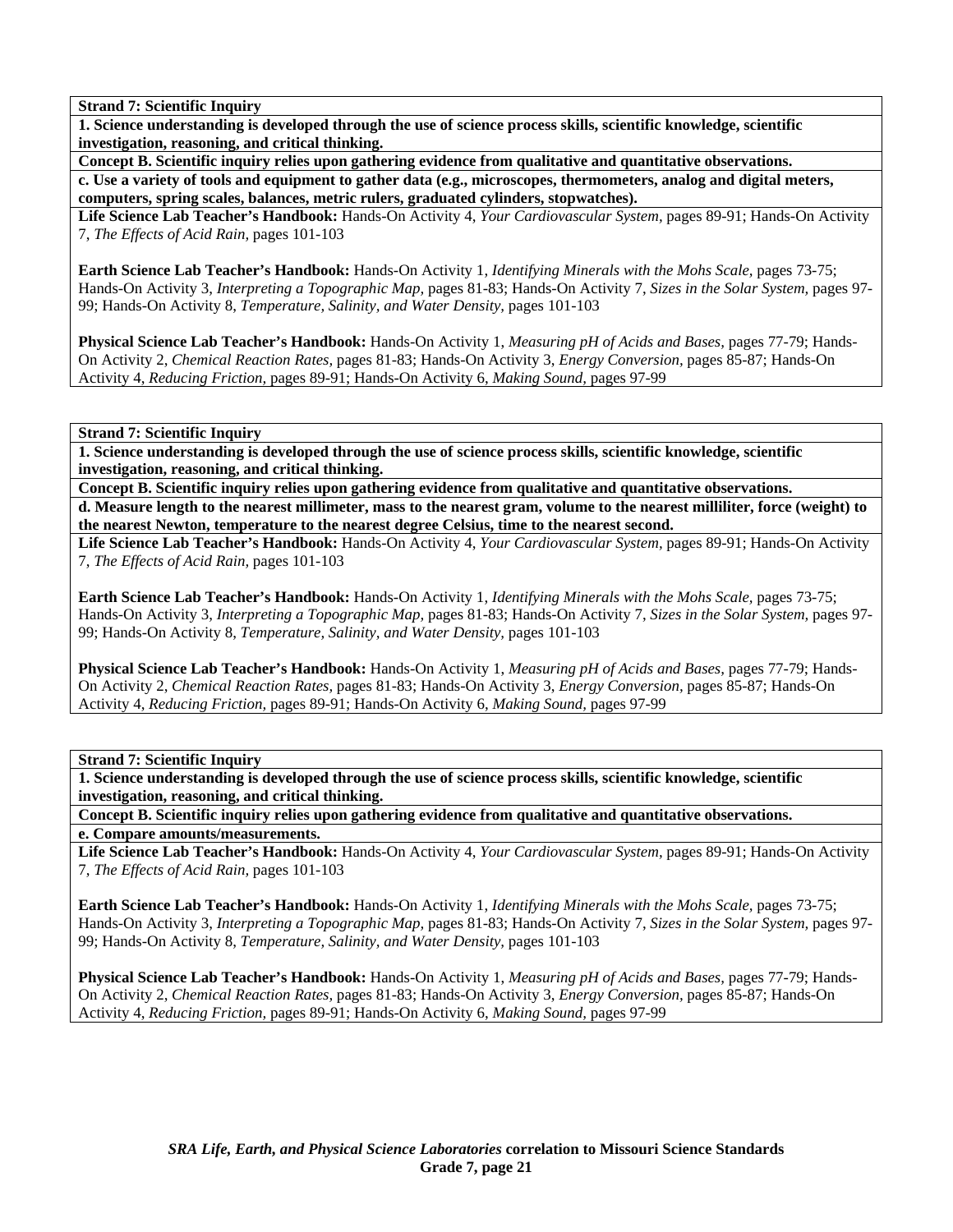**1. Science understanding is developed through the use of science process skills, scientific knowledge, scientific investigation, reasoning, and critical thinking.** 

**Concept B. Scientific inquiry relies upon gathering evidence from qualitative and quantitative observations. f. Judge whether measurements and computation of quantities are reasonable.** 

**Life Science Lab Teacher's Handbook:** Hands-On Activity 4, *Your Cardiovascular System,* pages 89-91; Hands-On Activity 7, *The Effects of Acid Rain,* pages 101-103

**Earth Science Lab Teacher's Handbook:** Hands-On Activity 1, *Identifying Minerals with the Mohs Scale,* pages 73-75; Hands-On Activity 3, *Interpreting a Topographic Map,* pages 81-83; Hands-On Activity 7, *Sizes in the Solar System,* pages 97- 99; Hands-On Activity 8, *Temperature, Salinity, and Water Density,* pages 101-103

**Physical Science Lab Teacher's Handbook:** Hands-On Activity 1, *Measuring pH of Acids and Bases,* pages 77-79; Hands-On Activity 2, *Chemical Reaction Rates,* pages 81-83; Hands-On Activity 3, *Energy Conversion,* pages 85-87; Hands-On Activity 4, *Reducing Friction,* pages 89-91; Hands-On Activity 6, *Making Sound,* pages 97-99

**Strand 7: Scientific Inquiry** 

**1. Science understanding is developed through the use of science process skills, scientific knowledge, scientific investigation, reasoning, and critical thinking.** 

**Concept B. Scientific inquiry relies upon gathering evidence from qualitative and quantitative observations. g. Calculate the range and average/mean of a set of data.** 

**Life Science Lab Teacher's Handbook:** Hands-On Activity 2, *Culturing Bacteria,* pages 81-83; Hands-On Activity 4, *Your Cardiovascular System,* pages 89-91; Hands-On Activity 6, *How Much Does Energy Cost?,* pages 97-99

**Physical Science Lab Teacher's Handbook:** Hands-On Activity 3, *Energy Conversion,* pages 85-87

**Strand 7: Scientific Inquiry** 

**1. Science understanding is developed through the use of science process skills, scientific knowledge, scientific investigation, reasoning, and critical thinking.** 

**Concept C. Evidence is used to formulate explanations.** 

**a. Use quantitative and qualitative data as support for reasonable explanations (conclusions).** 

**Life Science Lab Teacher's Handbook:** Hands-On Activity 3, *Investigating Arthropods,* pages 85-87; Hands-On Activity 4, *Your Cardiovascular System,* pages 89-91; Hands-On Activity 5, *Making Fossils,* pages 93-95; Hands-On Activity 6, *How Much Does Energy Cost?,* pages 97-99; Hands-On Activity 7, *The Effects of Acid Rain,* pages 101-103

**Earth Science Lab Teacher's Handbook:** Hands-On Activity 1, *Identifying Minerals with the Mohs Scale,* pages 73-75; Hands-On Activity 3, *Interpreting a Topographic Map,* pages 81-83; Hands-On Activity 5, *What is in the Air?,* pages 89-91; Hands-On Activity 7, *Sizes in the Solar System,* pages 97-99; Hands-On Activity 8, *Temperature, Salinity, and Water Density,* pages 101-103

**Physical Science Lab Teacher's Handbook:** Hands-On Activity 1, *Measuring pH of Acids and Bases,* pages 77-79; Hands-On Activity 2, *Chemical Reaction Rates,* pages 81-83; Hands-On Activity 3, *Energy Conversion,* pages 85-87; Hands-On Activity 4, *Reducing Friction,* pages 89-91; Hands-On Activity 6, *Making Sound,* pages 97-99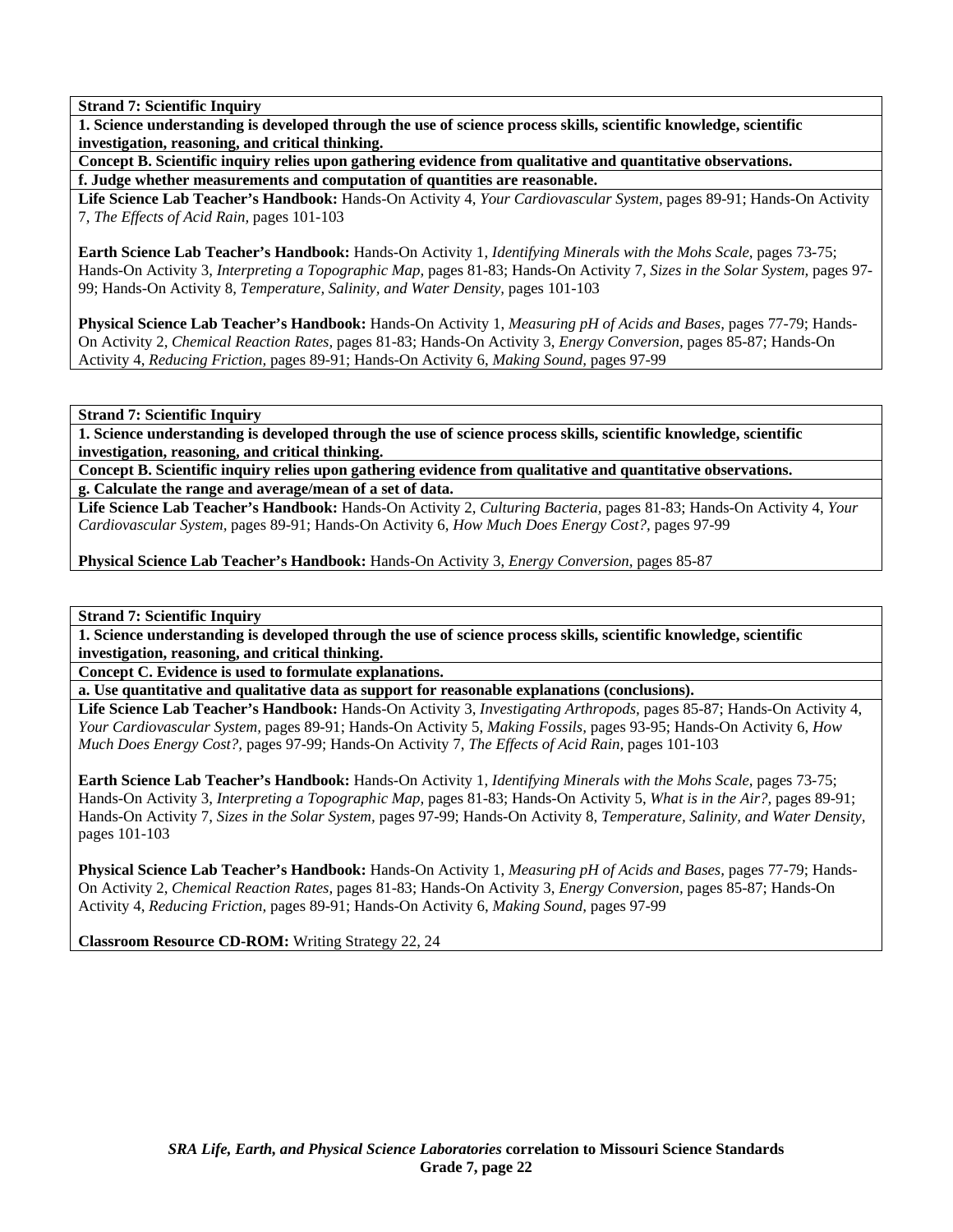**1. Science understanding is developed through the use of science process skills, scientific knowledge, scientific investigation, reasoning, and critical thinking.** 

**Concept C. Evidence is used to formulate explanations.** 

**b. Use data as support for observed patterns and relationships, and to make predictions to be tested.** 

**Life Science Lab Teacher's Handbook:** Hands-On Activity 3, *Investigating Arthropods,* pages 85-87; Hands-On Activity 4, *Your Cardiovascular System,* pages 89-91; Hands-On Activity 5, *Making Fossils,* pages 93-95; Hands-On Activity 6, *How Much Does Energy Cost?,* pages 97-99; Hands-On Activity 7, *The Effects of Acid Rain,* pages 101-103

**Earth Science Lab Teacher's Handbook:** Hands-On Activity 1, *Identifying Minerals with the Mohs Scale,* pages 73-75; Hands-On Activity 3, *Interpreting a Topographic Map,* pages 81-83; Hands-On Activity 5, *What is in the Air?,* pages 89-91; Hands-On Activity 7, *Sizes in the Solar System,* pages 97-99; Hands-On Activity 8, *Temperature, Salinity, and Water Density,* pages 101-103

**Physical Science Lab Teacher's Handbook:** Hands-On Activity 1, *Measuring pH of Acids and Bases,* pages 77-79; Hands-On Activity 2, *Chemical Reaction Rates,* pages 81-83; Hands-On Activity 3, *Energy Conversion,* pages 85-87; Hands-On Activity 4, *Reducing Friction,* pages 89-91; Hands-On Activity 6, *Making Sound,* pages 97-99

**Classroom Resource CD-ROM:** Writing Strategy 22, 24

**Strand 7: Scientific Inquiry** 

**1. Science understanding is developed through the use of science process skills, scientific knowledge, scientific investigation, reasoning, and critical thinking.** 

**Concept C. Evidence is used to formulate explanations.** 

**c. Recognize the possible effects of errors in observations, measurements, and calculations on the formulation of explanations (conclusions).** 

**Life Science Lab Teacher's Handbook:** Hands-On Activity 1, *Examining Cells,* pages 77-79; Hands-On Activity 2, *Culturing Bacteria,* pages 81-83; Hands-On Activity 3, *Investigating Arthropods,* pages 85-87; Hands-On Activity 4, *Your Cardiovascular System,* pages 89-91; Hands-On Activity 5, *Making Fossils,* pages 93-95; Hands-On Activity 6, *How Much Does Energy Cost?,* pages 97-99; Hands-On Activity 7, *The Effects of Acid Rain,* pages 101-103

**Earth Science Lab Teacher's Handbook:** Hands-On Activity 1, *Identifying Minerals with the Mohs Scale,* pages 73-75; Hands-On Activity 2, *Plate Boundaries in Action,* pages 77-79; Hands-On Activity 3, *Interpreting a Topographic Map,* pages 81-83; Hands-On Activity 4, *Using Sound Waves,* pages 85-87; Hands-On Activity 5, *What is in the Air?,* pages 89-91; Hands-On Activity 6, *Modeling a Tornado,* pages 93-95; Hands-On Activity 7, *Sizes in the Solar System,* pages 97-99; Hands-On Activity 8, *Temperature, Salinity, and Water Density,* pages 101-103

**Physical Science Lab Teacher's Handbook:** Hands-On Activity 1, *Measuring pH of Acids and Bases,* pages 77-79; Hands-On Activity 2, *Chemical Reaction Rates,* pages 81-83; Hands-On Activity 3, *Energy Conversion,* pages 85-87; Hands-On Activity 4, *Reducing Friction,* pages 89-91; Hands-On Activity 5, *Making a Potato Battery,* pages 93-95; Hands-On Activity 6, *Making Sound,* pages 97-99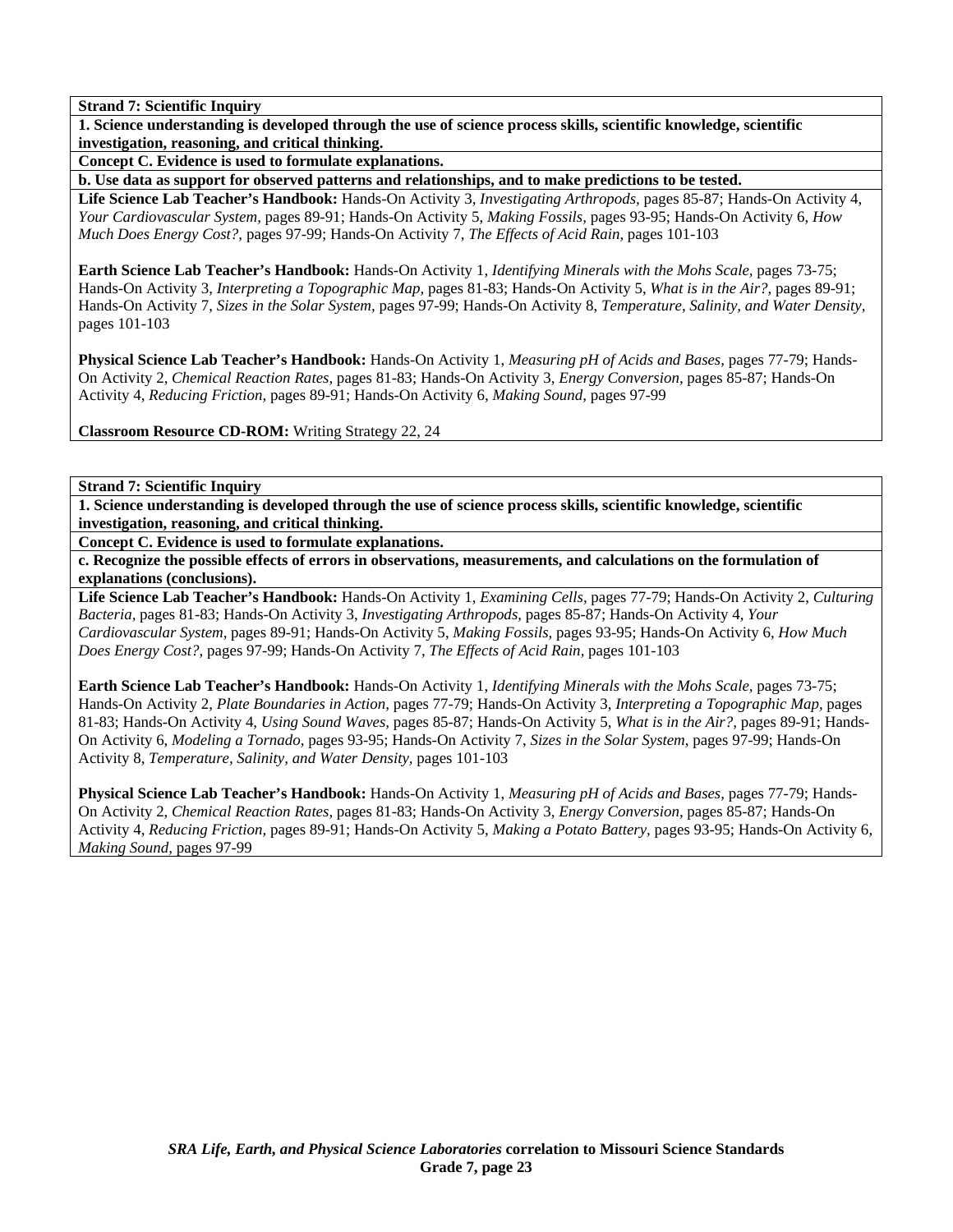**1. Science understanding is developed through the use of science process skills, scientific knowledge, scientific investigation, reasoning, and critical thinking.** 

**Concept D. Scientific inquiry includes evaluation of explanations (hypotheses, laws, theories) in light of scientific principles (understandings).** 

**a. Evaluate the reasonableness of an explanation (conclusion).** 

**Life Science Lab Teacher's Handbook:** Hands-On Activity 1, *Examining Cells,* pages 77-79; Hands-On Activity 2, *Culturing Bacteria,* pages 81-83; Hands-On Activity 3, *Investigating Arthropods,* pages 85-87; Hands-On Activity 4, *Your Cardiovascular System,* pages 89-91; Hands-On Activity 5, *Making Fossils,* pages 93-95; Hands-On Activity 6, *How Much Does Energy Cost?,* pages 97-99; Hands-On Activity 7, *The Effects of Acid Rain,* pages 101-103

**Earth Science Lab Teacher's Handbook:** Hands-On Activity 1, *Identifying Minerals with the Mohs Scale,* pages 73-75; Hands-On Activity 2, *Plate Boundaries in Action,* pages 77-79; Hands-On Activity 3, *Interpreting a Topographic Map,* pages 81-83; Hands-On Activity 4, *Using Sound Waves,* pages 85-87; Hands-On Activity 5, *What is in the Air?,* pages 89-91; Hands-On Activity 6, *Modeling a Tornado,* pages 93-95; Hands-On Activity 7, *Sizes in the Solar System,* pages 97-99; Hands-On Activity 8, *Temperature, Salinity, and Water Density,* pages 101-103

**Physical Science Lab Teacher's Handbook:** Hands-On Activity 1, *Measuring pH of Acids and Bases,* pages 77-79; Hands-On Activity 2, *Chemical Reaction Rates,* pages 81-83; Hands-On Activity 3, *Energy Conversion,* pages 85-87; Hands-On Activity 4, *Reducing Friction,* pages 89-91; Hands-On Activity 5, *Making a Potato Battery,* pages 93-95; Hands-On Activity 6, *Making Sound,* pages 97-99

## **Strand 7: Scientific Inquiry**

**1. Science understanding is developed through the use of science process skills, scientific knowledge, scientific investigation, reasoning, and critical thinking.** 

**Concept D. Scientific inquiry includes evaluation of explanations (hypotheses, laws, theories) in light of scientific principles (understandings).** 

**b. Analyze whether evidence (data) and scientific principles support proposed explanations (hypotheses, laws, theories).** 

**Life Science Lab Teacher's Handbook:** Hands-On Activity 1, *Examining Cells,* pages 77-79; Hands-On Activity 2, *Culturing Bacteria,* pages 81-83; Hands-On Activity 3, *Investigating Arthropods,* pages 85-87; Hands-On Activity 4, *Your Cardiovascular System,* pages 89-91; Hands-On Activity 5, *Making Fossils,* pages 93-95; Hands-On Activity 6, *How Much Does Energy Cost?,* pages 97-99; Hands-On Activity 7, *The Effects of Acid Rain,* pages 101-103

**Earth Science Lab Teacher's Handbook:** Hands-On Activity 1, *Identifying Minerals with the Mohs Scale,* pages 73-75; Hands-On Activity 2, *Plate Boundaries in Action,* pages 77-79; Hands-On Activity 3, *Interpreting a Topographic Map,* pages 81-83; Hands-On Activity 4, *Using Sound Waves,* pages 85-87; Hands-On Activity 5, *What is in the Air?,* pages 89-91; Hands-On Activity 6, *Modeling a Tornado,* pages 93-95; Hands-On Activity 7, *Sizes in the Solar System,* pages 97-99; Hands-On Activity 8, *Temperature, Salinity, and Water Density,* pages 101-103

**Physical Science Lab Teacher's Handbook:** Hands-On Activity 1, *Measuring pH of Acids and Bases,* pages 77-79; Hands-On Activity 2, *Chemical Reaction Rates,* pages 81-83; Hands-On Activity 3, *Energy Conversion,* pages 85-87; Hands-On Activity 4, *Reducing Friction,* pages 89-91; Hands-On Activity 5, *Making a Potato Battery,* pages 93-95; Hands-On Activity 6, *Making Sound,* pages 97-99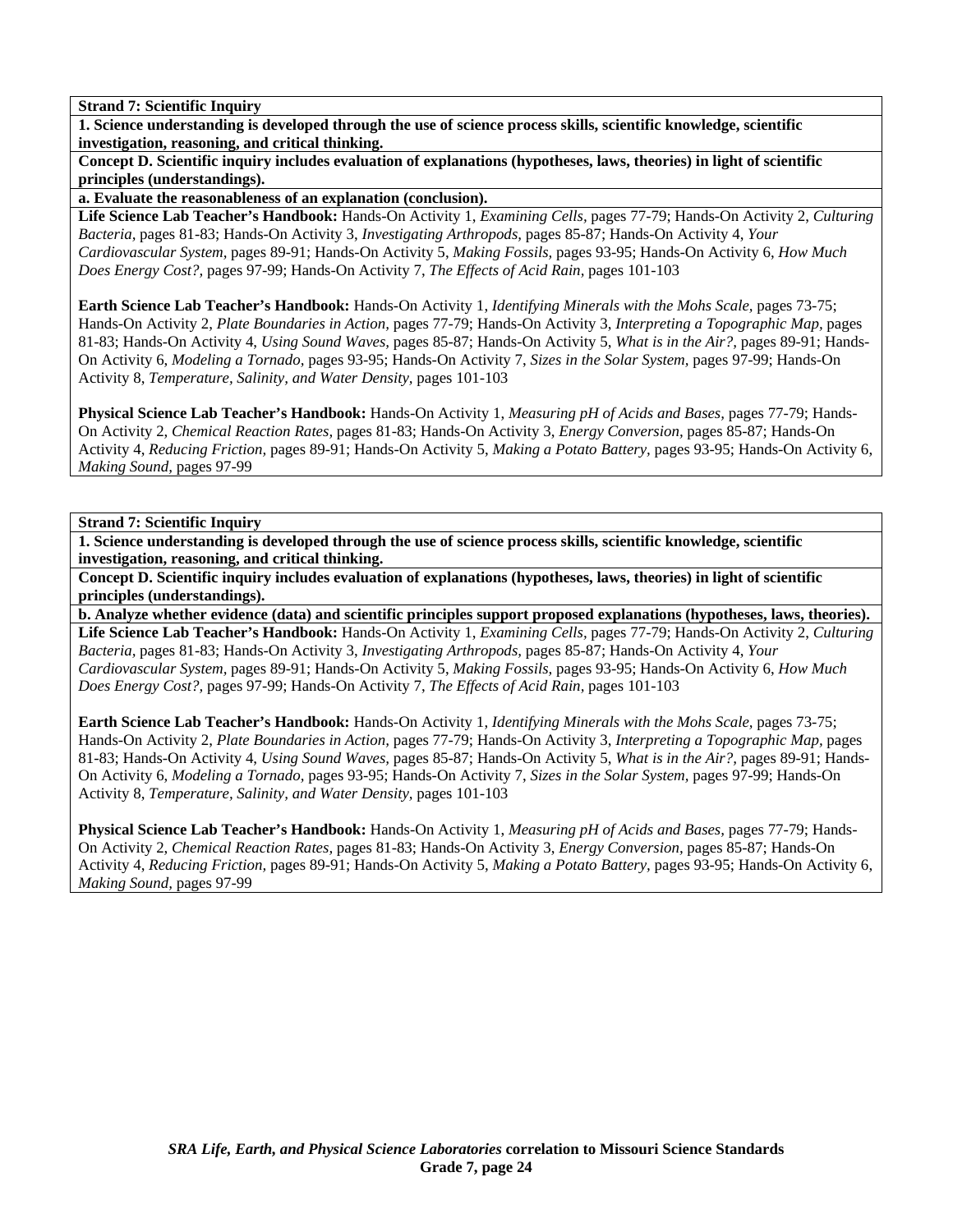**1. Science understanding is developed through the use of science process skills, scientific knowledge, scientific investigation, reasoning, and critical thinking.** 

**Concept E. The nature of science relies upon communication of results and justification of explanations.** 

**a. Communicate simple procedures and results of investigations and explanations through:** 

- **Oral presentations**
- **Drawings and maps**
- **Data tables (allowing for the recording and analysis of data relevant to the experiment, such as independent and dependent variables, multiple trials, beginning and ending times or temperatures, derived quantities)**
- **Graphs (bar, single line, pictograph)**
- **Writings.**

**Life Science Lab Teacher's Handbook:** Hands-On Activity 1, *Examining Cells,* pages 77-79; Hands-On Activity 2, *Culturing Bacteria,* pages 81-83; Hands-On Activity 3, *Investigating Arthropods,* pages 85-87; Hands-On Activity 4, *Your Cardiovascular System,* pages 89-91; Hands-On Activity 5, *Making Fossils,* pages 93-95; Hands-On Activity 6, *How Much Does Energy Cost?,* pages 97-99; Hands-On Activity 7, *The Effects of Acid Rain,* pages 101-103

**Earth Science Lab Teacher's Handbook:** Hands-On Activity 1, *Identifying Minerals with the Mohs Scale,* pages 73-75; Hands-On Activity 2, *Plate Boundaries in Action,* pages 77-79; Hands-On Activity 3, *Interpreting a Topographic Map,* pages 81-83; Hands-On Activity 4, *Using Sound Waves,* pages 85-87; Hands-On Activity 5, *What is in the Air?,* pages 89-91; Hands-On Activity 6, *Modeling a Tornado,* pages 93-95; Hands-On Activity 7, *Sizes in the Solar System,* pages 97-99; Hands-On Activity 8, *Temperature, Salinity, and Water Density,* pages 101-103

**Physical Science Lab Teacher's Handbook:** Hands-On Activity 1, *Measuring pH of Acids and Bases,* pages 77-79; Hands-On Activity 2, *Chemical Reaction Rates,* pages 81-83; Hands-On Activity 3, *Energy Conversion,* pages 85-87; Hands-On Activity 4, *Reducing Friction,* pages 89-91; Hands-On Activity 5, *Making a Potato Battery,* pages 93-95; Hands-On Activity 6, *Making Sound,* pages 97-99

**Classroom Resource CD-ROM:** Writing Strategy 1-30

**Strand 8: Impact of Science, Technology, and Human Activity** 

**1. The nature of technology can advance, and is advanced by, science as it seeks to apply scientific knowledge in ways that meet human needs.** 

**Concept A. Designed objects are used to do things better or more easily and to do some things that could not otherwise be done at all.** 

**a. Explain how technological improvements, such as those developed for use in space exploration, the military, or medicine, have led to the invention of new products that may improve lives here on Earth (e.g., new materials, freezedried foods, infrared goggles, Velcro, satellite imagery, robotics, lasers).** 

**Life Science Lab, Level A: Cards 49, 64, 69, 83** 

**Life Science Lab, Level B: Cards 49, 64, 69, 83** 

**Earth Science Lab, Level A:** Cards 16, 20, 51, 54, 79, 80, 81, 88 **Earth Science Lab, Level B:** Cards 16, 20, 51, 54, 79, 80, 81, 88

**Physical Science Lab, Level A: Cards 33, 35, 76, 81, 84, 90 Physical Science Lab, Level B:** Cards 33, 35, 76, 81, 84, 90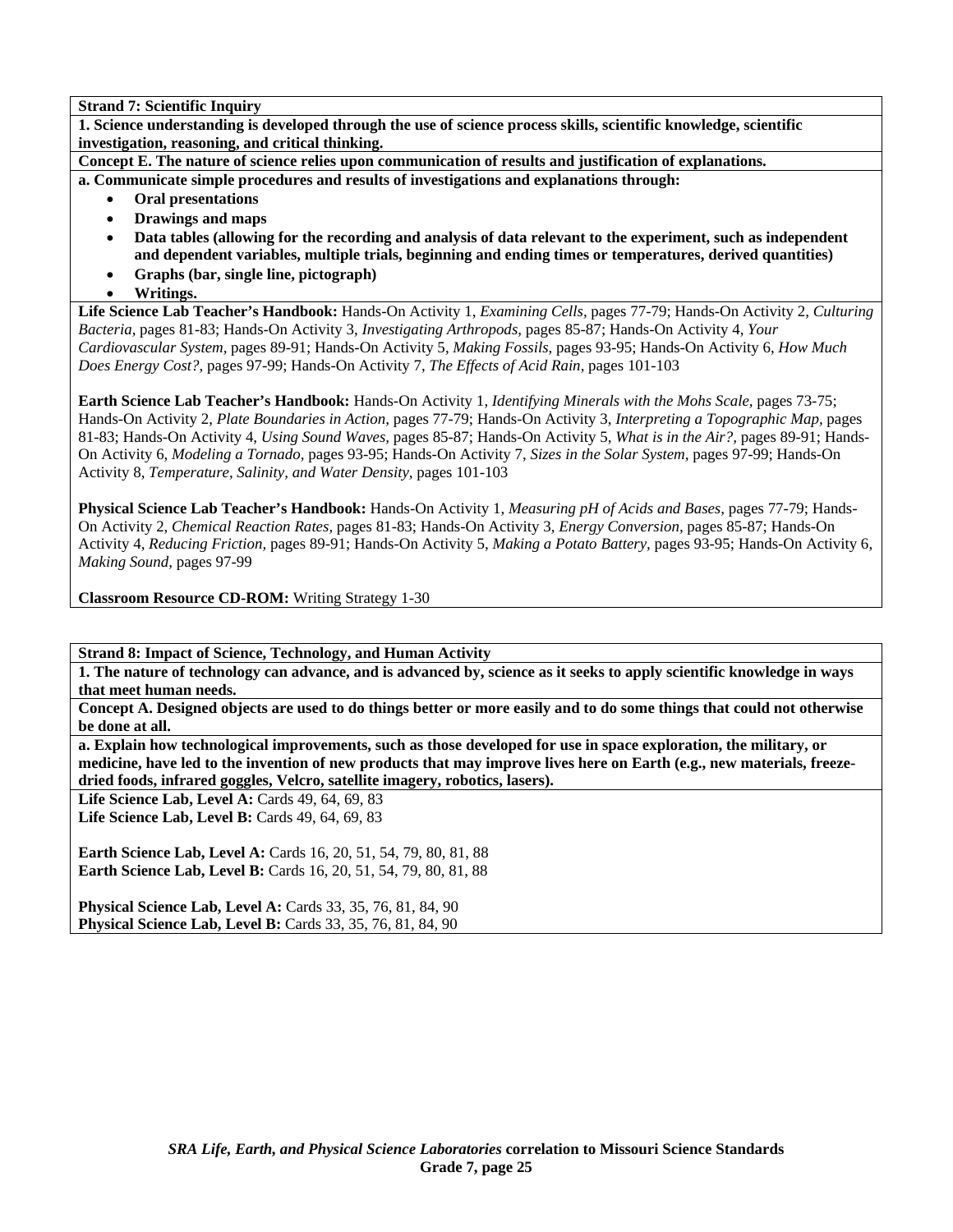**1. The nature of technology can advance, and is advanced by, science as it seeks to apply scientific knowledge in ways that meet human needs.** 

**Concept B. Advances in technology often result in improved data collection and an increase in scientific knowledge. a. Identify the link between technological developments and the scientific discoveries made possible through their development (e.g., Hubble telescope and stellar evolution, composition and structure of the universe; the electron microscope and cell organelles; sonar and the composition of the Earth; manned and unmanned space missions and space exploration; Doppler radar and weather conditions; MRI and CAT-scans and brain activity).** 

Life Science Lab, Level A: Cards 5, 59, 64, 69, 83 **Life Science Lab, Level B: Cards 5, 59, 64, 69, 83** 

**Earth Science Lab, Level A: Cards 16, 20, 31, 37, 51, 54, 70, 79, 80, 81, 88 Earth Science Lab, Level B:** Cards 16, 20, 31, 37, 51, 54, 70, 79, 80, 81, 88

**Physical Science Lab, Level A:** Cards 33, 35, 72, 73, 76, 81, 84, 90 **Physical Science Lab, Level B:** Cards 33, 35, 72, 73, 76, 81, 84, 90

**Strand 8: Impact of Science, Technology, and Human Activity** 

**1. The nature of technology can advance, and is advanced by, science as it seeks to apply scientific knowledge in ways that meet human needs.** 

**Concept C. Technological solutions to problems often have drawbacks as well as benefits.** 

**a. Describe how technological solutions to problems (e.g., storm water run-off, fiber optics, windmills, efficient car design, electronic trains without conductors, sonar, robotics, Hubble telescope) can have both benefits and drawbacks (e.g., design constraints, unintended consequences, risks).** 

**Life Science Lab, Level A:** Cards 49, 64, 69, 83, 87, 88, 89, 90 **Life Science Lab, Level B:** Cards 49, 64, 69, 83, 87, 88, 89, 90

**Earth Science Lab, Level A: Cards 16, 20, 31, 51, 54, 70, 79, 80, 81, 88 Earth Science Lab, Level B:** Cards 16, 20, 31, 51, 54, 70, 79, 80, 81, 88

**Physical Science Lab, Level A:** Cards 33, 35, 46, 47, 48, 49, 73, 76, 81, 84, 90 **Physical Science Lab, Level B:** Cards 33, 35, 46, 47, 48, 48, 73, 76, 81, 84, 90

**Strand 8: Impact of Science, Technology, and Human Activity** 

**2. Historical and cultural perspectives of scientific explanations help to improve understanding of the nature of science and how science knowledge and technology evolve over time.** 

**Concept A. People of different gender and ethnicity have contributed to scientific discoveries and the invention of technological innovations.** 

**a. Describe how the contributions of scientists and inventors, representing different cultures, races, and gender, have contributed to science, technology, and human activity (e.g., George Washington Carver, Thomas Edison, Thomas Jefferson, Isaac Newton, Marie Currie, Galileo, Albert Einstein, Mae Jemison, Edwin Hubble, Charles Darwin, Jonas Salk, Louis Pasteur, Jane Goodall, Tom Akers, John Wesley Powell, Rachel Carson).** 

Life Science Lab, Level A: Cards 2, 5, 46, 59

Life Science Lab, Level B: Cards 2, 5, 46, 59

**Earth Science Lab, Level A: Cards 10, 68, 72, 78 Earth Science Lab, Level B: Cards 10, 68, 72, 78** 

Physical Science Lab, Level A: Cards 3, 7, 17, 55 Physical Science Lab, Level B: Cards 3, 7, 17, 55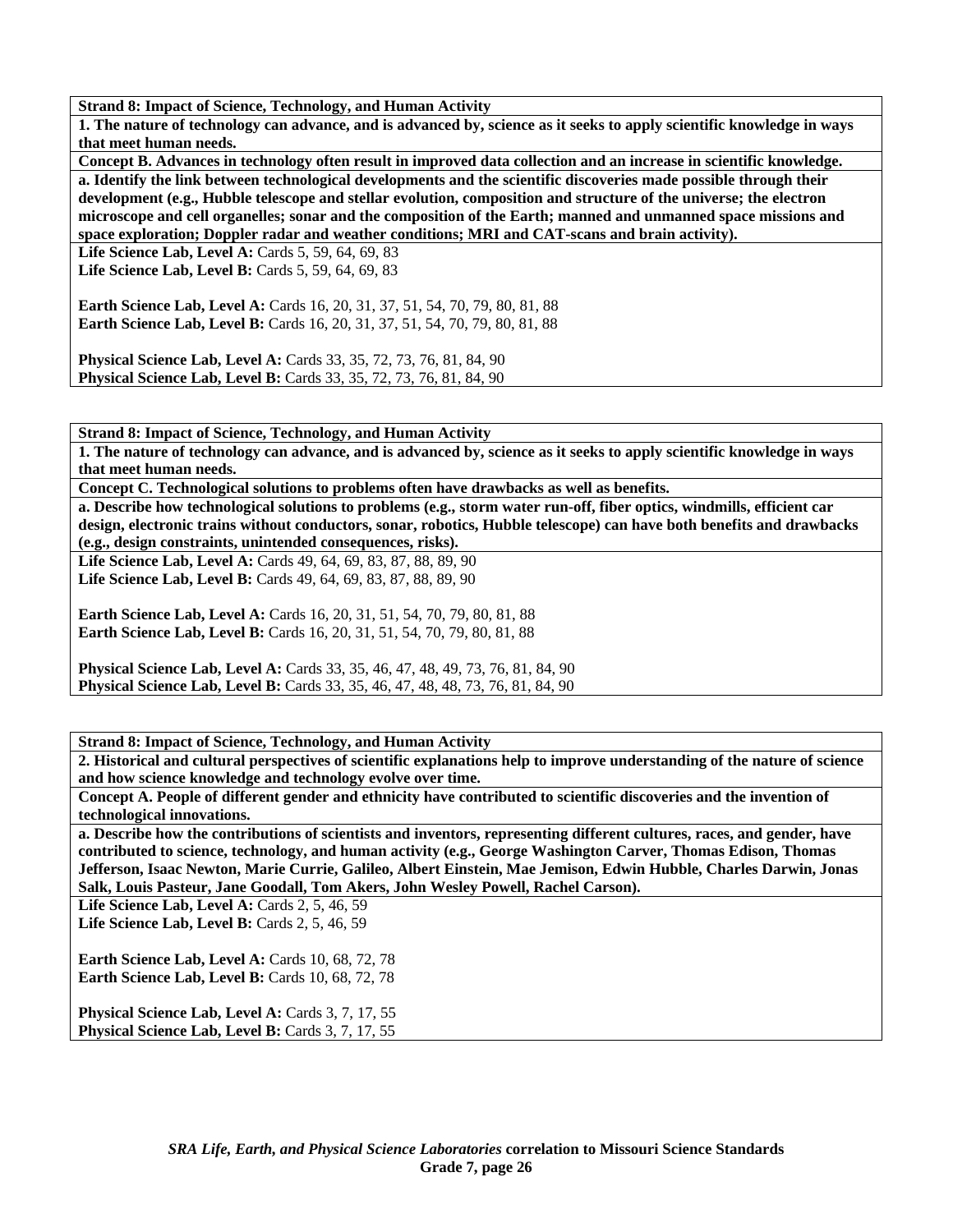**2. Historical and cultural perspectives of scientific explanations help to improve understanding of the nature of science and how science knowledge and technology evolve over time.** 

**Concept B. Scientific theories are developed based on the body of knowledge that exists at any particular time and must be rigorously questioned and tested for validity.** 

**a. Recognize the difficulty science innovators experience as they attempt to break through accepted ideas (hypotheses, laws, theories) of their time to reach conclusions that may lead to changes in those ideas and serve to advance scientific understanding (e.g., Darwin, Copernicus, Newton).** 

This topic is not covered at this level.

**Strand 8: Impact of Science, Technology, and Human Activity** 

**2. Historical and cultural perspectives of scientific explanations help to improve understanding of the nature of science and how science knowledge and technology evolve over time.** 

**Concept B. Scientific theories are developed based on the body of knowledge that exists at any particular time and must be rigorously questioned and tested for validity.** 

**b. Recognize explanations have changed over time as a result of new evidence.** 

Life Science Lab, Level A: Cards 2, 5, 11, 45, 46, 49, 64, 69, 84, 86, 87, 88, 89, 90 Life Science Lab, Level B: Cards 2, 5, 11, 45, 46, 49, 64, 69, 84, 86, 87, 88, 89, 90

**Earth Science Lab, Level A:** Cards 10, 30, 31, 37, 51, 54, 68, 72, 78 **Earth Science Lab, Level B:** Cards 10, 30, 31, 37, 51, 54, 68, 72, 78

**Physical Science Lab, Level A: Cards 3, 7, 17, 53, 59 Physical Science Lab, Level B:** Cards 3, 7, 17, 53, 59

**Strand 8: Impact of Science, Technology, and Human Activity** 

**3. Science and technology affect, and are affected by society.** 

**Concept B. Social, political, economic, ethical and environmental factors strongly influence, and are influenced by, the direction of progress of science and technology.** 

**a. Describe ways in which science and society influence one another (e.g., scientific knowledge and the procedures used by scientists influence the way many individuals in society think about themselves, others, and the environment; societal challenges often inspire questions for scientific research; social priorities often influence research priorities through the availability of funding for research).** 

Life Science Lab, Level A: Cards 45, 46, 47, 49, 51, 53, 55, 57, 64, 69, 84, 85, 86, 87, 88, 89, 90 **Life Science Lab, Level B:** Cards 45, 46, 47, 49, 51, 53, 55, 57, 64, 69, 84, 85, 86, 87, 88, 89, 90

**Earth Science Lab, Level A:** Cards 20, 37, 42, 51, 54, 59, 60, 61, 70, 79, 80, 81, 85, 86, 88 **Earth Science Lab, Level B:** Cards 20, 37, 42, 51, 54, 59, 60, 61, 70, 79, 80, 81, 85, 86, 88

**Physical Science Lab, Level A:** Cards 33, 34, 35, 46, 47, 48, 49, 72, 73, 76, 81, 84, 90 **Physical Science Lab, Level B:** Cards 33, 34, 35, 46, 47, 48, 49, 72, 73, 76, 81, 84, 90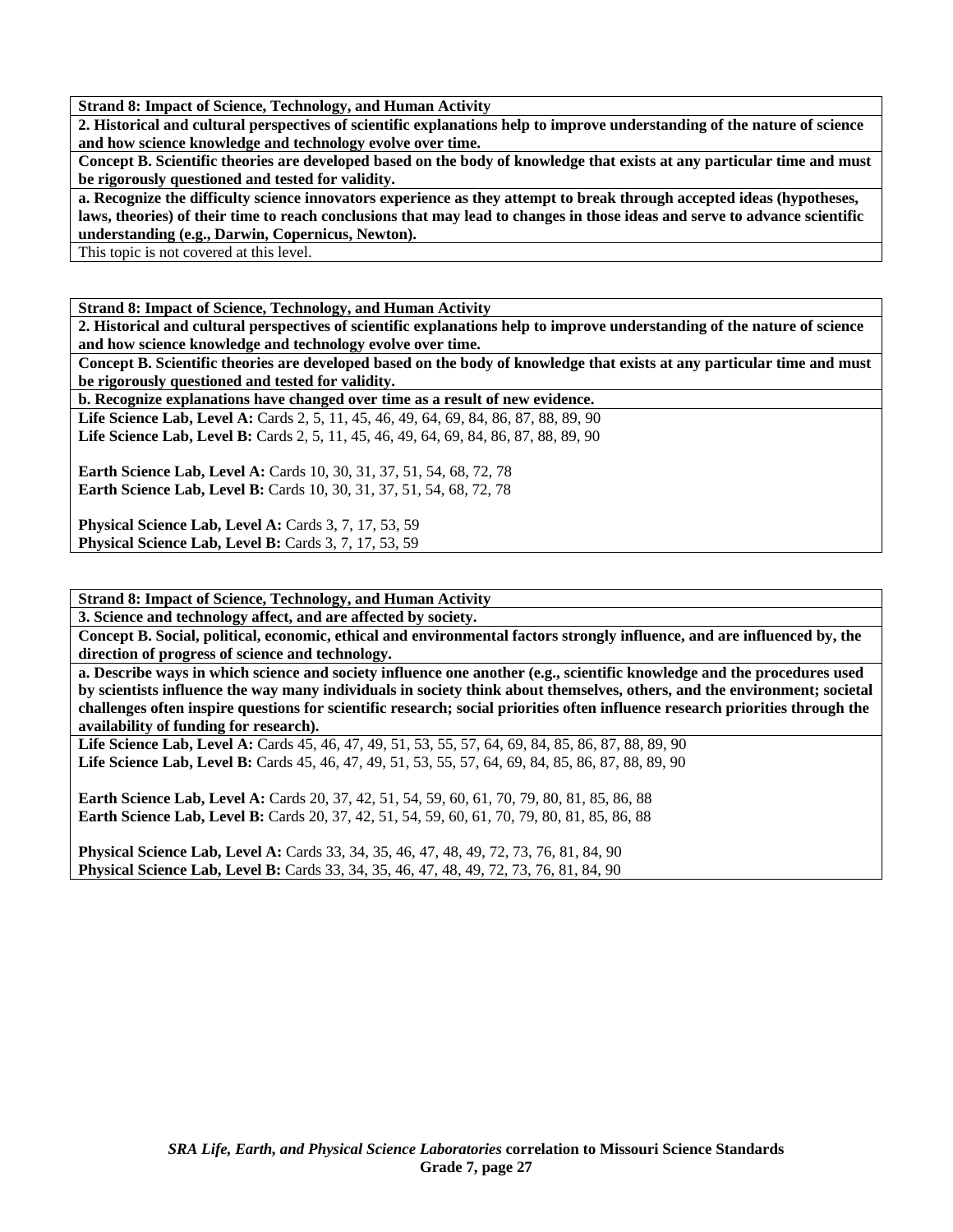**Strand 8: Impact of Science, Technology, and Human Activity 3. Science and technology affect, and are affected by society. Concept B. Social, political, economic, ethical and environmental factors strongly influence, and are influenced by, the direction of progress of science and technology. b. Identify and evaluate the physical, social, economic, and/or environmental problems that may be overcome using science and technology (e.g., the need for alternative fuels, human travel in space, AIDS). Life Science Lab, Level A:** Cards 84, 86, 87, 88, 89, 90 **Life Science Lab, Level B:** Cards 84, 86, 87, 88, 89, 90 **Life Science Lab Teacher's Handbook:** Hands-On Activity 7, *The Effects of Acid Rain,* pages 101-103 **Earth Science Lab, Level A: Cards 37, 42, 59, 60, 61, 86 Earth Science Lab, Level B:** Cards 37, 42, 59, 60, 61, 86 **Earth Science Lab Teacher's Handbook:** Hands-On Activity 5, *What is in the Air?,* pages 89-91 Physical Science Lab, Level A: Card 49 Physical Science Lab, Level B: Card 49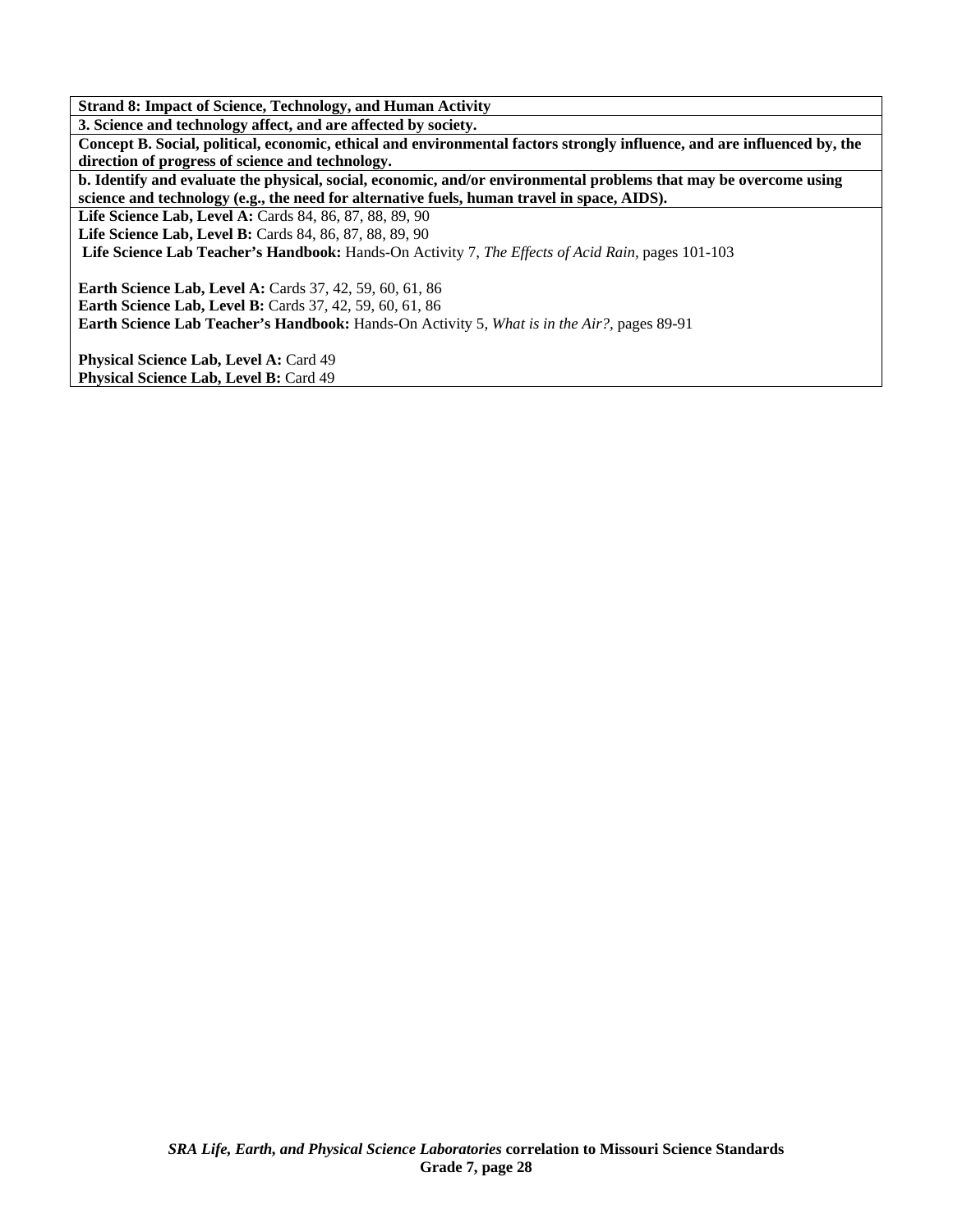# *SRA Life, Earth, and Physical Science Laboratories*  **correlation to Missouri Science Standards Grade 8**

*SRA Life, Earth, and Physical Science Laboratories* provide core science content in an alternate reading format. Each *SRA Science Lab* contains 180 Science Cards covering key science concepts and vocabulary. Each lab covers 90 different science topics presented at two different reading levels to meet varied student abilities. The *Teacher's Handbook* includes hands-on inquiry activities as well as vocabulary building exercises. The *Classroom Resource CD-ROM* includes Writing Strategies in Science along with tests and vocabulary games.

**Strand 1: Properties and Principles of Matter and Energy** 

**1. Changes in properties and states of matter provide evidence of the atomic theory or matter.** 

**Concept A. Objects, and the materials they are made of, have properties that can be used to describe and classify them. a. Recognize elements (unique atoms) and compounds (molecules or crystals) are pure substances that have characteristic properties. Earth Science Lab, Level A: Cards 3, 4, 10, 11** 

**Earth Science Lab, Level B: Cards 3, 4, 10, 11** 

**Strand 1: Properties and Principles of Matter and Energy** 

**1. Changes in properties and states of matter provide evidence of the atomic theory or matter.** 

**Concept A. Objects, and the materials they are made of, have properties that can be used to describe and classify them. b. Describe the physical and chemical properties (e.g., magnetic attraction, conductivity, melting point and boiling point, reactivity) of pure substances (elements or compounds) (e.g., copper wire, aluminum wire, iron, charcoal, sulfur, water, salt, sugar, sodium bicarbonate, galena, quartz, magnetite, pyrite) using appropriate senses and tools).** 

Earth Science Lab, Level A: Cards 4, 5

**Earth Science Lab, Level B: Cards 4, 5** 

**Physical Science Lab, Level A: Cards 1, 2, 10, 11, 18, 19, 20, 71, 74 Physical Science Lab, Level B:** Cards 1, 2, 10, 11, 18, 19, 20, 71, 74

**Strand 1: Properties and Principles of Matter and Energy** 

**1. Changes in properties and states of matter provide evidence of the atomic theory or matter.** 

**Concept C. Properties of matter can be explained in terms of moving particles too small to be seen without tremendous magnification.** 

**a. Describe evidence (diffusion of colored materials into clear material such as water; light reflecting off dust particles in the air; changes in physical properties and reactivity such as gold hammered into foil, oil spreading on the surface of water, decay of organic matter, condensation of water vapor by increased pressure) that supports the theory that matter is composed of moving particles too small to be seen (atoms, molecules).** 

**Physical Science Lab, Level A: Cards 3, 4, 5, 7, 42** 

Physical Science Lab, Level B: Cards 3, 4, 5, 7, 42

**Strand 1: Properties and Principles of Matter and Energy** 

**1. Changes in properties and states of matter provide evidence of the atomic theory or matter.** 

**Concept D. Physical changes in the state of matter that result from thermal changes can be explained by the Kinetic Theory of Matter.** 

**a. Using the Kinetic Theory model, illustrate and account for the physical properties (i.e., shape, volume, malleability, viscosity) of a solid, liquid, or gas in terms of the arrangement and motion of molecules in a substance.** 

Physical Science Lab, Level A: Cards 5, 6, 7, 42

Physical Science Lab, Level B: Cards 5, 6, 7, 42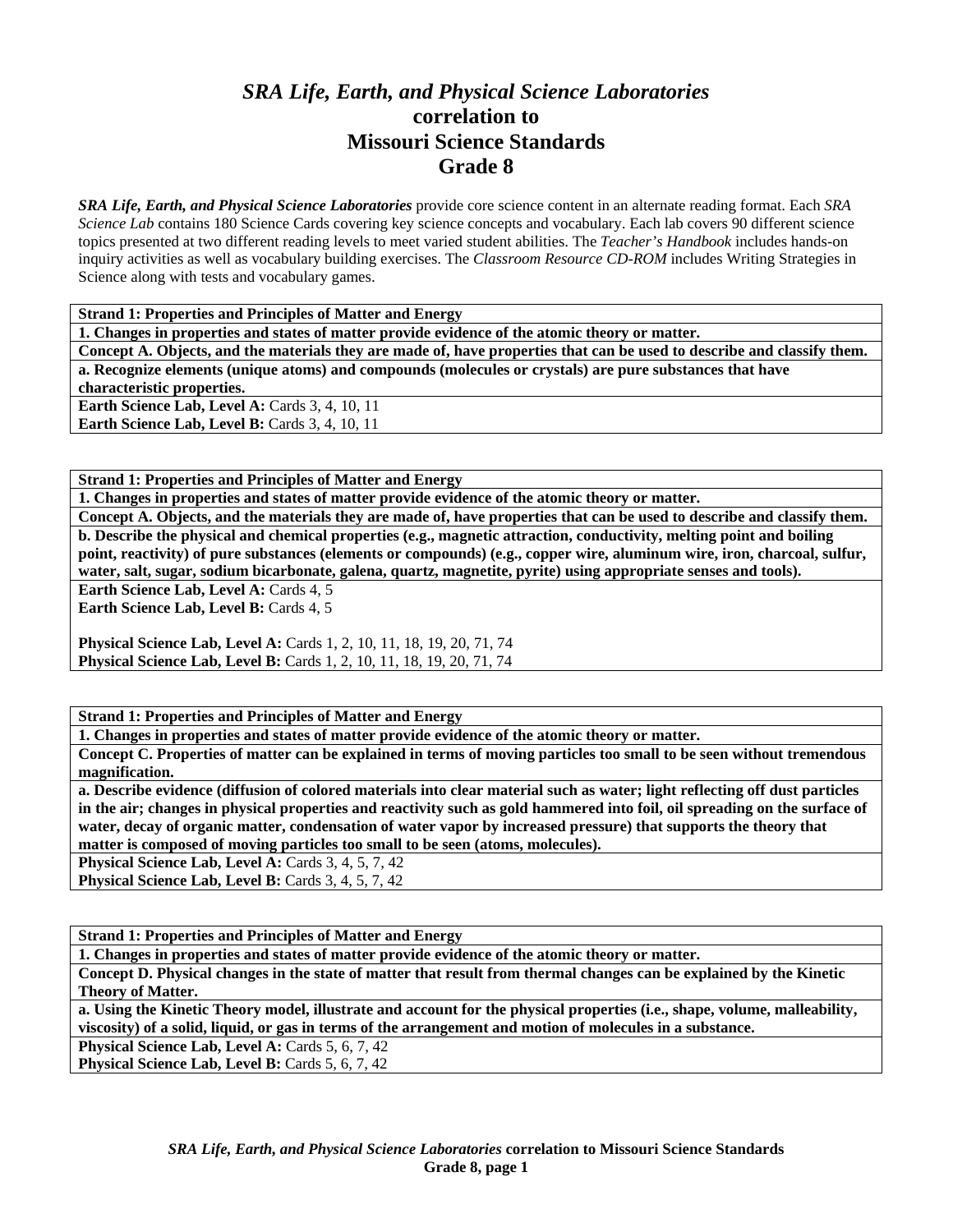**Strand 1: Properties and Principles of Matter and Energy** 

**1. Changes in properties and states of matter provide evidence of the atomic theory or matter.** 

**Concept D. Physical changes in the state of matter that result from thermal changes can be explained by the Kinetic Theory of Matter.** 

**b. Use the Kinetic Theory model to explain changes in the volume, shape, and viscosity of materials in response to temperature changes during a phase change.** 

Physical Science Lab, Level A: Cards 5, 6, 7, 42

**Physical Science Lab, Level B: Cards 5, 6, 7, 42** 

**Strand 1: Properties and Principles of Matter and Energy** 

**1. Changes in properties and states of matter provide evidence of the atomic theory or matter.** 

**Concept D. Physical changes in the state of matter that result from thermal changes can be explained by the Kinetic Theory of Matter.** 

**c. Predict the effect of transfer on the physical properties of a substance as it changes to or from a solid, liquid, or gas (i.e., phase changes the occur during freezing, melting, evaporation, boiling, condensation).** 

**Physical Science Lab, Level A: Cards 5, 6, 7, 42** 

**Physical Science Lab, Level B: Cards 5, 6, 7, 42** 

**Strand 1: Properties and Principles of Matter and Energy** 

**1. Changes in properties and states of matter provide evidence of the atomic theory or matter.** 

**Concept F. The periodic table organizes the elements according to their atomic structure and chemical reactivity.** 

**a. Recognize more than 100 known elements (unique atoms) exist that may be combined in nature or by man to produce compounds that make up the living and nonliving substances in the environment.** 

**Physical Science Lab, Level A: Cards 10, 17, 18, 19, 20** 

**Physical Science Lab, Level B:** Cards 10, 17, 18, 19, 20

**Strand 1: Properties and Principles of Matter and Energy** 

**1. Changes in properties and states of matter provide evidence of the atomic theory or matter.** 

**Concept I. Mass is conserved during any physical or chemical change.** 

**a. Provide evidence that mass is conserved during a chemical change in a closed system (e.g., vinegar + baking soda, mold growing in a closed container, steel wool rusting).** 

**Physical Science Lab, Level A: Cards 9, 27, 28, 29, 30** 

**Physical Science Lab, Level B: Cards 9, 27, 28, 29, 30** 

**Physical Science Lab Teacher's Handbook:** Hands-On Activity 2, *Chemical Reaction Rates,* pages 81-83

**Strand 1: Properties and Principles of Matter and Energy** 

**1. Changes in properties and states of matter provide evidence of the atomic theory or matter.** 

**Concept I. Mass is conserved during any physical or chemical change.** 

**b. Explain that the amount of matter remains constant while being recycled through the rock cycle.** 

**Physical Science Lab, Level A: Cards 6, 7, 8, 9** 

Physical Science Lab, Level B: Cards 6, 7, 8, 9

**Strand 1: Properties and Principles of Matter and Energy** 

**1. Changes in properties and states of matter provide evidence of the atomic theory or matter.** 

**Concept I. Mass is conserved during any physical or chemical change.** 

**c. Explain that the amount of matter remains constant while being recycled through food chains and food webs.** 

Life Science Lab, Level A: Cards 76, 77

Life Science Lab, Level B: Cards 76, 77

**Life Science Lab Teacher's Handbook:** Hands-On Activity 6, *How Much Does Energy Cost?,* pages 97-99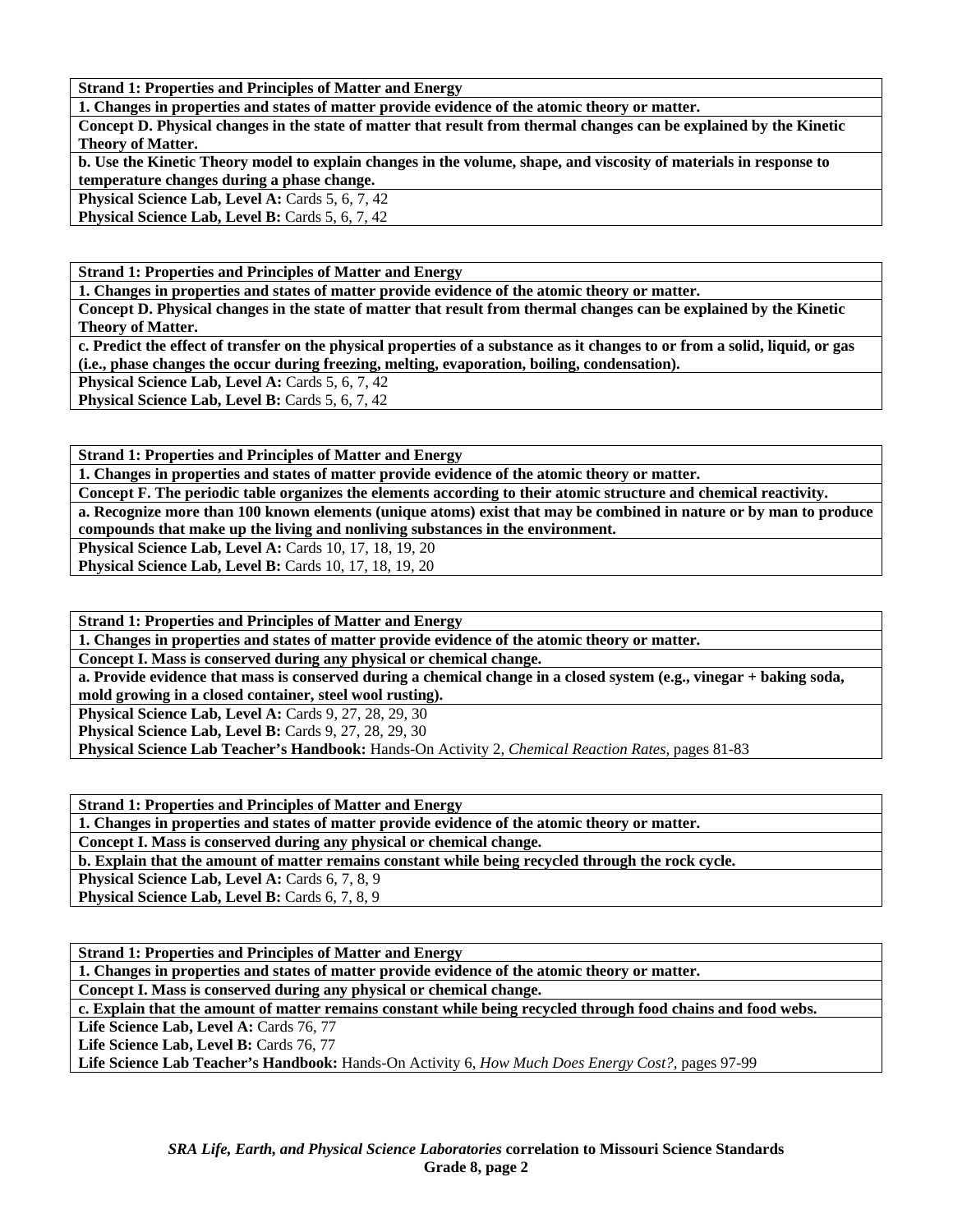**Strand 1: Properties and Principles of Matter and Energy** 

**2. Energy has a source, can be transferred, and can be transformed into various forms but is conserved between and within systems.** 

**Concept A. Forms of energy have a source, a means of transfer (work and heat), and a receiver.** 

**a. Recognize chemical energy is stored in chemical compounds (e.g., energy stored in and released from food molecules, batteries, nitrogen explosives, fireworks, organic fuels).** 

**Life Science Lab, Level A:** Cards 9, 16, 17, 46, 76, 77, 84 **Life Science Lab, Level B:** Cards 9, 16, 17, 46, 76, 77, 84

**Earth Science Lab, Level A: Card 35 Earth Science Lab, Level B: Card 35** 

**Physical Science Lab, Level A:** Cards 9, 27, 28, 29, 30, 34, 38, 45, 49, 70 **Physical Science Lab, Level B:** Cards 9, 27, 28, 29, 30, 34, 38, 45, 49, 70 **Physical Science Lab Teacher's Handbook:** Hands-On Activity 2, *Chemical Reaction Rates,* pages 81-83

**Strand 1: Properties and Principles of Matter and Energy** 

**2. Energy has a source, can be transferred, and can be transformed into various forms but is conserved between and within systems.** 

**Concept F. Energy can change from one form to another within systems, but the total amount remains the same. a. Identify the evidence of different energy transformations (e.g., explosion of light, heat, and sound, temperature change, electrical charge) that may occur as chemical energy release during a chemical reaction.** 

Life Science Lab, Level A: Cards 16, 17 Life Science Lab, Level B: Cards 16, 17

**Earth Science Lab, Level A: Card 35 Earth Science Lab, Level B:** Card 35

**Physical Science Lab, Level A:** Cards 9, 27, 28, 29, 30, 34, 37, 38, 45, 49, 70 **Physical Science Lab, Level B:** Cards 9, 27, 28, 29, 30, 34, 37, 38, 45, 49, 70

**Strand 3: Characteristics and Interactions of Living Organisms 1. There is a fundamental unity underlying the diversity of all living organisms. Concept A. Organisms have basic needs for survival. a. Recognize that most plants and animal require food and oxygen (needed to release the energy from that food).**  Life Science Lab, Level A: Cards 1, 9, 13, 16, 17, 34, 44, 45, 46, 76, 77 Life Science Lab, Level B: Cards 1, 9, 13, 16, 17, 34, 44, 45, 46, 76, 77

**Strand 3: Characteristics and Interactions of Living Organisms** 

**1. There is a fundamental unity underlying the diversity of all living organisms.** 

**Concept D. Plants and animals have different structures that serve similar functions necessary for the survival of the organism.** 

**a. Identify and contrast the structures of plants and animals that serve similar functions (e.g., taking in water and oxygen, support, response to stimuli, obtaining energy, circulation, digestion, excretion, reproduction).** 

Life Science Lab, Level A: Cards 6, 7, 16, 18, 19, 20, 21, 22, 27, 28, 29, 30, 31, 32, 33, 34, 35, 36, 37, 38, 39, 40, 47, 48, 49, 50, 51, 52, 53, 54, 55, 56, 57, 58

Life Science Lab, Level B: Cards 6, 7, 16, 18, 19, 20, 21, 22, 27, 28, 29, 30, 31, 32, 33, 34, 35, 36, 37, 38, 39, 40, 47, 48, 49, 50, 51, 52, 53, 54, 55, 56, 57, 58

**Life Science Lab Teacher's Handbook:** Hands-On Activity 1, *Examining Cells,* pages 77-79; Hands-On Activity 3, *Investigating Arthropods,* pages 85-87; Hands-On Activity 4, *Your Cardiovascular System,* pages 89-91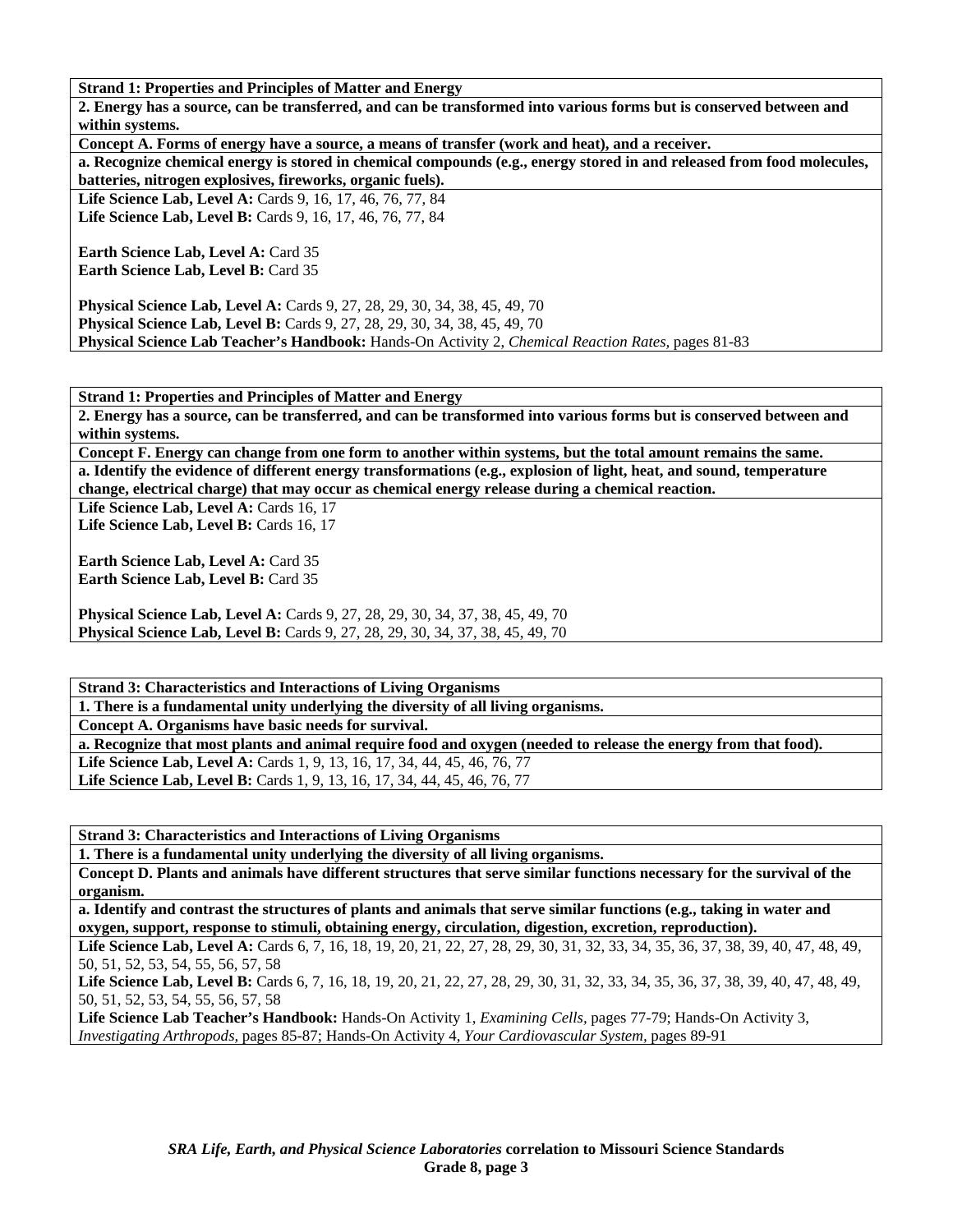**2. Living organisms carry out life processes in order to survive.** 

**Concept A. The cell contains a set of structures call organelles that interact to carry out life processes through physical and chemical means.** 

**a. Recognize the cell membrane helps regulate the transfer of materials in and out of the cell.** 

Life Science Lab, Level A: Card 8

Life Science Lab, Level B: Card 8

**Strand 3: Characteristics and Interactions of Living Organisms** 

**2. Living organisms carry out life processes in order to survive.** 

**Concept A. The cell contains a set of structures call organelles that interact to carry out life processes through physical and chemical means.** 

**b. Recognize the function of the chloroplast in photosynthesis.** 

Life Science Lab, Level A: Cards 7, 9, 16, 17 **Life Science Lab, Level B: Cards 7, 9, 16, 17** 

**Strand 3: Characteristics and Interactions of Living Organisms** 

**2. Living organisms carry out life processes in order to survive.** 

**Concept B. Photosynthesis and cellular respiration are complementary processes necessary to the survival of most organisms on Earth.** 

**a. Recognize photosynthesis is a chemical change with reactants (water and carbon dioxide) and products (energy-rich sugar molecules and oxygen) take takes place in the presence of light and chlorophyll.** 

Life Science Lab, Level A: Cards 7, 9, 16, 17, 76

**Life Science Lab, Level B: Cards 7, 9, 16, 17, 76** 

**Strand 3: Characteristics and Interactions of Living Organisms** 

**2. Living organisms carry out life processes in order to survive.** 

**Concept B. Photosynthesis and cellular respiration are complementary processes necessary to the survival of most organisms on Earth.** 

**b. Recognize oxygen is needed by all cells of most organisms for the release of energy from nutrient (sugar) molecules.**  Life Science Lab, Level A: Cards 1, 9

Life Science Lab, Level B: Cards 1, 9

**Strand 3: Characteristics and Interactions of Living Organisms** 

**2. Living organisms carry out life processes in order to survive.** 

**Concept B. Photosynthesis and cellular respiration are complementary processes necessary to the survival of most organisms on Earth.** 

**c. Describe the importance of the transport and exchange of oxygen and carbon dioxide to the survival of the organism. Life Science Lab, Level A: Cards 1, 9, 16, 47, 51** 

**Life Science Lab, Level B: Cards 1, 9, 16, 47, 51** 

**Strand 3: Characteristics and Interactions of Living Organisms** 

**2. Living organisms carry out life processes in order to survive.** 

**Concept C. Complex multicellular organisms have systems that interact to carry out life processes through physical and chemical means.** 

**a. Identify and give examples of each level of organization (cell, tissue, organ, organ system) in multicellular organisms (plants, animals).** 

Life Science Lab, Level A: Cards 6, 7, 44, 47, 48, 49, 50, 51, 52, 53, 54, 55, 56, 57, 58

Life Science Lab, Level B: Cards 6, 7, 44, 47, 48, 49, 50, 51, 52, 53, 54, 55, 56, 57, 58

**Life Science Lab Teacher's Handbook:** Hands-On Activity 1, *Examining Cells,* pages 77-79; Hands-On Activity 4, *Your Cardiovascular System,* pages 89-91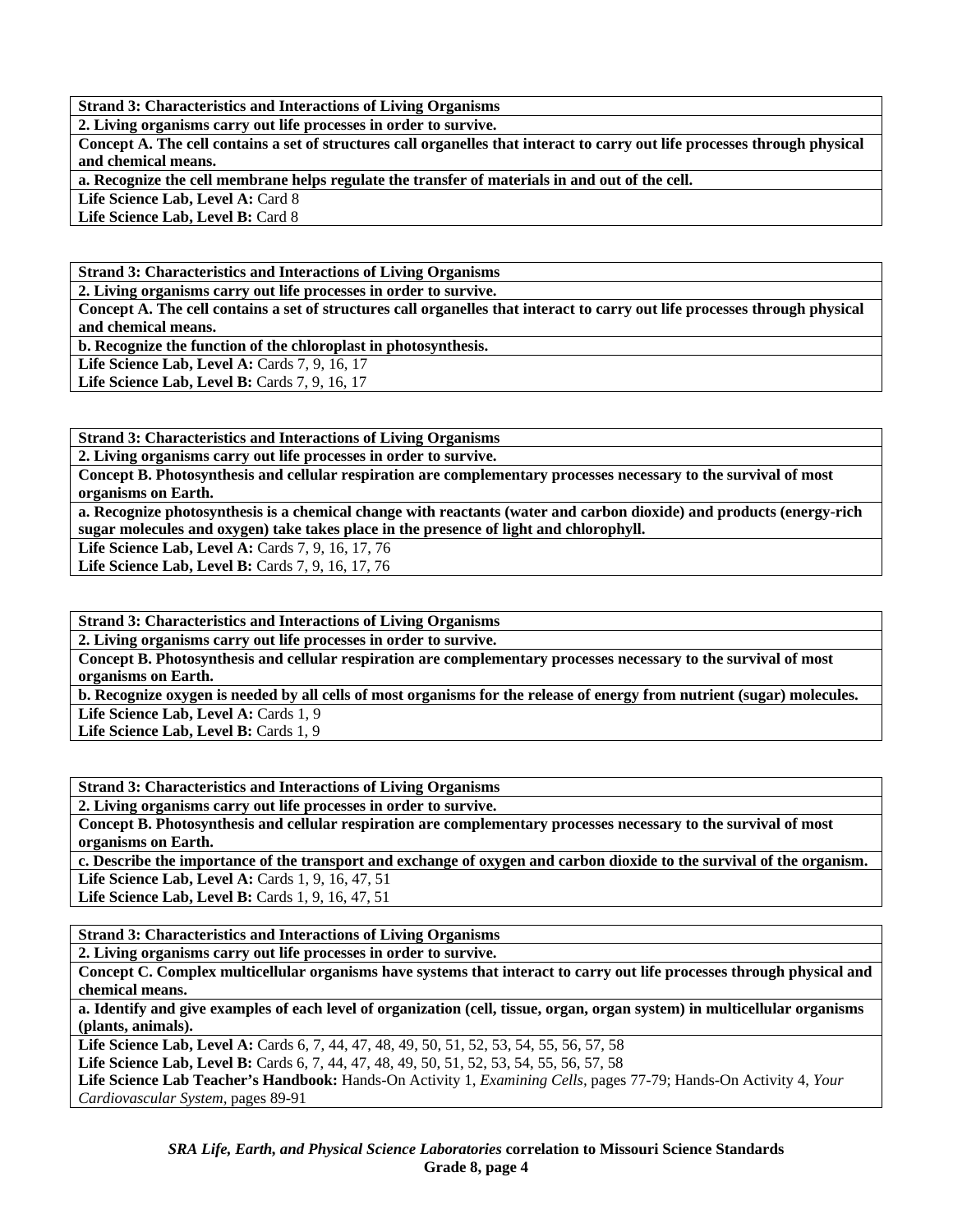**2. Living organisms carry out life processes in order to survive.** 

**Concept C. Complex multicellular organisms have systems that interact to carry out life processes through physical and chemical means.** 

**b. Illustrate and explain the path water and nutrients take as they move through the transport system of a plant. Life Science Lab, Level A: Cards 18, 19, 20** 

**Life Science Lab, Level B: Cards 18, 19, 20** 

**Strand 3: Characteristics and Interactions of Living Organisms** 

**2. Living organisms carry out life processes in order to survive.** 

**Concept C. Complex multicellular organisms have systems that interact to carry out life processes through physical and chemical means.** 

**c. Explain the interactions between the circulatory and digestive systems as nutrients are processed by the digestive system, passed into the blood stream, and transported in and out of the cell.** 

**Life Science Lab, Level A: Cards 47, 48, 50** 

**Life Science Lab, Level B: Cards 47, 48, 50** 

**Strand 3: Characteristics and Interactions of Living Organisms** 

**2. Living organisms carry out life processes in order to survive.** 

**Concept C. Complex multicellular organisms have systems that interact to carry out life processes through physical and chemical means.** 

**d. Compare and contrast the processes of mechanical and chemical digestion, and their role in providing materials necessary for survival of the cell and organism.** 

Life Science Lab, Level A: Cards 8, 9, 50

Life Science Lab, Level B: Cards 8, 9, 50

**Strand 3: Characteristics and Interactions of Living Organisms** 

**2. Living organisms carry out life processes in order to survive.** 

**Concept C. Complex multicellular organisms have systems that interact to carry out life processes through physical and chemical means.** 

**e. Identify the importance of the transport and exchange of nutrient and waste molecules to the survival of the cell and organism.** 

**Life Science Lab, Level A:** Cards 8, 9, 47, 48, 50, 52

**Life Science Lab, Level B:** Cards 8, 9, 47, 48, 50, 52

**Strand 3: Characteristics and Interactions of Living Organisms** 

**2. Living organisms carry out life processes in order to survive.** 

**Concept C. Complex multicellular organisms have systems that interact to carry out life processes through physical and chemical means.** 

**f. Explain the interactions between the circulatory and respiratory systems in exchanging oxygen and carbon dioxide between cells and the atmosphere (when oxygen enters the body, passes into the blood stream, and is transported into the cell; carbon dioxide is transported out of the cell, passes into the blood stream, and exits the body).** 

**Life Science Lab, Level A: Cards 47, 48, 51** 

**Life Science Lab, Level B: Cards 47, 48, 51** 

**Strand 3: Characteristics and Interactions of Living Organisms** 

**2. Living organisms carry out life processes in order to survive.** 

**Concept C. Complex multicellular organisms have systems that interact to carry out life processes through physical and chemical means.** 

**g. Explain the interactions between the nervous and muscular systems when an organism responds to a stimulus.** 

Life Science Lab, Level A: Cards 54, 55 Life Science Lab, Level B: Cards 54, 55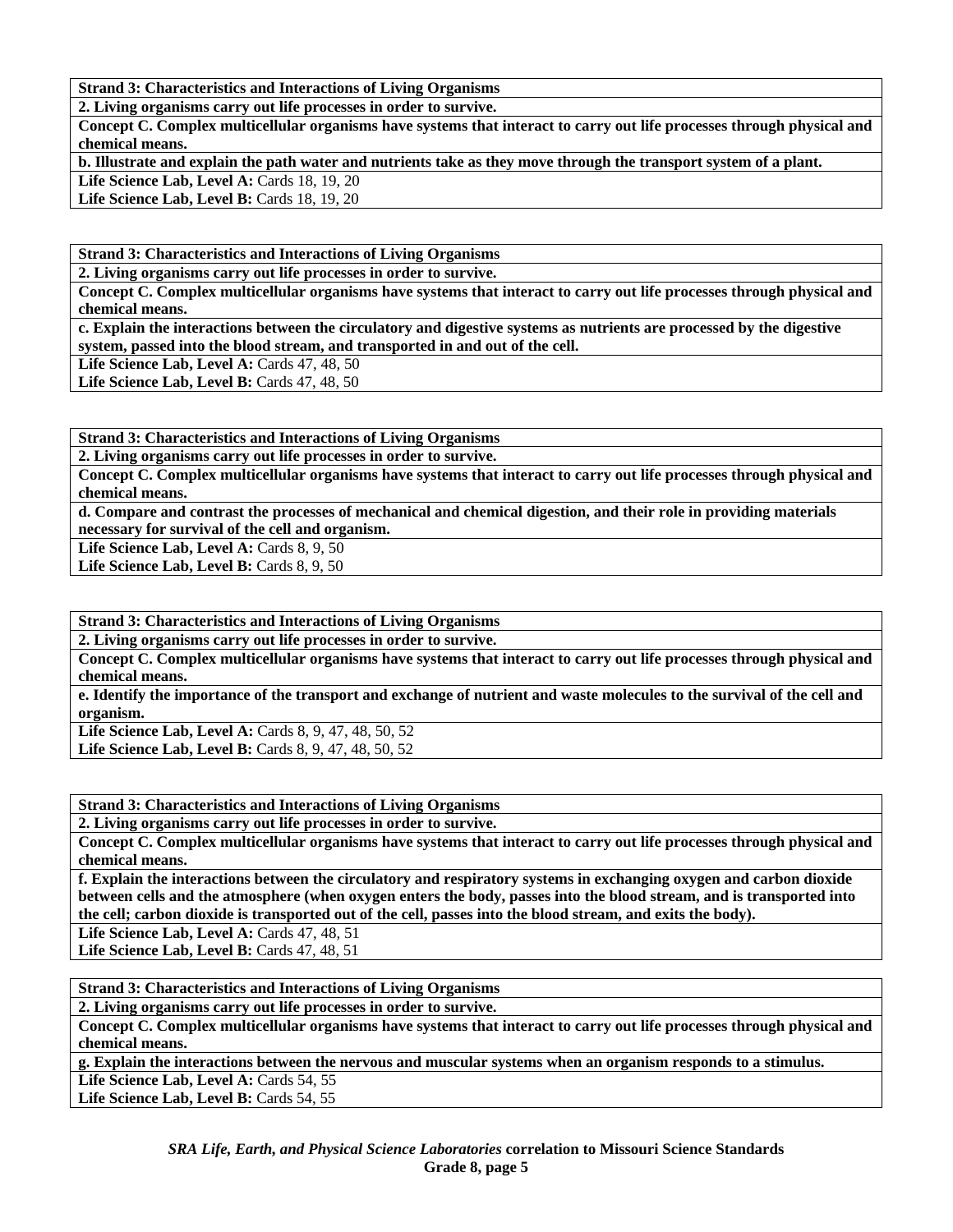**2. Living organisms carry out life processes in order to survive.** 

**Concept F. Cellular activities and responses can maintain stability internally while external conditions are changing (homeostasis).** 

**a. Predict the response the body may take to maintain internal balance during environmental change (e.g., shivering when cold, slowing metabolism when food supply decreases or when dehydrated, adrenaline rush when frightened).** 

Life Science Lab, Level A: Cards 44, 57

Life Science Lab, Level B: Cards 44, 57

**Strand 3: Characteristics and Interactions of Living Organisms** 

**2. Living organisms carry out life processes in order to survive.** 

**Concept G. Life processes can be disrupted by disease (intrinsic failures of the organ systems or by infection due to other organisms).** 

**a. Explain the cause and effect of diseases (e.g., AIDS, cancer, diabetes, hypertension) on the human body.** 

Life Science Lab, Level A: Cards 47, 49, 51, 53, 55, 57

**Life Science Lab, Level B:** Cards 47, 49, 51, 53, 55, 57

**Strand 3: Characteristics and Interactions of Living Organisms** 

**2. Living organisms carry out life processes in order to survive.** 

**Concept G. Life processes can be disrupted by disease (intrinsic failures of the organ systems or by infection due to other organisms).** 

**b. Relate some common diseases (i.e., cold, influenza, strep throat, dysentery, fungal infections) to the organisms that cause them (bacteria, viruses, protists, fungi).** 

Life Science Lab, Level A: Cards 11, 12, 14, 15, 49

Life Science Lab, Level B: Cards 11, 12, 14, 15, 49

**Strand 3: Characteristics and Interactions of Living Organisms** 

**2. Living organisms carry out life processes in order to survive.** 

**Concept G. Life processes can be disrupted by disease (intrinsic failures of the organ systems or by infection due to other organisms).** 

**c. Differentiate between infectious and noninfectious diseases.** 

**Life Science Lab, Level A: Cards 11, 12, 49** 

**Life Science Lab, Level B:** Cards 11, 12, 49

**Strand 3: Characteristics and Interactions of Living Organisms** 

**2. Living organisms carry out life processes in order to survive.** 

**Concept G. Life processes can be disrupted by disease (intrinsic failures of the organ systems or by infection due to other organisms).** 

**d. Explain the role of antibiotics and vaccines in the treatment and prevention of diseases.** 

**Life Science Lab, Level A: Cards 11, 12, 49** 

**Life Science Lab, Level B: Cards 11, 12, 49** 

**Strand 3: Characteristics and Interactions of Living Organisms** 

**3. There is a genetic basis for the transfer of biological characteristics from one generation to the next through reproductive processes.** 

**Concept A. Reproduction can occur asexually or sexually.** 

**a. Compare and contrast the processes of asexual and sexual reproduction, including the type and number of cells involved (one body cell in asexual, two sex cells in sexual), and the number of gene sets (body cell has two sets, sex cells have one set each) passed from parent(s) to offspring.** 

**Life Science Lab, Level A: Cards 58, 60, 61** 

Life Science Lab, Level B: Cards 58, 60, 61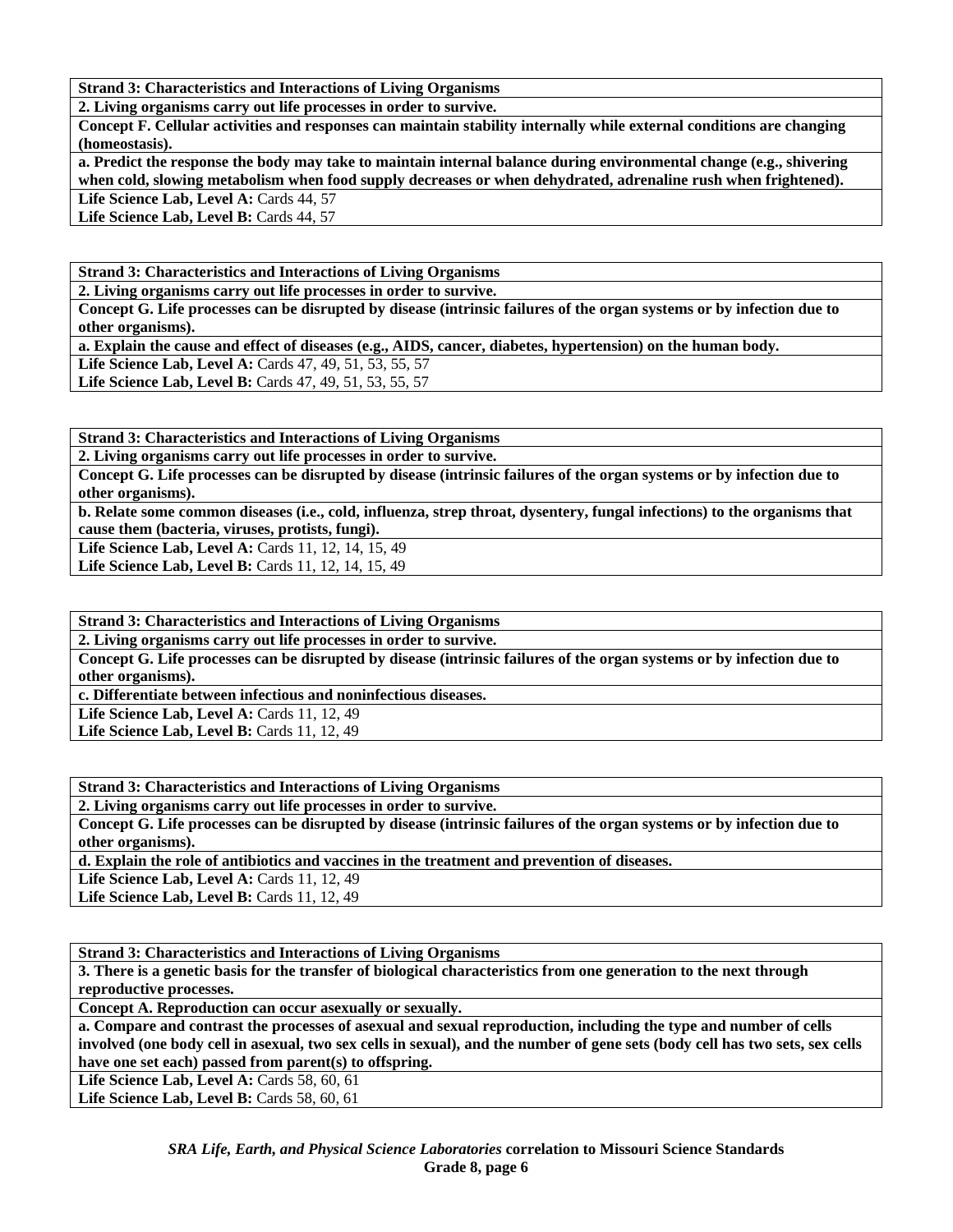**3. There is a genetic basis for the transfer of biological characteristics from one generation to the next through reproductive processes.** 

**Concept A. Reproduction can occur asexually or sexually.** 

**b. Identify examples of asexual reproduction (i.e., plants budding, binary fission of single cell organisms).** 

Life Science Lab, Level A: Cards 10, 60

Life Science Lab, Level B: Cards 10, 60

**Strand 3: Characteristics and Interactions of Living Organisms** 

**3. There is a genetic basis for the transfer of biological characteristics from one generation to the next through reproductive processes.** 

**Concept A. Reproduction can occur asexually or sexually.** 

**c. Compare and contrast the reproductive mechanisms of classes of vertebrates (i.e., internal vs. external fertilization).**  Life Science Lab, Level A: Cards 58, 61

Life Science Lab, Level B: Cards 58, 61

**Strand 3: Characteristics and Interactions of Living Organisms** 

**3. There is a genetic basis for the transfer of biological characteristics from one generation to the next through reproductive processes.** 

**Concept A. Reproduction can occur asexually or sexually.** 

**d. Explain how flowering plants reproduce sexually.** 

Life Science Lab, Level A: Card 22

Life Science Lab, Level B: Card 22

**Strand 3: Characteristics and Interactions of Living Organisms** 

**3. There is a genetic basis for the transfer of biological characteristics from one generation to the next through reproductive processes.** 

**Concept C. Chromosomes are components of cells that occur in pairs and carry hereditary information from one cell to daughter cells and from parent to offspring during reproduction.** 

**a. Identify chromosomes as cellular structures that occur in pairs that carry hereditary information in units called genes.** 

**Life Science Lab, Level A: Cards 10, 61, 62, 63 Life Science Lab, Level B:** Cards 10, 61, 62, 63

**Strand 3: Characteristics and Interactions of Living Organisms** 

**3. There is a genetic basis for the transfer of biological characteristics from one generation to the next through reproductive processes.** 

**Concept C. Chromosomes are components of cells that occur in pairs and carry hereditary information from one cell to daughter cells and from parent to offspring during reproduction.** 

**b. Recognize that when asexual reproduction occurs, the same genetic information found in the parent cell is copied and passed on to each new daughter cell.** 

Life Science Lab, Level A: Cards 10, 60

Life Science Lab, Level B: Cards 10, 60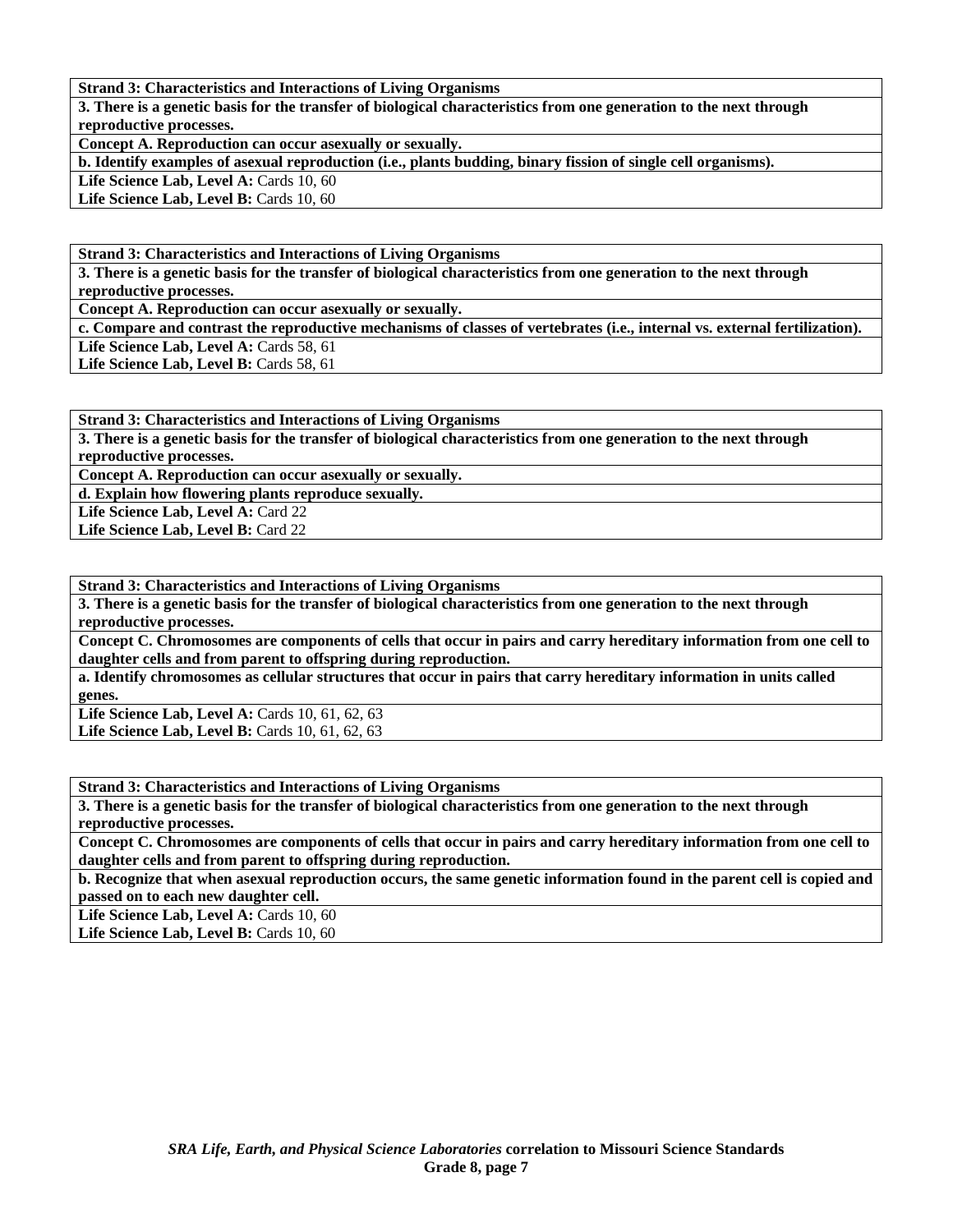**3. There is a genetic basis for the transfer of biological characteristics from one generation to the next through reproductive processes.** 

**Concept C. Chromosomes are components of cells that occur in pairs and carry hereditary information from one cell to daughter cells and from parent to offspring during reproduction.** 

**c. Recognize that when sexual reproduction occurs, genetic material from both parents is passed on and combined to form the genetic code for the new organisms.** 

**Life Science Lab, Level A: Cards 58, 61, 62** 

**Life Science Lab, Level B: Cards 58, 61, 62** 

**Strand 3: Characteristics and Interactions of Living Organisms** 

**3. There is a genetic basis for the transfer of biological characteristics from one generation to the next through reproductive processes.** 

**Concept D. There is heritable variation within every species or organism.** 

**a. Recognize that when asexual reproduction occurs, the daughter cell is identical to the parent cell (assuming no change in the parent genes).** 

Life Science Lab, Level A: Cards 10, 60

Life Science Lab, Level B: Cards 10, 60

**Strand 3: Characteristics and Interactions of Living Organisms** 

**3. There is a genetic basis for the transfer of biological characteristics from one generation to the next through reproductive processes.** 

**Concept D. There is heritable variation within every species or organism.** 

**b. Recognize that when sexual reproduction occurs, the offspring is not identical to either parent due to the combining of the different genetic codes contained in each sex cell.** 

**Life Science Lab, Level A: Cards 61, 62, 63, 64** 

**Life Science Lab, Level B:** Cards 61, 62, 63, 64

**Strand 4: Changes in Ecosystems and Interactions of Organisms with their Environments** 

**1. Organisms are interdependent with one another and with their environment.** 

**Concept D. The diversity of species within an ecosystem is affected by changes in the environment, which can be caused by other organisms or outside processes.** 

**a. Explain the beneficial or detrimental impact that some organisms (i.e., viruses, bacteria, protists, fungi) may have on other organisms (e.g., diseases, antibiotics, breakdown of waste, fermentation).** 

Life Science Lab, Level A: Cards 11, 12, 13, 14, 15, 74, 76 Life Science Lab, Level B: Cards 11, 12, 13, 14, 15, 74, 75

**Strand 4: Changes in Ecosystems and Interactions of Organisms with their Environments** 

**2. Matter and energy flow through an ecosystem.** 

**Concept B. Matter is recycled through an ecosystem.** 

**a. Illustrate the oxygen/carbon dioxide cycles.** 

Life Science Lab, Level A: Cards 9, 16, 17

Life Science Lab, Level B: Cards 9, 16, 17

**Strand 4: Changes in Ecosystems and Interactions of Organisms with their Environments** 

**2. Matter and energy flow through an ecosystem.** 

**Concept B. Matter is recycled through an ecosystem.** 

**b. Describe the processes involved in the recycling of matter in the oxygen/carbon dioxide cycles.** 

Life Science Lab, Level A: Cards 9, 16, 17

Life Science Lab, Level B: Cards 9, 16, 17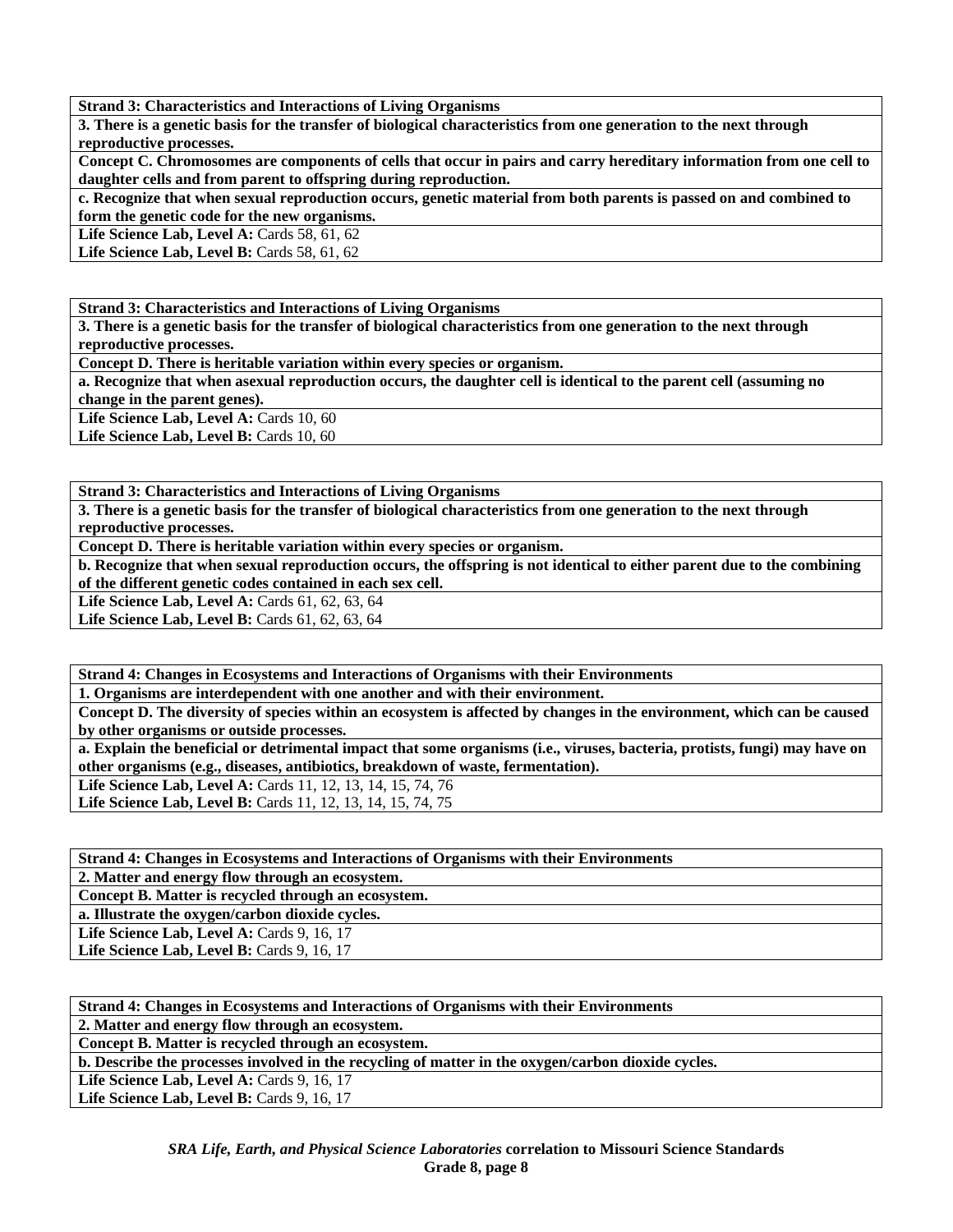**Strand 5: Processes and Interactions of the Earth's Systems (Geosphere, Atmosphere, and Hydrosphere)** 

**1. Earth's systems (geosphere, atmosphere, and hydrosphere) have common components and unique structures. Concept A. The Earth's crust is composed of various materials, including soil, minerals, and rocks, with characteristic properties.** 

**a. Differentiate between minerals and rocks (which are composed of different kinds of minerals).** 

**Earth Science Lab, Level A: Cards 3, 4, 5, 6, 7, 8** 

**Earth Science Lab, Level B:** Cards 3, 4, 5, 6, 7, 8

**Earth Science Lab Teacher's Handbook:** Hands-On Activity 1, *Identifying Minerals with the Mohs Scale,* pages 73-75

**Strand 5: Processes and Interactions of the Earth's Systems (Geosphere, Atmosphere, and Hydrosphere)** 

**1. Earth's systems (geosphere, atmosphere, and hydrosphere) have common components and unique structures. Concept A. The Earth's crust is composed of various materials, including soil, minerals, and rocks, with characteristic properties.** 

**b. Describe the distinguishing properties that can be used to classify minerals (i.e., texture, smell, luster, hardness, crystal shape, streak, reaction to magnets and acids).** 

**Earth Science Lab, Level A: Cards 3, 4, 5** 

**Earth Science Lab, Level B: Cards 3, 4, 5** 

**Earth Science Lab Teacher's Handbook:** Hands-On Activity 1, *Identifying Minerals with the Mohs Scale,* pages 73-75

**Strand 5: Processes and Interactions of the Earth's Systems (Geosphere, Atmosphere, and Hydrosphere) 1. Earth's systems (geosphere, atmosphere, and hydrosphere) have common components and unique structures. Concept A. The Earth's crust is composed of various materials, including soil, minerals, and rocks, with characteristic properties.** 

**c. Describe the methods used to identify the distinguishing properties of minerals.** 

Earth Science Lab, Level A: Cards 3, 4, 5

Earth Science Lab, Level B: Cards 3, 4, 5

**Earth Science Lab Teacher's Handbook:** Hands-On Activity 1, *Identifying Minerals with the Mohs Scale,* pages 73-75

**Strand 5: Processes and Interactions of the Earth's Systems (Geosphere, Atmosphere, and Hydrosphere) 1. Earth's systems (geosphere, atmosphere, and hydrosphere) have common components and unique structures. Concept A. The Earth's crust is composed of various materials, including soil, minerals, and rocks, with characteristic properties.** 

**d. Classify rocks as sedimentary, igneous, or metamorphic.** 

Earth Science Lab, Level A: Cards 6, 7, 8, 9

**Earth Science Lab, Level B:** Cards 6, 7, 8, 9

**Strand 5: Processes and Interactions of the Earth's Systems (Geosphere, Atmosphere, and Hydrosphere) 2. Earth's systems (geosphere, atmosphere, and hydrosphere) interact with one another as they undergo change by common processes.** 

**Concept B. There are internal processes and sources of energy within the geosphere that cause changes in Earth's crustal plates.** 

**a. Explain convection currents are the result of uneven heating inside the mantle resulting in the melting or rock materials, convection of magma, eruption/flow of magma, and movement of crustal plates.** 

**Earth Science Lab, Level A: Cards 10, 11, 12, 13, 14, 15, 16, 17, 88** 

**Earth Science Lab, Level B:** Cards 10, 11, 12, 13, 14, 15, 16, 17, 88

**Earth Science Lab Teacher's Handbook:** Hands-On Activity 2, *Plate Boundaries in Action,* pages 77-79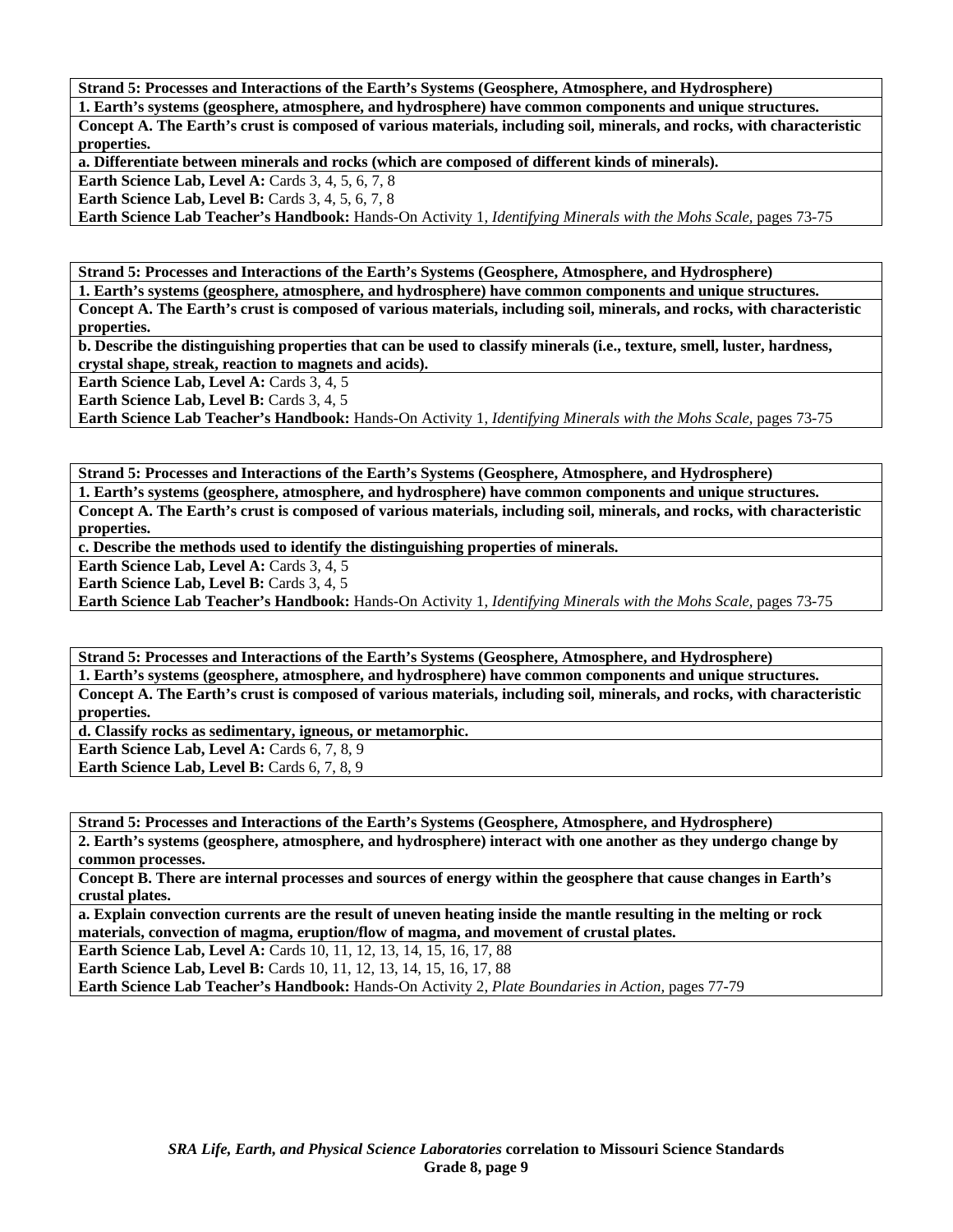**Strand 5: Processes and Interactions of the Earth's Systems (Geosphere, Atmosphere, and Hydrosphere)** 

**2. Earth's systems (geosphere, atmosphere, and hydrosphere) interact with one another as they undergo change by common processes.** 

**Concept B. There are internal processes and sources of energy within the geosphere that cause changes in Earth's crustal plates.** 

**b. Explain how rock layers are affected by the folding, breaking, and uplifting of rock layers due to plate motion.** 

**Earth Science Lab, Level A: Cards 9, 13, 14, 30** 

**Earth Science Lab, Level B: Cards 9, 13, 14, 30** 

**Strand 5: Processes and Interactions of the Earth's Systems (Geosphere, Atmosphere, and Hydrosphere)** 

**2. Earth's systems (geosphere, atmosphere, and hydrosphere) interact with one another as they undergo change by common processes.** 

**Concept B. There are internal processes and sources of energy within the geosphere that cause changes in Earth's crustal plates.** 

**c. Describe how the movement of crustal plates can cause earthquakes and volcanic eruptions that can result in mountain building and trench formation.** 

**Earth Science Lab, Level A: Cards 12, 15, 16, 17, 88** 

**Earth Science Lab, Level B: Cards 12, 15, 16, 17, 88** 

**Strand 5: Processes and Interactions of the Earth's Systems (Geosphere, Atmosphere, and Hydrosphere)** 

**2. Earth's systems (geosphere, atmosphere, and hydrosphere) interact with one another as they undergo change by common processes.** 

**Concept C. Continental changes in the Earth's materials and surface that result from internal and external processes is described by the rock cycle.** 

**a. Explain how heating and cooling of the mantle layer leads to the formation of metamorphic rocks and some igneous rocks.** 

Earth Science Lab, Level A: Cards 6, 8, 9, 17 **Earth Science Lab, Level B: Cards 6, 8, 9, 17** 

**Strand 5: Processes and Interactions of the Earth's Systems (Geosphere, Atmosphere, and Hydrosphere) 2. Earth's systems (geosphere, atmosphere, and hydrosphere) interact with one another as they undergo change by common processes.** 

**Concept C. Continental changes in the Earth's materials and surface that result from internal and external processes is described by the rock cycle.** 

**b. Make inferences about the formation of igneous and metamorphic rocks from their physical properties (e.g., crystal size indicates rate of cooling, air pockets or glassy texture indicate volcanic activity).** 

**Earth Science Lab, Level A: Cards 6, 8, 9, 17 Earth Science Lab, Level B: Cards 6, 8, 9, 17** 

**Strand 5: Processes and Interactions of the Earth's Systems (Geosphere, Atmosphere, and Hydrosphere)** 

**2. Earth's systems (geosphere, atmosphere, and hydrosphere) interact with one another as they undergo change by common processes.** 

**Concept C. Continental changes in the Earth's materials and surface that result from internal and external processes is described by the rock cycle.** 

**c. Explain and diagram the external and internal processes of the rock cycle (e.g., weathering and erosion, sedimentation, compaction, heating, recrystallization, resurfacing due to forces that drive plate motion).** 

**Earth Science Lab, Level A: Cards 6, 8, 9, 17** 

**Earth Science Lab, Level B: Cards 6, 8, 9, 17**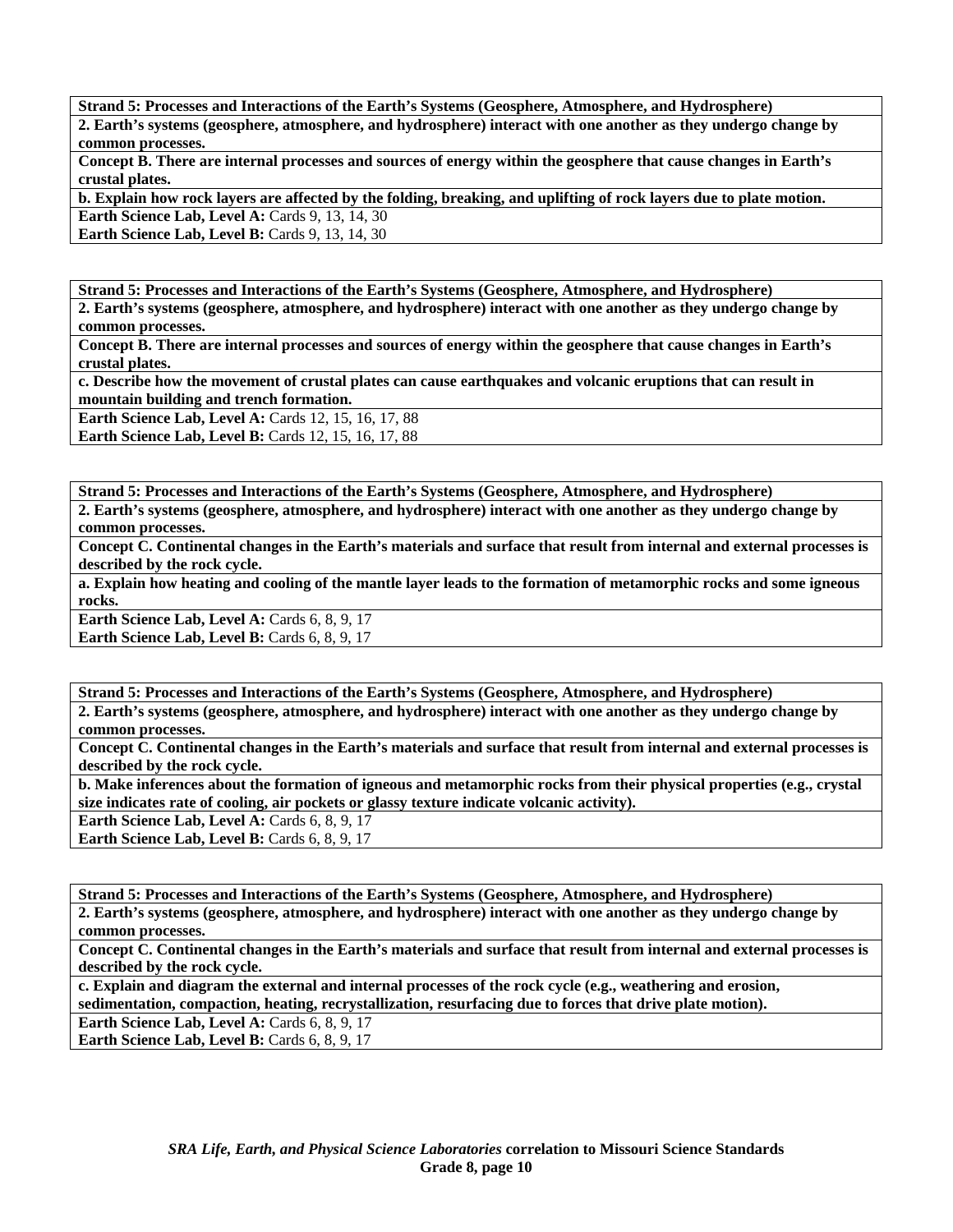**Strand 5: Processes and Interactions of the Earth's Systems (Geosphere, Atmosphere, and Hydrosphere) 2. Earth's systems (geosphere, atmosphere, and hydrosphere) interact with one another as they undergo change by common processes.** 

**Concept D. Changes in the Earth over time can be inferred through rock and fossil evidence.** 

**a. Describe the methods used to estimate geologic time and the age of the Earth (e.g., techniques used to date rocks and rock layers, presence of fossils).** 

Life Science Lab, Level A: Card 67

Life Science Lab, Level B: Card 67

**Life Science Lab Teacher's Handbook:** Hands-On Activity 5, *Making Fossils,* pages 93-95

**Earth Science Lab, Level A: Cards 30, 31, 32, 33, 34 Earth Science Lab, Level B: Cards 30, 31, 32, 33, 34** 

**Strand 5: Processes and Interactions of the Earth's Systems (Geosphere, Atmosphere, and Hydrosphere) 2. Earth's systems (geosphere, atmosphere, and hydrosphere) interact with one another as they undergo change by common processes.** 

**Concept D. Changes in the Earth over time can be inferred through rock and fossil evidence.** 

**b. Use rock and fossil evidence to make inferences about the age, history, and changing life forms and environment of the Earth (i.e., changes in successive layers of sedimentary rock and the fossils contained in different geographic locations, similarities between fossils and organisms present today, fossils of organisms indicating changes in climate, fossils of extinct organisms).** 

Life Science Lab, Level A: Card 67

Life Science Lab, Level B: Card 67

**Life Science Lab Teacher's Handbook:** Hands-On Activity 5, *Making Fossils,* pages 93-95

**Earth Science Lab, Level A: Cards 30, 31, 32, 33, 34 Earth Science Lab, Level B: Cards 30, 31, 32, 33, 34** 

**Strand 7: Scientific Inquiry** 

**1. Science understanding is developed through the use of science process skills, scientific knowledge, scientific investigation, reasoning, and critical thinking.** 

**Concept A. Scientific inquiry includes the ability of students to formulate a testable question and explanation, and to select appropriate investigative methods in order to obtain evidence relevant to the explanation.** 

**a. Formulate testable questions and hypotheses.** 

**Life Science Lab Teacher's Handbook:** Hands-On Activity 1, *Examining Cells,* pages 77-79; Hands-On Activity 2, *Culturing Bacteria,* pages 81-83; Hands-On Activity 3, *Investigating Arthropods,* pages 85-87; Hands-On Activity 4, *Your Cardiovascular System,* pages 89-91; Hands-On Activity 5, *Making Fossils,* pages 93-95; Hands-On Activity 6, *How Much Does Energy Cost?,* pages 97-99; Hands-On Activity 7, *The Effects of Acid Rain,* pages 101-103

**Earth Science Lab Teacher's Handbook:** Hands-On Activity 1, *Identifying Minerals with the Mohs Scale,* pages 73-75; Hands-On Activity 2, *Plate Boundaries in Action,* pages 77-79; Hands-On Activity 3, *Interpreting a Topographic Map,* pages 81-83; Hands-On Activity 4, *Using Sound Waves,* pages 85-87; Hands-On Activity 5, *What is in the Air?,* pages 89-91; Hands-On Activity 6, *Modeling a Tornado,* pages 93-95; Hands-On Activity 7, *Sizes in the Solar System,* pages 97-99; Hands-On Activity 8, *Temperature, Salinity, and Water Density,* pages 101-103

**Physical Science Lab Teacher's Handbook:** Hands-On Activity 1, *Measuring pH of Acids and Bases,* pages 77-79; Hands-On Activity 2, *Chemical Reaction Rates,* pages 81-83; Hands-On Activity 3, *Energy Conversion,* pages 85-87; Hands-On Activity 4, *Reducing Friction,* pages 89-91; Hands-On Activity 5, *Making a Potato Battery,* pages 93-95; Hands-On Activity 6, *Making Sound,* pages 97-99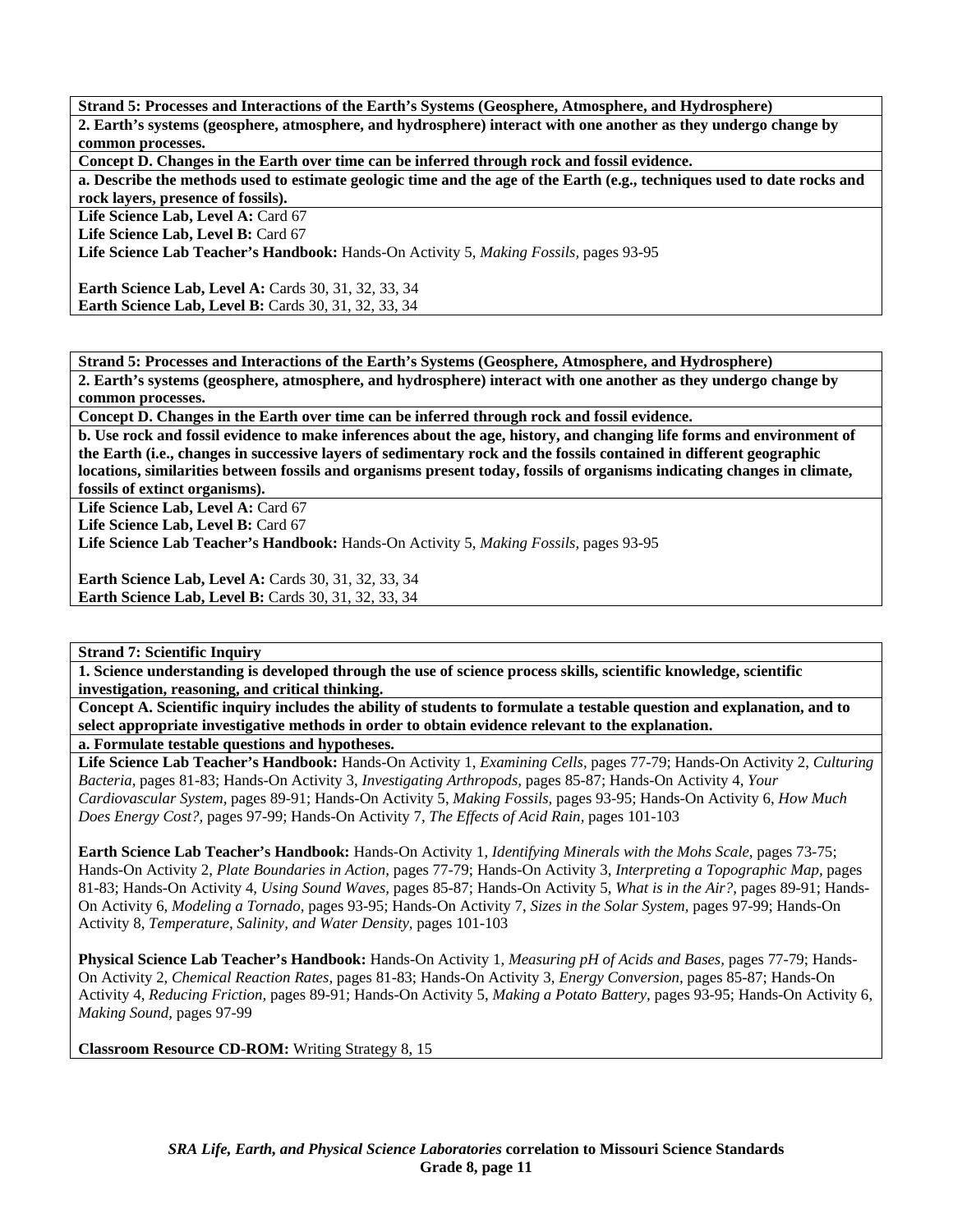**1. Science understanding is developed through the use of science process skills, scientific knowledge, scientific investigation, reasoning, and critical thinking.** 

**Concept A. Scientific inquiry includes the ability of students to formulate a testable question and explanation, and to select appropriate investigative methods in order to obtain evidence relevant to the explanation.** 

**b. Recognize the importance of the independent variable, dependent variables, control of constants, and multiple trials to the design of a valid experiment.** 

**Life Science Lab Teacher's Handbook:** Hands-On Activity 7, *The Effects of Acid Rain,* pages 101-103

**Earth Science Lab Teacher's Handbook:** Hands-On Activity 8, *Temperature, Salinity, and Water Density,* pages 101-103

**Physical Science Lab Teacher's Handbook:** Hands-On Activity 2, *Chemical Reaction Rates,* pages 81-83

**Classroom Resource CD-ROM:** Writing Strategy 23

**Strand 7: Scientific Inquiry** 

**1. Science understanding is developed through the use of science process skills, scientific knowledge, scientific investigation, reasoning, and critical thinking.** 

**Concept A. Scientific inquiry includes the ability of students to formulate a testable question and explanation, and to select appropriate investigative methods in order to obtain evidence relevant to the explanation.** 

**c. Design and conduct a valid experiment.** 

**Life Science Lab Teacher's Handbook:** Hands-On Activity 1, *Examining Cells,* pages 77-79; Hands-On Activity 2, *Culturing Bacteria,* pages 81-83; Hands-On Activity 3, *Investigating Arthropods,* pages 85-87; Hands-On Activity 4, *Your Cardiovascular System,* pages 89-91; Hands-On Activity 5, *Making Fossils,* pages 93-95; Hands-On Activity 6, *How Much Does Energy Cost?,* pages 97-99; Hands-On Activity 7, *The Effects of Acid Rain,* pages 101-103

**Earth Science Lab Teacher's Handbook:** Hands-On Activity 1, *Identifying Minerals with the Mohs Scale,* pages 73-75; Hands-On Activity 2, *Plate Boundaries in Action,* pages 77-79; Hands-On Activity 3, *Interpreting a Topographic Map,* pages 81-83; Hands-On Activity 4, *Using Sound Waves,* pages 85-87; Hands-On Activity 5, *What is in the Air?,* pages 89-91; Hands-On Activity 6, *Modeling a Tornado,* pages 93-95; Hands-On Activity 7, *Sizes in the Solar System,* pages 97-99; Hands-On Activity 8, *Temperature, Salinity, and Water Density,* pages 101-103

**Physical Science Lab Teacher's Handbook:** Hands-On Activity 1, *Measuring pH of Acids and Bases,* pages 77-79; Hands-On Activity 2, *Chemical Reaction Rates,* pages 81-83; Hands-On Activity 3, *Energy Conversion,* pages 85-87; Hands-On Activity 4, *Reducing Friction,* pages 89-91; Hands-On Activity 5, *Making a Potato Battery,* pages 93-95; Hands-On Activity 6, *Making Sound,* pages 97-99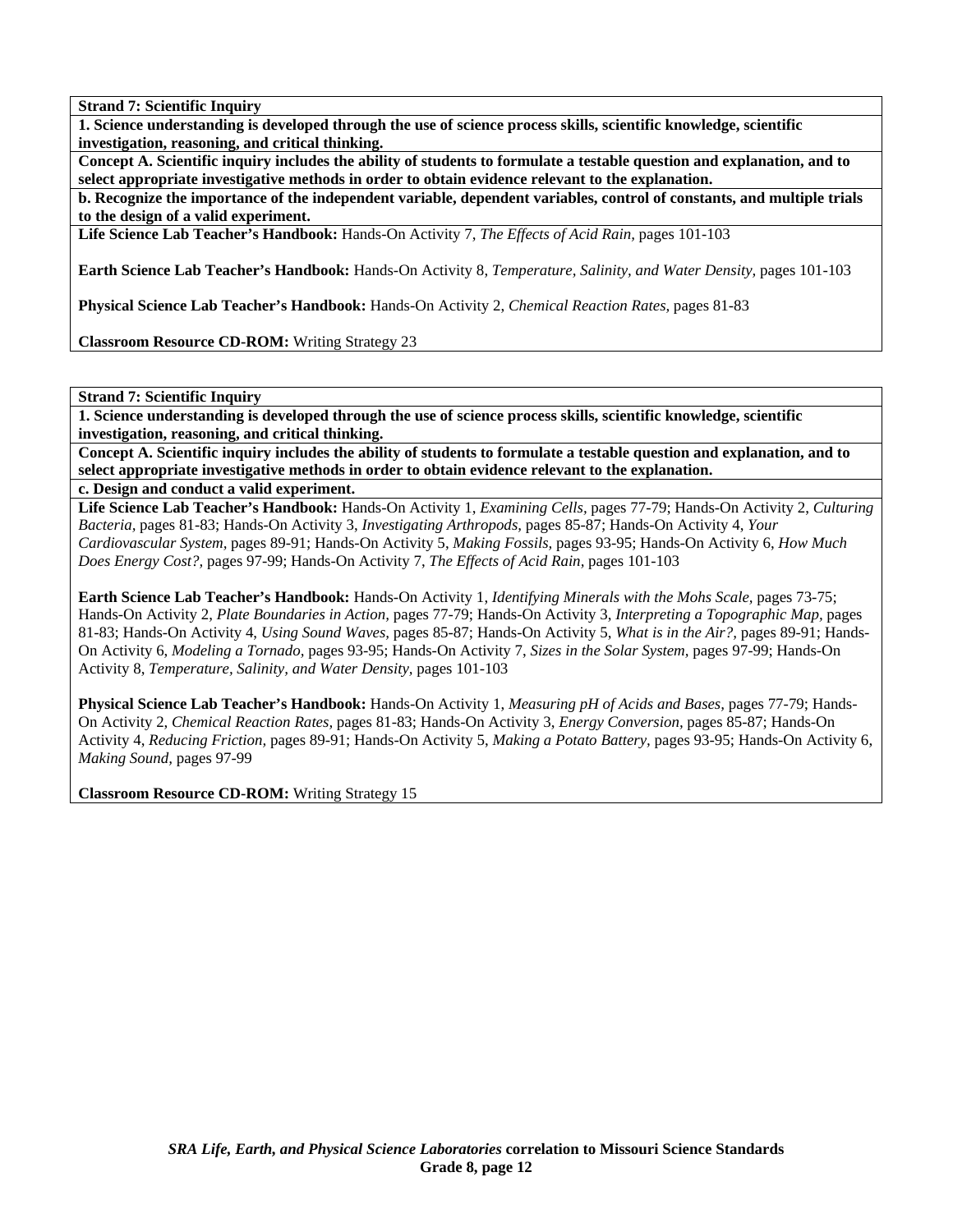**1. Science understanding is developed through the use of science process skills, scientific knowledge, scientific investigation, reasoning, and critical thinking.** 

**Concept A. Scientific inquiry includes the ability of students to formulate a testable question and explanation, and to select appropriate investigative methods in order to obtain evidence relevant to the explanation.** 

**d. Evaluate the design of an experiment and make suggestions for reasonable improvements or extensions of an experiment.** 

**Life Science Lab Teacher's Handbook:** Hands-On Activity 1, *Examining Cells,* pages 77-79; Hands-On Activity 2, *Culturing Bacteria,* pages 81-83; Hands-On Activity 3, *Investigating Arthropods,* pages 85-87; Hands-On Activity 4, *Your Cardiovascular System,* pages 89-91; Hands-On Activity 5, *Making Fossils,* pages 93-95; Hands-On Activity 6, *How Much Does Energy Cost?,* pages 97-99; Hands-On Activity 7, *The Effects of Acid Rain,* pages 101-103

**Earth Science Lab Teacher's Handbook:** Hands-On Activity 1, *Identifying Minerals with the Mohs Scale,* pages 73-75; Hands-On Activity 2, *Plate Boundaries in Action,* pages 77-79; Hands-On Activity 3, *Interpreting a Topographic Map,* pages 81-83; Hands-On Activity 4, *Using Sound Waves,* pages 85-87; Hands-On Activity 5, *What is in the Air?,* pages 89-91; Hands-On Activity 6, *Modeling a Tornado,* pages 93-95; Hands-On Activity 7, *Sizes in the Solar System,* pages 97-99; Hands-On Activity 8, *Temperature, Salinity, and Water Density,* pages 101-103

**Physical Science Lab Teacher's Handbook:** Hands-On Activity 1, *Measuring pH of Acids and Bases,* pages 77-79; Hands-On Activity 2, *Chemical Reaction Rates,* pages 81-83; Hands-On Activity 3, *Energy Conversion,* pages 85-87; Hands-On Activity 4, *Reducing Friction,* pages 89-91; Hands-On Activity 5, *Making a Potato Battery,* pages 93-95; Hands-On Activity 6, *Making Sound,* pages 97-99

**Strand 7: Scientific Inquiry** 

**1. Science understanding is developed through the use of science process skills, scientific knowledge, scientific investigation, reasoning, and critical thinking.** 

**Concept A. Scientific inquiry includes the ability of students to formulate a testable question and explanation, and to select appropriate investigative methods in order to obtain evidence relevant to the explanation.** 

**e. Recognize different kinds of questions suggest different kinds of scientific investigations (e.g., some involve observing and describing objects, organisms, or events; some involve collecting specimens; some involve experiments; some involve making observations in nature; some involve discovery of new objects and phenomena; some involve making models).** 

**Life Science Lab Teacher's Handbook:** Hands-On Activity 1, *Examining Cells,* pages 77-79; Hands-On Activity 2, *Culturing Bacteria,* pages 81-83; Hands-On Activity 3, *Investigating Arthropods,* pages 85-87; Hands-On Activity 4, *Your Cardiovascular System,* pages 89-91; Hands-On Activity 5, *Making Fossils,* pages 93-95; Hands-On Activity 6, *How Much Does Energy Cost?,* pages 97-99; Hands-On Activity 7, *The Effects of Acid Rain,* pages 101-103

**Earth Science Lab Teacher's Handbook:** Hands-On Activity 1, *Identifying Minerals with the Mohs Scale,* pages 73-75; Hands-On Activity 2, *Plate Boundaries in Action,* pages 77-79; Hands-On Activity 3, *Interpreting a Topographic Map,* pages 81-83; Hands-On Activity 4, *Using Sound Waves,* pages 85-87; Hands-On Activity 5, *What is in the Air?,* pages 89-91; Hands-On Activity 6, *Modeling a Tornado,* pages 93-95; Hands-On Activity 7, *Sizes in the Solar System,* pages 97-99; Hands-On Activity 8, *Temperature, Salinity, and Water Density,* pages 101-103

**Physical Science Lab Teacher's Handbook:** Hands-On Activity 1, *Measuring pH of Acids and Bases,* pages 77-79; Hands-On Activity 2, *Chemical Reaction Rates,* pages 81-83; Hands-On Activity 3, *Energy Conversion,* pages 85-87; Hands-On Activity 4, *Reducing Friction,* pages 89-91; Hands-On Activity 5, *Making a Potato Battery,* pages 93-95; Hands-On Activity 6, *Making Sound,* pages 97-99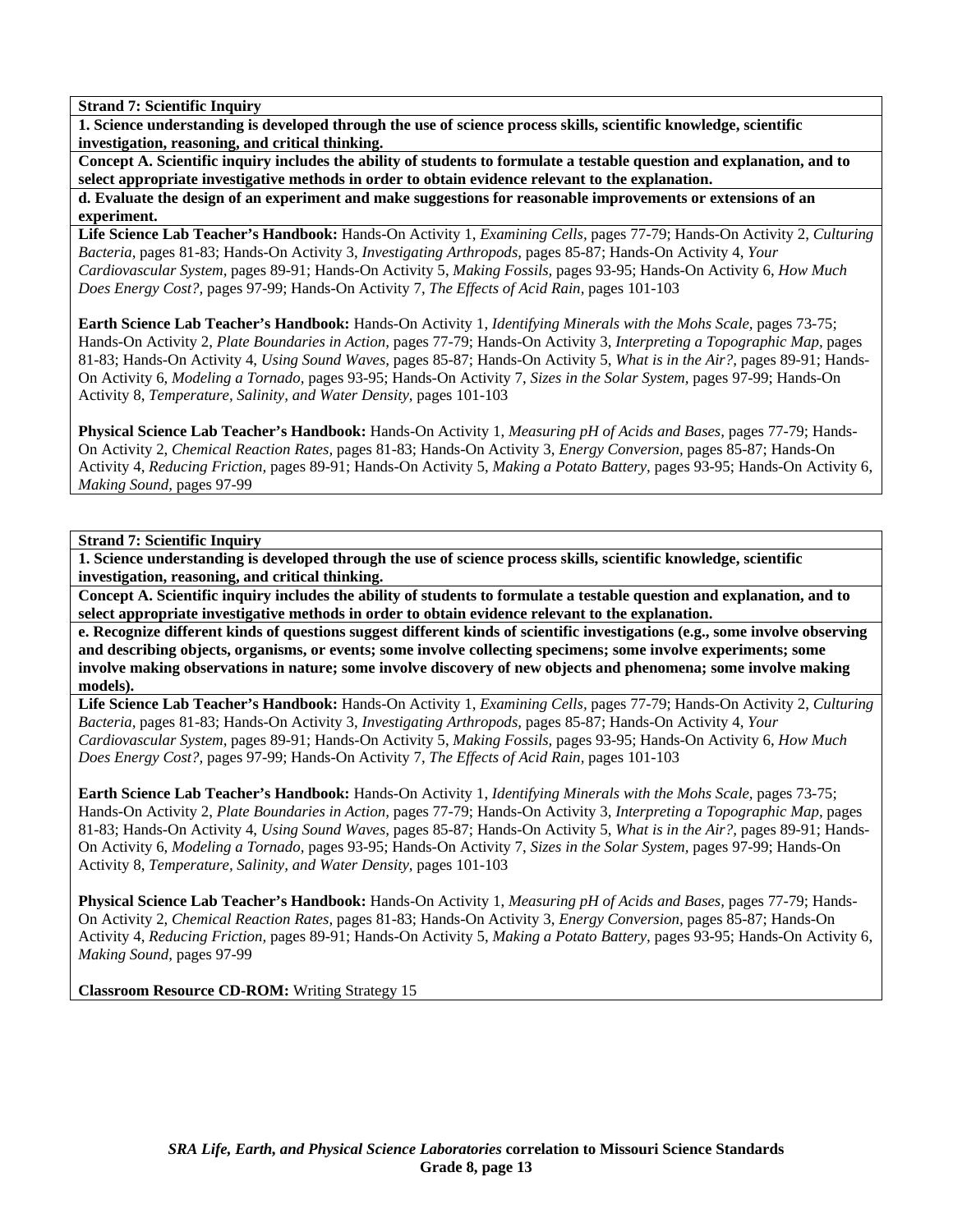**1. Science understanding is developed through the use of science process skills, scientific knowledge, scientific investigation, reasoning, and critical thinking.** 

**Concept A. Scientific inquiry includes the ability of students to formulate a testable question and explanation, and to select appropriate investigative methods in order to obtain evidence relevant to the explanation.** 

**f. Acknowledge there is no fixed procedure called "the scientific method," but some investigations involve scientific observations, carefully collected and relevant evidence, logical reasoning, and imagination in developing hypotheses and other explanations.** 

**Life Science Lab Teacher's Handbook:** Hands-On Activity 1, *Examining Cells,* pages 77-79; Hands-On Activity 2, *Culturing Bacteria,* pages 81-83; Hands-On Activity 3, *Investigating Arthropods,* pages 85-87; Hands-On Activity 4, *Your Cardiovascular System,* pages 89-91; Hands-On Activity 5, *Making Fossils,* pages 93-95; Hands-On Activity 6, *How Much Does Energy Cost?,* pages 97-99; Hands-On Activity 7, *The Effects of Acid Rain,* pages 101-103

**Earth Science Lab Teacher's Handbook:** Hands-On Activity 1, *Identifying Minerals with the Mohs Scale,* pages 73-75; Hands-On Activity 2, *Plate Boundaries in Action,* pages 77-79; Hands-On Activity 3, *Interpreting a Topographic Map,* pages 81-83; Hands-On Activity 4, *Using Sound Waves,* pages 85-87; Hands-On Activity 5, *What is in the Air?,* pages 89-91; Hands-On Activity 6, *Modeling a Tornado,* pages 93-95; Hands-On Activity 7, *Sizes in the Solar System,* pages 97-99; Hands-On Activity 8, *Temperature, Salinity, and Water Density,* pages 101-103

**Physical Science Lab Teacher's Handbook:** Hands-On Activity 1, *Measuring pH of Acids and Bases,* pages 77-79; Hands-On Activity 2, *Chemical Reaction Rates,* pages 81-83; Hands-On Activity 3, *Energy Conversion,* pages 85-87; Hands-On Activity 4, *Reducing Friction,* pages 89-91; Hands-On Activity 5, *Making a Potato Battery,* pages 93-95; Hands-On Activity 6, *Making Sound,* pages 97-99

**Classroom Resource CD-ROM:** Writing Strategy 15

**Strand 7: Scientific Inquiry** 

**1. Science understanding is developed through the use of science process skills, scientific knowledge, scientific investigation, reasoning, and critical thinking.** 

**Concept B. Scientific inquiry relies upon gathering evidence from qualitative and quantitative observations. a. Make qualitative observations using the five senses.** 

**Life Science Lab Teacher's Handbook:** Hands-On Activity 1, *Examining Cells,* pages 77-79; Hands-On Activity 2, *Culturing Bacteria,* pages 81-83; Hands-On Activity 3, *Investigating Arthropods,* pages 85-87; Hands-On Activity 4, *Your Cardiovascular System,* pages 89-91; Hands-On Activity 5, *Making Fossils,* pages 93-95; Hands-On Activity 6, *How Much Does Energy Cost?,* pages 97-99; Hands-On Activity 7, *The Effects of Acid Rain,* pages 101-103

**Earth Science Lab Teacher's Handbook:** Hands-On Activity 1, *Identifying Minerals with the Mohs Scale,* pages 73-75; Hands-On Activity 2, *Plate Boundaries in Action,* pages 77-79; Hands-On Activity 3, *Interpreting a Topographic Map,* pages 81-83; Hands-On Activity 4, *Using Sound Waves,* pages 85-87; Hands-On Activity 5, *What is in the Air?,* pages 89-91; Hands-On Activity 6, *Modeling a Tornado,* pages 93-95; Hands-On Activity 7, *Sizes in the Solar System,* pages 97-99; Hands-On Activity 8, *Temperature, Salinity, and Water Density,* pages 101-103

**Physical Science Lab Teacher's Handbook:** Hands-On Activity 1, *Measuring pH of Acids and Bases,* pages 77-79; Hands-On Activity 2, *Chemical Reaction Rates,* pages 81-83; Hands-On Activity 3, *Energy Conversion,* pages 85-87; Hands-On Activity 4, *Reducing Friction,* pages 89-91; Hands-On Activity 5, *Making a Potato Battery,* pages 93-95; Hands-On Activity 6, *Making Sound,* pages 97-99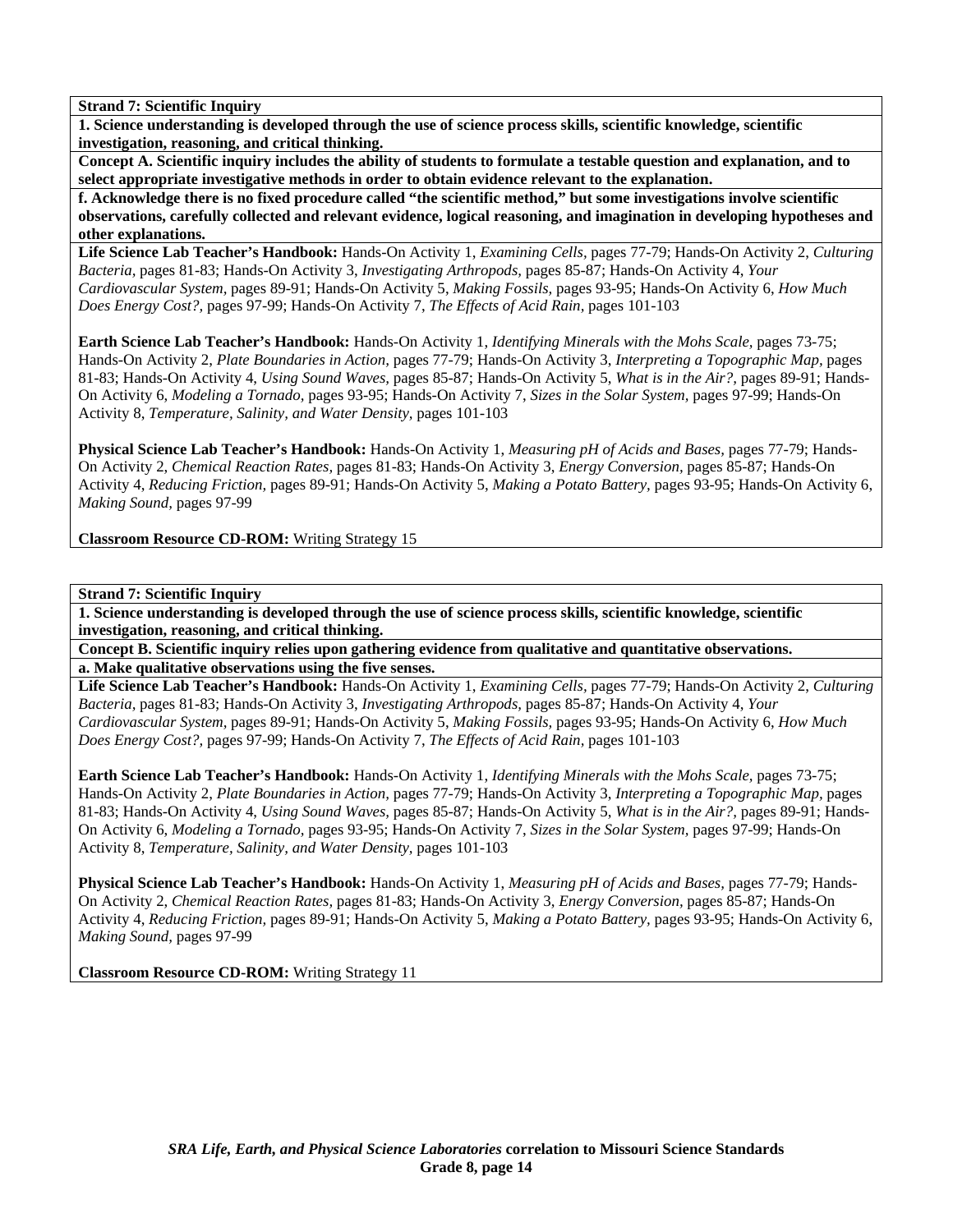**1. Science understanding is developed through the use of science process skills, scientific knowledge, scientific investigation, reasoning, and critical thinking.** 

**Concept B. Scientific inquiry relies upon gathering evidence from qualitative and quantitative observations. b. Determine the appropriate tools and techniques to collect data.** 

**Life Science Lab Teacher's Handbook:** Hands-On Activity 1, *Examining Cells,* pages 77-79; Hands-On Activity 2, *Culturing Bacteria,* pages 81-83; Hands-On Activity 3, *Investigating Arthropods,* pages 85-87; Hands-On Activity 4, *Your Cardiovascular System,* pages 89-91; Hands-On Activity 5, *Making Fossils,* pages 93-95; Hands-On Activity 6, *How Much Does Energy Cost?,* pages 97-99; Hands-On Activity 7, *The Effects of Acid Rain,* pages 101-103

**Earth Science Lab Teacher's Handbook:** Hands-On Activity 1, *Identifying Minerals with the Mohs Scale,* pages 73-75; Hands-On Activity 2, *Plate Boundaries in Action,* pages 77-79; Hands-On Activity 3, *Interpreting a Topographic Map,* pages 81-83; Hands-On Activity 4, *Using Sound Waves,* pages 85-87; Hands-On Activity 5, *What is in the Air?,* pages 89-91; Hands-On Activity 6, *Modeling a Tornado,* pages 93-95; Hands-On Activity 7, *Sizes in the Solar System,* pages 97-99; Hands-On Activity 8, *Temperature, Salinity, and Water Density,* pages 101-103

**Physical Science Lab Teacher's Handbook:** Hands-On Activity 1, *Measuring pH of Acids and Bases,* pages 77-79; Hands-On Activity 2, *Chemical Reaction Rates,* pages 81-83; Hands-On Activity 3, *Energy Conversion,* pages 85-87; Hands-On Activity 4, *Reducing Friction,* pages 89-91; Hands-On Activity 5, *Making a Potato Battery,* pages 93-95; Hands-On Activity 6, *Making Sound,* pages 97-99

**Strand 7: Scientific Inquiry** 

**1. Science understanding is developed through the use of science process skills, scientific knowledge, scientific investigation, reasoning, and critical thinking.** 

**Concept B. Scientific inquiry relies upon gathering evidence from qualitative and quantitative observations.** 

**c. Use a variety of tools and equipment to gather data (e.g., microscopes, thermometers, analog and digital meters, computers, spring scales, balances, metric rulers, graduated cylinders, stopwatches).** 

**Life Science Lab Teacher's Handbook:** Hands-On Activity 4, *Your Cardiovascular System,* pages 89-91; Hands-On Activity 7, *The Effects of Acid Rain,* pages 101-103

**Earth Science Lab Teacher's Handbook:** Hands-On Activity 1, *Identifying Minerals with the Mohs Scale,* pages 73-75; Hands-On Activity 3, *Interpreting a Topographic Map,* pages 81-83; Hands-On Activity 7, *Sizes in the Solar System,* pages 97- 99; Hands-On Activity 8, *Temperature, Salinity, and Water Density,* pages 101-103

**Physical Science Lab Teacher's Handbook:** Hands-On Activity 1, *Measuring pH of Acids and Bases,* pages 77-79; Hands-On Activity 2, *Chemical Reaction Rates,* pages 81-83; Hands-On Activity 3, *Energy Conversion,* pages 85-87; Hands-On Activity 4, *Reducing Friction,* pages 89-91; Hands-On Activity 6, *Making Sound,* pages 97-99

**Strand 7: Scientific Inquiry** 

**1. Science understanding is developed through the use of science process skills, scientific knowledge, scientific investigation, reasoning, and critical thinking.** 

**Concept B. Scientific inquiry relies upon gathering evidence from qualitative and quantitative observations. d. Measure length to the nearest millimeter, mass to the nearest gram, volume to the nearest milliliter, force (weight) to** 

**the nearest Newton, temperature to the nearest degree Celsius, time to the nearest second.** 

**Life Science Lab Teacher's Handbook:** Hands-On Activity 4, *Your Cardiovascular System,* pages 89-91; Hands-On Activity 7, *The Effects of Acid Rain,* pages 101-103

**Earth Science Lab Teacher's Handbook:** Hands-On Activity 1, *Identifying Minerals with the Mohs Scale,* pages 73-75; Hands-On Activity 3, *Interpreting a Topographic Map,* pages 81-83; Hands-On Activity 7, *Sizes in the Solar System,* pages 97- 99; Hands-On Activity 8, *Temperature, Salinity, and Water Density,* pages 101-103

**Physical Science Lab Teacher's Handbook:** Hands-On Activity 1, *Measuring pH of Acids and Bases,* pages 77-79; Hands-On Activity 2, *Chemical Reaction Rates,* pages 81-83; Hands-On Activity 3, *Energy Conversion,* pages 85-87; Hands-On Activity 4, *Reducing Friction,* pages 89-91; Hands-On Activity 6, *Making Sound,* pages 97-99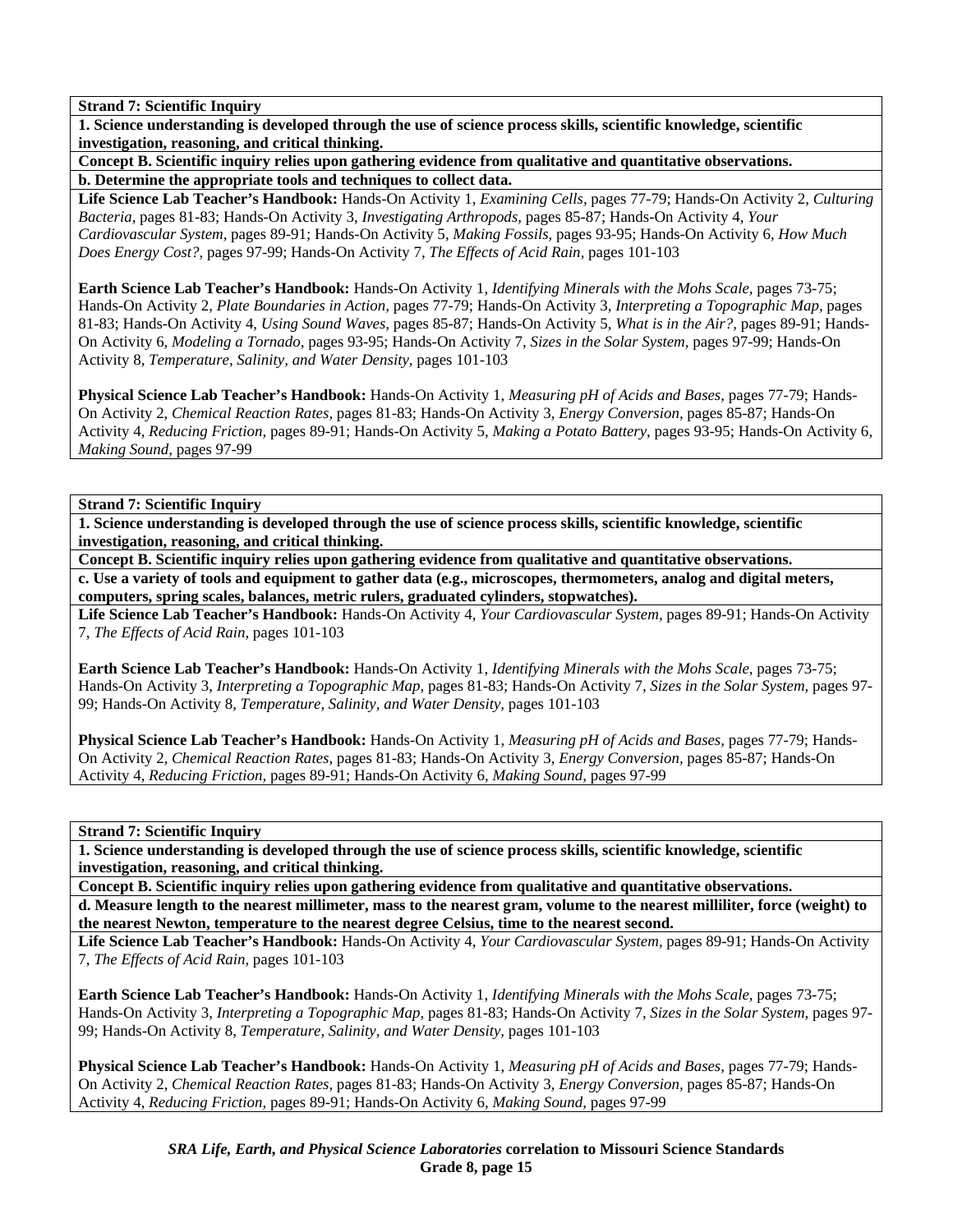**1. Science understanding is developed through the use of science process skills, scientific knowledge, scientific investigation, reasoning, and critical thinking.** 

**Concept B. Scientific inquiry relies upon gathering evidence from qualitative and quantitative observations. e. Compare amounts/measurements.** 

**Life Science Lab Teacher's Handbook:** Hands-On Activity 4, *Your Cardiovascular System,* pages 89-91; Hands-On Activity 7, *The Effects of Acid Rain,* pages 101-103

**Earth Science Lab Teacher's Handbook:** Hands-On Activity 1, *Identifying Minerals with the Mohs Scale,* pages 73-75; Hands-On Activity 3, *Interpreting a Topographic Map,* pages 81-83; Hands-On Activity 7, *Sizes in the Solar System,* pages 97- 99; Hands-On Activity 8, *Temperature, Salinity, and Water Density,* pages 101-103

**Physical Science Lab Teacher's Handbook:** Hands-On Activity 1, *Measuring pH of Acids and Bases,* pages 77-79; Hands-On Activity 2, *Chemical Reaction Rates,* pages 81-83; Hands-On Activity 3, *Energy Conversion,* pages 85-87; Hands-On Activity 4, *Reducing Friction,* pages 89-91; Hands-On Activity 6, *Making Sound,* pages 97-99

**Strand 7: Scientific Inquiry** 

**1. Science understanding is developed through the use of science process skills, scientific knowledge, scientific investigation, reasoning, and critical thinking.** 

**Concept B. Scientific inquiry relies upon gathering evidence from qualitative and quantitative observations. f. Judge whether measurements and computation of quantities are reasonable.** 

**Life Science Lab Teacher's Handbook:** Hands-On Activity 4, *Your Cardiovascular System,* pages 89-91; Hands-On Activity 7, *The Effects of Acid Rain,* pages 101-103

**Earth Science Lab Teacher's Handbook:** Hands-On Activity 1, *Identifying Minerals with the Mohs Scale,* pages 73-75; Hands-On Activity 3, *Interpreting a Topographic Map,* pages 81-83; Hands-On Activity 7, *Sizes in the Solar System,* pages 97- 99; Hands-On Activity 8, *Temperature, Salinity, and Water Density,* pages 101-103

**Physical Science Lab Teacher's Handbook:** Hands-On Activity 1, *Measuring pH of Acids and Bases,* pages 77-79; Hands-On Activity 2, *Chemical Reaction Rates,* pages 81-83; Hands-On Activity 3, *Energy Conversion,* pages 85-87; Hands-On Activity 4, *Reducing Friction,* pages 89-91; Hands-On Activity 6, *Making Sound,* pages 97-99

**Strand 7: Scientific Inquiry** 

**1. Science understanding is developed through the use of science process skills, scientific knowledge, scientific investigation, reasoning, and critical thinking.** 

**Concept B. Scientific inquiry relies upon gathering evidence from qualitative and quantitative observations. g. Calculate the range and average/mean of a set of data.** 

**Life Science Lab Teacher's Handbook:** Hands-On Activity 2, *Culturing Bacteria,* pages 81-83; Hands-On Activity 4, *Your Cardiovascular System,* pages 89-91; Hands-On Activity 6, *How Much Does Energy Cost?,* pages 97-99

**Physical Science Lab Teacher's Handbook:** Hands-On Activity 3, *Energy Conversion,* pages 85-87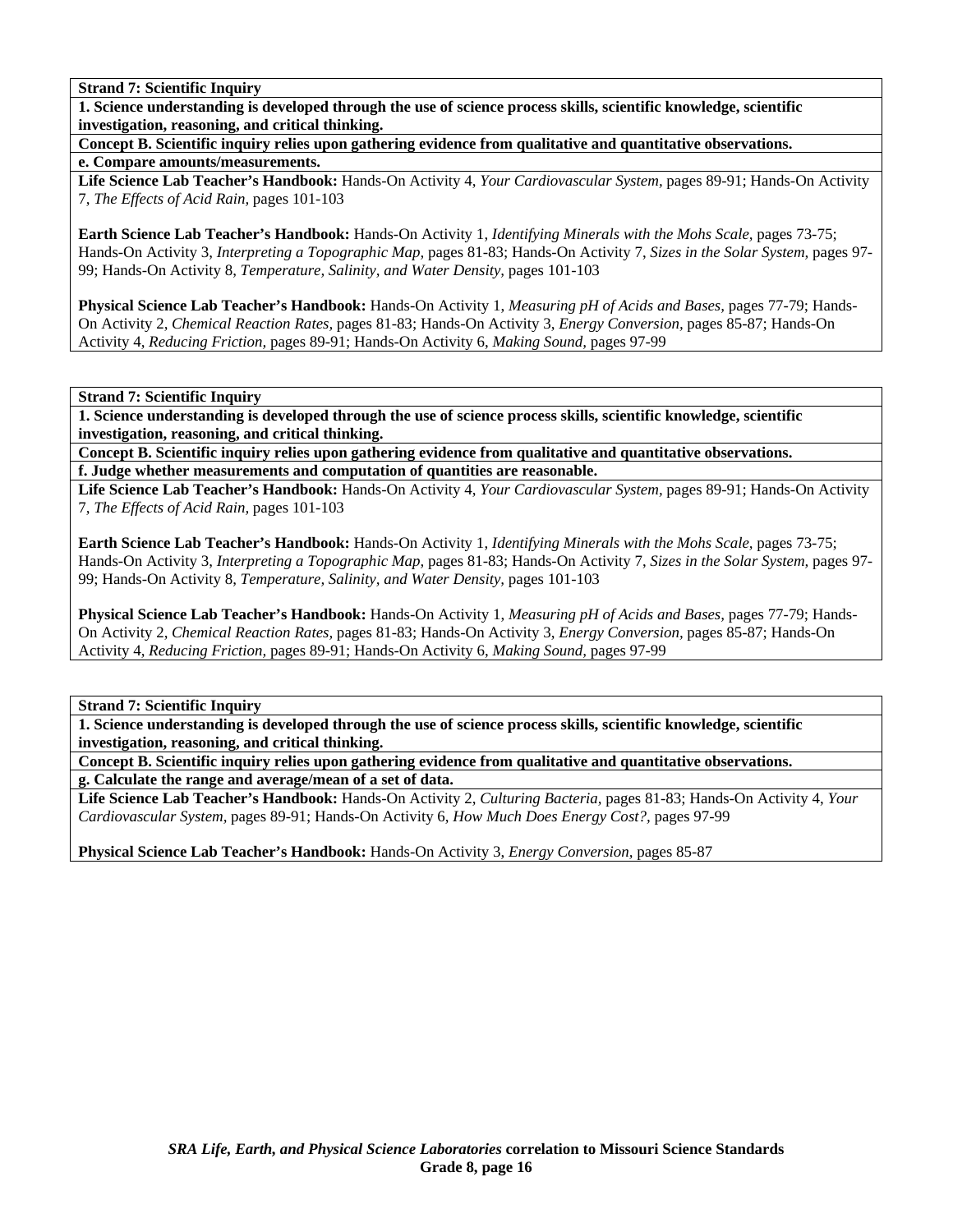**1. Science understanding is developed through the use of science process skills, scientific knowledge, scientific investigation, reasoning, and critical thinking.** 

**Concept C. Evidence is used to formulate explanations.** 

**a. Use quantitative and qualitative data as support for reasonable explanations (conclusions).** 

**Life Science Lab Teacher's Handbook:** Hands-On Activity 3, *Investigating Arthropods,* pages 85-87; Hands-On Activity 4, *Your Cardiovascular System,* pages 89-91; Hands-On Activity 5, *Making Fossils,* pages 93-95; Hands-On Activity 6, *How Much Does Energy Cost?,* pages 97-99; Hands-On Activity 7, *The Effects of Acid Rain,* pages 101-103

**Earth Science Lab Teacher's Handbook:** Hands-On Activity 1, *Identifying Minerals with the Mohs Scale,* pages 73-75; Hands-On Activity 3, *Interpreting a Topographic Map,* pages 81-83; Hands-On Activity 5, *What is in the Air?,* pages 89-91; Hands-On Activity 7, *Sizes in the Solar System,* pages 97-99; Hands-On Activity 8, *Temperature, Salinity, and Water Density,* pages 101-103

**Physical Science Lab Teacher's Handbook:** Hands-On Activity 1, *Measuring pH of Acids and Bases,* pages 77-79; Hands-On Activity 2, *Chemical Reaction Rates,* pages 81-83; Hands-On Activity 3, *Energy Conversion,* pages 85-87; Hands-On Activity 4, *Reducing Friction,* pages 89-91; Hands-On Activity 6, *Making Sound,* pages 97-99

**Classroom Resource CD-ROM:** Writing Strategy 22, 24

**Strand 7: Scientific Inquiry** 

**1. Science understanding is developed through the use of science process skills, scientific knowledge, scientific investigation, reasoning, and critical thinking.** 

**Concept C. Evidence is used to formulate explanations.** 

**b. Use data as support for observed patterns and relationships, and to make predictions to be tested.** 

**Life Science Lab Teacher's Handbook:** Hands-On Activity 3, *Investigating Arthropods,* pages 85-87; Hands-On Activity 4, *Your Cardiovascular System,* pages 89-91; Hands-On Activity 5, *Making Fossils,* pages 93-95; Hands-On Activity 6, *How Much Does Energy Cost?,* pages 97-99; Hands-On Activity 7, *The Effects of Acid Rain,* pages 101-103

**Earth Science Lab Teacher's Handbook:** Hands-On Activity 1, *Identifying Minerals with the Mohs Scale,* pages 73-75; Hands-On Activity 3, *Interpreting a Topographic Map,* pages 81-83; Hands-On Activity 5, *What is in the Air?,* pages 89-91; Hands-On Activity 7, *Sizes in the Solar System,* pages 97-99; Hands-On Activity 8, *Temperature, Salinity, and Water Density,* pages 101-103

**Physical Science Lab Teacher's Handbook:** Hands-On Activity 1, *Measuring pH of Acids and Bases,* pages 77-79; Hands-On Activity 2, *Chemical Reaction Rates,* pages 81-83; Hands-On Activity 3, *Energy Conversion,* pages 85-87; Hands-On Activity 4, *Reducing Friction,* pages 89-91; Hands-On Activity 6, *Making Sound,* pages 97-99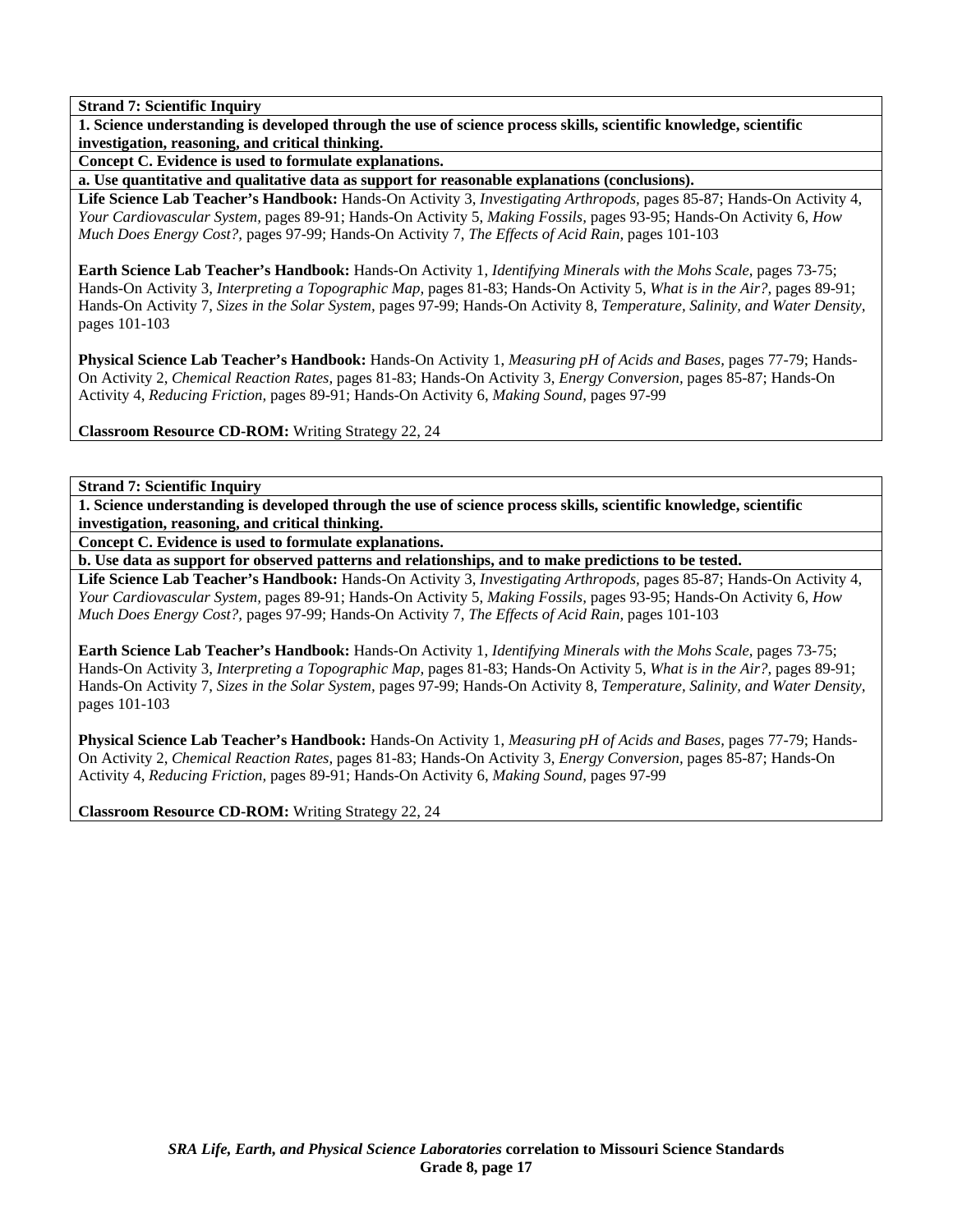**1. Science understanding is developed through the use of science process skills, scientific knowledge, scientific investigation, reasoning, and critical thinking.** 

**Concept C. Evidence is used to formulate explanations.** 

**c. Recognize the possible effects of errors in observations, measurements, and calculations on the formulation of explanations (conclusions).** 

**Life Science Lab Teacher's Handbook:** Hands-On Activity 1, *Examining Cells,* pages 77-79; Hands-On Activity 2, *Culturing Bacteria,* pages 81-83; Hands-On Activity 3, *Investigating Arthropods,* pages 85-87; Hands-On Activity 4, *Your Cardiovascular System,* pages 89-91; Hands-On Activity 5, *Making Fossils,* pages 93-95; Hands-On Activity 6, *How Much Does Energy Cost?,* pages 97-99; Hands-On Activity 7, *The Effects of Acid Rain,* pages 101-103

**Earth Science Lab Teacher's Handbook:** Hands-On Activity 1, *Identifying Minerals with the Mohs Scale,* pages 73-75; Hands-On Activity 2, *Plate Boundaries in Action,* pages 77-79; Hands-On Activity 3, *Interpreting a Topographic Map,* pages 81-83; Hands-On Activity 4, *Using Sound Waves,* pages 85-87; Hands-On Activity 5, *What is in the Air?,* pages 89-91; Hands-On Activity 6, *Modeling a Tornado,* pages 93-95; Hands-On Activity 7, *Sizes in the Solar System,* pages 97-99; Hands-On Activity 8, *Temperature, Salinity, and Water Density,* pages 101-103

**Physical Science Lab Teacher's Handbook:** Hands-On Activity 1, *Measuring pH of Acids and Bases,* pages 77-79; Hands-On Activity 2, *Chemical Reaction Rates,* pages 81-83; Hands-On Activity 3, *Energy Conversion,* pages 85-87; Hands-On Activity 4, *Reducing Friction,* pages 89-91; Hands-On Activity 5, *Making a Potato Battery,* pages 93-95; Hands-On Activity 6, *Making Sound,* pages 97-99

## **Strand 7: Scientific Inquiry**

**1. Science understanding is developed through the use of science process skills, scientific knowledge, scientific investigation, reasoning, and critical thinking.** 

**Concept D. Scientific inquiry includes evaluation of explanations (hypotheses, laws, theories) in light of scientific principles (understandings).** 

**a. Evaluate the reasonableness of an explanation (conclusion).** 

**Life Science Lab Teacher's Handbook:** Hands-On Activity 1, *Examining Cells,* pages 77-79; Hands-On Activity 2, *Culturing Bacteria,* pages 81-83; Hands-On Activity 3, *Investigating Arthropods,* pages 85-87; Hands-On Activity 4, *Your Cardiovascular System,* pages 89-91; Hands-On Activity 5, *Making Fossils,* pages 93-95; Hands-On Activity 6, *How Much Does Energy Cost?,* pages 97-99; Hands-On Activity 7, *The Effects of Acid Rain,* pages 101-103

**Earth Science Lab Teacher's Handbook:** Hands-On Activity 1, *Identifying Minerals with the Mohs Scale,* pages 73-75; Hands-On Activity 2, *Plate Boundaries in Action,* pages 77-79; Hands-On Activity 3, *Interpreting a Topographic Map,* pages 81-83; Hands-On Activity 4, *Using Sound Waves,* pages 85-87; Hands-On Activity 5, *What is in the Air?,* pages 89-91; Hands-On Activity 6, *Modeling a Tornado,* pages 93-95; Hands-On Activity 7, *Sizes in the Solar System,* pages 97-99; Hands-On Activity 8, *Temperature, Salinity, and Water Density,* pages 101-103

**Physical Science Lab Teacher's Handbook:** Hands-On Activity 1, *Measuring pH of Acids and Bases,* pages 77-79; Hands-On Activity 2, *Chemical Reaction Rates,* pages 81-83; Hands-On Activity 3, *Energy Conversion,* pages 85-87; Hands-On Activity 4, *Reducing Friction,* pages 89-91; Hands-On Activity 5, *Making a Potato Battery,* pages 93-95; Hands-On Activity 6, *Making Sound,* pages 97-99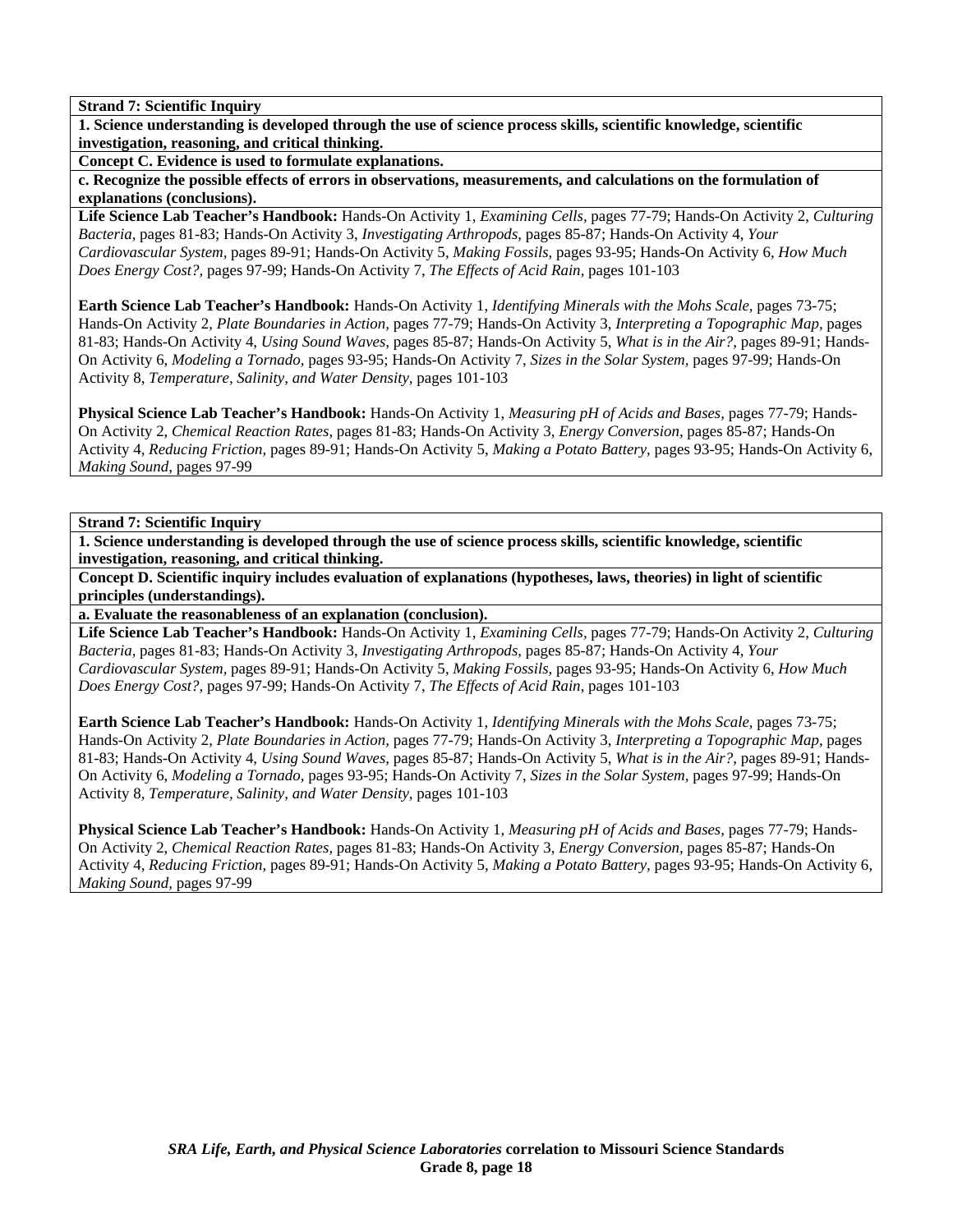**1. Science understanding is developed through the use of science process skills, scientific knowledge, scientific investigation, reasoning, and critical thinking.** 

**Concept D. Scientific inquiry includes evaluation of explanations (hypotheses, laws, theories) in light of scientific principles (understandings).** 

**b. Analyze whether evidence (data) and scientific principles support proposed explanations (hypotheses, laws, theories).** 

**Life Science Lab Teacher's Handbook:** Hands-On Activity 1, *Examining Cells,* pages 77-79; Hands-On Activity 2, *Culturing Bacteria,* pages 81-83; Hands-On Activity 3, *Investigating Arthropods,* pages 85-87; Hands-On Activity 4, *Your Cardiovascular System,* pages 89-91; Hands-On Activity 5, *Making Fossils,* pages 93-95; Hands-On Activity 6, *How Much Does Energy Cost?,* pages 97-99; Hands-On Activity 7, *The Effects of Acid Rain,* pages 101-103

**Earth Science Lab Teacher's Handbook:** Hands-On Activity 1, *Identifying Minerals with the Mohs Scale,* pages 73-75; Hands-On Activity 2, *Plate Boundaries in Action,* pages 77-79; Hands-On Activity 3, *Interpreting a Topographic Map,* pages 81-83; Hands-On Activity 4, *Using Sound Waves,* pages 85-87; Hands-On Activity 5, *What is in the Air?,* pages 89-91; Hands-On Activity 6, *Modeling a Tornado,* pages 93-95; Hands-On Activity 7, *Sizes in the Solar System,* pages 97-99; Hands-On Activity 8, *Temperature, Salinity, and Water Density,* pages 101-103

**Physical Science Lab Teacher's Handbook:** Hands-On Activity 1, *Measuring pH of Acids and Bases,* pages 77-79; Hands-On Activity 2, *Chemical Reaction Rates,* pages 81-83; Hands-On Activity 3, *Energy Conversion,* pages 85-87; Hands-On Activity 4, *Reducing Friction,* pages 89-91; Hands-On Activity 5, *Making a Potato Battery,* pages 93-95; Hands-On Activity 6, *Making Sound,* pages 97-99

# **Strand 7: Scientific Inquiry**

**1. Science understanding is developed through the use of science process skills, scientific knowledge, scientific investigation, reasoning, and critical thinking.** 

**Concept E. The nature of science relies upon communication of results and justification of explanations.** 

**a. Communicate simple procedures and results of investigations and explanations through:** 

- **Oral presentations**
- **Drawings and maps**
- **Data tables (allowing for the recording and analysis of data relevant to the experiment, such as independent and dependent variables, multiple trials, beginning and ending times or temperatures, derived quantities)**
- **Graphs (bar, single line, pictograph)**
- **Writings.**

**Life Science Lab Teacher's Handbook:** Hands-On Activity 1, *Examining Cells,* pages 77-79; Hands-On Activity 2, *Culturing Bacteria,* pages 81-83; Hands-On Activity 3, *Investigating Arthropods,* pages 85-87; Hands-On Activity 4, *Your Cardiovascular System,* pages 89-91; Hands-On Activity 5, *Making Fossils,* pages 93-95; Hands-On Activity 6, *How Much Does Energy Cost?,* pages 97-99; Hands-On Activity 7, *The Effects of Acid Rain,* pages 101-103

**Earth Science Lab Teacher's Handbook:** Hands-On Activity 1, *Identifying Minerals with the Mohs Scale,* pages 73-75; Hands-On Activity 2, *Plate Boundaries in Action,* pages 77-79; Hands-On Activity 3, *Interpreting a Topographic Map,* pages 81-83; Hands-On Activity 4, *Using Sound Waves,* pages 85-87; Hands-On Activity 5, *What is in the Air?,* pages 89-91; Hands-On Activity 6, *Modeling a Tornado,* pages 93-95; Hands-On Activity 7, *Sizes in the Solar System,* pages 97-99; Hands-On Activity 8, *Temperature, Salinity, and Water Density,* pages 101-103

**Physical Science Lab Teacher's Handbook:** Hands-On Activity 1, *Measuring pH of Acids and Bases,* pages 77-79; Hands-On Activity 2, *Chemical Reaction Rates,* pages 81-83; Hands-On Activity 3, *Energy Conversion,* pages 85-87; Hands-On Activity 4, *Reducing Friction,* pages 89-91; Hands-On Activity 5, *Making a Potato Battery,* pages 93-95; Hands-On Activity 6, *Making Sound,* pages 97-99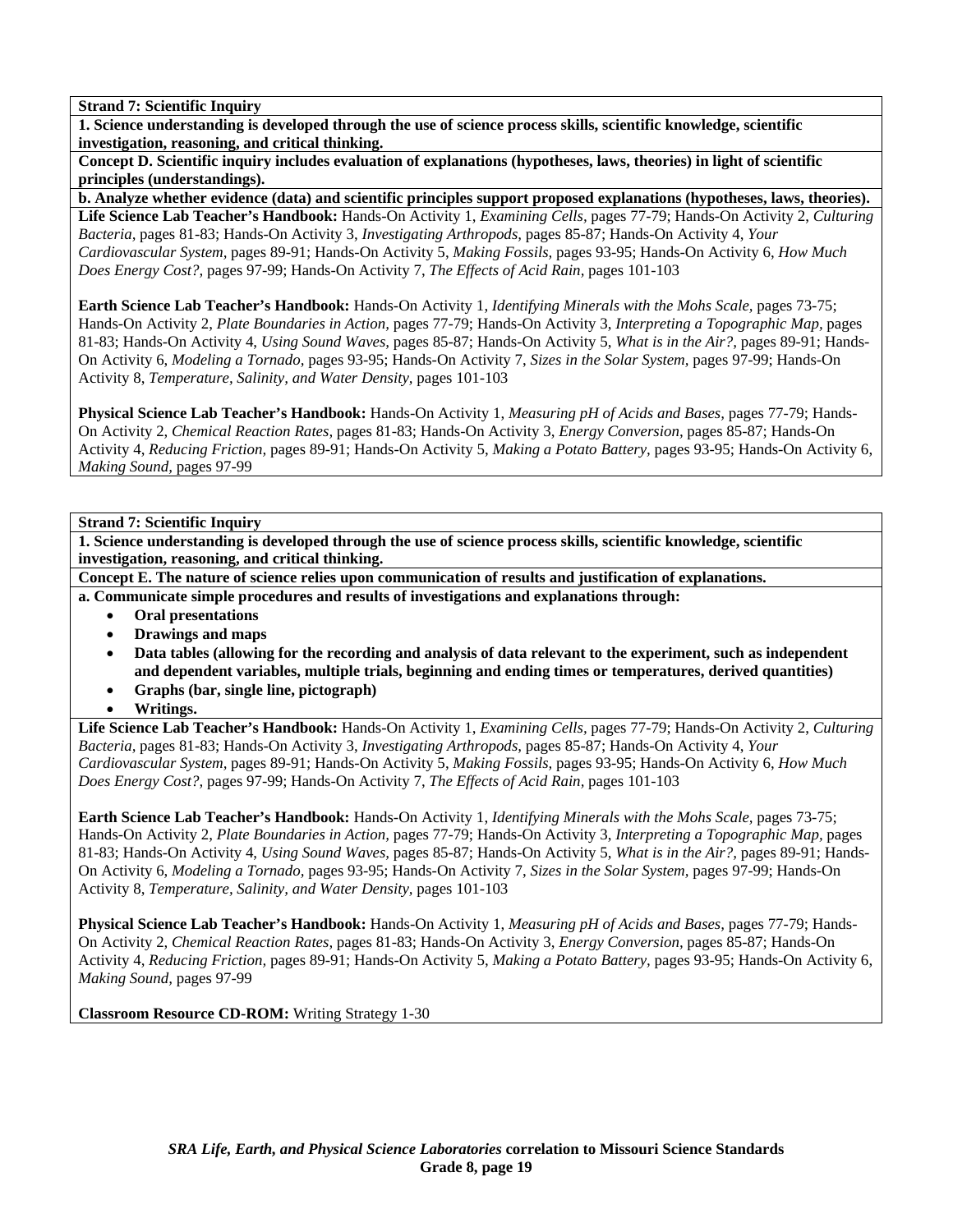**1. The nature of technology can advance, and is advanced by, science as it seeks to apply scientific knowledge in ways that meet human needs.** 

**Concept A. Designed objects are used to do things better or more easily and to do some things that could not otherwise be done at all.** 

**a. Explain how technological improvements, such as those developed for use in space exploration, the military, or medicine, have led to the invention of new products that may improve lives here on Earth (e.g., new materials, freezedried foods, infrared goggles, Velcro, satellite imagery, robotics, lasers).** 

Life Science Lab, Level A: Cards 49, 64, 69, 83 **Life Science Lab, Level B:** Cards 49, 64, 69, 83

**Earth Science Lab, Level A:** Cards 16, 20, 51, 54, 79, 80, 81, 88 **Earth Science Lab, Level B:** Cards 16, 20, 51, 54, 79, 80, 81, 88

**Physical Science Lab, Level A: Cards 33, 35, 76, 81, 84, 90 Physical Science Lab, Level B:** Cards 33, 35, 76, 81, 84, 90

**Strand 8: Impact of Science, Technology, and Human Activity** 

**1. The nature of technology can advance, and is advanced by, science as it seeks to apply scientific knowledge in ways that meet human needs.** 

**Concept B. Advances in technology often result in improved data collection and an increase in scientific knowledge. a. Identify the link between technological developments and the scientific discoveries made possible through their development (e.g., Hubble telescope and stellar evolution, composition and structure of the universe; the electron microscope and cell organelles; sonar and the composition of the Earth; manned and unmanned space missions and space exploration; Doppler radar and weather conditions; MRI and CAT-scans and brain activity).** 

**Life Science Lab, Level A: Cards 5, 59, 64, 69, 83** 

**Life Science Lab, Level B: Cards 5, 59, 64, 69, 83** 

**Earth Science Lab, Level A: Cards 16, 20, 31, 37, 51, 54, 70, 79, 80, 81, 88 Earth Science Lab, Level B:** Cards 16, 20, 31, 37, 51, 54, 70, 79, 80, 81, 88

**Physical Science Lab, Level A: Cards 33, 35, 72, 73, 76, 81, 84, 90 Physical Science Lab, Level B:** Cards 33, 35, 72, 73, 76, 81, 84, 90

**Strand 8: Impact of Science, Technology, and Human Activity** 

**1. The nature of technology can advance, and is advanced by, science as it seeks to apply scientific knowledge in ways that meet human needs.** 

**Concept C. Technological solutions to problems often have drawbacks as well as benefits.** 

**a. Describe how technological solutions to problems (e.g., storm water run-off, fiber optics, windmills, efficient car design, electronic trains without conductors, sonar, robotics, Hubble telescope) can have both benefits and drawbacks (e.g., design constraints, unintended consequences, risks).** 

**Life Science Lab, Level A:** Cards 49, 64, 69, 83, 87, 88, 89, 90 **Life Science Lab, Level B:** Cards 49, 64, 69, 83, 87, 88, 89, 90

**Earth Science Lab, Level A: Cards 16, 20, 31, 51, 54, 70, 79, 80, 81, 88 Earth Science Lab, Level B:** Cards 16, 20, 31, 51, 54, 70, 79, 80, 81, 88

**Physical Science Lab, Level A: Cards 33, 35, 46, 47, 48, 49, 73, 76, 81, 84, 90 Physical Science Lab, Level B:** Cards 33, 35, 46, 47, 48, 48, 73, 76, 81, 84, 90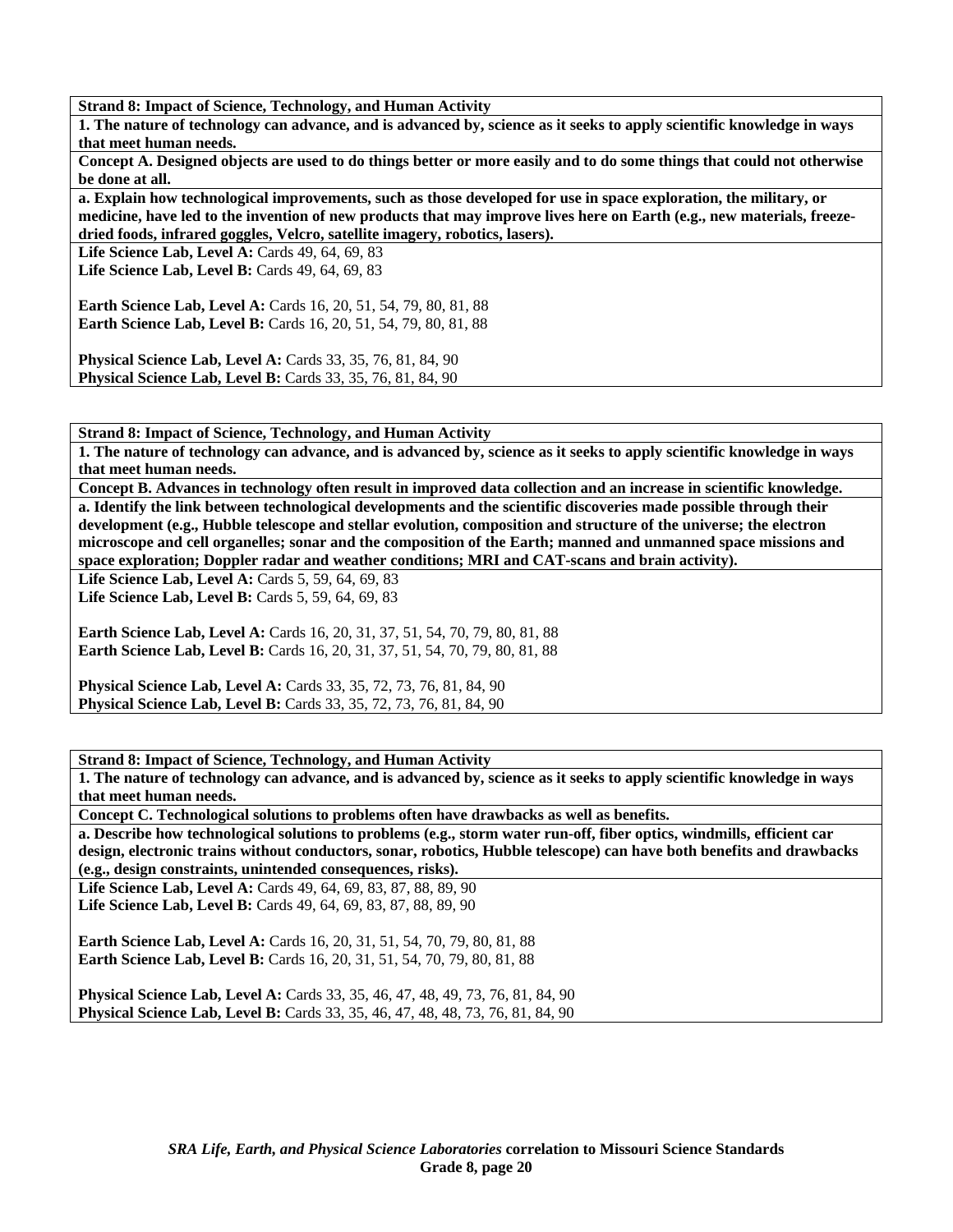**2. Historical and cultural perspectives of scientific explanations help to improve understanding of the nature of science and how science knowledge and technology evolve over time.** 

**Concept A. People of different gender and ethnicity have contributed to scientific discoveries and the invention of technological innovations.** 

**a. Describe how the contributions of scientists and inventors, representing different cultures, races, and gender, have contributed to science, technology, and human activity (e.g., George Washington Carver, Thomas Edison, Thomas Jefferson, Isaac Newton, Marie Currie, Galileo, Albert Einstein, Mae Jemison, Edwin Hubble, Charles Darwin, Jonas Salk, Louis Pasteur, Jane Goodall, Tom Akers, John Wesley Powell, Rachel Carson).** 

**Life Science Lab, Level A:** Cards 2, 5, 46, 59 Life Science Lab, Level B: Cards 2, 5, 46, 59

**Earth Science Lab, Level A: Cards 10, 68, 72, 78 Earth Science Lab, Level B: Cards 10, 68, 72, 78** 

Physical Science Lab, Level A: Cards 3, 7, 17, 55 Physical Science Lab, Level B: Cards 3, 7, 17, 55

**Strand 8: Impact of Science, Technology, and Human Activity** 

**2. Historical and cultural perspectives of scientific explanations help to improve understanding of the nature of science and how science knowledge and technology evolve over time.** 

**Concept B. Scientific theories are developed based on the body of knowledge that exists at any particular time and must be rigorously questioned and tested for validity.** 

**a. Recognize the difficulty science innovators experience as they attempt to break through accepted ideas (hypotheses, laws, theories) of their time to reach conclusions that may lead to changes in those ideas and serve to advance scientific understanding (e.g., Darwin, Copernicus, Newton).** 

This concept is not covered at this level.

**Strand 8: Impact of Science, Technology, and Human Activity** 

**2. Historical and cultural perspectives of scientific explanations help to improve understanding of the nature of science and how science knowledge and technology evolve over time.** 

**Concept B. Scientific theories are developed based on the body of knowledge that exists at any particular time and must be rigorously questioned and tested for validity.** 

**b. Recognize explanations have changed over time as a result of new evidence.** 

Life Science Lab, Level A: Cards 2, 5, 11, 45, 46, 49, 64, 69, 84, 86, 87, 88, 89, 90 Life Science Lab, Level B: Cards 2, 5, 11, 45, 46, 49, 64, 69, 84, 86, 87, 88, 89, 90

**Earth Science Lab, Level A: Cards 10, 30, 31, 37, 51, 54, 68, 72, 78 Earth Science Lab, Level B:** Cards 10, 30, 31, 37, 51, 54, 68, 72, 78

**Physical Science Lab, Level A: Cards 3, 7, 17, 53, 59 Physical Science Lab, Level B: Cards 3, 7, 17, 53, 59**